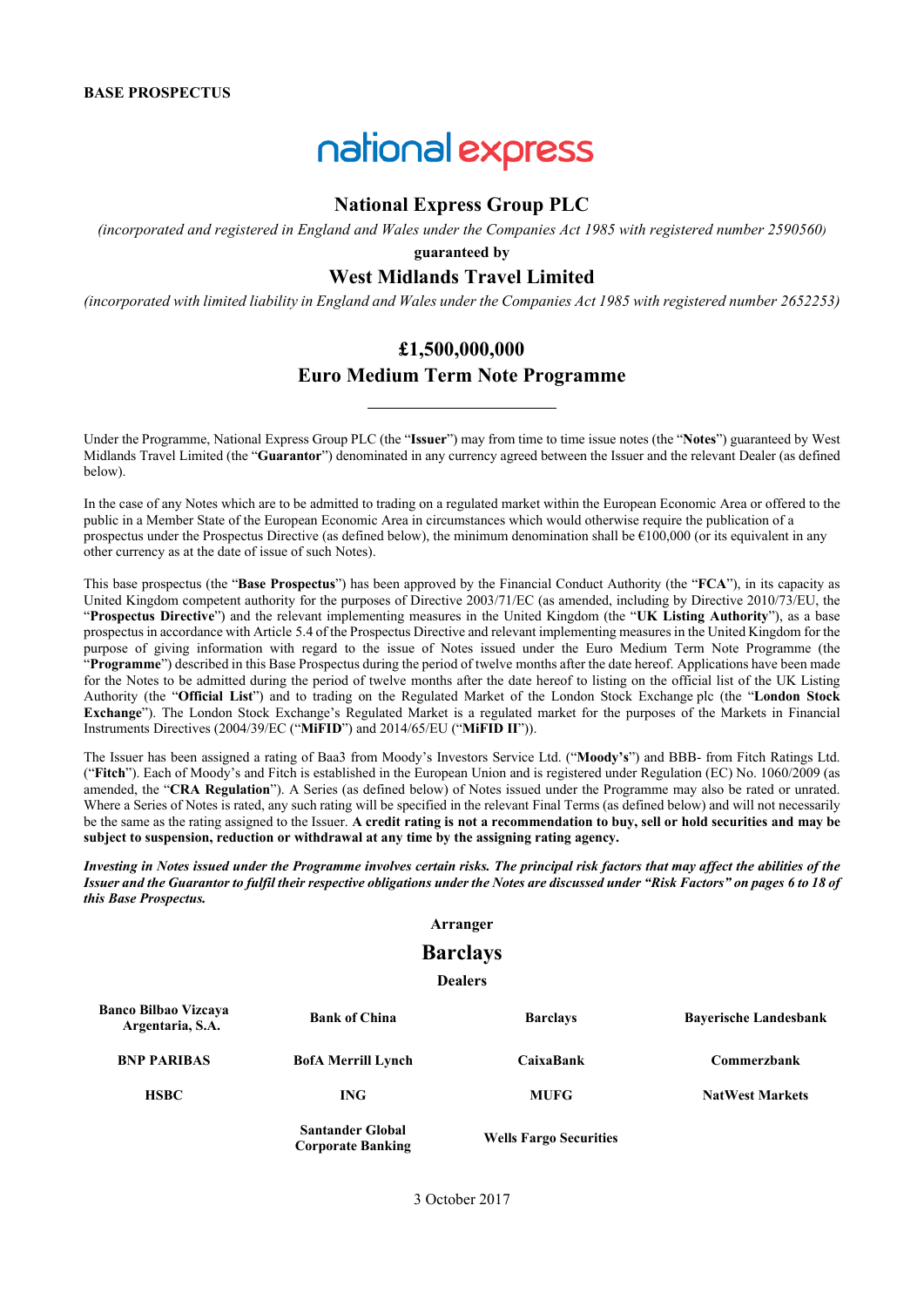# **TABLE OF CONTENTS**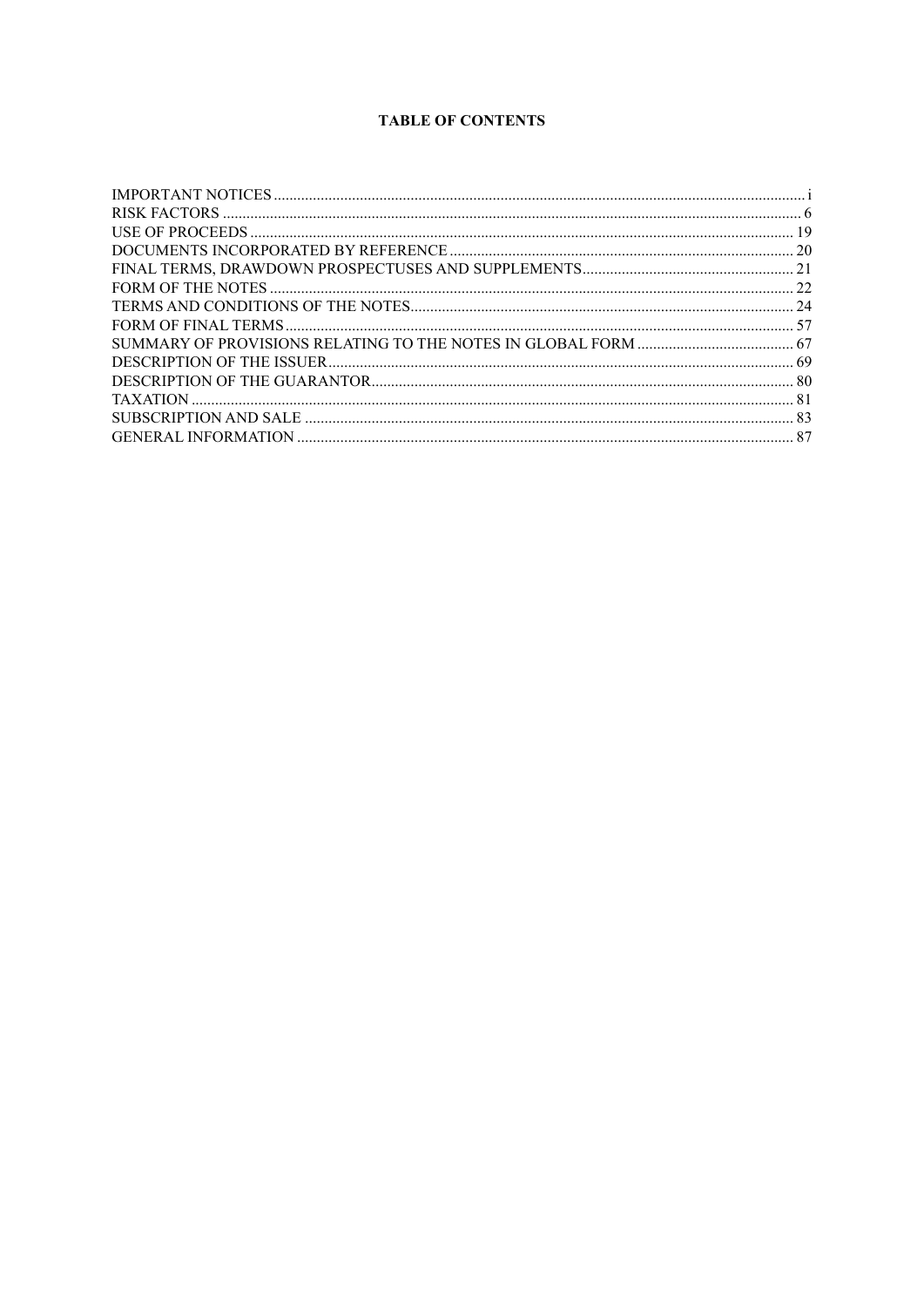#### **IMPORTANT NOTICES**

The Issuer accepts responsibility for all the information contained in this Base Prospectus and any Final Terms (as defined below). To the best of the knowledge and belief of the Issuer (having taken all reasonable care to ensure that such is the case), the information contained in this Base Prospectus is in accordance with the facts and does not omit anything likely to affect the import of such information.

The Guarantor accepts responsibility for the information contained in this Base Prospectus and any Final Terms, excluding the information set forth under "Description of the Issuer" on pages 69 to 79 and item (i) under "1. Authorisation", the first paragraph under "4. Legal and Arbitration Proceedings" and the first paragraph under "5. Significant/Material Adverse Change" set forth under "General Information" on page 87 (the "**WMTL Information**"), and to the best of the knowledge of the Guarantor (having taken all reasonable care to ensure that such is the case), the information contained in the WMTL Information is in accordance with the facts and does not omit anything likely to affect the import of such information.

Each Tranche (as defined herein) of Notes will be issued on the terms set out herein under "Terms and Conditions of the Notes" (the "**Conditions**") as completed by a document specific to such Tranche called final terms (the "**Final Terms**") or in a separate prospectus specific to such Tranche (the "**Drawdown Prospectus**") as described under "Final Terms, Supplements and Drawdown Prospectuses" below. In the case of a Tranche of Notes which is the subject of a Drawdown Prospectus, each reference in this Base Prospectus to information being specified or identified in the relevant Final Terms shall be read and construed as a reference to such information being specified or identified in the relevant Drawdown Prospectus unless the context requires otherwise. This Base Prospectus must be read and construed together with any amendments or supplements hereto and with any documents incorporated by reference herein and, in relation to any Tranche of Notes which is the subject of Final Terms, must be read and construed together with the relevant Final Terms.

No person has been authorised to give any information or to make any representation not contained or incorporated by reference in or not consistent with this Base Prospectus and, if given or made, such information or representation should not be relied upon as having been authorised by the Issuer, the Guarantor or any Dealer.

None of the Dealers, the Trustee and any of their respective affiliates have authorised the whole or any part of this Base Prospectus and none of them makes any representation or warranty or undertaking (express or implied) or accepts any responsibility or liability as to the accuracy or completeness of the information contained or incorporated by reference in this Base Prospectus.

Neither the delivery of this Base Prospectus or any Final Terms nor the offering, sale or delivery of any Note shall, in any circumstances, create any implication that the information contained in this Base Prospectus is true subsequent to the date hereof or the date upon which this Base Prospectus has been most recently amended or supplemented or that there has been no adverse change, or any event reasonably likely to involve any adverse change, in the prospects or financial or trading position of the Issuer or the Guarantor since the date thereof or, if later, the date upon which this Base Prospectus has been most recently amended or supplemented or that any other information supplied in connection with the Programme is correct at any time subsequent to the date on which it is supplied or, if different, the date indicated in the document containing the same.

The distribution of this Base Prospectus and any Final Terms and the offering, sale and delivery of the Notes in certain jurisdictions may be restricted by law. None of the Issuer, the Guarantor or any of the Dealers represent that this document may be lawfully distributed, or that any Notes may be lawfully offered, in compliance with any applicable registration or other requirements in any such jurisdiction, or pursuant to an exemption available thereunder, or assume any responsibility for facilitating any such distribution or offering. In particular, no action has been taken by the Issuer, the Guarantor or any Dealer which would permit a public offering of any Notes, or distribution of this document, in any jurisdiction where action for that purpose is required. Accordingly, no Notes may be offered or sold, directly or indirectly, and neither this Base Prospectus nor any advertisement or other offering material may be distributed or published in any jurisdiction, except under circumstances that will result in compliance with any applicable laws and regulations, and the Dealers have represented that all offers and sales by them will be made on the same terms.

Persons into whose possession this Base Prospectus or any Final Terms come, are required by the Issuer, the Guarantor and the Dealers to inform themselves about and to observe any such restrictions. For a description of certain restrictions on offers, sales and deliveries of Notes and on the distribution of this Base Prospectus or any Final Terms and other offering material relating to the Notes, see "*Subscription and Sale*". In particular, the Notes and the Guarantee (as defined below) have not been and will not be registered under the United States Securities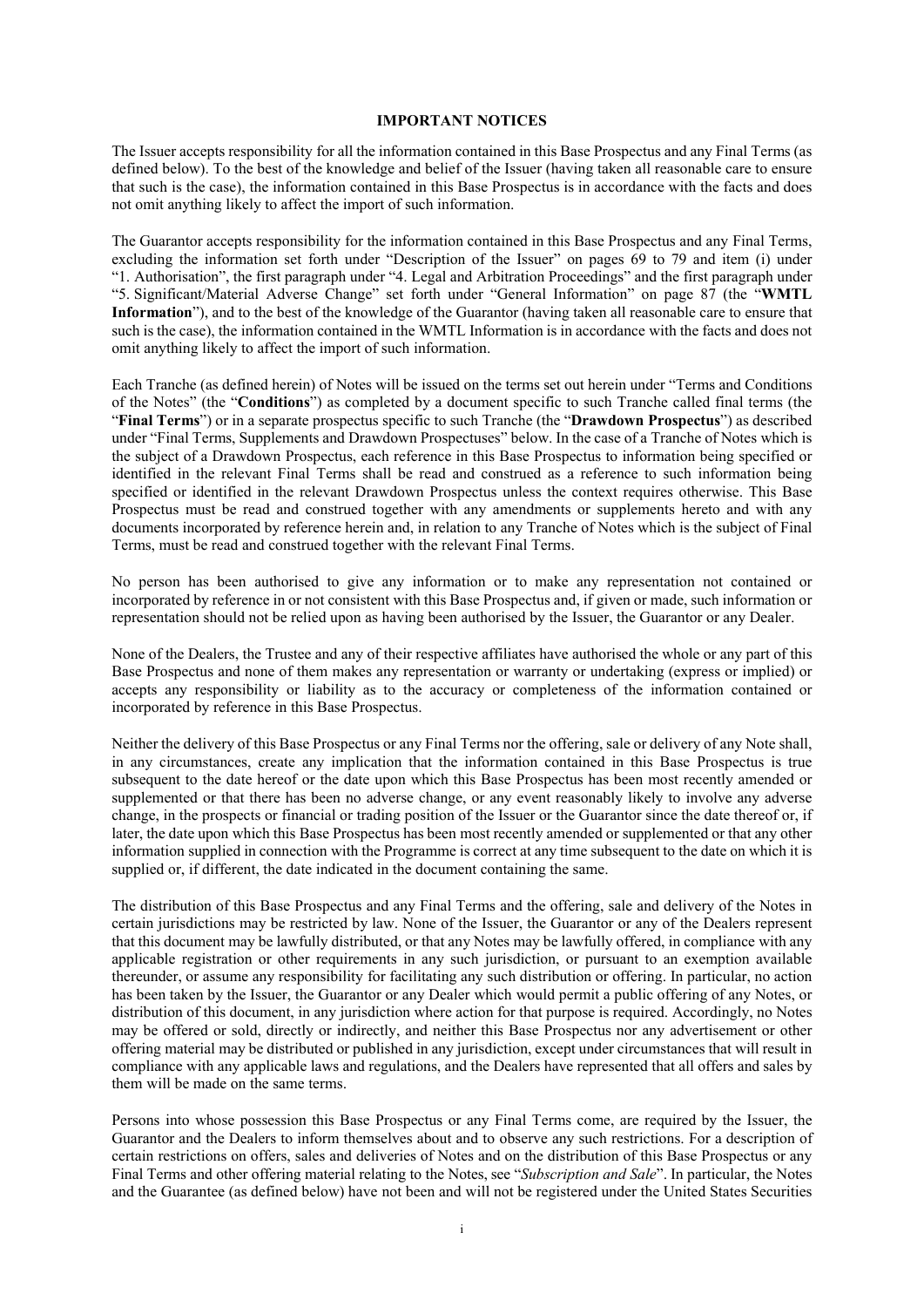Act of 1933 (as amended, the "**Securities Act**") and will include Notes in bearer form that are subject to U.S. tax law requirements. Subject to certain exceptions, Notes may not be offered, sold or delivered within the United States or to U.S. persons.

Neither this Base Prospectus nor any Final Terms constitutes an offer or an invitation to subscribe for or purchase any Notes and should not be considered as a recommendation by the Issuer, the Guarantor, the Dealers or any of them that any recipient of this Base Prospectus or any Final Terms should subscribe for or purchase any Notes. Each recipient of this Base Prospectus or any Final Terms shall be taken to have made its own investigation and appraisal of the condition (financial or otherwise) of the Issuer and the Guarantor.

The Notes may not be a suitable investment for all investors. Each potential investor in the Notes must determine the suitability of an investment in the Notes in light of its own circumstances. In particular, each potential investor should consider, either on its own or with the help of its financial and other professional advisers, whether it:

- (i) has sufficient knowledge and experience to make a meaningful evaluation of the relevant Notes, the merits and risks of investing in the relevant Notes and the information contained or incorporated by reference in this Base Prospectus or any applicable supplement;
- (ii) has access to, and knowledge of, appropriate analytical tools to evaluate, in the context of its particular financial situation, an investment in the relevant Notes and the impact such investment will have on its overall investment portfolio;
- (iii) has sufficient financial resources and liquidity to bear all of the risks of an investment in the relevant Notes, including Notes with principal or interest payable in one or more currencies, or where the currency for principal or interest payments is different from the currency in which the potential investor's financial activities are principally denominated;
- (iv) understands thoroughly the terms of the relevant Notes and is familiar with the behaviour of any relevant indices and financial markets; and
- (v) is able to evaluate possible scenarios for economic, interest rate and other factors that may affect its investment and its ability to bear the applicable risks.

The investment activities of certain investors are subject to investment laws and regulations, or review or regulation by certain authorities. Each potential investor should consult its legal advisers to determine whether and to what extent (1) Notes are legal investments for it, (2) Notes can be used as collateral for various types of borrowing and (3) other restrictions apply to its purchase or pledge of any Notes. Financial institutions should consult their legal advisers or the appropriate regulators to determine the appropriate treatment of Notes under any applicable risk-based capital or similar rules.

In the case of any Notes which are to be admitted to trading on a regulated market within the European Economic Area or offered to the public in a Member State of the European Economic Area in circumstances which would otherwise require the publication of a prospectus under the Prospectus Directive, the minimum specified denomination shall be €100,000 (or its equivalent in any other currency as at the date of issue of such Notes).

The maximum aggregate principal amount of Notes outstanding and guaranteed at any one time under the Programme will not exceed  $\pounds$ 1,500,000,000 (and for this purpose, any Notes denominated in another currency shall be converted into pounds sterling at the date of the agreement to issue such Notes (calculated in accordance with the provisions of the Dealer Agreement)). The maximum aggregate principal amount of Notes which may be outstanding and guaranteed at any one time under the Programme may be increased from time to time, subject to compliance with the relevant provisions of the Dealer Agreement as defined under "Subscription and Sale".

**IMPORTANT – EEA RETAIL INVESTORS** – The Notes are not intended, from 1 January 2018, to be offered, sold or otherwise made available to and, with effect from such date, should not be offered, sold or otherwise made available to any retail investor in the EEA. For these purposes, a retail investor means a person who is one (or more) of: (i) a retail client as defined in point (11) of Article 4(1) of MiFID II; (ii) a customer within the meaning of Directive 2002/92/EC on insurance mediation ("**IMD**"), where that customer would not qualify as a professional client as defined in point (10) of Article 4(1) of MiFID II; or (iii) not a qualified investor as defined in the Prospectus Directive. Consequently no key information document required by Regulation (EU) No 1286/2014 on key information documents for packaged retail and insurance-based investment products (the "**PRIIPs Regulation**") for offering or selling the Notes or otherwise making them available to retail investors in the EEA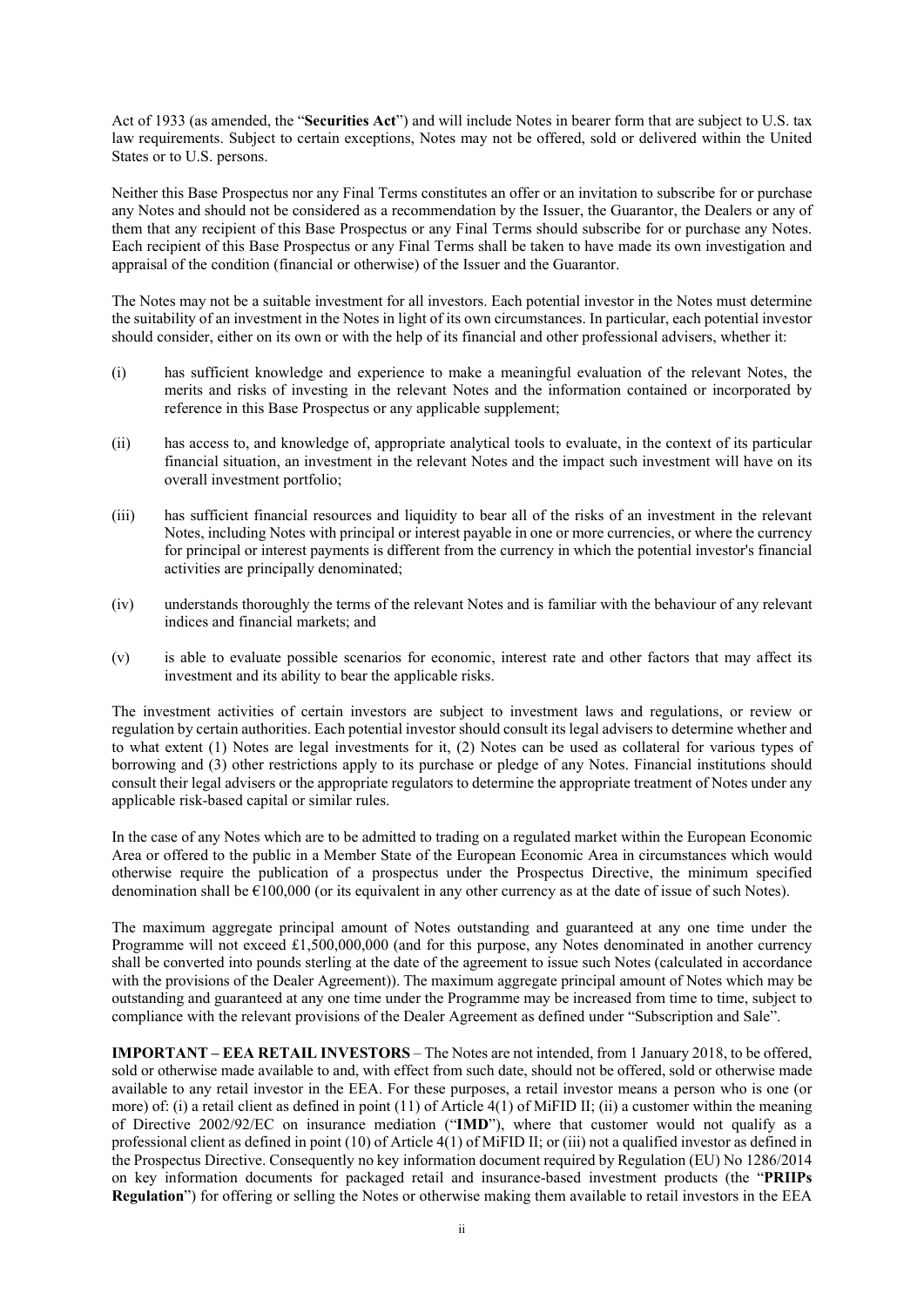has been prepared and therefore offering or selling the Notes or otherwise making them available to any retail investor in the EEA may be unlawful under the PRIIPs Regulation.

In this Base Prospectus, unless otherwise specified, references to a "**Member State**" are references to a Member State of the European Union, references to "**U.S.\$**", "**U.S. dollars**" or "**dollars**" are to United States dollars, references to "**EUR**", "**euro**" or "**€**" are to the currency introduced at the start of the third stage of European Economic and Monetary Union, and as defined in Article 2 of Council Regulation (EC) No 947/98 of 3 May 1999 on the introduction of the euro, as amended, references to "**sterling**", "**pounds sterling**" or "**£**" are to the currency of the United Kingdom and references to "**CAD**" are to Canadian dollars.

**In connection with the issue of any Tranche of Notes, the Dealer or Dealers (if any) named as the Stabilising Manager(s) (or persons acting on behalf of any Stabilising Manager(s)) may over allot Notes or effect transactions with a view to supporting the market price of the Notes at a level higher than that which might otherwise prevail. However, stabilisation may not necessarily occur. Any stabilisation action may begin on or after the date on which adequate public disclosure of the terms of the offer of the relevant Tranche of Notes is made and, if begun, may cease at any time, but it must end no later than the earlier of 30 days after the issue date of the relevant Tranche of Notes and 60 days after the date of the allotment of the relevant Tranche of Notes. Any stabilisation action or over-allotment shall be conducted in accordance with all applicable laws and rules.**

Certain alternative performance measures ("**APMs**") are included or referred to in this Base Prospectus (including in the documents incorporated by reference). APMs are non-GAAP measures used by the Group within its financial publications to supplement disclosures prepared in accordance with other applicable regulations such as IFRS. The Issuer considers that these measures provide useful information to enhance the understanding of financial performance. The APMs should be viewed as complementary to, rather than a substitute for, the figures determined according to other regulatory measures. An explanation of each such metric's components and calculation method can be found in the section entitled "*Definitions*" on pages 37 to 38 of the unaudited consolidated financial statements of the Group in respect of the six months ended 30 June 2017 (incorporated by reference into this Base Prospectus).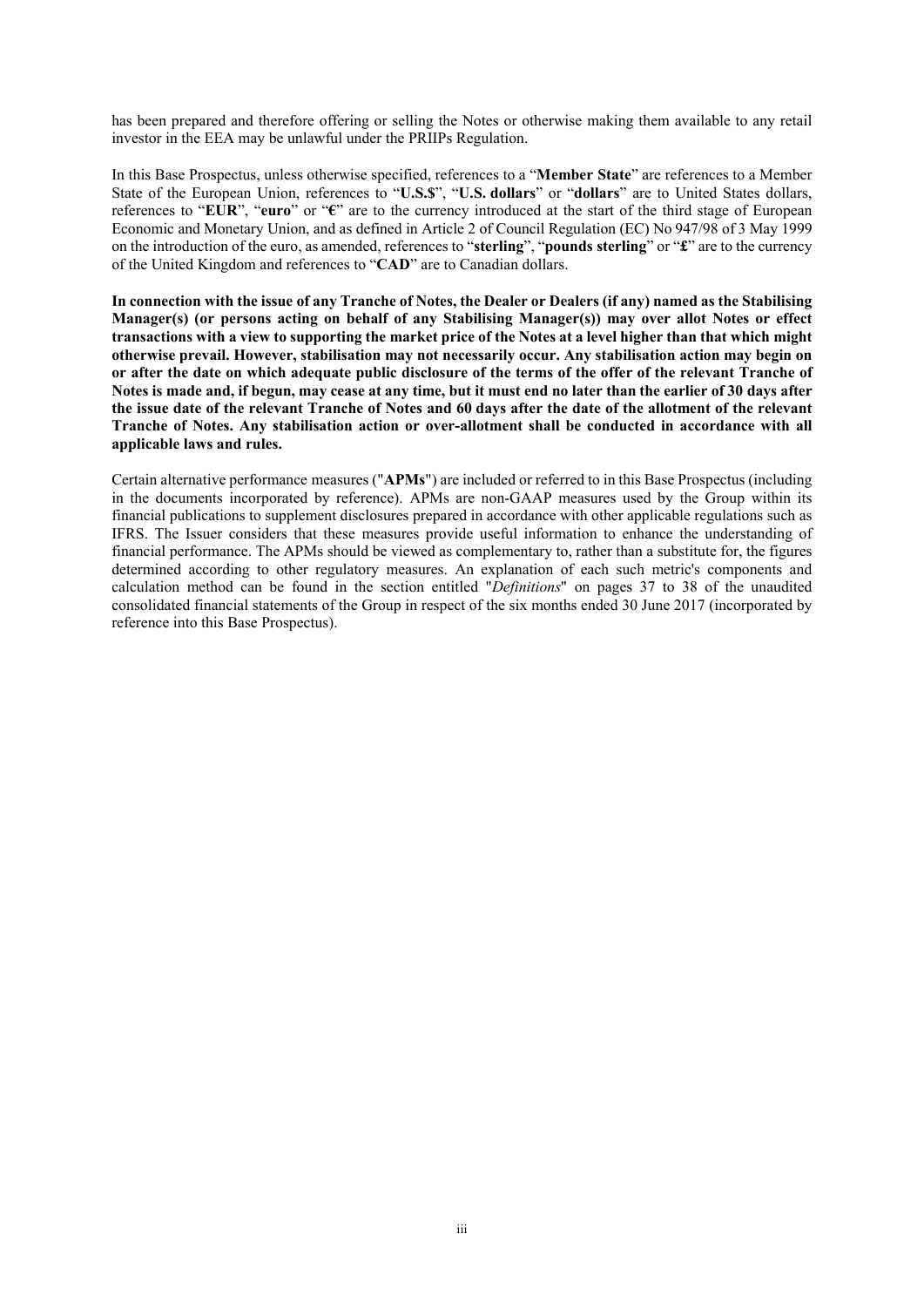#### **INFORMATION REGARDING FORWARD-LOOKING STATEMENTS**

This document includes forward-looking statements. The words "believe", "anticipate", "expect", "intend", "plan", "predict", "continue", "assume", "positioned", "may", "will", "should", "shall", "risk" and other similar expressions that are predictions of or indicate future events and future trends identify forward looking statements. These forward-looking statements include all matters that are not historical facts. In particular, the statements under the headings "Overview", "Risk Factors", "Description of the Issuer" and "Description of the Guarantor" regarding the Group's strategy and other future events or prospects are forward-looking statements. You should not place undue reliance on forward-looking statements because they involve known and unknown risks, uncertainties and other factors that are in many cases beyond the Issuer's and/or the Guarantor's control. By their nature, forward-looking statements involve risks and uncertainties because they relate to events and depend on circumstances that may or may not occur in the future. Recipients of this document are cautioned that forward-looking statements are not guarantees of future performance and that the Group's actual results of operations, financial condition and liquidity, and the development of the industry in which the Group operates may differ materially from those made in or suggested by the forward-looking statements contained in this document. The cautionary statements set out above should be considered in connection with any subsequent written or oral forward-looking statements that the Issuer and/or the Guarantor, or persons acting on their behalf, may issue. Factors that may cause the Group's actual results to differ materially from those expressed or implied by the forward-looking statements in this document include but are not limited to the risks described under "Risk Factors".

These forward-looking statements reflect the Issuer's and/or the Guarantor's judgement at the date of this document and are not intended to give any assurances as to future results. Save as required by the rules of the UK Listing Authority, the Issuer and the Guarantor undertake no obligation to update these forward-looking statements, and will not publicly release any revisions they may make to these forward-looking statements that may result from events or circumstances arising after the date of this document. The Issuer and the Guarantor will comply with their obligations to publish updated information as required by law or by any regulatory authority but assume no further obligation to publish additional information.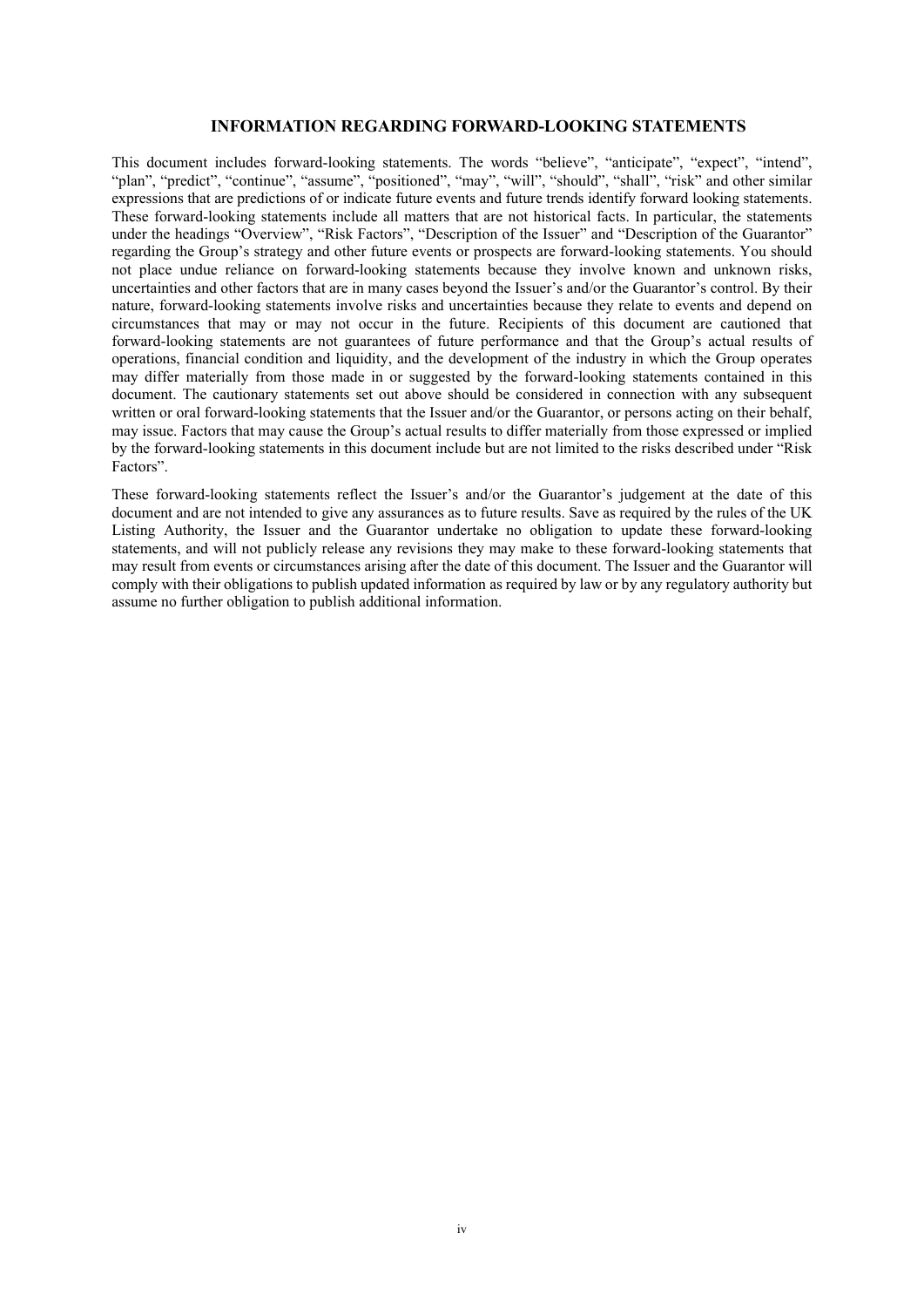# **OVERVIEW**

*The following is an overview of the principal features of the Notes and is qualified in its entirety by the detailed information appearing elsewhere in this Base Prospectus and, in particular, under ''Terms and Conditions of the Notes''. Potential purchasers of Notes should read this Base Prospectus in its entirety. Terms used in this overview and not otherwise defined shall have the meanings given to them in the ''Terms and Conditions of the Notes''.*

| <b>Issuer:</b>       | National Express Group PLC (the "Issuer")                                                                                                                                                                                                                                                                                                                                                                                                                                                                                                                                                                                      |
|----------------------|--------------------------------------------------------------------------------------------------------------------------------------------------------------------------------------------------------------------------------------------------------------------------------------------------------------------------------------------------------------------------------------------------------------------------------------------------------------------------------------------------------------------------------------------------------------------------------------------------------------------------------|
| Guarantor:           | West Midlands Travel Limited (the "Guarantor" or "WMTL")                                                                                                                                                                                                                                                                                                                                                                                                                                                                                                                                                                       |
|                      | Other subsidiaries of the Issuer may become guarantors of the<br>obligations under the Notes to be issued under the Programme as<br>described in Condition 4 (Status of Notes and Guarantees).<br>WMTL and any other subsidiary that becomes a guarantor of the<br>obligations under the Notes to be issued under the Programme<br>may also cease to be a guarantor in certain circumstances, as<br>described in Condition 4 (Status of Notes and Guarantees).                                                                                                                                                                 |
| <b>Risk Factors:</b> | Investing in Notes issued under the Programme involves certain<br>risks. The principal risk factors that may affect the ability of the<br>Issuer and each Guarantor to fulfil their respective obligations<br>under the Notes are discussed under "Risk Factors".                                                                                                                                                                                                                                                                                                                                                              |
| Arranger:            | Barclays Bank PLC                                                                                                                                                                                                                                                                                                                                                                                                                                                                                                                                                                                                              |
| Dealers:             | Banco Bilbao Vizcaya Argentaria, S.A.                                                                                                                                                                                                                                                                                                                                                                                                                                                                                                                                                                                          |
|                      | Banco Santander, S.A.                                                                                                                                                                                                                                                                                                                                                                                                                                                                                                                                                                                                          |
|                      | Bank of China Limited, London Branch                                                                                                                                                                                                                                                                                                                                                                                                                                                                                                                                                                                           |
|                      | <b>Barclays Bank PLC</b>                                                                                                                                                                                                                                                                                                                                                                                                                                                                                                                                                                                                       |
|                      | Bayerische Landesbank                                                                                                                                                                                                                                                                                                                                                                                                                                                                                                                                                                                                          |
|                      | <b>BNP</b> Paribas                                                                                                                                                                                                                                                                                                                                                                                                                                                                                                                                                                                                             |
|                      | CaixaBank, S.A.                                                                                                                                                                                                                                                                                                                                                                                                                                                                                                                                                                                                                |
|                      | Commerzbank Aktiengesellschaft                                                                                                                                                                                                                                                                                                                                                                                                                                                                                                                                                                                                 |
|                      | HSBC Bank plc                                                                                                                                                                                                                                                                                                                                                                                                                                                                                                                                                                                                                  |
|                      | ING Bank N.V.                                                                                                                                                                                                                                                                                                                                                                                                                                                                                                                                                                                                                  |
|                      | Merrill Lynch International                                                                                                                                                                                                                                                                                                                                                                                                                                                                                                                                                                                                    |
|                      | MUFG Securities EMEA plc                                                                                                                                                                                                                                                                                                                                                                                                                                                                                                                                                                                                       |
|                      | The Royal Bank of Scotland plc (trading as NatWest Markets)                                                                                                                                                                                                                                                                                                                                                                                                                                                                                                                                                                    |
|                      | Wells Fargo Securities International Limited                                                                                                                                                                                                                                                                                                                                                                                                                                                                                                                                                                                   |
|                      | The Issuer and the Guarantor may from time to time terminate<br>the appointment of any dealer under the Programme or appoint<br>additional dealers either in respect of one or more Tranches or in<br>respect of the whole Programme. References in this Prospectus<br>to "Permanent Dealers" are to the persons listed above as Dealers<br>and to such additional persons that are appointed as dealers in<br>respect of the whole Programme (and whose appointment has not<br>been terminated) and to "Dealers" are to all Permanent Dealers<br>and all persons appointed as a dealer in respect of one or more<br>Tranches. |
| <b>Trustee:</b>      | BNY Mellon Corporate Trustee Services Limited                                                                                                                                                                                                                                                                                                                                                                                                                                                                                                                                                                                  |
| <b>Paying Agent:</b> | The Bank of New York Mellon                                                                                                                                                                                                                                                                                                                                                                                                                                                                                                                                                                                                    |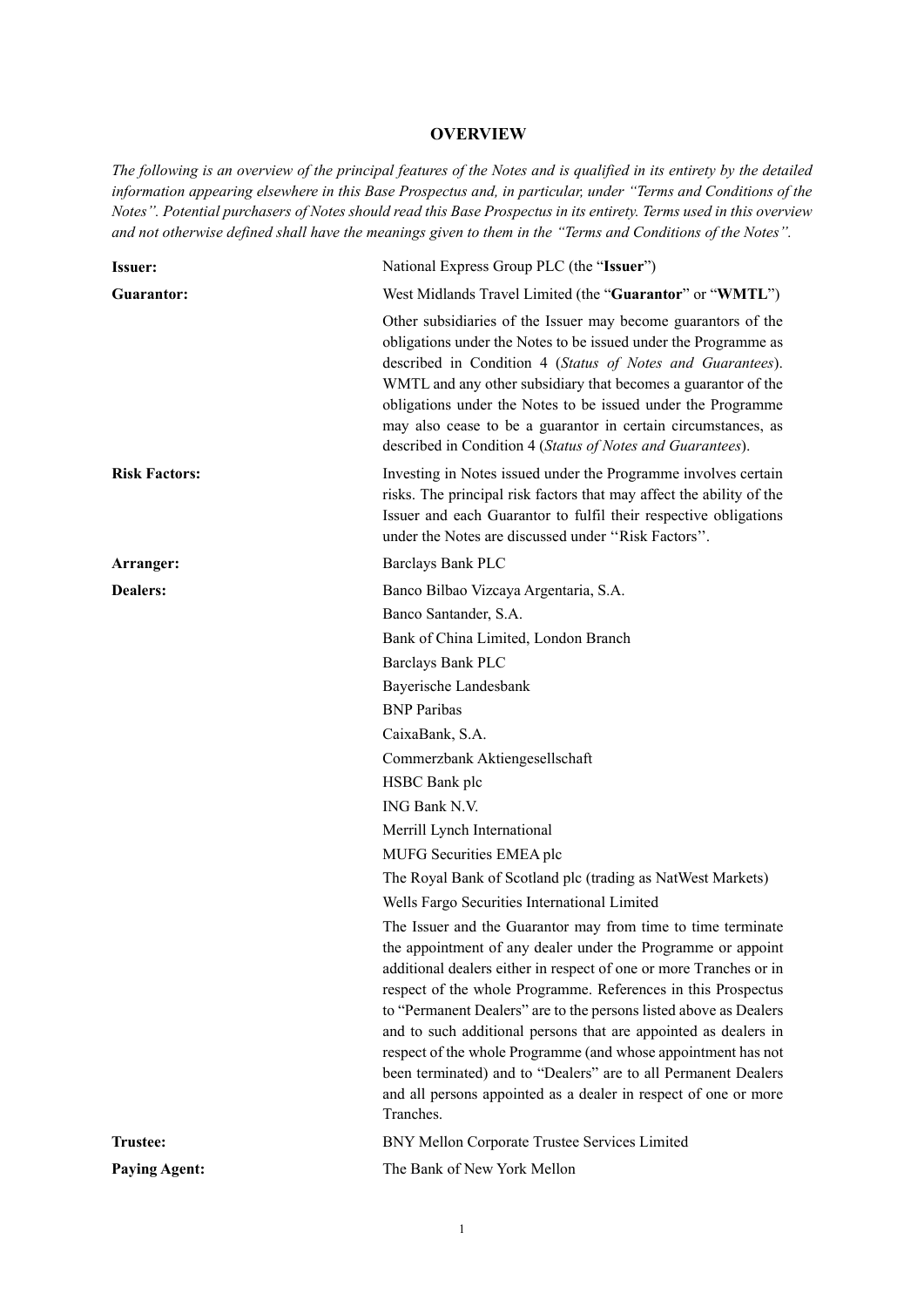| <b>Final Terms or Drawdown</b><br><b>Prospectus:</b> | Notes issued under the Programme may be issued either (1)<br>pursuant to this Base Prospectus and associated Final Terms or<br>(2) pursuant to a Drawdown Prospectus. The terms and<br>conditions applicable to any particular Tranche of Notes will be<br>the Terms and Conditions of the Notes as completed by the<br>relevant Final Terms or, as the case may be, the relevant<br>Drawdown Prospectus.                                                                                                                                                                                                                                                                                                                                                                                                                                                                                                                                                                                                                                                                                                                                                                                                                              |
|------------------------------------------------------|----------------------------------------------------------------------------------------------------------------------------------------------------------------------------------------------------------------------------------------------------------------------------------------------------------------------------------------------------------------------------------------------------------------------------------------------------------------------------------------------------------------------------------------------------------------------------------------------------------------------------------------------------------------------------------------------------------------------------------------------------------------------------------------------------------------------------------------------------------------------------------------------------------------------------------------------------------------------------------------------------------------------------------------------------------------------------------------------------------------------------------------------------------------------------------------------------------------------------------------|
|                                                      | The Programme also permits Notes to be issued on the basis that<br>they will not be admitted to listing, trading and/or quotation by<br>any competent authority, stock exchange and/or quotation system<br>or to be admitted to listing, trading and/or quotation by such<br>other or further competent authorities, stock exchanges and/or<br>quotation systems as may be agreed with the Issuer.                                                                                                                                                                                                                                                                                                                                                                                                                                                                                                                                                                                                                                                                                                                                                                                                                                     |
| <b>Clearing Systems:</b>                             | Euroclear and/or Clearstream, Luxembourg and/or, in relation to<br>any Tranche of Notes, any other clearing system as may be<br>specified in the relevant Final Terms.                                                                                                                                                                                                                                                                                                                                                                                                                                                                                                                                                                                                                                                                                                                                                                                                                                                                                                                                                                                                                                                                 |
| <b>Initial Programme Amount:</b>                     | Up to $£1,500,000,000$ (or its equivalent in other currencies)<br>aggregate principal amount of Notes outstanding at any one time.                                                                                                                                                                                                                                                                                                                                                                                                                                                                                                                                                                                                                                                                                                                                                                                                                                                                                                                                                                                                                                                                                                     |
| <b>Issuance in Series:</b>                           | Notes will be issued in Series (each a "Series"). Each Series may<br>comprise one or more Tranches (each a "Tranche") issued on<br>different issue dates. Each Tranche will be the subject of Final<br>Terms which complete certain Terms and Conditions of the<br>Notes.                                                                                                                                                                                                                                                                                                                                                                                                                                                                                                                                                                                                                                                                                                                                                                                                                                                                                                                                                              |
| <b>Forms of Notes:</b>                               | Notes may only be issued in bearer form. Each Tranche of Notes<br>will initially be in the form of either a Temporary Global Note or<br>a Permanent Global Note, in each case as specified in the<br>relevant Final Terms. Each Global Note which is not intended to<br>be issued in new global note form (a "Classic Global Note" or<br>"CGN"), as specified in the relevant Final Terms, will be<br>deposited on or around the relevant issue date with a common<br>depositary for Euroclear and/or Clearstream, Luxembourg and/or<br>any other relevant clearing system and each Global Note which is<br>intended to be issued in new global note form (a "New Global<br>Note" or "NGN"), as specified in the relevant Final Terms, will<br>be deposited on or around the relevant issue date with a common<br>safekeeper for Euroclear and/or Clearstream, Luxembourg. Each<br>Temporary Global Note will be exchangeable for a Permanent<br>Global Note. Each Permanent Global Note will be exchangeable<br>for Definitive Notes only in certain limited circumstances<br>specified therein. Definitive Notes, if issued, will, if<br>interest-bearing, have Coupons attached and, if appropriate a<br>Talon for further Coupons. |
| <b>Currencies:</b>                                   | Notes may be denominated in such currencies as the Issuer and<br>the relevant Dealers may agree, as specified in the relevant Final<br>Terms, subject to compliance with all applicable legal and/or<br>regulatory and/or central bank requirements. Payments in respect<br>of Notes may, subject to such compliance, be made in and/or<br>linked to any currency or currencies other than the currency in<br>which such Notes are denominated.                                                                                                                                                                                                                                                                                                                                                                                                                                                                                                                                                                                                                                                                                                                                                                                        |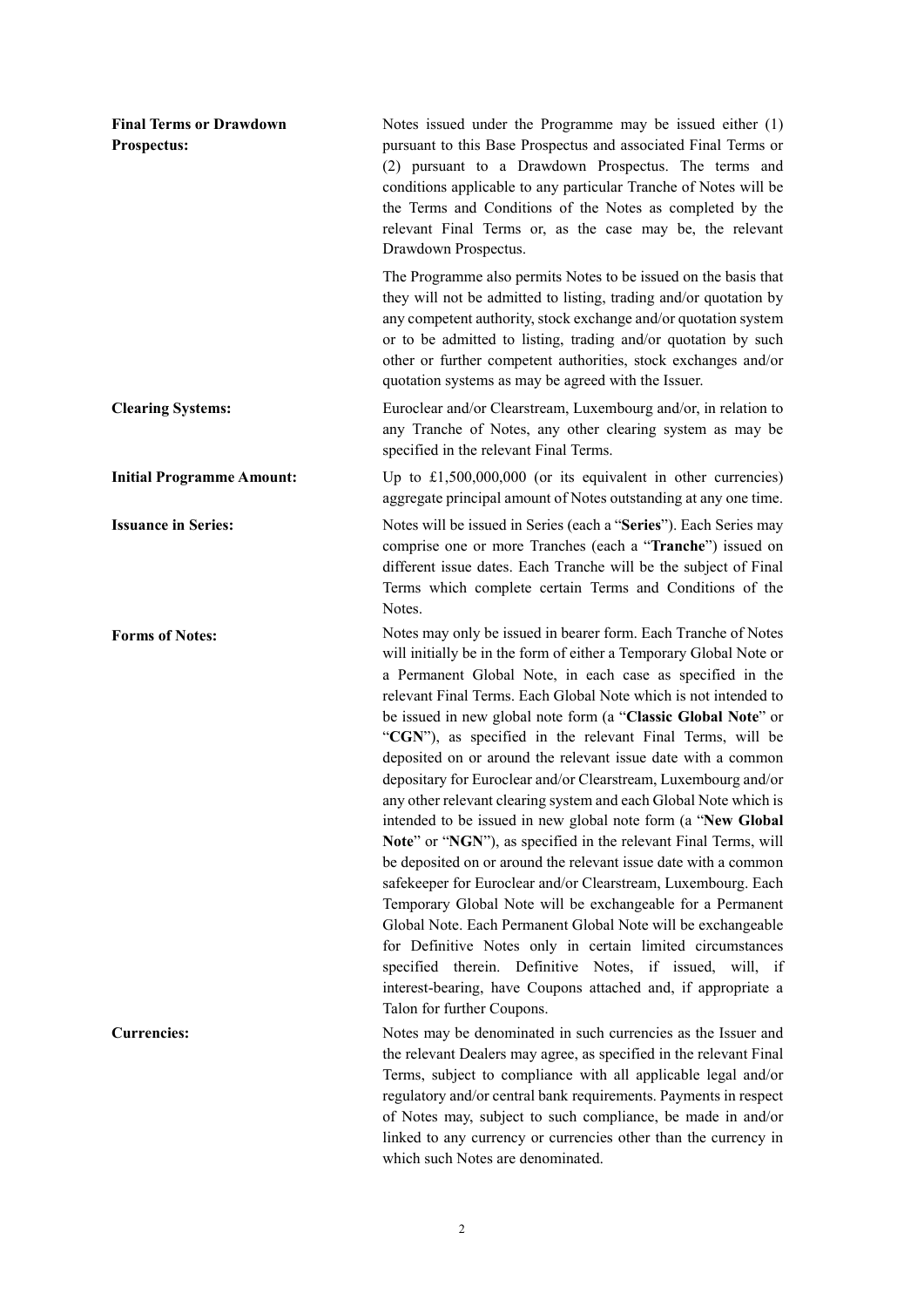| <b>Status of the Notes:</b>          | The Notes and the Coupons constitute direct, unconditional and<br>(subject to the provisions of Condition 5 (Negative Pledge))<br>unsecured obligations of the Issuer which will rank pari passu<br>among themselves and (subject to the provisions of Condition<br>4(a) (Status of the Notes)) at least pari passu with all other<br>present and future unsecured and unsubordinated obligations of<br>the Issuer, save for such obligations as may be preferred by<br>provisions of law that are both mandatory and of general<br>application. See "Terms and Conditions of the Notes".                                                                                                                |
|--------------------------------------|----------------------------------------------------------------------------------------------------------------------------------------------------------------------------------------------------------------------------------------------------------------------------------------------------------------------------------------------------------------------------------------------------------------------------------------------------------------------------------------------------------------------------------------------------------------------------------------------------------------------------------------------------------------------------------------------------------|
| <b>Status of the Guarantee:</b>      | The payment obligations of the Guarantor constitute direct,<br>unconditional and (subject to the provisions of Condition 5<br>(Negative Pledge)) unsecured obligations of the Guarantor and<br>(subject to the provisions of Condition 4(b) (Status of the<br>Guarantee)) will rank pari passu with all other present and future<br>unsecured and unsubordinated obligations of the Guarantor, save<br>for such obligations as may be preferred by provisions of law that<br>are both mandatory and of general application. See "Terms and<br>Conditions of the Notes".                                                                                                                                  |
| <b>Issue Price:</b>                  | Notes may be issued at any price as specified in the relevant Final<br>Terms. The price and amount of Notes to be issued under the<br>Programme will be determined by the Issuer and the relevant<br>Dealer(s) at the time of issue in accordance with prevailing<br>market conditions.                                                                                                                                                                                                                                                                                                                                                                                                                  |
| <b>Maturities:</b>                   | Any maturity as specified in the relevant Final Terms, subject, in<br>relation to specific currencies, to compliance with all applicable<br>legal and/or regulatory and/or central bank requirements.                                                                                                                                                                                                                                                                                                                                                                                                                                                                                                    |
|                                      | Any Notes having a maturity of less than one year must (a) have<br>a minimum redemption value of £100,000 (or its equivalent in<br>other currencies) and be issued only to persons whose ordinary<br>activities involve them in acquiring, holding, managing or<br>disposing of investments (as principal or agent) for the purposes<br>of their businesses, or who it is reasonable to expect will acquire,<br>hold, manage or dispose of investments (as principal or agent) for<br>the purposes of their businesses or (b) be issued in other<br>circumstances which do not constitute a contravention of section<br>19 of the Financial Services and Markets Act 2000 (the<br>"FSMA") by the Issuer. |
| <b>Redemption:</b>                   | Notes may be redeemable at the Redemption Amount specified<br>in the relevant Final Terms.                                                                                                                                                                                                                                                                                                                                                                                                                                                                                                                                                                                                               |
| <b>Optional Redemption:</b>          | Notes may be redeemed before their stated maturity at the option<br>of the Issuer as described in Condition $9(c)$ (Redemption at the<br>option of the Issuer) and/or the Noteholders as described in<br>Condition 9(e) (Redemption at the option of the Noteholders) to<br>the extent (if at all) specified in the relevant Final Terms.                                                                                                                                                                                                                                                                                                                                                                |
| <b>Tax Redemption:</b>               | Except as described in "Optional Redemption" above, early<br>redemption will only be permitted for tax reasons as described in<br>Condition 9(b) (Redemption for tax reasons).                                                                                                                                                                                                                                                                                                                                                                                                                                                                                                                           |
| <b>Change of Control Redemption:</b> | Noteholders may have the option to require the Issuer to redeem<br>or, at the Issuer's option, purchase Notes on the occurrence of a                                                                                                                                                                                                                                                                                                                                                                                                                                                                                                                                                                     |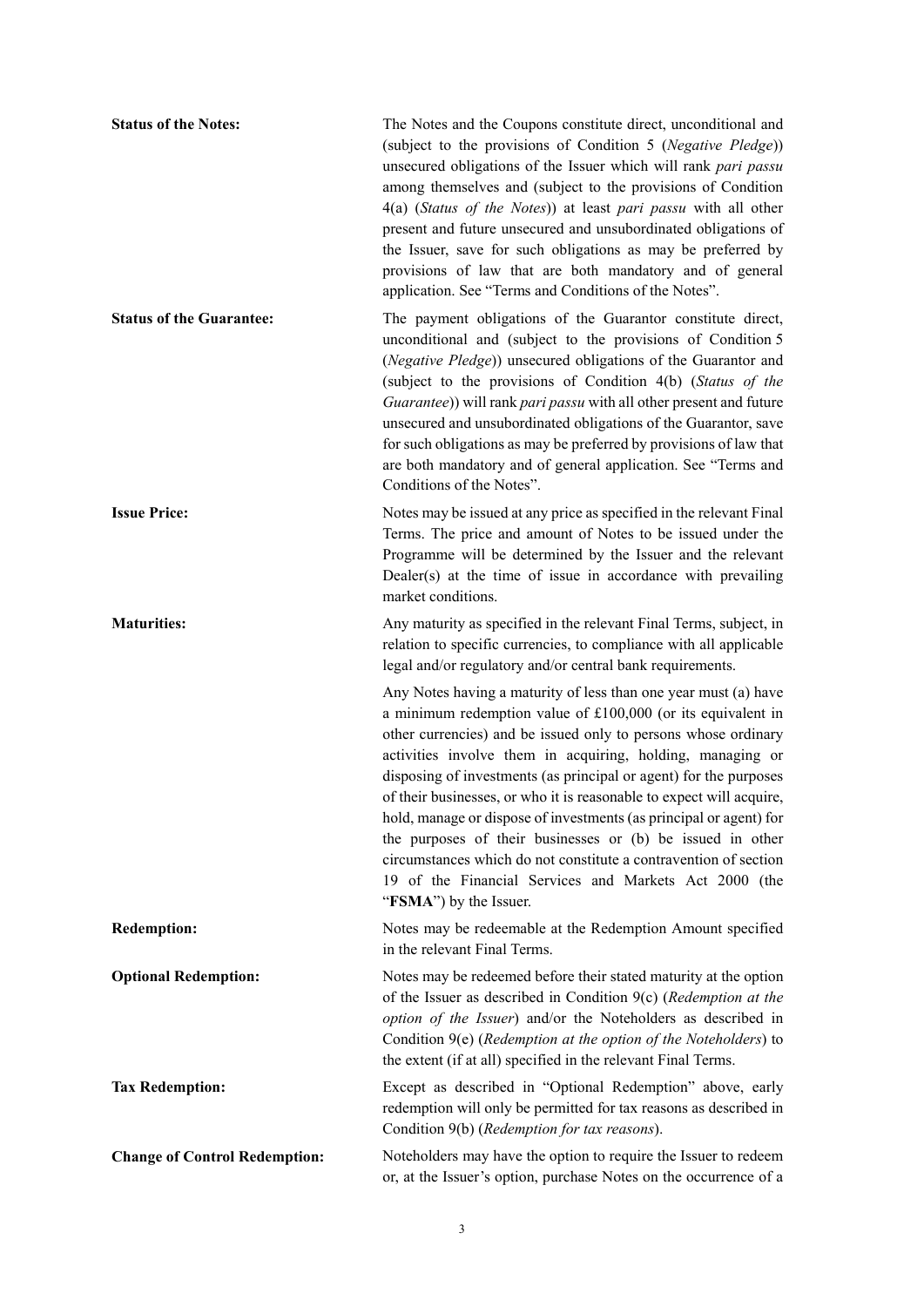|                              | Change of Control Put Event to the extent (if at all) specified in<br>the relevant Final Terms, as described in Condition 9(f) (Change<br>of control redemption).                                                                                                                                                                                                                                                                                                                                                                                                                                                                                                                                                                                                                                                                |
|------------------------------|----------------------------------------------------------------------------------------------------------------------------------------------------------------------------------------------------------------------------------------------------------------------------------------------------------------------------------------------------------------------------------------------------------------------------------------------------------------------------------------------------------------------------------------------------------------------------------------------------------------------------------------------------------------------------------------------------------------------------------------------------------------------------------------------------------------------------------|
| Interest:                    | Notes may be interest-bearing or non-interest bearing. Interest (if<br>any) may accrue at a fixed rate or a floating rate and the method<br>of calculating interest may vary between the issue date and the<br>maturity date of the relevant Series.                                                                                                                                                                                                                                                                                                                                                                                                                                                                                                                                                                             |
| <b>Denominations:</b>        | The Notes will be issued in such denominations as may be agreed<br>between the Issuer and the relevant Dealer or such other amount<br>as may be required from time to time by the relevant central bank<br>(or equivalent body) or any laws or regulations applicable to the<br>relevant Specified Currency, save that in the case of any Notes<br>which are to be admitted to trading on a regulated market within<br>the European Economic Area or offered to the public in a<br>Member State of the European Economic Area in circumstances<br>which would otherwise require the publication of a prospectus<br>under the Prospectus Directive, the minimum specified<br>denomination shall be $E100,000$ (or its equivalent in any other<br>currency as at the date of issue of such Notes). See also<br>"Maturities" above. |
| <b>Negative Pledge:</b>      | The Notes will have the benefit of a negative pledge as described<br>in Condition 5 (Negative Pledge).                                                                                                                                                                                                                                                                                                                                                                                                                                                                                                                                                                                                                                                                                                                           |
| <b>Cross Default:</b>        | The Notes will have the benefit of a cross default as described in<br>Condition 12(c) (Cross Default).                                                                                                                                                                                                                                                                                                                                                                                                                                                                                                                                                                                                                                                                                                                           |
| <b>Taxation:</b>             | All payments in respect of Notes and Coupons by or on behalf of<br>the Issuer or the Guarantor will be made free and clear of, and<br>without withholding or deduction for or on account of taxes in<br>the United Kingdom, unless the withholding or deduction is<br>required by law. In that event, the Issuer or, as the case may be,<br>the Guarantor will (subject as provided in Condition 11<br>(Taxation)) pay such additional amounts as will result in the<br>Noteholders and Couponholders receiving such amounts as they<br>would have received in respect of such Notes or Coupons had no<br>such withholding or deduction been required.                                                                                                                                                                           |
| <b>Governing Law:</b>        | The Notes, and any non-contractual obligations arising out of or<br>in connection with them, will be governed by, and construed in<br>accordance with, English law.                                                                                                                                                                                                                                                                                                                                                                                                                                                                                                                                                                                                                                                              |
| <b>Selling Restrictions:</b> | For a description of certain restrictions on offers, sales and<br>deliveries of Notes and on the distribution of offering material in<br>the United States of America, Japan and the European Economic<br>Area (including the United Kingdom), see "Subscription and<br>Sale" below.                                                                                                                                                                                                                                                                                                                                                                                                                                                                                                                                             |
| Rating:                      | The Issuer has been assigned a rating of Baa3 from Moody's and<br>BBB- from Fitch. Each of Moody's and Fitch is established in the<br>European Union and is registered under the CRA Regulation). A<br>Series (as defined below) of Notes issued under the Programme<br>may also be rated or unrated. Where a Series of Notes is rated,<br>any such rating will be specified in the relevant Final Terms and<br>will not necessarily be the same as the rating assigned to the                                                                                                                                                                                                                                                                                                                                                   |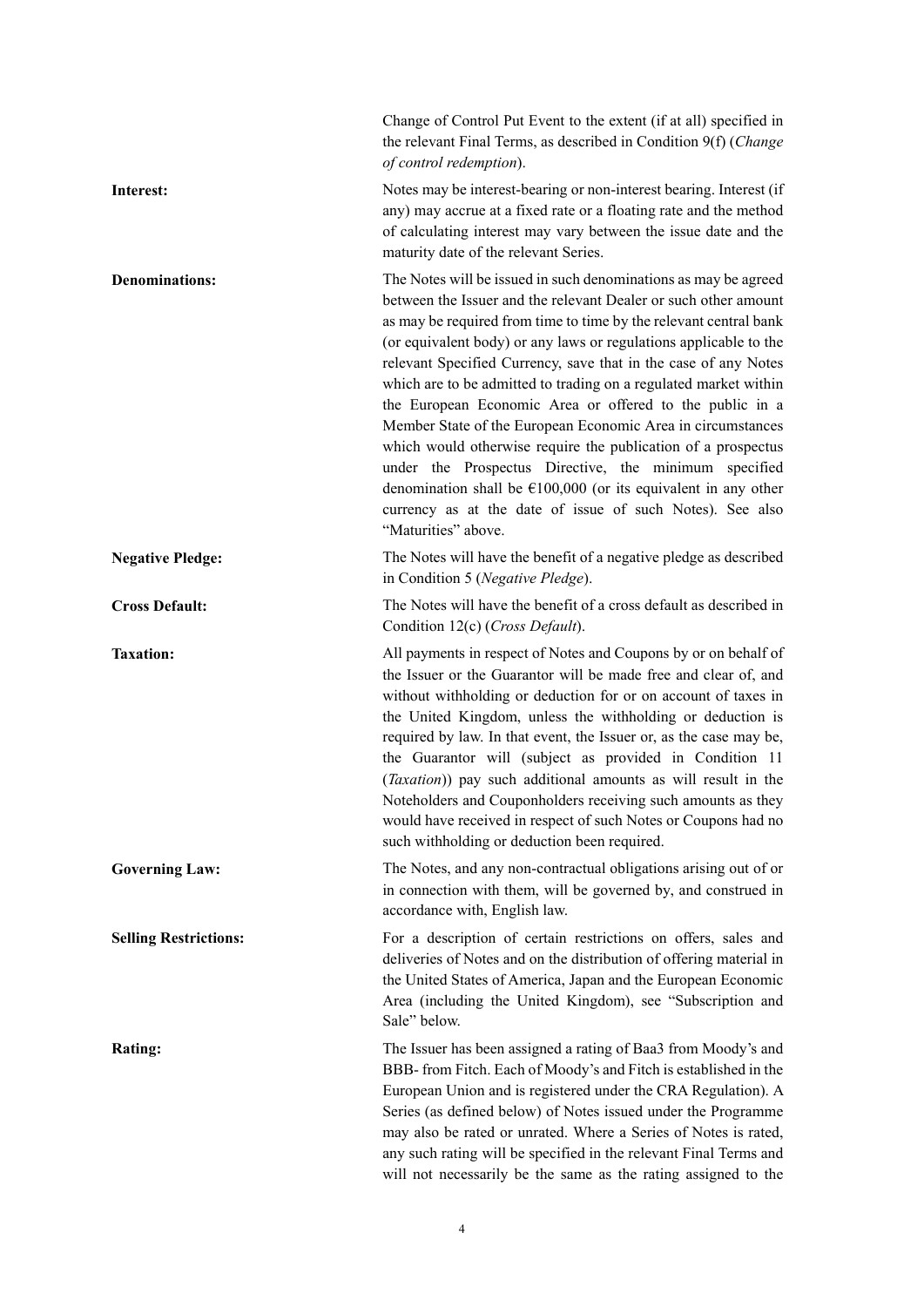Issuer. A credit rating is not a recommendation to buy, sell or hold securities and may be subject to suspension, reduction or withdrawal at any time by the assigning rating agency.

Listing and Trading: Application has been made to the UK Listing Authority for Notes issued under the Programme to be admitted to the Official List and to the London Stock Exchange for the Notes to be admitted to trading on the London Stock Exchange's Regulated Market.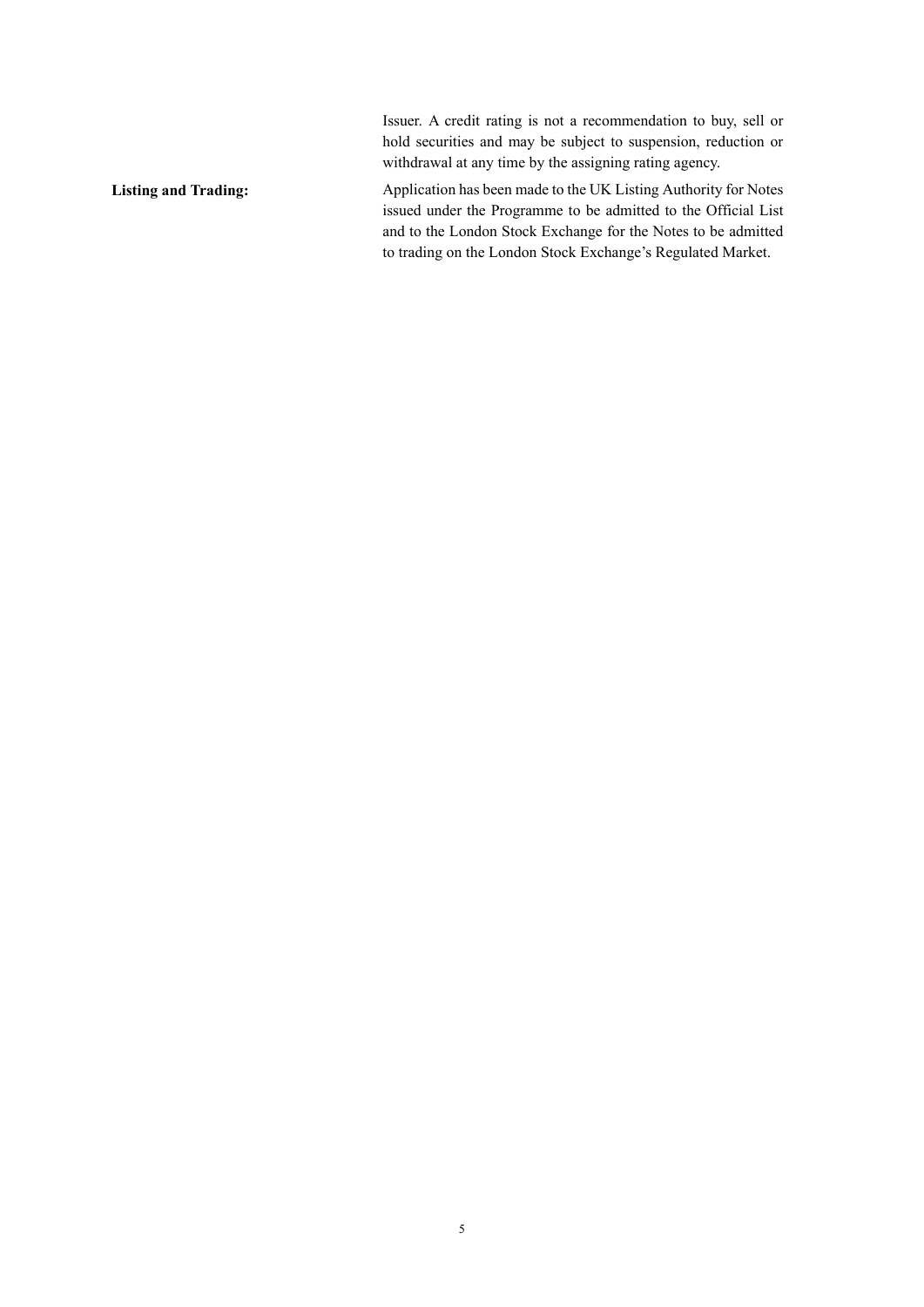#### **RISK FACTORS**

*Prospective investors should consider carefully the risks set forth below and the other information contained in this Base Prospectus prior to making any investment decision with respect to the Notes. Each of the risks highlighted below could have a material adverse effect on the business, operations, financial condition or prospects of the Issuer and the Guarantor which, in turn, could affect their ability to fulfil their respective obligations under the Notes. In addition, each of the risks highlighted below could adversely affect the trading price of the Notes or the rights of investors under the Notes and, as a result, investors could lose some or all of their investment.*

*Prospective investors should note that the risks described below are not the only risks the Issuer and Guarantor face. The Issuer and the Guarantor have only described those risks in connection with the Notes and their ability to fulfil their respective obligations under them which they consider to be material. There may be additional risks that the Issuer and the Guarantor currently consider not to be material or of which they are not currently aware, and any of these risks could have the effects set forth above.*

*Prospective investors should read the entire Base Prospectus, together with the documents incorporated by reference herein. Words and expressions defined in the "Terms and Conditions of the Notes" below or elsewhere in this Base Prospectus have the same meanings in this section.*

*Investing in Notes issued under the Programme involves certain risks. Prospective investors should consider, among other things, the following:*

#### **Risks Relating to the Issuer, the Guarantor and the Group**

# *Failure by the Group to maintain certain financial ratios set out in the Facilities (as defined below) could result in an event of default under the Facilities*

The Group is dependent on maintaining certain financial ratios in order to comply with its banking covenants in the £416,000,000 Sterling Revolving Credit Facility dated 27 November 2014, and additional unsecured committed revolving credit facilities totalling £96,000,000 and \$260,000,000 entered into in September 2016 and July 2017 respectively (the "**Facilities**"). These financial ratios relate to the ratio of the Group's net debt to its earnings before exceptional items, interest, tax, depreciation and amortisation ("**EBITDA**") and the ratio of the Group's net interest to its EBITDA. The Group is currently in compliance with its banking covenants which were last tested as at 30 June 2017 and the board of directors of the Issuer (the "**Board**") believes that the Group will continue to maintain appropriate levels of covenant headroom for at least the next 12 to 18 months.

There can be no certainty that in the longer term the Group will be able to maintain the required financial ratios in order to comply with its banking covenants. In particular, the ability of the Group to maintain these financial ratios may depend on matters that are either wholly or partly outside the Group's control, including the results of ongoing operations. In these circumstances, the Group would need to seek to agree with its lenders an extension or deferral of these covenants or a waiver of any such covenant breach. However, there can be no certainty that the lending banks under the Facilities would in these circumstances agree to an extension or deferral of the Group's banking covenants or a waiver of any likely breach of these covenants.

In the event of any breach of the Group's banking covenants, the Group's lending banks would be entitled to call an event of default under the Facilities and, as a result of cross-default provisions, default may also arise in respect of certain other financial indebtedness of the Group, including the Notes. In these circumstances, the lending banks under the Facilities would be permitted to exercise certain rights, including the right to cancel the Facilities, accelerate the payment of sums owing under the Facilities, enforce any security and guarantees granted by the Issuer and certain other members of the Group, and initiate insolvency or similar proceedings against the Issuer and any Group companies which have granted such security and/or guarantees in connection with the Facilities. Any of these steps could, whether singularly or in aggregate, have a material adverse effect on the Group. In such circumstances the Group may be unable to continue trading.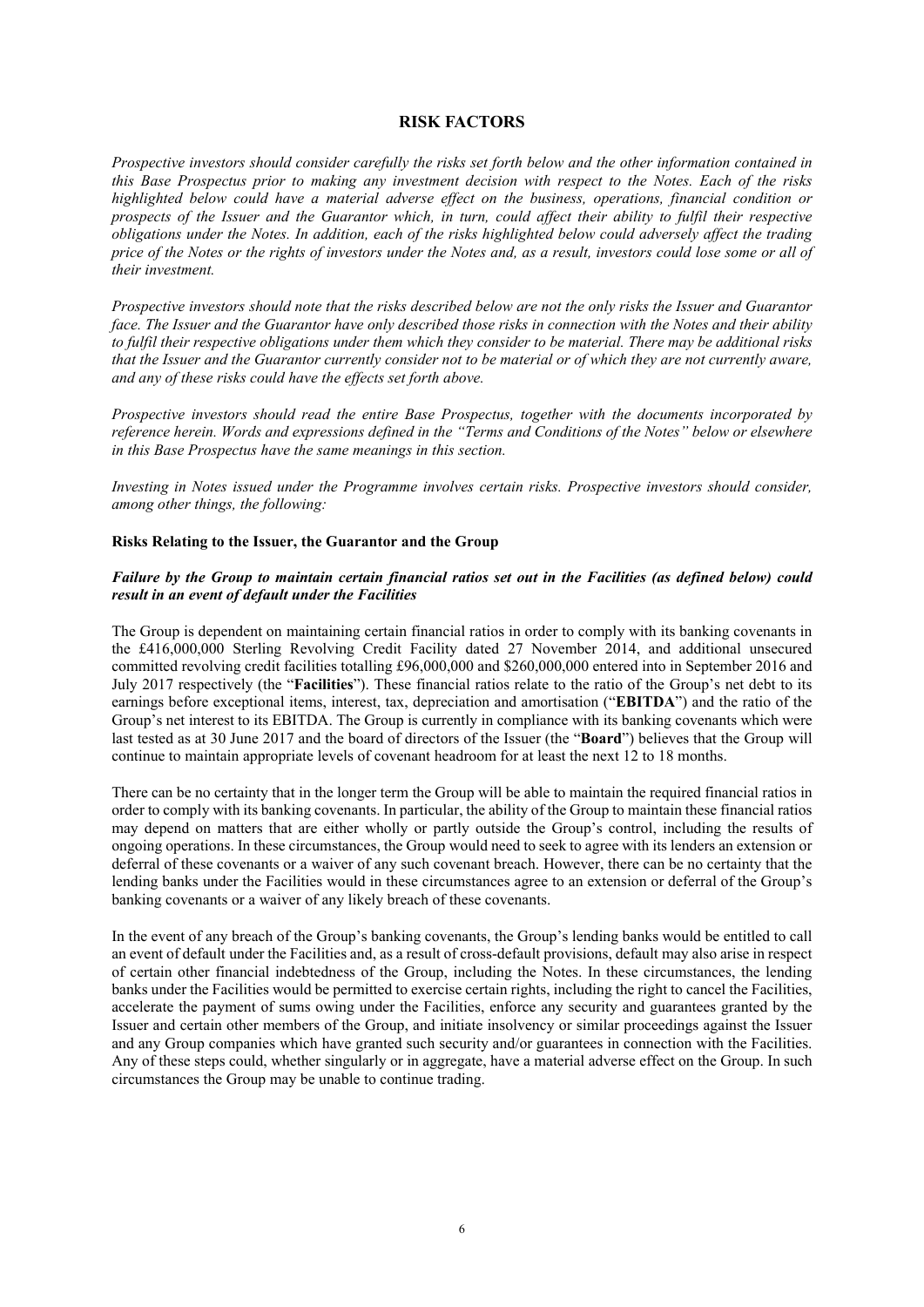#### *Bid assumptions on the part of the Group may prove to be incorrect*

Part of the Group's business is secured through winning new contracts, particularly in connection with its German Rail division, and also its bus and coach businesses outside of the UK. An inherent risk in contract bidding is that bid assumptions might prove to be incorrect. If any of the Group's significant bid assumptions, including estimated costs of contract mobilisation, prove to be incorrect, this could have a material adverse effect on the Group's business, financial condition and results of operations. Where possible, the Group will seek to recover lost profits through enforcement of its contractual rights and/or negotiation with awarding authorities or other stakeholders, although the extent to which these measures will be successful cannot be guaranteed.

#### *The Group relies on the ability of management to successfully implement initiatives and other organisational changes designed to increase operating efficiencies and improve results of operations*

To reflect changing economic, market and technological conditions, from time-to-time management undertakes initiatives and other organisational changes designed to increase operating efficiencies and improve results of operations. Undertaking such initiatives and organisational changes can create uncertainty and increase the Group's financial risk, and the Group relies on the ability of management to implement these initiatives successfully in order to mitigate such uncertainty and risk and to increase operating efficiencies and improve its results of operations. In addition, should the Group contemplate any disposals as part of such initiatives or organisational changes, there can be no assurance that the Group will be able to anticipate all associated organisational and separation issues. If the Group's management is unable to implement such initiatives and organisational changes successfully, this could have a material adverse effect on the Group's business, financial condition and results of operations.

# *The continuing financial viability of certain of the Group's contract-based businesses is dependent on maintaining a minimum number of contracts*

Certain of the Group's contract-based businesses, particularly its North American school bus business and its Spanish coach business, need to maintain a minimum number of contracts (such minimum number being dependent on the size of contracts obtained) in order to justify the overheads of running those businesses.

In Spain, even though the concession renewal process for the awarding of national, intercity contracts has recently changed in the Group's favour, and the new framework under which tenders are to be conducted emphasise technical goals over economic ones, the renewal process could still result either in the loss of contracts by National Express or in a reduction in profitability on retention. Around a half of National Express' revenues in Spain are generated from national, intercity coach contracts, and the vast majority of these contracts are due to be re-tendered in the next four years. There is a risk that when the long distance coach contracts operated by National Express in Spain come to be re-tendered the business may not retain a number of key contracts, or that contracts are secured on less favourable terms, which could significantly impact its revenues and profitability from 2019.

If the Group is unable to bid competitively for new contracts, or if the Group is unable to maintain appropriate relationships with key stakeholders by, among other things, maintaining high standards of passenger service and satisfaction, such contract-based businesses may not be able to retain their existing scale of operations. This would result in a negative impact on the relevant business' cost assumptions and profitability thereby having a material adverse effect on the Group's business, financial condition and results of operations.

# *The Group's UK Coach business is dependent on a number of third party operators*

The Group's coach division ("**UK Coach**") business is dependent on the outsourcing of the operation of the majority of its services to third parties. Whilst the Group contractually regulates the performance of these third party services, it can only exercise limited control over many of these third party operators' day-to-day actions and is reliant on them to perform their services in accordance with the terms of their contracts and UK law, which increases its vulnerability to problems with the services they provide. The Group may not be successful in recovering any losses which result from the failure of third party operators to comply with their contractual obligations to the Group and third party operators may seek to recover losses from the Group under indemnities or in respect of breaches of obligations or warranties under their agreements with the Group. In addition, third party operators may give notice of termination of service (typically six months in advance), requiring the Group to find a new operator which may result in service disruption. Such events could potentially have a material adverse effect on the Group's reputation, and consequently a material adverse effect on its business, financial condition and results of operations.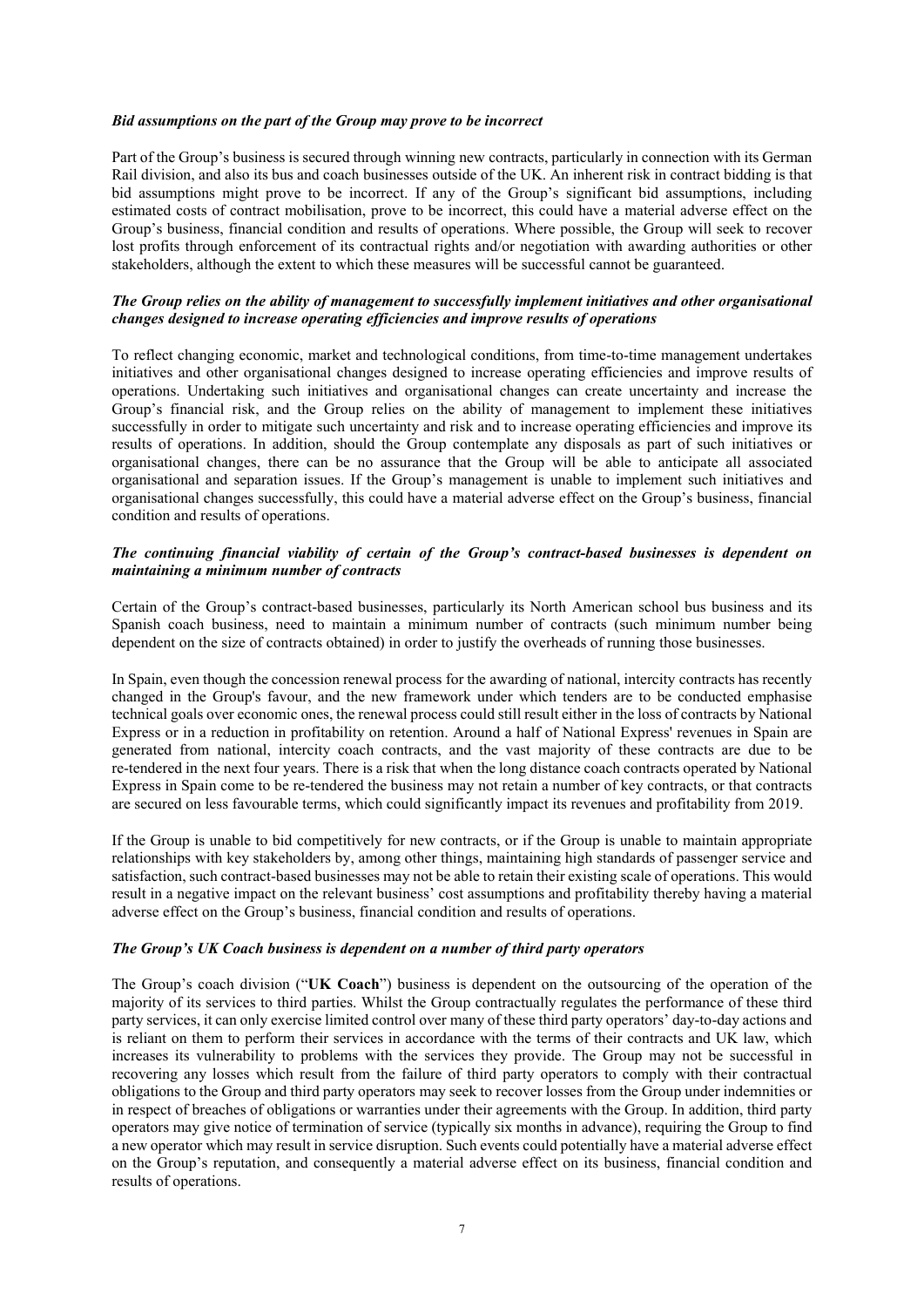To help mitigate this risk, UK Coach has implemented robust controls and procedures to monitor third party operators' operating performance and provide support where required. In previous instances where third party operators have left the network, the transmission to new operators has been smooth, helped by UK Coach's extensive list of pre-approved coach operators who can step in at short notice.

# *The Group participates in defined benefit pension schemes and the contributions payable to these schemes might vary over time*

The Group operates a number of defined benefit pension schemes, and is consequently exposed to the risk that the cash contributions required to be made to these schemes increase due to changes in factors such as investment performance, interest rates used to discount liabilities and life expectancies. In 2016, these schemes experienced an increase in combined actuarial deficits due to significant falls in gilt yields, although 2017 has returned to a position of stability. As well as market movements, material changes in the regulatory and funding environment for defined benefit pension schemes could also impact the contributions required and potentially result in the Group being required to increase its future cash funding.

During 2012, the Group completed a buy-in of the existing pensioner liabilities in the West Midlands Integrated Transport Authority Pension Fund (the "**West Midlands Fund**") with Prudential. This insurance policy covers around 49 per cent. of the Fund's liabilities, with Prudential becoming responsible for payments (excluding future inflationary increases) to pensioners at the date of the buy-in. This transaction has helped reduce the overall risk associated with the West Midlands Fund by passing the risks of investment market volatility and any unanticipated increases in life expectancy of the pensioners to Prudential.

Triennial reviews of the funding positions for the West Midlands Fund and the Group Staff Pension Plan were completed in 2016 and are reflected in the latest reported position (being the interim financial statements for the period to 30 June 2017).

The Group's defined benefit pension scheme deficits are calculated on an IAS19 basis and as at 31 December 2016 these schemes had a combined deficit under IAS19 of £88.2 million. Under applicable legislation, however, the pension scheme trustees may adopt a funding basis which results in calculated deficits that are significantly higher than those calculated on an IAS19 basis. Accordingly, the contributions necessary to remedy those deficits may be significantly higher than the IAS19 position might suggest.

# *The Group retains a significant proportion of risk for certain types of insurance claims, before it is able to claim under external insurance policies*

The Group's policy is to adopt a level of self-insurance within its business, particularly for high frequency claims. As a result, the policy deductibles on a number of the Group's external insurance policies provide that a significant proportion of any successful claim must be met by the Group instead of under the applicable policy.

In the UK, the Group's external insurance policies are subject to certain deductibles, which means that the Group is responsible for (as at the date of this Prospectus):

- The first £250,000 of claims relating to motor liabilities.
- The first £250,000 of claims relating to employer's liability.
- The first £250,000 of claims relating to public liability.
- The first £500,000 of claims relating to damage to the Group's own property, including buses/coaches while parked at the Group's premises.

In North America, the Group's external insurance policies are also subject to certain deductibles, which means that the Group is responsible for (as at the date of this Prospectus):

- The first \$5 million (U.S.\$/CAD) of claims relating to auto or general liability.
- The first \$2 million (U.S.\$) of claims relating to workers' compensation (employee injury, US only).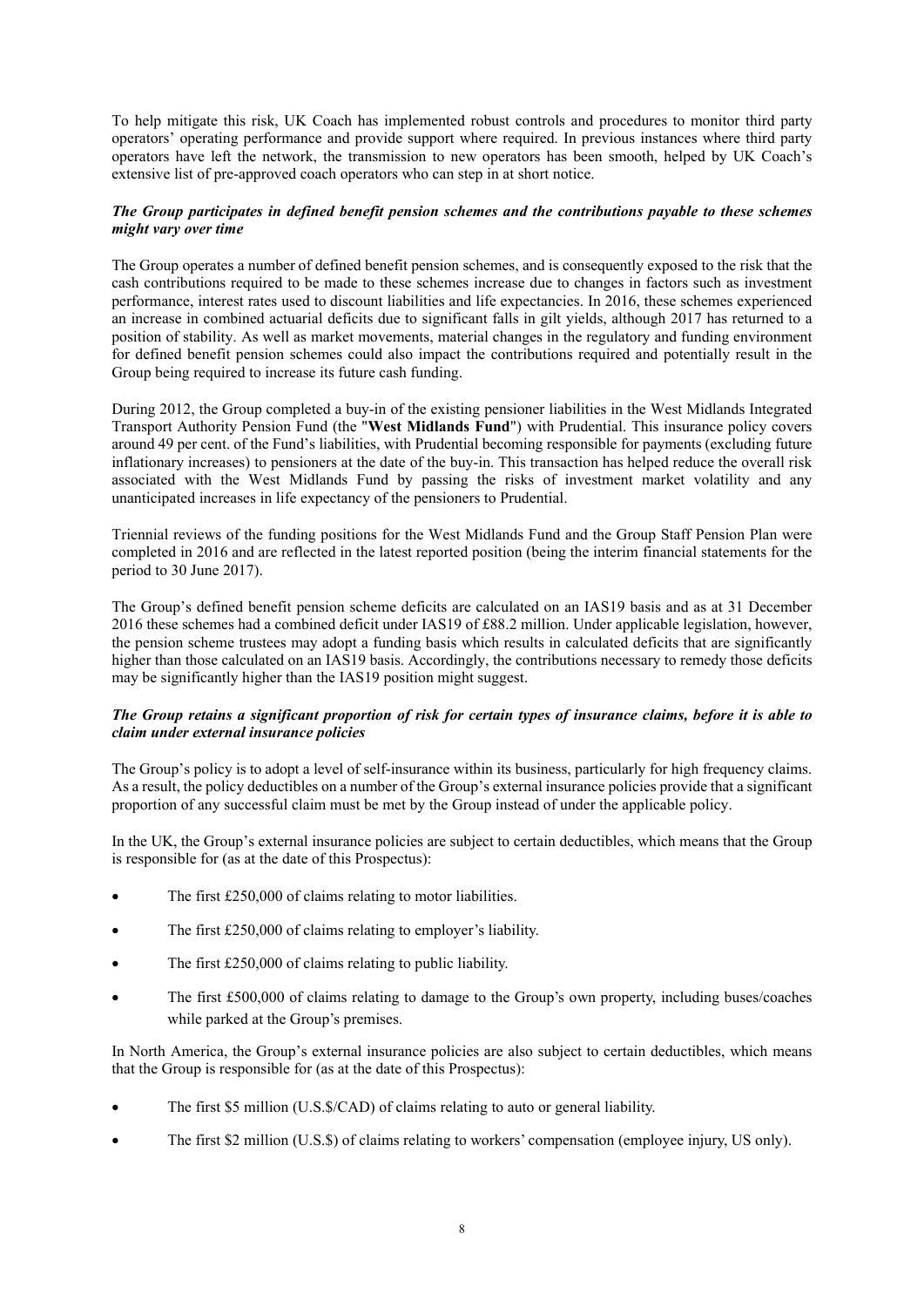The first \$250,000 (U.S.\$) of claims relating to damage to the Group's own property, including buses parked at the Group's premises.

Across the Group, the crime insurance policy provides cover for any losses arising from theft or fraud, but only covers incurred losses above £1 million.

Therefore, the Group must in certain circumstances cover a significant proportion of any successful claim. Any requirement beyond normal expectations for the Group to make substantial payments or provisions in respect of any successful claim or series of unrelated claims made against it could result in significant cash outflows or income statement charges and there can be no assurance that such cash outflows would not have a material adverse effect on the Group's profitability and cashflow position.

#### *The Group relies on the experience and continuity of key personnel for the success of its business*

Attracting and retaining key members of senior management is vital in ensuring that the Group continues to have the necessary expertise and continuity to execute its strategy. However, there can be no assurances that the Group will continue to be able to attract and retain the appropriate members of senior management. A failure to attract, or the loss of, such key members of senior management could have a material adverse effect on the Group's business, financial condition and results of operations.

# *If the Group is unable to successfully recruit and retain qualified employees, this may adversely impact its business, financial condition and results of operations, and impact opportunities for growth in new markets*

The Group's business depends on delivering high quality, reliable services, cost efficiently. Staff costs are the largest single component of the Group's costs, representing around one half of the Group's total operating costs in the 2016 financial year. Service delivery and the ability to exploit future growth opportunities therefore requires access to, and retention of, high calibre staff, including in particular operational management, train, bus and coach drivers, at an affordable cost. Labour shortages, or low unemployment rates, could hinder the Group's ability to recruit and retain qualified employees leading to a higher than expected increase in the Group's staff costs, including the costs of recruiting and training train, bus and coach drivers, in addition to having a material adverse effect on the Group's service delivery. If the Group is not successful in its recruitment and retention of qualified employees, this may have a material adverse effect on the Group's business, financial condition, results of operations and ability to grow.

#### *Industrial actions taken by organised labour unions could have a material adverse effect on the Group's business, financial condition and results of operations*

The Group's UK and Spanish divisions are heavily unionised with around 67 per cent. of the UK division's employees and around 40 per cent. of the Spanish division's employees represented by collective bargaining agreements. Approximately 31 per cent. of employees in the North American division are represented by collective bargaining agreements. The Group operates within its Workplace Rights Policy on a global basis, but significant industrial action in any of the Group's businesses could result in a significant disruption of operations and increased costs and/or damage to its reputation, which could have a material adverse effect on the Group's business, financial condition and results of operations.

#### *Changes in employment legislation could add cost to the business and have a material impact on financial results*

With staff costs making up approximately one-half of the Group's operating expenditure, the cost base could be adversely affected by legislative changes if these significantly alter minimum/living wage costs or provisions around paid leave. These risks include, but are not limited to, potential changes to minimum/living wage rates in the UK and Europe, extensions of paid leave provisions and funding of medical insurance under the Affordable Care Act in the U.S., and changes to the basis for calculation of holiday pay in the UK and Spain.

#### *The Group's businesses are dependent on it maintaining its brands in each jurisdiction in which it operates and the Group is also exposed to reputational risks related to the transport industry*

The Group is dependent on maintaining its brands in each jurisdiction in which it operates in order to maintain and grow its businesses. The Group's brands are an important asset of its businesses and central to the Group's success. The Group is exposed to the risk that litigation, misconduct, operational failures, negative publicity and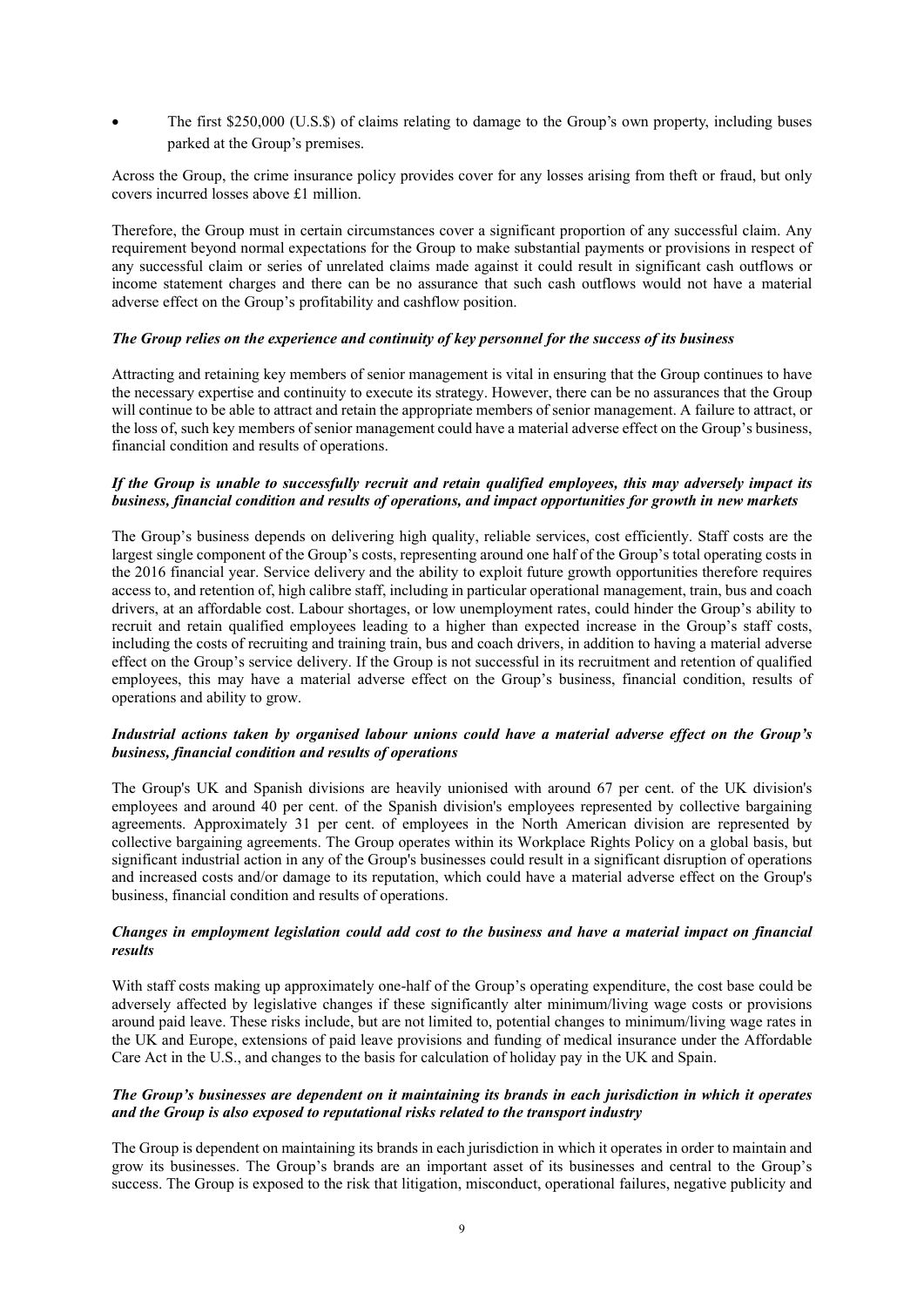press speculation, whether or not valid, could harm its reputation. The Group's reputation could also be adversely affected if its services do not perform as expected. In addition, the Group's reputation could be affected by the conduct or performance of third parties, such as those to which it outsources the operation of its UK Coach business, and over which it does not have full control. The Group may also be unable to protect its brands against third party competition, and any future re-branding or brand expansion could be restricted by pre-existing third party intellectual property rights.

The Group is also exposed to adverse publicity relating to the transport industry as a whole. An incident related to, or the conduct of, a competitor unrelated to the Group may taint the reputation of the industry as a whole and may affect the perception of passengers, investors and the attitude of regulators.

Furthermore, negative publicity may result in greater regulatory scrutiny of the Group's operations and of the industry generally. If the Group is unable to maintain its brands in each of the jurisdictions in which it operates or should there be reputational damage to the transport industry as a whole, this could have a material adverse effect on the Group's business, financial condition and results of operations.

# *The Group is subject to risks resulting from currency fluctuations and hedging activities*

Fluctuations in foreign exchange rates give rise to translation risk and effect the value of those liabilities denominated in foreign currencies. In addition, there can be no certainty that the Group's cashflows across its various operational currencies will be in similar proportions to the Group's financial liabilities in those same currencies. Accordingly, exchange rate fluctuations may have an impact on the Group's longer term financial position, including its ability to comply with its financial covenants.

The Group also prepares its financial statements in Sterling, but generates a significant proportion of its revenue in other currencies. To the extent that its revenues are received in currencies other than Sterling, and currency exchange rates become unfavourable, the Group may lose some of the economic value of its revenue in Sterling terms. As the Group grows its overseas operations, it may receive more of its revenue in currencies other than Sterling. Hedging strategies, such as forward contracts, options and foreign exchange swaps, that may be implemented to mitigate this risk may not eliminate the Group's exposure to foreign exchange rate fluctuations which could have a material adverse effect on the Group's business, financial condition and results of operations.

# *The Group is exposed to the risk of litigation and other adversarial proceedings*

The Group is exposed to the risk of litigation, regulatory proceedings and other adversarial proceedings (with or without merit) from its passengers, employees, recognised trade unions, regulatory authorities, competitors and other parties. Although as stated in the section under "General Information" of this Base Prospectus under "4. Legal and Arbitration Proceedings", neither the Issuer, the Guarantor nor any member of the Group is or has been involved in any governmental, legal or arbitration proceedings (including any such proceedings which are pending or threatened of which the Issuer or the Guarantor is aware) which may have, or have had during the 12 months prior to the date of this document, a significant effect on the Issuer's, the Guarantor's and/or the Group's financial position or profitability, no assurance can be given that proceedings or disputes (actual or threatened) which could have such effect will not arise in the future or that proceedings and disputes to which the Group is currently party and which it does not expect to have such effect will not ultimately turn out to do so.

# *The Group may be unable to retain, extend or renew a number of its short-term property leases and licences in respect of its North America, UK Coach and ALSA businesses*

A significant proportion of the Group's operational property interests in respect of its North America, UK Coach and ALSA businesses are short-term leases due to expire within the next five years. The Group also occupies other properties for its UK Coach business on the basis of licences to occupy and rights contained within management operating agreements, which may be terminated on relatively short notice. Actions are agreed with the operational teams to mitigate the risk of the loss of the property so not to effect operational capability of performance. The North American, UK and European occupancy of property under agreements is protected by statute law and case law such that tenants have agreed and well known protected rights.

The Group also operates in the Middle East where the influence of Sovereign State decisions can have a direct impact on occupancy. In the Middle East, property is occupied under lease agreements but these may and can be overridden by direct Sovereign State influence and instruction. This risk does not occur outside the region where the Group operates.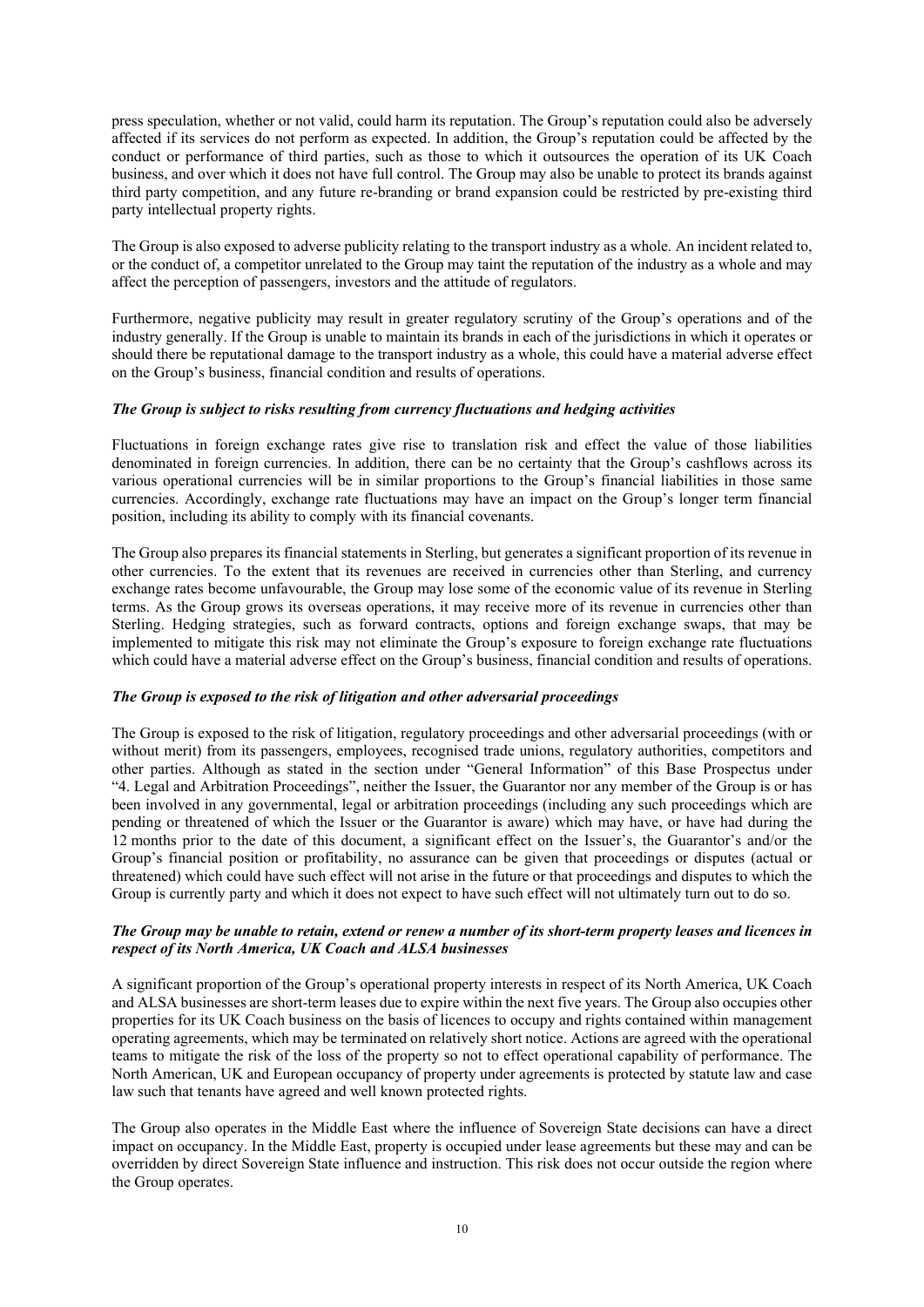There is a risk that the Group may be unable to renew such arrangements when they expire or are terminated. If the Group is able to renew such arrangements, such renewals may be on terms that are less favourable to the Group than those under existing arrangements. Where the Group is unable to renew such arrangements or otherwise continue to use such properties, there can be no assurance that the Group will be able to secure substantially similar alternative properties in equivalent locations at equivalent terms, or at all. Accordingly, if the Group loses its ability to continue to operate from its current operational locations, or if the Group accepts leases or licences on significantly less favourable terms, this could have a material adverse effect on the Group's business, financial condition and results of operations.

#### *Continuity of the Group's businesses is dependent on the Group's IT systems, which may fail or be subject to disruption*

The Group's operations are highly dependent on advanced information systems, including internal bespoke and third party licensed software, and there is a risk that such technology could fail. In addition to such failure, there can be no assurance that such technology or systems will not be subject to damage or interruption caused by human error, unauthorised access, computer viruses, denial of service, attacks, sabotage, natural hazards or disasters or other similarly disruptive events, including other security breaches. The Group has in place disaster recovery procedures, security measures, support and maintenance, usually provided in-house in the first instance and thereafter by third party contractors, in the event of failure or disruption, but such procedures and measures may not anticipate, prevent or mitigate any material adverse effect of such failure or disruption on the Group's business, financial condition and results of operations.

Furthermore, the Group may at any time be required to expend significant capital or other resources to protect against failure and disruption, including the replacement or upgrading of its existing business continuity systems, procedures and security measures. If replacements, expansions, upgrades and other maintenance are not completed efficiently or there are operational failures, the quality of service experienced by passengers may decline. If, as a result, passengers were to reduce or stop their use of the Group's services, this could have a material adverse effect on the Group's business, financial condition and results of operations. Additionally, if the Group is unable to acquire or implement new technology, it may suffer a competitive disadvantage, which could also have a material adverse effect on the Group's business, financial condition and results of operations.

# *Demand for the Group's services may be adversely affected by economic conditions beyond the Group's control*

Demand for the Group's services, like those of other public transportation operators and those of other participants in any industry, is influenced by general economic trends. There can be no assurance that the Group's business, financial condition and results of operations will not be materially and adversely affected by general economic trends. Economic conditions remain challenging in Europe. In the UK, and, potentially, in other members states of the European Union, economic conditions may be particularly adversely affected by the UK's impending exit from the European Union.

If economic conditions were to deteriorate in any of the markets in which the Group operates, the number of journeys taken by passengers in those markets would be likely to decrease as relative disposable income decreases, unemployment increases and the spending habits of passengers change to reflect increased uncertainty and nervousness regarding the economic outlook. Whilst some of the Group's businesses have naturally defensive characteristics, some of the more discretionary parts of the business, such as the UK Coach and Spanish coach divisions, and those that are reliant to some degree on revenues from commuters such as the UK bus division ("**UK Bus**") and German Rail divisions, may be adversely affected by reduced economic activity and higher unemployment. The Group's ability to reduce service levels in times of weaker demand varies from business to business, and there can be no assurance that the Group will be able appropriately to reduce service levels to mitigate any material effect of a decrease in passenger journeys on its profitability.

In addition, though it is likely that a downturn in the economy of a particular jurisdiction in which the Group operates may adversely affect the Group's business, financial condition and results of operations, the extent of such impact is uncertain.

# *Increases in energy and/or fuel costs could have a material adverse effect on the Group's business, financial condition and results of operations*

All of the Group's businesses incur energy and/or fuel costs, and in particular the Group is exposed to commodity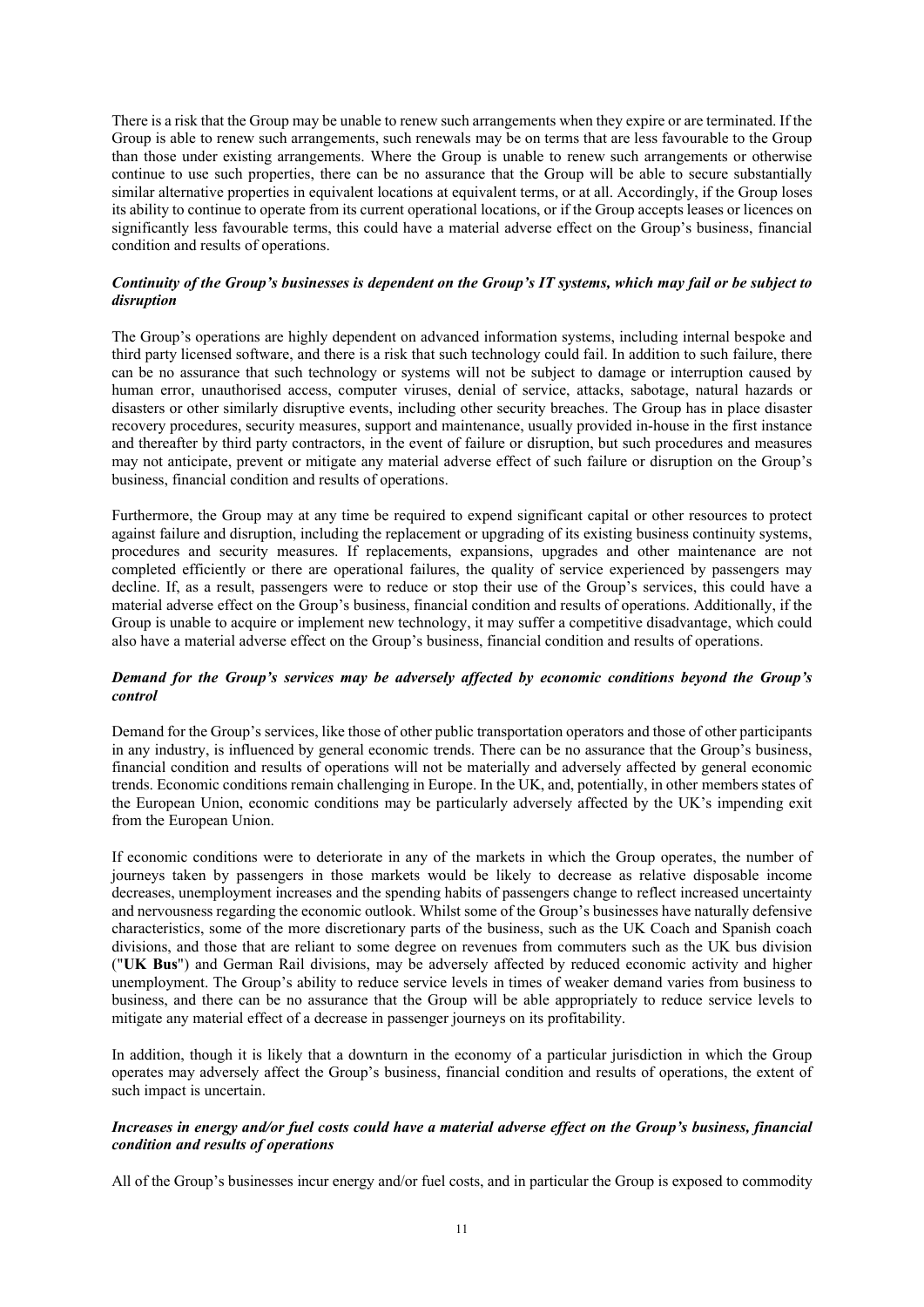price risk as a result of fuel usage. Fuel costs constitute a significant portion of the Group's costs. Fuel costs from non-rail divisions amounted to around 8 per cent. of the Group's related revenue in the 2016 financial year, one percentage point lower than in the 2015 financial year. The price of crude oil (and therefore the refined petroleum products used in the Group's operations) can be volatile, for example falling from over U.S.\$110 per barrel in July 2014 to less than U.S.\$30 per barrel in January 2016 (*Source: Reuters)*. Fuel prices and supply levels can be influenced significantly by international, political and economic circumstances. If fuel supply shortages were to arise because of national strikes, world supply difficulties or disruption of refining capacity or oil imports, this could result in higher fuel prices and disruption to services. The Group seeks to mitigate the risks of increases in fuel costs by entering into fuel swaps and purchase contracts. As at 30 June 2017, the Group had hedged approximately 100 per cent. of its fuel usage for the 2017 financial year, 98 per cent. of its expected fuel usage for the 2018 financial year, 77 per cent. of its expected fuel usage for the 2019 financial year and 30 per cent. of its expected fuel usage for the 2020 financial year. There can be no assurance that increases in energy costs, including increases in fuel costs, will not have a material adverse effect on the Group's business, financial condition and results of operations.

# *The Group's businesses are exposed to competitive pressures from other modes of transport and other operators in the same modes of transport*

The Group's businesses are exposed to competitive pressures, including in the areas of pricing and service, from modes of transport other than buses, coaches and rail and from other operators in the same modes of transport.

In the Group's UK Bus division ("**UK Bus**") and UK Coach business, the Group's main competitor is the car. The cost of driving a car is generally perceived as being lower than travelling by bus or coach, especially if there is more than one person in the car. As such, car-sharing and on-demand taxi services are also an emerging source of potential competition. In addition, the Group's UK Coach business also competes with rival coach operators, as well as services provided by train operating companies which are increasingly offering reduced price fares in order to increase capacity utilisation and drive passenger revenue growth in a period of economic uncertainty in the UK. The UK Bus business increasingly competes with other operators, where deregulation of the industry has made it possible for any company to begin operating a commercial service (except for local bus services within London), after giving notice to and receiving the necessary operating licence from the Traffic Commissioners appointed by the Secretary of State for Transport.

The Group's German Rail business competes at both the bid and operating stages of the business. The Group competes at the bid stage with other train operators. The main competitors to the Group's rail business at the operating stage are the car, other train operators, open-access operators and, to a lesser extent, budget airlines and other coach operators.

In North America, the Group's student transportation business competes with several large, national companies as well as a substantial number of smaller, locally owned operators. The Group's competitors in the student transportation business can also include school districts (which are governmental bodies), as many school districts also operate their own school buses.

In Spain, the Group's long distance coach business competes primarily with high-speed train operators and to a lesser extent budget airlines and online car sharing services. The Group's patronage in Spain also faces competition from national and international competitors in the market.

There can be no assurance that competitive pressures may not in the future have a material adverse effect on the Group's business, financial condition and results of operations.

# *The success of the Group's business is dependent upon its relationships with government authorities and key external stakeholders*

The Group's relationships with government authorities regulating public transportation operators in the jurisdictions in which it operates and with key external stakeholders are significant factors contributing to the success of the Group's business. As part of the UK government's devolution agenda, in certain areas of the UK, powers are being devolved to regional authorities to set local public transportation policy, which increases the likelihood of bus franchising in these regions and will make it much easier for local authorities to directly contract commercial services in a similar way to London.

The Group engages fully with its regulators and key stakeholders with regard to issues of shared concern, such as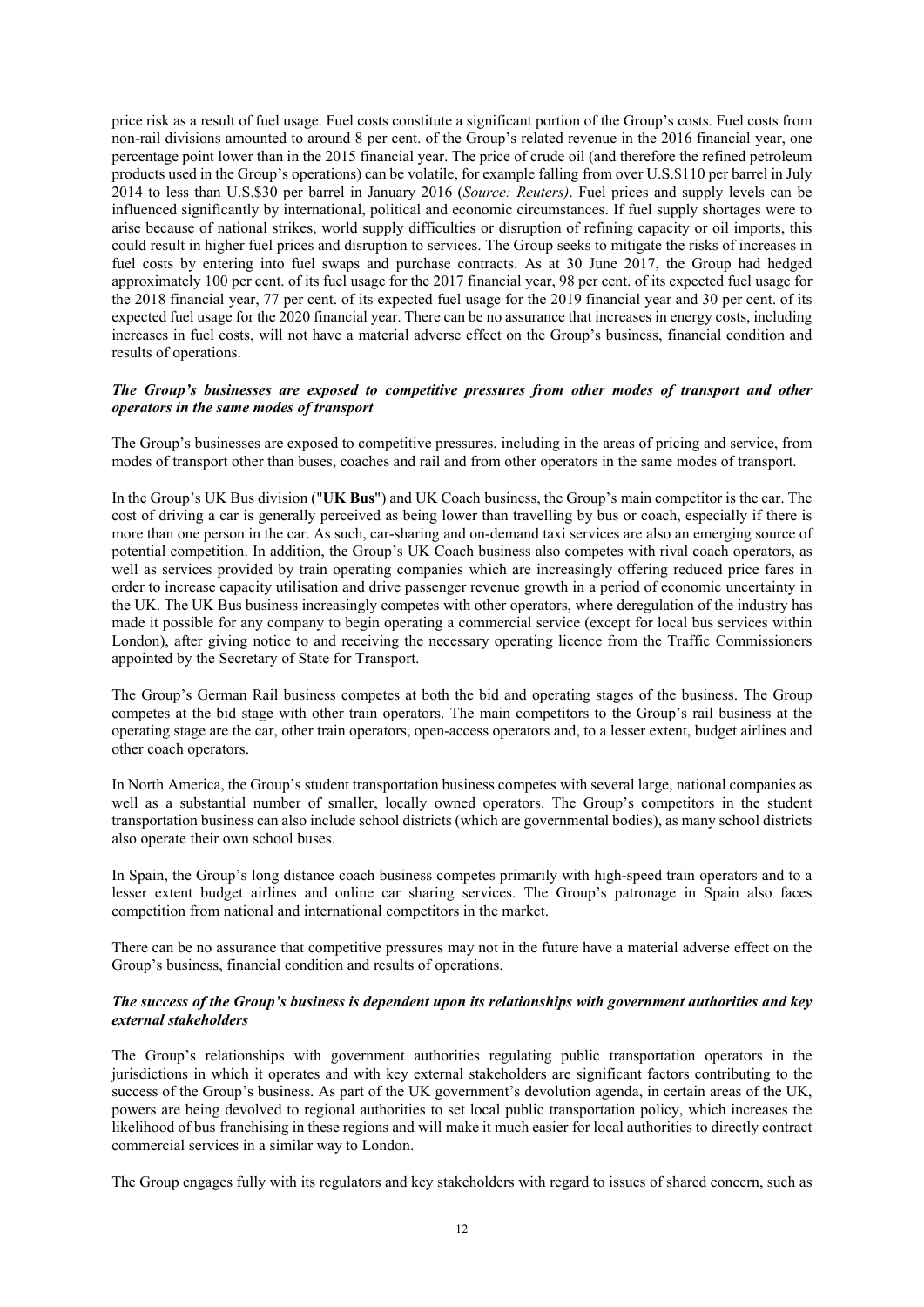the regulation of transport services, supply arrangements, environmental issues and safety and punctuality initiatives. If the Group fails to maintain such relationships or if such relationships were adversely affected for any reason, any action or inaction on the part of the Group, negative publicity concerning the Group or the public transportation industry or the development of mutually exclusive interests between the Group and the other party, this could have a material adverse effect on the Group's business, financial condition and results of operations.

#### *The Group may be adversely affected by political and regulatory changes*

The Group's businesses are subject to numerous laws in the jurisdictions in which they operate regulating safety procedures, equipment specifications, employment requirements, environmental procedures, insurance coverage and other operating issues. These laws are constantly subject to change. There is a risk that the transport industry will become more regulated in the jurisdictions in which the Group operates. In addition, local authorities with whom the Group contracts could specify levels of quality and service with which the Group must comply. The costs associated with complying with changes in interpretations of existing, or the adoption of new, legislation, regulations or other laws in the jurisdictions in which the Group operates and of meeting specific levels of quality and service under contractual obligations could have a material adverse effect on the Group's business, financial condition and results of operations.

# *The Group may be adversely affected by environmental requirements and liabilities*

The Group is subject to extensive and constantly evolving national and local environmental laws and regulations in the jurisdictions in which it operates, including laws and regulations governing air emissions, wastewater discharges, the storage, handling and transportation of chemicals and hazardous substances and the remediation of contaminated soil and groundwater. The Group is also subject to environmental agency legislation in the jurisdictions in which it operates and certain contractual requirements relating to the environment and may incur liabilities arising from historical environmental contamination at properties it owns or has owned. Additional expenditures may be incurred by the Group in order to comply with either new environmental legislation and regulations, new interpretations of existing laws and regulations or more rigorous enforcement of such laws and regulations, as well as in connection with fulfilling contractual and historical environmental contamination obligations at Group sites. There can be no assurance that any such expenditures will not have a material adverse effect on the Group's business, financial condition and results of operations; however, the Group is constantly monitoring its environmental operations and risks. Mitigation strategies are in place to seek to avoid any such occurrence having a material effect.

In addition, the Group's adaptation and mitigation measures on climate change risks are managed under the Group's regulatory and physical climate related frameworks.

#### *The Group is exposed to the risk of operational and other safety incidents*

The Group, like all public transportation operators, is exposed to the risk of operational incidents. Any operational or other safety incident involving loss of life or significant damage to property or assets or harm to any person relating to the Group's services could result in a substantial loss in public confidence in the Group. In addition, any operational or other safety incident involving loss of life or significant damage to property or assets or harm to any person relating to the services of any other public transportation operator could result in a loss in public confidence in the Group, to the extent that the Group is perceived as conducting a similar business operation. Any such loss in public confidence in the Group could have a material adverse effect on the Group's business, financial condition and results of operations, as well as negatively impacting the ability of the Group to win and retain contracts or franchises.

Any operational or other safety incident involving loss of life or significant damage to property or assets or harm to any person exposes the Group to financial risk, including personal injury and other liability claims or criminal proceedings as well as the possibility that its operations may be suspended or terminated, and accordingly, any such incident could have a material adverse effect on the Group's business, financial condition and results of operations.

Certain operational incidents are outside the Group's control, such as incidents involving the suspension of services caused by adverse weather conditions. Such incidents could affect the Group's profitability and also result in a loss in public confidence in the Group and could consequently have a material adverse effect on the Group's business, financial condition and results of operations.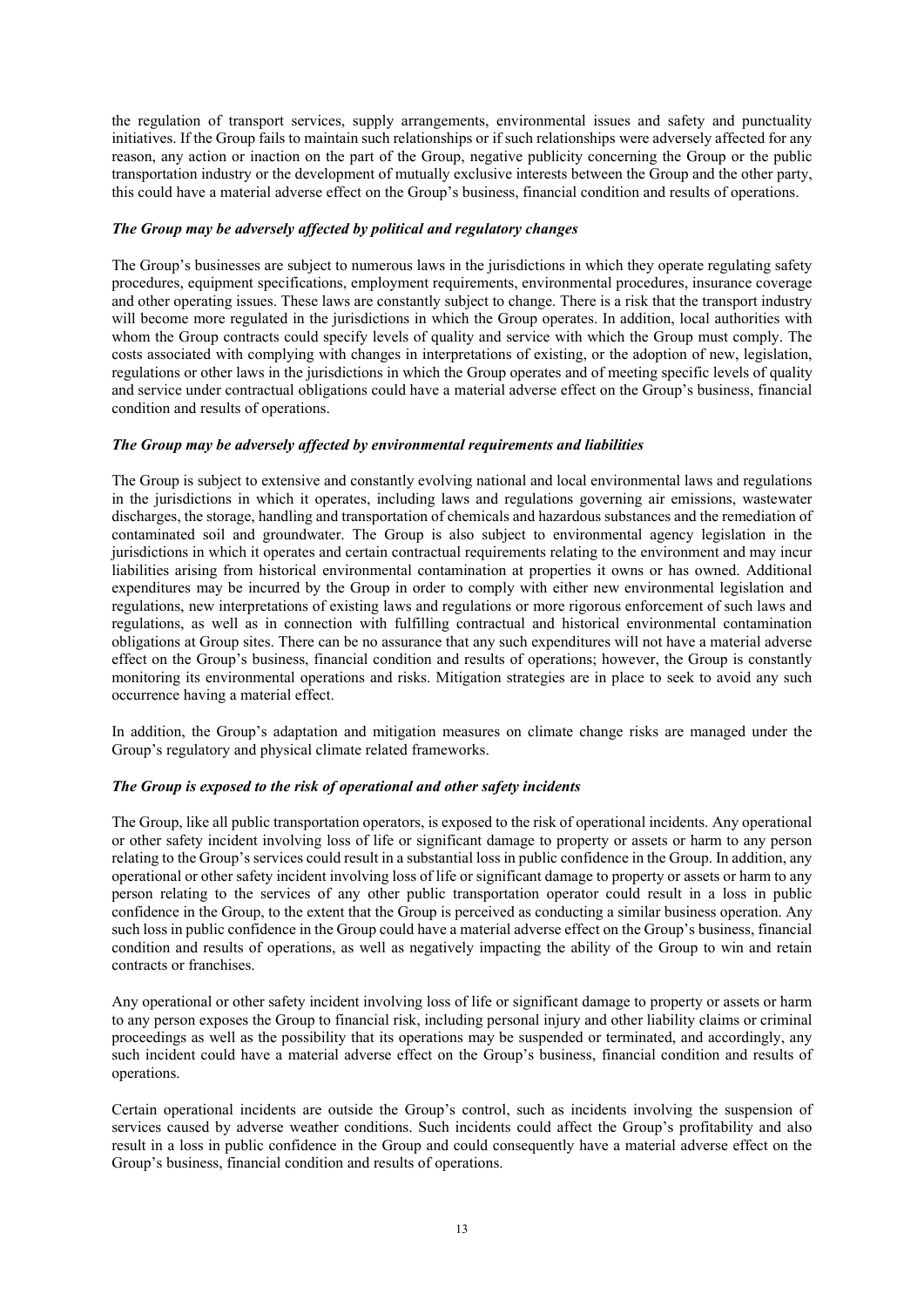# *Actual or attempted terrorist activities in the United Kingdom, North America, Spain or elsewhere in the world and other acts of violence may adversely affect the Group*

The increasing number of actual or attempted terrorist activities and other acts of violence within and outside the United Kingdom, North America, Spain and elsewhere in the world has adversely affected, and is expected to continue to adversely affect, the general economic activities of the Group's passengers. In particular, terrorist acts and the public's concerns about potential attacks could adversely affect demand for the Group's services. There have been multiple acts of terrorism on public transport systems and other terrorist attacks that whilst not directly targeting public transport have discouraged travel. In addition, if the Group was to be perceived as not taking all reasonable precautions to guard against potential terrorist acts and other acts of violence, this could negatively impact the Group's reputation with passengers, thereby reducing demand for the Group's services. Any fall in demand for the Group's services could have a material adverse effect on the Group's business, financial condition and results of operations.

As a result of actual or attempted terrorist activities or other acts of violence, governmental authorities may mandate security procedures in addition to those currently employed by the Group, thereby increasing the Group's costs, which could have a material adverse effect on the Group's business, financial condition and results of operations.

# *The Group may be exposed to a number of political, social and macroeconomic risks relating to an exit by the United Kingdom from the European Union*

The Group is a multinational company headquartered in the UK with international operations, including significant business operations in the North America, Europe, North Africa and the Middle East. On 23 June, 2016, a majority of voters in the UK elected to withdraw from the European Union ("**EU**") in a non-binding national referendum (commonly referred to as "**Brexit**"). The UK Government invoked Article 50 of the Treaty on the European Union on 29 March, 2017 which began the process of the UK's withdrawal from the EU. The terms of the withdrawal are subject to a negotiation period that could last up to two years from the date of Article 50 being invoked, or longer if Member States (acting through the European Council) unanimously agree to extend the period.

A withdrawal by the UK from the European Union may result in macroeconomic deterioration and prolonged economic uncertainty in the markets in which the Group operates, including, but not limited to, further decreases in global stock exchange indices, increased foreign exchange volatility (in particular a further weakening of the pound sterling and euro against other leading currencies), decreased gross domestic product in the United Kingdom and a downgrade of the United Kingdom's sovereign credit rating. Any of the foregoing could have a material adverse effect on the Group's business, prospects, financial condition and results of operations.

Depending on the contours of the agreement reached between the United Kingdom and European Union on migration and immigration (if any), the United Kingdom's exit from the European Union could result in restrictions on mobility of personnel and could create difficulties for the Group in recruiting and retaining qualified employees.

In addition, an exit by the UK from the European Union and any consequential loss of the ability of UK-based businesses to sell goods and services freely and bid for work within the European Union may result in an increase in UK unemployment, potentially as a result of the relocation of businesses and jobs to other member states of the European Union. This could have a particularly adverse effect on the Group's UK operations.

Any of these risks could result in lower revenue, higher operating costs and could have a material adverse effect on the Group's business, prospects, financial condition and results of operations.

#### **Factors which are material for the purpose of assessing the market risks associated with Notes issued under the Programme**

# **Risks related to the structure of a particular issue of Notes**

# *Fixed/Floating Rate Notes*

Fixed/Floating Rate Notes may bear interest at a rate that the Issuer may elect to convert from a fixed rate to a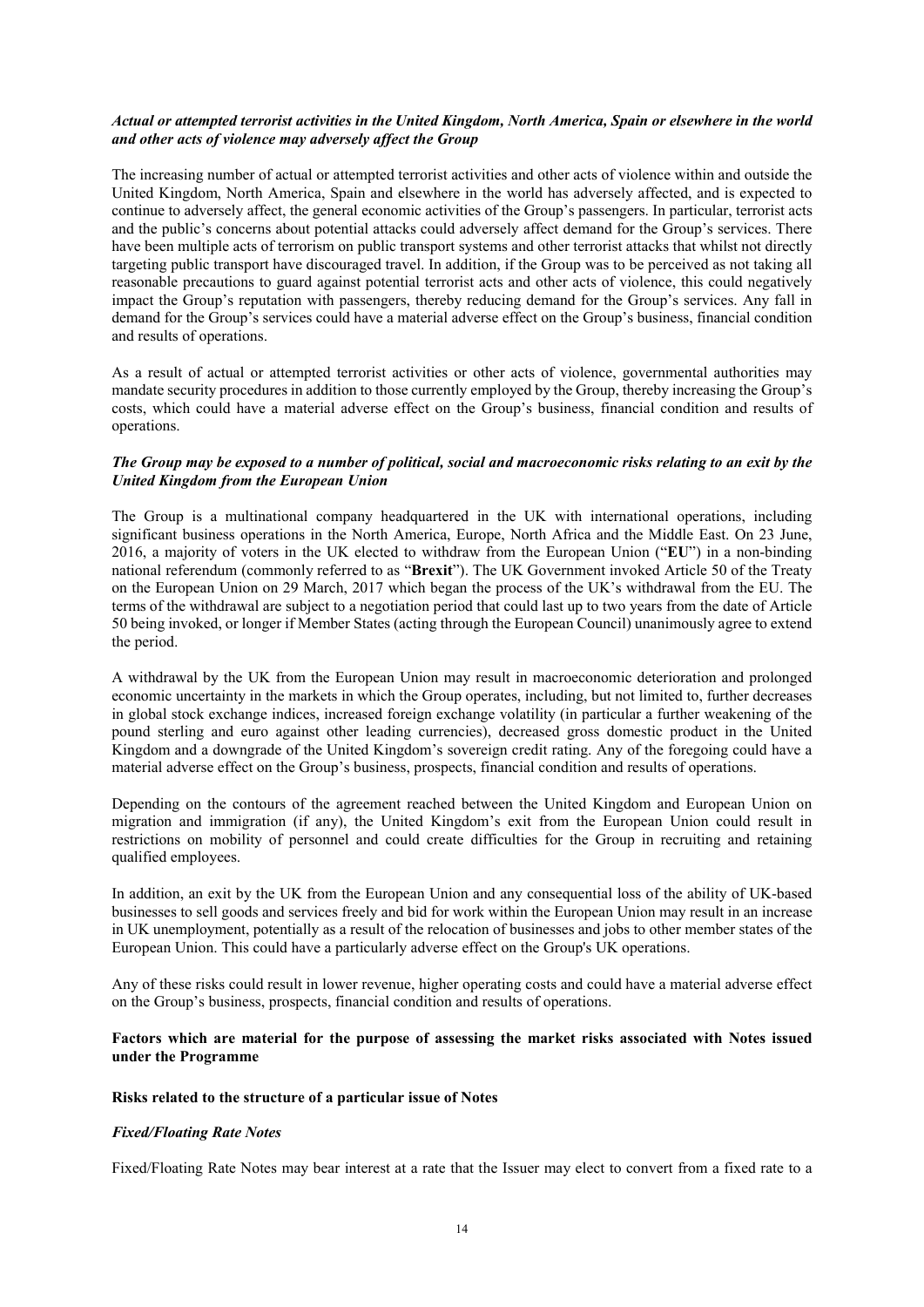floating rate, or from a floating rate to a fixed rate. The Issuer's ability to convert the interest rate will affect the secondary market and the market value of such Notes since the Issuer may be expected to convert the rate when it is likely to produce a lower overall cost of borrowing. If the Issuer converts from a fixed rate to a floating rate, the spread on the Fixed/Floating Rate Notes may be less favourable than prevailing spreads on comparable Floating Rate Notes tied to the same reference rate. In addition, the new floating rate at any time may be lower than the rates on other Notes. If the Issuer converts from a floating rate to a fixed rate, the fixed rate may be lower than then prevailing rates on its Notes.

# *Regulation and reform of benchmarks, including LIBOR, EURIBOR and other interest rates and other types of benchmarks*

The London Interbank Offered Rate ("**LIBOR**"), the Euro Interbank Offered Rate ("**EURIBOR**") and other interest rate, equity, commodity, foreign exchange rate and other types of rates and indices which are deemed to be "benchmarks", are the subject of ongoing national and international regulatory reform. Following any such reforms, benchmarks may perform differently than in the past or disappear entirely, or there could be other consequences which cannot be predicted. Any such consequence could have a material adverse effect on any Notes linked to such a benchmark.

Key regulatory proposals and initiatives in this area include (amongst others) IOSCO's Principles for Financial Market Benchmarks, published in July 2013 (the "**IOSCO Benchmark Principles**") and the Regulation (EU) 2016/1011 on indices used as benchmarks in financial instruments and financial contracts or to measure the performance of investment funds (the "**Benchmark Regulation**") and the proposals of the FCA to deal with the perceived unsustainable nature of LIBOR and to transition to one or more alternative benchmarks.

The IOSCO Benchmark Principles aim to create an overarching framework of principles for benchmarks to be used in financial markets, specifically covering governance and accountability as well as the quality and transparency of benchmark design and methodologies. Subsequent implementation reviews have found that widespread efforts are being made to implement the IOSCO Benchmark Principles by the majority of administrators surveyed. However, the reviews also note that, as the "benchmarks industry" is in a state of flux, IOSCO may need to take further steps in the future - although it is not yet clear what these steps might be.

The Benchmark Regulation entered into force in June 2016 and will become fully applicable in the EU on 1 January 2018 (save that certain provisions, including those related to "critical benchmarks", took effect as at 30 June 2016), subject to certain transitional provisions. The Benchmark Regulation applies to "contributors" to, "administrators" of, and "users" of benchmarks in the EU. When fully applicable (from 1 January 2018), it will, among other things, (a) require EU benchmark administrators to be authorised or registered and to comply with requirements relating to the administration of benchmarks, (b) prohibit the use in the EU of benchmarks provided by EU administrators which are not authorised or registered in accordance with the Benchmark Regulation, and (c) prohibit the use in the EU of benchmarks provided by non-EU administrators which are not (i) authorised or registered and subject to supervision in a jurisdiction in respect of which an "equivalence" decision has been adopted in accordance with the Benchmark Regulation, or (ii) where such equivalence decision is pending, "recognised" by the competent authorities of the applicable EU Member State(s). An exception to this is that a benchmark provided by a non-EU administrator can itself be endorsed for use in the EU by an EU authorised or registered administrator or an EU-based supervised entity, following authorisation of the endorsement by the relevant competent authority.

The Benchmark Regulation could have a material impact on Notes linked to a benchmark rate or index. For example:

- a rate or index which is a benchmark could be prohibited from being used in the EU if (subject to applicable transitional provisions) its administrator is (i) based in the EU and does not obtain authorisation or registration, or (ii) based in a non-EU jurisdiction which does not satisfy the "equivalence" conditions and is not "recognised" pending an equivalence decision. In such event, depending on the particular benchmark and the applicable terms of the Notes, the Notes could be de-listed, adjusted, redeemed prior to maturity or otherwise impacted; and
- the methodology or other terms of the benchmark could be changed in order to comply with the terms of the Benchmark Regulation, and such changes could reduce or increase the rate or level or affect the volatility of the published rate or level, and could lead to adjustments to the terms of the Notes, including the Calculation Agent determination of the rate or level in its discretion.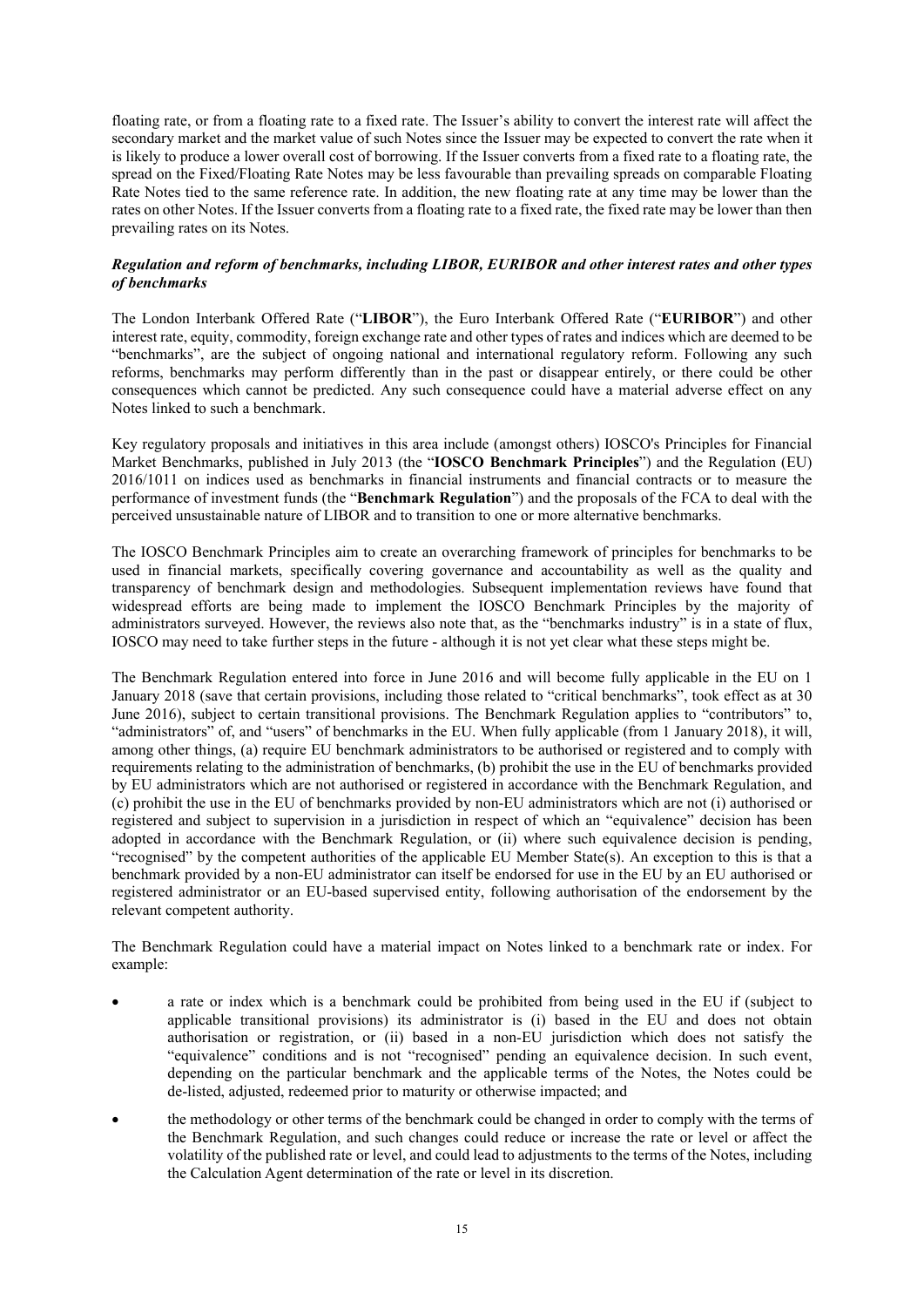In a speech in July 2017, Andrew Bailey, Chief Executive of the FCA, described widespread concerns about the sustainability of LIBOR benchmarks and committed the FCA to begin work in earnest on planning a transition to alternative reference rates that are based more firmly on actual transactions. His speech envisaged the current LIBOR arrangements continuing until at least the end of 2021.

Ongoing international and/or national reform initiatives and the increased regulatory scrutiny of benchmarks generally could increase the costs and risks of administering or otherwise participating in the setting of a benchmark and complying with any applicable regulations or requirements. Such factors may discourage market participants from continuing to administer or contribute to benchmarks, trigger changes in the rules or methodologies used in respect of benchmarks, and/or lead to the disappearance of benchmarks. This could result in (i) adjustments to the terms and conditions and/or early redemption provisions and/or provisions relating to discretionary valuation by the Calculation Agent, (ii) delisting, and/or (iii) other consequences for Notes linked to any such benchmarks. Any such consequence could have a material adverse effect on the value of and return on any such Notes.

#### *Notes issued at a substantial discount*

The market values of securities issued at a substantial discount to their nominal amount tend to fluctuate more in relation to general changes in interest rates than do prices for conventional interest-bearing securities. Generally, the longer the remaining term of the securities, the greater the price volatility as compared to conventional interest-bearing securities with comparable maturities.

#### *The Notes may be redeemed by the Issuer prior to maturity*

If in the case of any particular Tranche of Notes the relevant Final Terms specifies that the Notes are redeemable at the Issuer's option, the Issuer may choose to redeem the Notes at times when prevailing interest rates may be relatively low. In such circumstances an investor may not be able to reinvest the redemption proceeds in a comparable security at an effective interest rate as high as that of the relevant Notes.

#### **Risks related to Notes generally**

# *Modification and waivers and substitution*

The Conditions contain provisions for calling meetings of Noteholders to consider matters affecting their interests generally. These provisions permit defined majorities to bind all Noteholders including Noteholders who did not attend and vote at the relevant meeting and Noteholders who voted in a manner contrary to the majority.

The Conditions also provide that the Trustee may, without the consent of Noteholders, agree to (i) any modification to the Conditions or to the waiver or authorisation of any breach or proposed breach of, any of the provisions of Notes, (ii) determine without the consent of the Noteholders that any Event of Default or potential Event of Default shall not be treated as such, and (iii) the substitution of another company as principal debtor under any Notes in place of the Issuer, in the circumstances described in Condition 16 (*Meetings of Noteholders; Modification and Waiver*).

# *There is no active trading market for the Notes*

Notes issued under the Programme will be new securities which may not be widely distributed and for which there is currently no active trading market (unless in the case of any particular Tranche, such Tranche is to be consolidated with and form a single series with a Tranche of Notes which is already issued). If the Notes are traded after their initial issuance, they may trade at a discount to their initial offering price, depending upon prevailing interest rates, the market for similar securities, general economic conditions and the financial condition of the Issuer and the Guarantor. Although applications have been made for the Notes issued under the Programme to be admitted to the Official List of the FCA and to trading on the Regulated Market of the London Stock Exchange, there is no assurance that such applications will be accepted, that any particular Tranche of Notes will be so admitted or that an active trading market will develop. Accordingly, there is no assurance as to the development or liquidity of any trading market for any particular Tranche of Notes.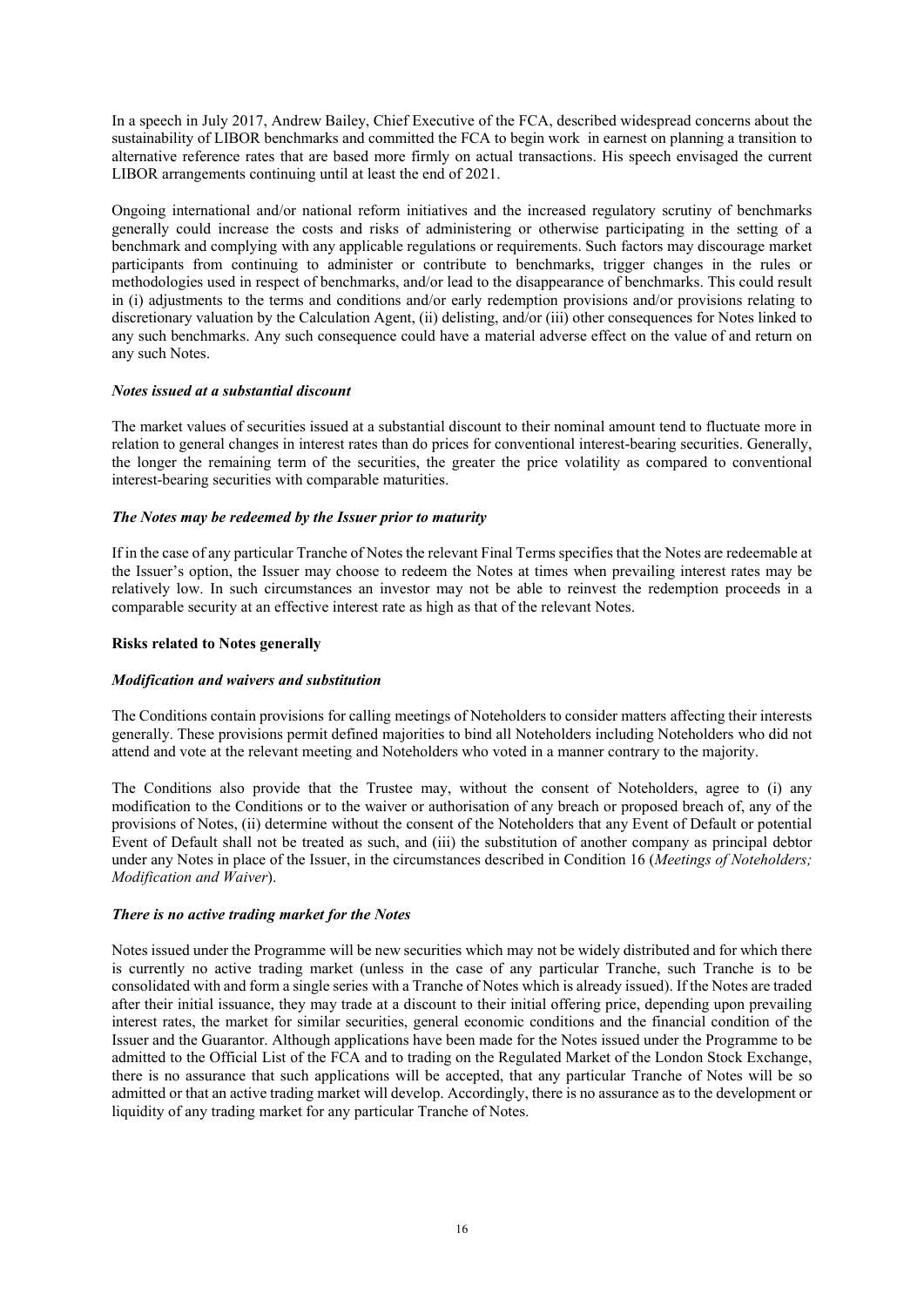# *Because the Global Notes are held by or on behalf of Euroclear and Clearstream, Luxembourg, investors will have to rely on their procedures for transfers, payments with the Issuer*

Notes issued under the Programme may be represented by one or more Global Notes. Such Global Notes will be deposited with a common depositary or, as the case may be, common safekeeper for Euroclear and Clearstream, Luxembourg. Except in the circumstances described in the relevant Global Note, investors will not be entitled to receive Definitive Notes. Euroclear and Clearstream, Luxembourg will maintain records of the beneficial interests in the Global Notes. While the Notes are represented by one or more Global Notes, investors will be able to trade their beneficial interests only through Euroclear and Clearstream, Luxembourg. While the Notes are represented by one or more Global Notes the Issuer will discharge its payment obligations under the Notes by making payments to Euroclear and Clearstream, Luxembourg for distribution to their account holders. A holder of a beneficial interest in a Global Note must rely on the procedures of Euroclear and Clearstream, Luxembourg to receive payments under the relevant Notes. The Issuer has no responsibility or liability for the records relating to, or payments made in respect of, beneficial interests in the Global Notes.

# *Change of Tax Law*

Statements in this Base Prospectus concerning the taxation of investors are of a general nature and are based upon current tax law and published practice in the jurisdictions stated. Such law and practice is subject to change, possibly with retrospective effect, and this could adversely affect investors.

In addition, any change in the Issuer's tax status or in taxation legislation or in practice in a relevant jurisdiction could adversely impact (i) the ability of the Issuer to service the Notes and (ii) the market value of the Notes.

# *Change of law*

The Conditions are based on English law in effect as at the date of issue of the relevant Notes. No assurance can be given as to the impact of any possible judicial decision or change to English law or administrative practice after the date of issue of the relevant Notes.

# *If Definitive Notes are issued, such Notes may be illiquid and difficult to trade*

In relation to any issue of Notes which have denominations consisting of a minimum Specified Denomination plus one or more higher integral multiples of another smaller amount, it is possible that the Notes may be traded in amounts that are not integral multiples of such minimum Specified Denominations (as defined in the Conditions). In such a case a Noteholder who, as a result of trading such amounts, holds a principal amount of less than the minimum Specified Denomination in his account with the relevant clearing system at the relevant time will not receive a Definitive Note in respect of such holding (should Definitive Notes be printed) and would need to purchase a principal amount of Notes such that it holds an amount equal to one or more Specified Denominations.

If Definitive Notes are issued, Noteholders should be aware that Definitive Notes which have a denomination that is not an integral multiple of the minimum Specified Denomination may be illiquid and difficult to trade.

# **Risks related to the market generally**

# *The secondary market generally*

Notes may have no established trading market when issued, and one may never develop. If a market does develop, it may not be liquid. Therefore, investors may not be able to sell their Notes easily or at prices that will provide them with a yield comparable to similar investments that have a developed secondary market. This is particularly the case for Notes that are especially sensitive to interest rate, currency or market risks, are designed for specific investment objectives or strategies or have been structured to meet the investment requirements of limited categories of investors. These types of Notes generally would have a more limited secondary market and more price volatility than conventional debt securities. Illiquidity may have a severely adverse effect on the market value of Notes.

# *Exchange rate risks and exchange controls*

The Issuer will pay principal and interest on the Notes in the Specified Currency. This presents certain risks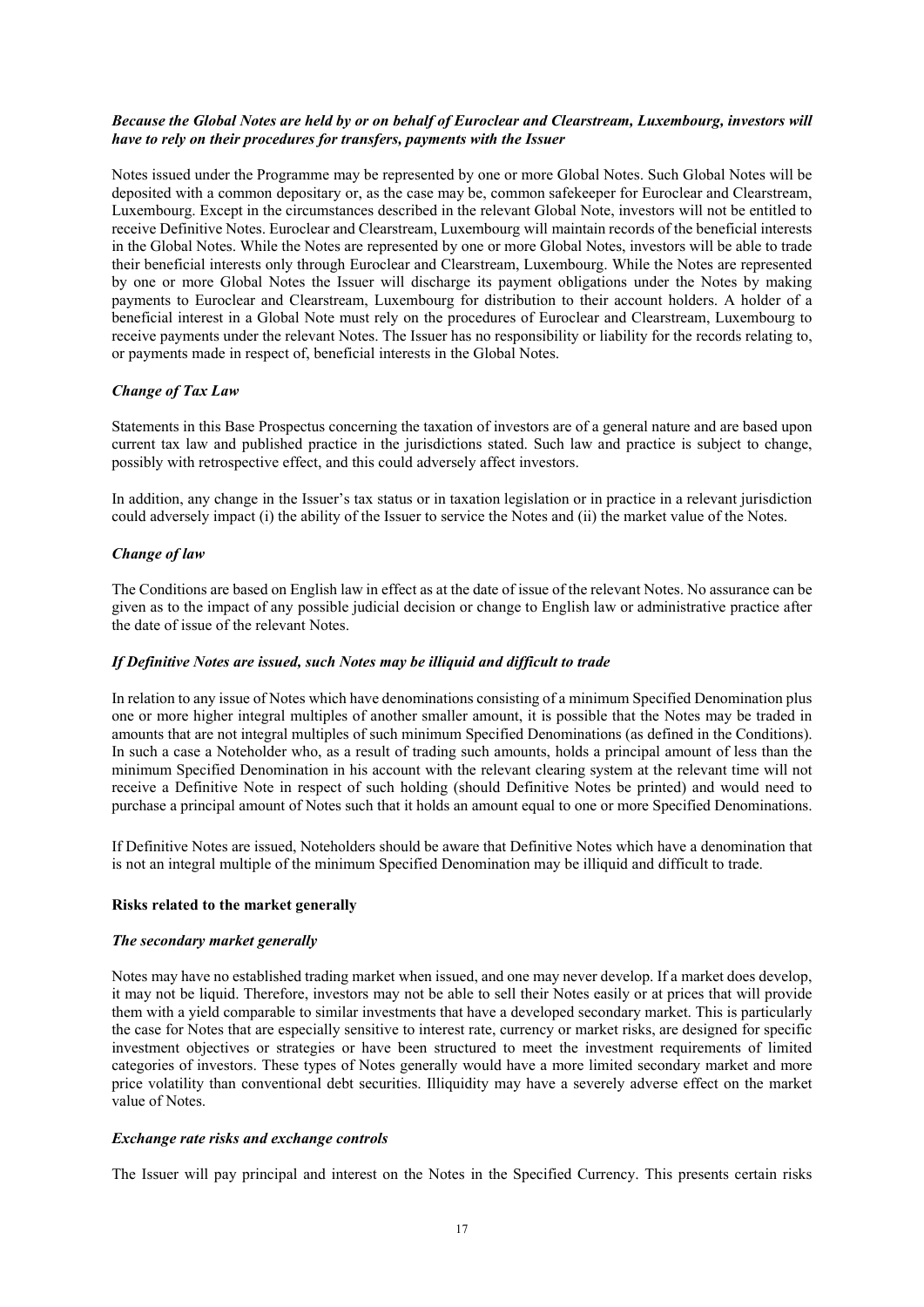relating to currency conversions if an investor's financial activities are denominated principally in a currency or currency unit (the "**Investor's Currency**") other than the Specified Currency. These include the risk that exchange rates may significantly change (including changes due to devaluation of the Specified Currency or revaluation of the Investor's Currency) and the risk that authorities with jurisdiction over the Investor's Currency may impose or modify exchange controls. An appreciation in the value of the Investor's Currency relative to the Specified Currency would decrease (1) the Investor's Currency-equivalent yield on the Notes, (2) the Investor's Currency equivalent value of the principal payable on the Notes and (3) the Investor's Currency equivalent market value of the Notes.

Government and monetary authorities may impose (as some have done in the past) exchange controls that could adversely affect an applicable exchange rate or the ability of the Issuer to make payments in respect of the Notes. As a result, investors may receive less interest or principal than expected, or no interest or principal.

#### *Interest rate risks*

Investment in Fixed Rate Notes involves the risk that subsequent changes in market interest rates may adversely affect the value of Fixed Rate Notes.

#### *Credit ratings may not reflect all risks*

One or more independent credit rating agencies may assign credit ratings to an issue of Notes. The ratings may not reflect the potential impact of all risks related to structure, market, additional factors discussed above, and other factors that may affect the value of the Notes. A credit rating is not a recommendation to buy, sell or hold securities and may be revised or withdrawn by the rating agency at any time.

In general, European regulated investors are restricted under the CRA Regulation from using credit ratings for regulatory purposes, unless such ratings are issued by a credit rating agency established in the EU and registered under the CRA Regulation (and such registration has not been withdrawn or suspended), subject to transitional provisions that apply in certain circumstances whilst the registration application is pending. Such general restriction will also apply in the case of credit ratings issued by non-EU credit rating agencies, unless the relevant credit ratings are endorsed by an EU-registered credit rating agency or the relevant non-EU rating agency is certified in accordance with the CRA Regulation (and such endorsement action or certification, as the case may be, has not been withdrawn or suspended). The list of registered and certified rating agencies published by the European Securities and Markets Authority ("**ESMA**") on its website in accordance with the CRA Regulation is not conclusive evidence of the status of the relevant rating agency included in such list, as there may be delays between certain supervisory measures being taken against a relevant rating agency and the publication of the updated ESMA list. Certain information with respect to the credit rating agencies and ratings is disclosed on the front cover of this Base Prospectus and if a Tranche of Notes is rated such rating will be disclosed in the relevant Final Terms.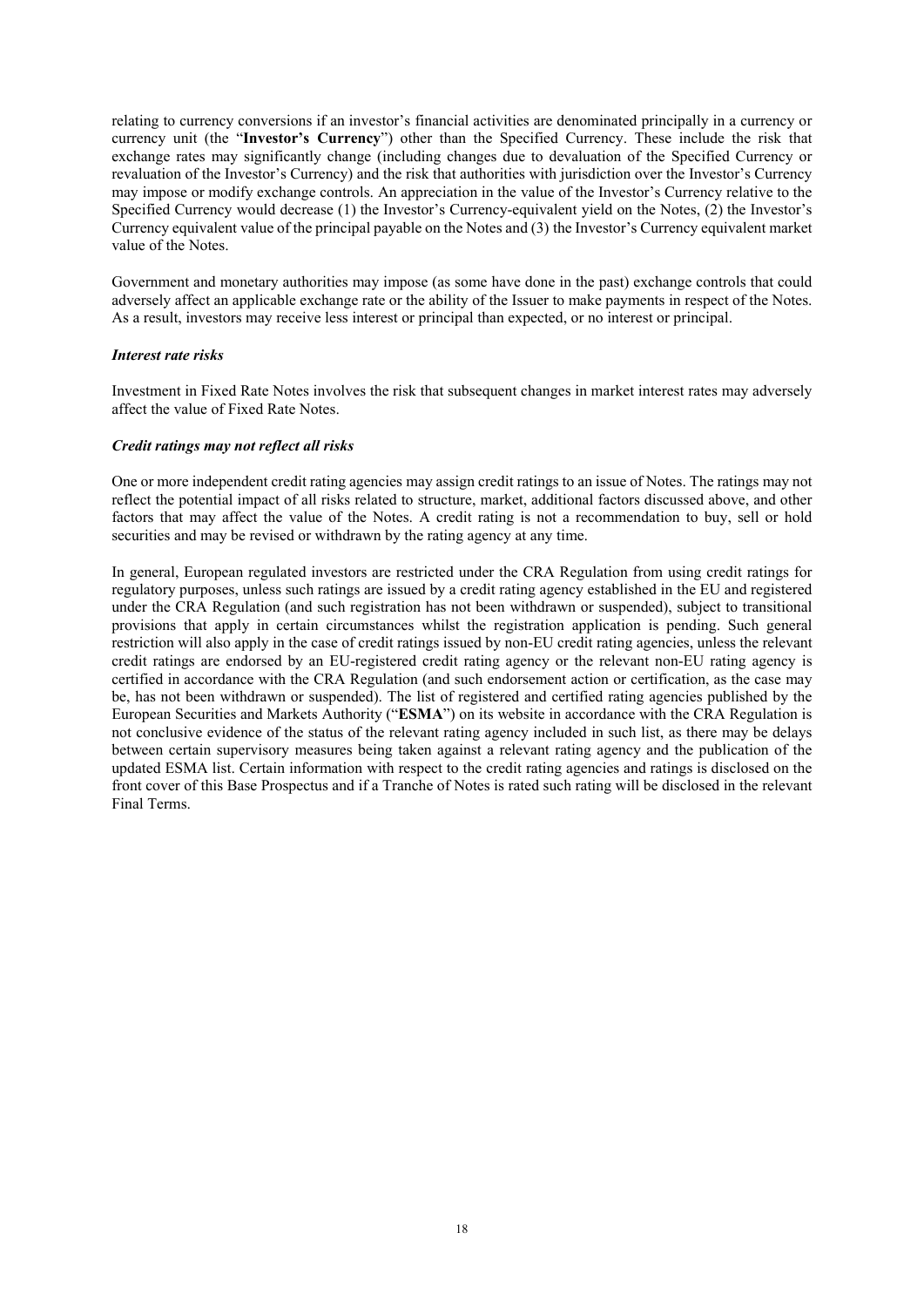# **USE OF PROCEEDS**

The net proceeds from each issue of Notes may be applied by the Issuer for its general funding purposes.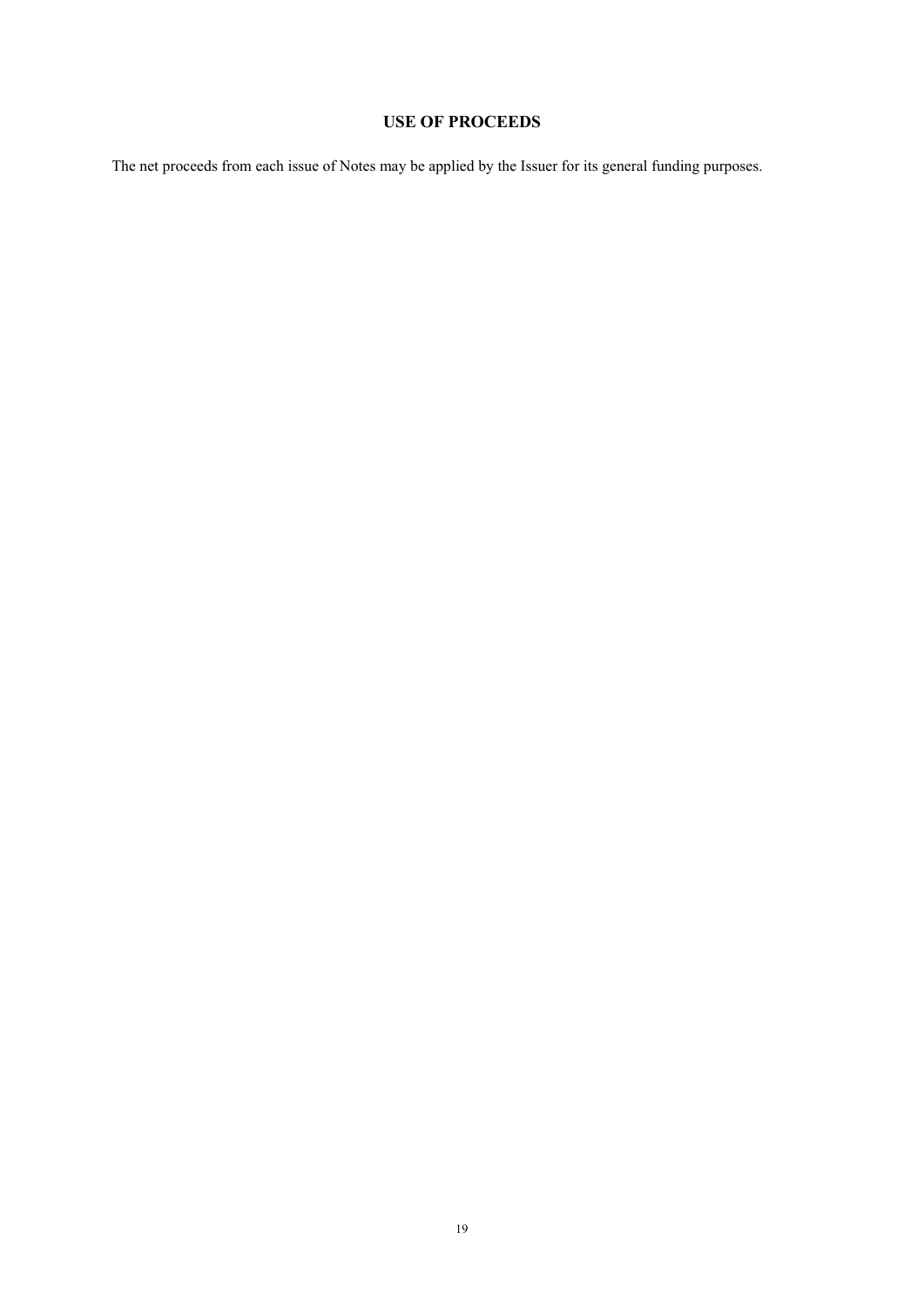# **DOCUMENTS INCORPORATED BY REFERENCE**

The following information shall be deemed to be incorporated in, and to form part of, this Base Prospectus:

(1) the audited consolidated financial statements (comprising the auditor's report thereon and notes set out at the following pages of the Group's 'Annual Report and Accounts 2016' and 'Annual Report and Accounts 2015') of the Group in respect of the financial years ended 31 December 2015 and 31 December 2016:

|                                             | 2016          | 2015          |
|---------------------------------------------|---------------|---------------|
| Consolidated Financial Statements and Notes | pages 130-199 | pages 106-171 |
| Independent Auditor's Report                | page 121-129  | page 101-105  |

(2) the unaudited consolidated financial statements of the Group in respect of the six months ended 30 June 2017 set out at the following pages of the Group's 'Half Year results for the six month period ended 30 June 2017':

| Consolidated Financial Statements and Notes | pages $21^{\degree}$ -38 $^{\degree}$ |
|---------------------------------------------|---------------------------------------|
| Independent Review Report                   | page 39                               |

\*These page numbers are references to the PDF pages included in the Group's 'Half Year results for the six month period ended 30 June 2017'.

- (3) the audited non-consolidated financial statements (including the auditor's report thereon and notes thereto) of the Guarantor in respect of the financial years ended 31 December 2015 and 31 December 2016;
- (4) the section entitled "Terms and Conditions" on pages 28 to 55 of the base prospectus dated 21 December 2009; and
- (5) the section entitled "Terms and Conditions" on pages 25 to 59 of the base prospectus dated 3 October 2016.

Any non-incorporated parts of a document referred to herein are either deemed not relevant for an investor or are otherwise covered elsewhere in this Base Prospectus. Any documents themselves incorporated by reference in the documents incorporated by reference in this Base Prospectus shall not form part of this Base Prospectus.

Such documents shall be incorporated in and form part of this Base Prospectus, save that any statement contained in a document which is incorporated by reference herein shall be modified or superseded for the purpose of this Base Prospectus to the extent that a statement contained herein modifies or supersedes such earlier statement (whether expressly, by implication or otherwise). Any statement so modified or superseded shall not, except as so modified or superseded, constitute a part of this Base Prospectus.

Copies of the documents incorporated by reference in this Base Prospectus may be obtained, free of charge, from the registered office of the Issuer at National Express House, Birmingham Coach Station, Mill Lane, Digbeth B5 6DD, United Kingdom and its website http://www.nationalexpressgroup.com/investors/debt-information/.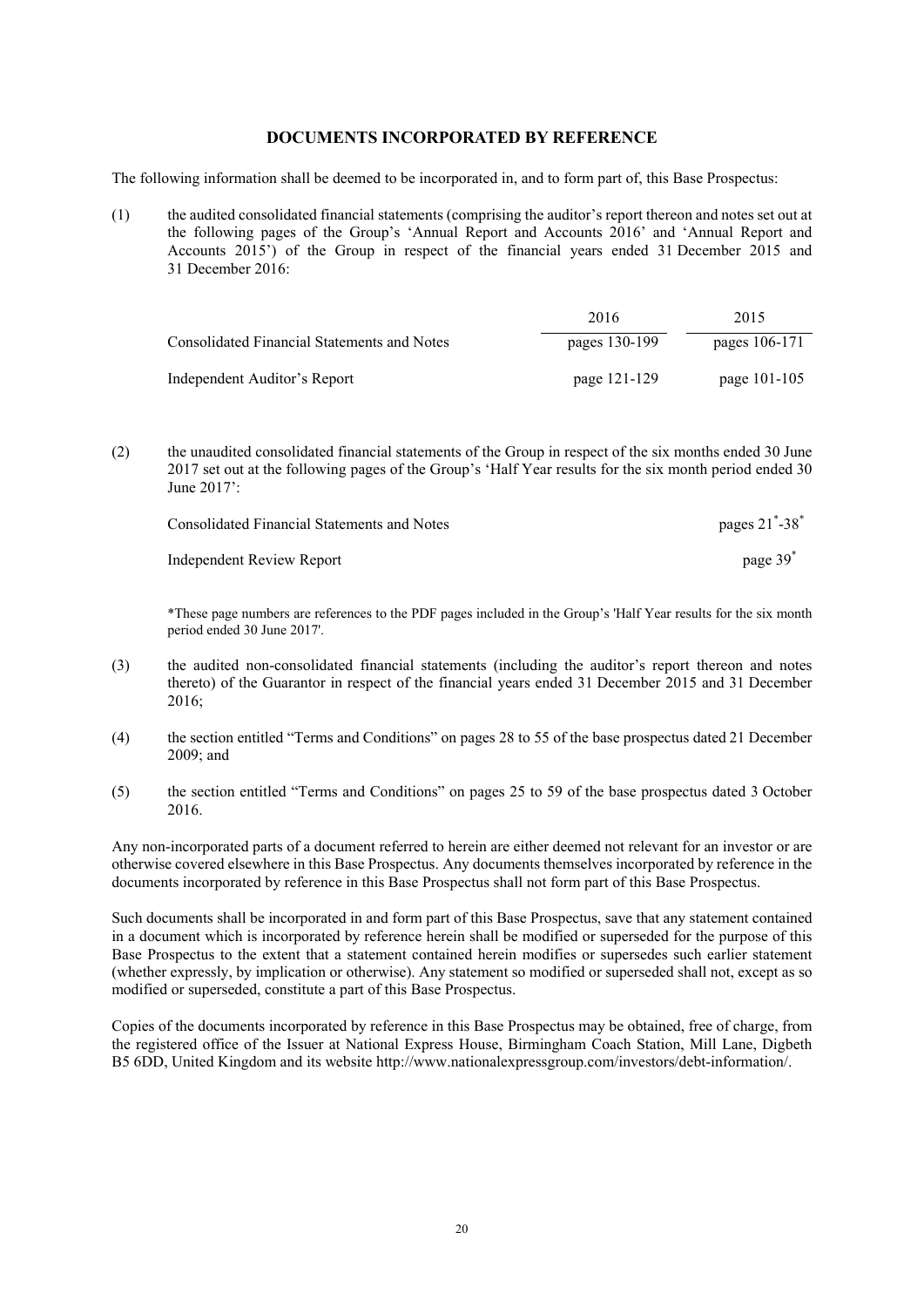# **FINAL TERMS, DRAWDOWN PROSPECTUSES AND SUPPLEMENTS**

In this section the expression "necessary information" means, in relation to any Tranche of Notes, the information necessary to enable investors to make an informed assessment of the assets and liabilities, financial position, profits and losses and prospects of the Issuer and the Guarantor and of the rights attaching to the Notes. In relation to the different types of Notes which may be issued under the Programme the Issuer and the Guarantor have endeavoured to include in this Base Prospectus all of the necessary information except for information relating to the Notes which is not known at the date of this Base Prospectus and which can only be determined at the time of an individual issue of a Tranche of Notes.

Any information relating to the Notes which is not included in this Base Prospectus and which is required in order to complete the necessary information in relation to a Tranche of Notes will be contained either in the relevant Final Terms or in a Drawdown Prospectus.

For a Tranche of Notes which is the subject of Final Terms, those Final Terms will, for the purposes of that Tranche only, complete this Base Prospectus and must be read in conjunction with this Base Prospectus. The terms and conditions applicable to any particular Tranche of Notes which is the subject of Final Terms are the Conditions as completed by the relevant Final Terms.

Each Drawdown Prospectus will be constituted by a single document containing the necessary information relating to the Issuer and the Guarantor and the relevant Notes. The terms and conditions applicable to any particular Tranche of Notes which is the subject of a Drawdown Prospectus will be the Conditions as supplemented, amended and/or replaced to the extent described in the relevant Drawdown Prospectus. In the case of a Tranche of Notes which is the subject of a Drawdown Prospectus, each reference in this Base Prospectus to information being specified or identified in the relevant Final Terms shall be read and construed as a reference to such information being specified or identified in the relevant Drawdown Prospectus unless the context requires otherwise.

In the event of any significant new factor, material mistake or inaccuracy relating to information included in this Base Prospectus which is capable of affecting the assessment of any Notes and whose inclusion or removal from this Base Prospectus is necessary for the purpose of allowing an investor to make an informed assessment of the assets and liabilities, financial position, profits and losses and prospects of the Issuer and/or the Guarantor and/or and the rights attaching to the Notes, the Issuer will prepare a supplement to this Base Prospectus or publish a new Base Prospectus for use in connection with such Notes and any subsequent issue of Notes.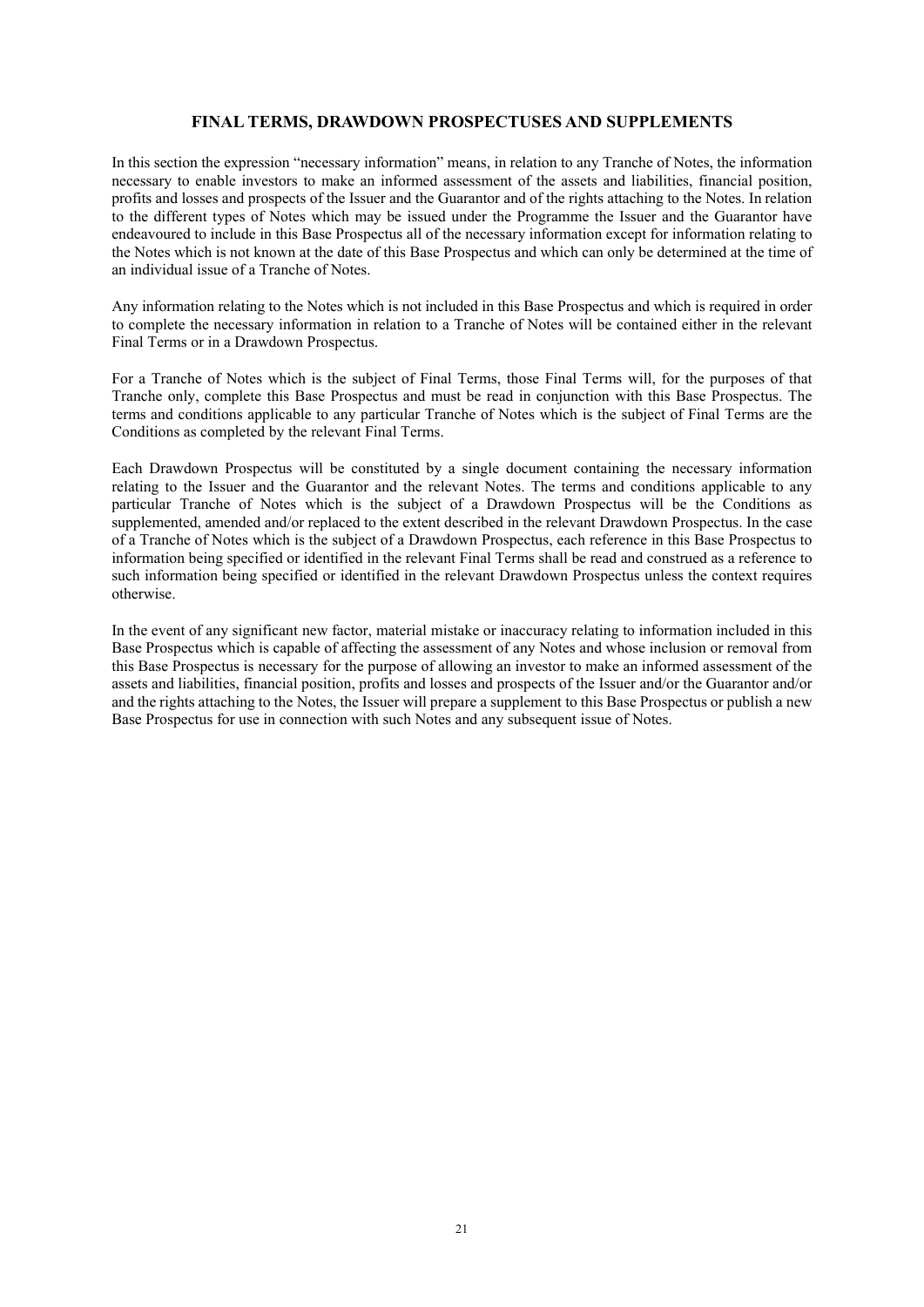#### **FORM OF THE NOTES**

Each Tranche of Notes will initially be in the form of either a temporary global note (the "**Temporary Global Note**"), without interest coupons, or a permanent global note (the "**Permanent Global Note**"), without interest coupons, in each case as specified in the relevant Final Terms. Each Temporary Global Note or, as the case may be, Permanent Global Note (each a "**Global Note**") which is not intended to be issued in new global note ("**NGN**") form, as specified in the relevant Final Terms, will be deposited on or around the issue date of the relevant Tranche of the Notes with a depositary or a common depositary for Euroclear Bank S.A./N.V. ("**Euroclear**") and/or Clearstream Banking SA ("**Clearstream, Luxembourg**") and/or any other relevant clearing system and each Global Note which is intended to be issued in NGN form, as specified in the relevant Final Terms, will be deposited on or around the issue date of the relevant Tranche of the Notes with one of Euroclear or Clearstream, Luxembourg (or another entity approved by Euroclear and Clearstream, Luxembourg) as common safekeeper.

The Notes will be issued in compliance with U.S. Treas. Reg.  $\S1.163-5(c)(2)(i)(D)$  (or any successor rules in substantially the same form that are applicable for purposes of Section 4701 of the U.S. Internal Revenue Code of 1986, as amended (the "**Code**")) (the "**D Rules**") unless (a) the relevant Final Terms states that Notes are issued in compliance with U.S. Treas. Reg.  $\S1.163-5(c)(2)(i)(C)$  (or any successor rules in substantially the same form that are applicable for purposes of Section 4701 of the Code) (the "**C Rules**") or (b) the Notes are issued other than in compliance with the D Rules or the C Rules but in circumstances in which the Notes will not constitute "registration required obligations" under the United States Tax Equity and Fiscal Responsibility Act of 1982 ("**TEFRA**"), which circumstances will be referred to in the relevant Final Terms as a transaction to which TEFRA is not applicable.

Where the Global Notes issued in respect of any Tranche are in NGN form, the Issuer will also notify the relevant clearing system as to whether or not such Global Notes are intended to be held in a manner which would allow Eurosystem eligibility. Any indication that the Global Notes are to be so held does not necessarily mean that the Notes of the relevant Tranche will be recognised as eligible collateral for Eurosystem monetary policy and intra-day credit operations by the Eurosystem either upon issue or at any time during their life as such recognition depends upon the European Central Bank (the "**ECB**") being satisfied that the Eurosystem eligibility criteria have been met. Furthermore, any indication that the Global Notes are not intended to be so held may be the case at the date of the relevant Final Terms. However, should the Eurosystem eligibility criteria be amended in the future such that the Notes are capable of meeting them, the Notes may then be deposited with one of Euroclear or Clearstream, Luxembourg (or another entity approved by Euroclear and Clearstream, Luxembourg) as common safekeeper. Similarly, this would not necessarily mean that the Notes will then be recognised as eligible collateral for Eurosystem monetary policy and intraday credit operations by the Eurosystem at any time during their life. Such recognition will depend upon the ECB being satisfied that Eurosystem eligibility criteria have been met.

#### **Temporary Global Note exchangeable for Permanent Global Note**

If the relevant Final Terms specify the form of Notes as being "Temporary Global Note exchangeable for a Permanent Global Note", then the Notes will initially be in the form of a Temporary Global Note which will be exchangeable, in whole or in part, for interests in a Permanent Global Note, without interest coupons, not earlier than 40 days after the issue date of the relevant Tranche of the Notes upon certification of non-U.S. beneficial ownership. No payments will be made under the Temporary Global Note unless exchange for interests in the Permanent Global Note is improperly withheld or refused. In addition, interest payments in respect of the Notes cannot be collected without such certification of non-U.S. beneficial ownership.

Whenever any interest in the Temporary Global Note is to be exchanged for an interest in a Permanent Global Note, the Issuer shall procure (in the case of first exchange) the prompt delivery (free of charge to the bearer) of such Permanent Global Note to the bearer of the Temporary Global Note or (in the case of any subsequent exchange) an increase in the principal amount of the Permanent Global Note in accordance with its terms against:

- (i) presentation and (in the case of final exchange) surrender of the Temporary Global Note to or to the order of the Paying Agent; and
- (ii) receipt by the Paying Agent of a certificate or certificates of non-U.S. beneficial ownership,

within 7 days of the bearer requesting such exchange.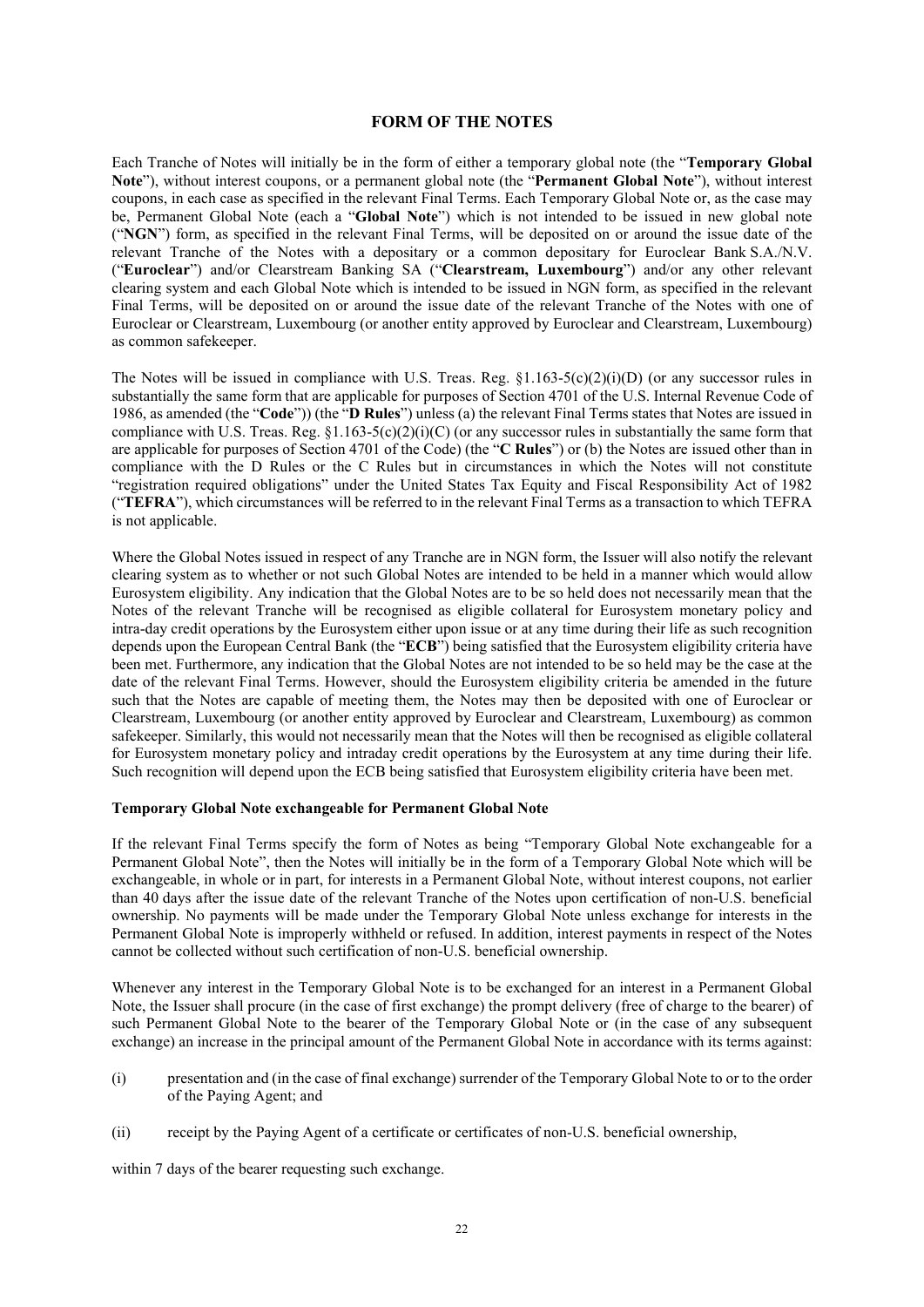The principal amount of the Permanent Global Note shall be equal to the aggregate of the principal amounts specified in the certificates of non-U.S. beneficial ownership; provided, however, that in no circumstances shall the principal amount of the Permanent Global Note exceed the initial principal amount of the Temporary Global Note.

The Permanent Global Note will be exchangeable in whole, but not in part, for Notes in definitive form ("**Definitive Notes**") only if Euroclear or Clearstream, Luxembourg or any other relevant clearing system is closed for business for a continuous period of 14 days (other than by reason of legal holidays) or announces an intention permanently to cease business and no other clearing system is available.

Whenever the Permanent Global Note is to be exchanged for Definitive Notes, the Issuer shall procure the prompt delivery (free of charge to the bearer) of such Definitive Notes, duly authenticated and with Coupons and Talons attached (if so specified in the relevant Final Terms), in an aggregate principal amount equal to the principal amount of the Permanent Global Note to the bearer of the Permanent Global Note against the surrender of the Permanent Global Note to or to the order of the Paying Agent within 30 days of the bearer requesting such exchange.

#### **Terms and Conditions applicable to the Notes**

The terms and conditions applicable to any Definitive Note will be endorsed on that Note and will consist of the terms and conditions set out under "*Terms and Conditions of the Notes*" below and the provisions of the relevant Final Terms which complete those terms and conditions.

The terms and conditions applicable to any Note in global form will differ from those terms and conditions which would apply to the Note were it in definitive form to the extent described under "*Summary of Provisions Relating to the Notes while in Global Form*" below.

#### **Legend concerning United States persons**

In the case of any Tranche of Notes having a maturity of more than 365 days, the Notes in global form, the Notes in definitive form and any Coupons and Talons appertaining thereto will bear a legend to the following effect:

**"ANY UNITED STATES PERSON (AS DEFINED IN THE INTERNAL REVENUE CODE OF THE UNITED STATES OF AMERICA) WHO HOLDS THIS OBLIGATION, DIRECTLY OR INDIRECTLY, WILL BE SUBJECT TO LIMITATIONS UNDER THE UNITED STATES INCOME TAX LAWS, INCLUDING THE LIMITATIONS PROVIDED IN SECTIONS 165(J) AND 1287(A) OF THE INTERNAL REVENUE CODE OF THE UNITED STATES OF AMERICA."**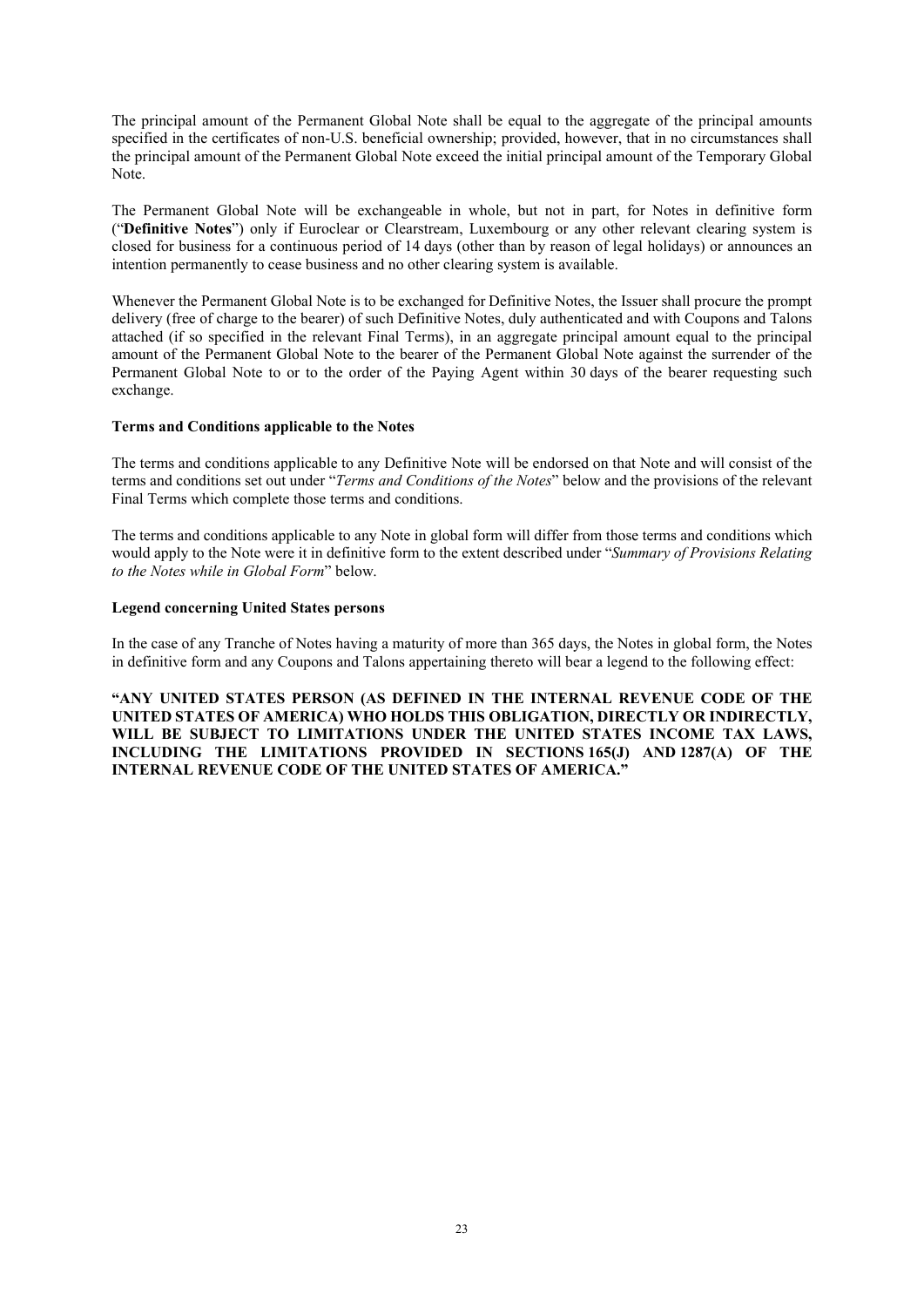# **TERMS AND CONDITIONS OF THE NOTES**

*The following is the text of the terms and conditions which, as completed by the relevant Final Terms, will be endorsed on each Note in definitive form issued under the Programme. The terms and conditions applicable to any Note in global form will differ from those terms and conditions which would apply to the Note were it in definitive form to the extent described under "Summary of Provisions Relating to the Notes while in Global Form" below.*

#### **1. Introduction**

#### *(a) Programme:*

National Express Group PLC (the "**Issuer**") has established a Euro Medium Term Note Programme (the "**Programme**") for the issuance of up to £1,500,000,000 in aggregate principal amount of notes (the "**Notes**") unconditionally and irrevocably guaranteed by West Midlands Travel Limited (the "**Guarantor**").

#### *(b) Final Terms:*

Notes issued under the Programme are issued in series (each a "**Series**") and each Series may comprise one or more tranches (each a "**Tranche**") of Notes. Each Tranche is the subject of final terms (the "**Final Terms**") which completes these terms and conditions (the "**Conditions**"). The terms and conditions applicable to any particular Tranche of Notes are these Conditions as completed by the relevant Final Terms. In the event of any inconsistency between these Conditions and the relevant Final Terms, the relevant Final Terms shall prevail.

#### *(c) Trust Deed:*

The Notes are constituted by, have the benefit of and are in all respects subject to a trust deed dated 2 October 2015 (the "**Trust Deed**"), as supplemented by a supplemental trust deed dated 3 October 2017 (the "**First Supplemental Trust Deed**"), between the Issuer, the Guarantor and BNY Mellon Corporate Trustee Services Limited (the "**Trustee**", which expression shall include all persons for the time being the trustee or trustees under the Trust Deed) as trustee for the Noteholders (as defined below).

# *(d) Agency Agreement:*

The Notes are the subject of an agency agreement dated 2 October 2015 (the "**Agency Agreement**"), as supplemented by a supplemental agency agreement dated 3 October 2017 (the "**First Supplemental Agency Agreement**"), between the Issuer, the Guarantor, the Trustee, The Bank of New York Mellon as principal paying agent (the "**Principal Paying Agent**", which expression includes any successor principal paying agent appointed from time to time in connection with the Notes) and the other agents appointed by the Issuer from time to time (together with the Principal Paying Agent, the "**Paying Agents**" which expression shall include any additional or successor paying agents).

#### *(e) Guarantee:*

The Guarantor has in the Trust Deed given an unconditional and irrevocable guarantee (a "**Guarantee**") for the due payment of all sums expressed to be payable by the Issuer under the Trust Deed, the Notes and the Coupons, subject to the provisions of Condition 4 (*Status of the Notes and Guarantee*).

# *(f) The Notes:*

All subsequent references in these Conditions to "**Notes**" are to the Notes which are the subject of the relevant Final Terms. Copies of the relevant Final Terms are available for viewing during normal business hours and copies may be obtained from the Specified Office(s) of the Paying Agent(s), the initial Specified Office of the Principal Paying Agent being set out at the end of these Conditions.

The Notes may be Fixed Rate Notes, Floating Rate Notes, Zero Coupon Notes or a combination of any of the foregoing, depending upon the Interest Basis shown in the relevant Final Terms.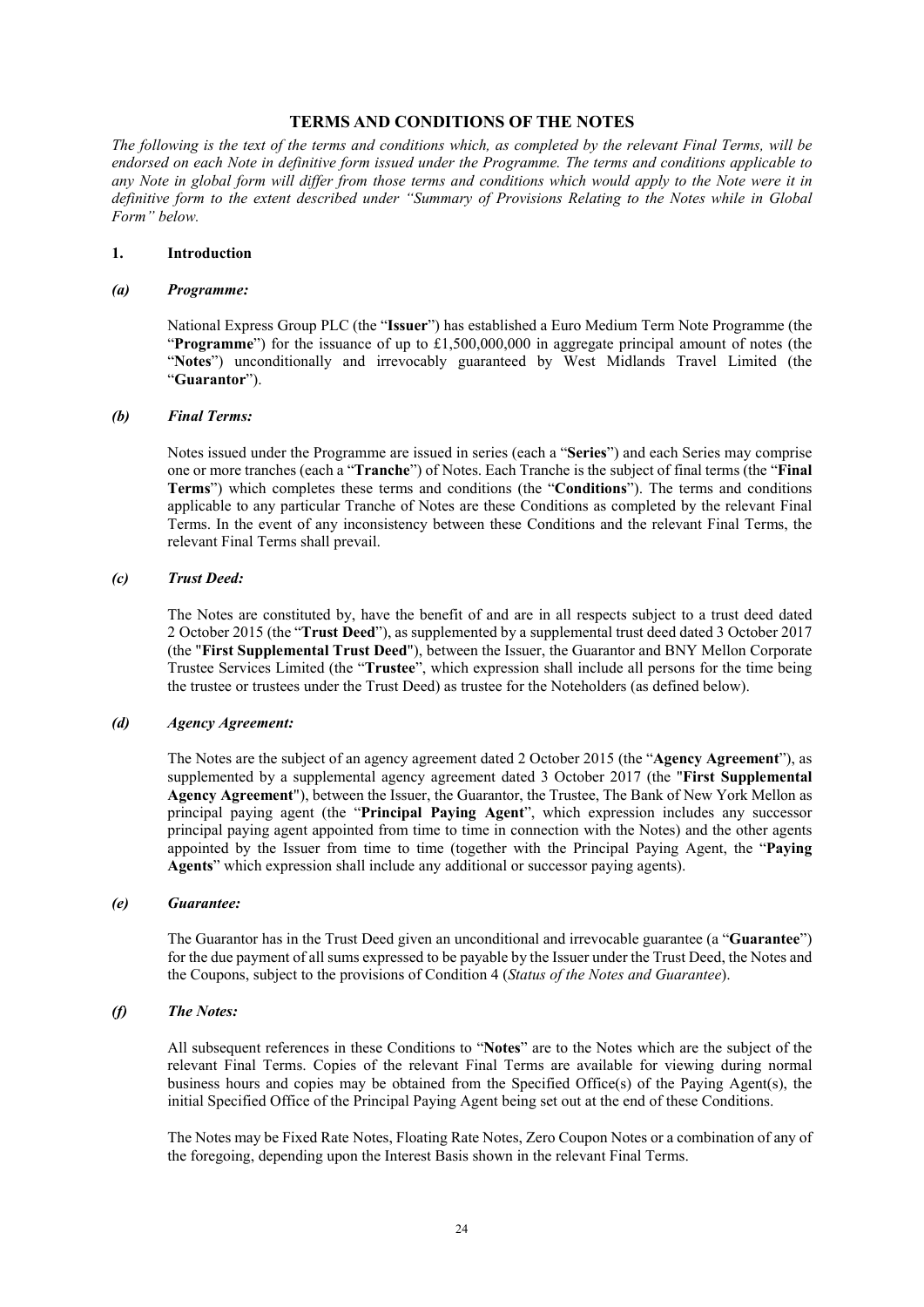#### *(g) Summaries:*

Certain provisions of these Conditions are summaries of the Trust Deed and the Agency Agreement and are subject to their detailed provisions. The holders of the Notes (the "**Noteholders**"), the holders of the related interest coupons (the "**Coupons**"), and, where applicable, talons for further coupons (the "Talons") (the "Couponholders") are entitled to the benefit of, are bound by, and are deemed to have notice of, all the provisions of the Trust Deed and the Agency Agreement applicable to them. Copies of the Trust Deed and the Agency Agreement are available for inspection by Noteholders during normal business hours at the Specified Office(s) of the Paying Agent(s).

#### **2. Interpretation**

#### *(a) Definitions:*

In these Conditions the following expressions have the following meanings:

"**Accrual Yield**" has the meaning given in the relevant Final Terms;

"**Additional Business Centre(s)**" means the city or cities specified as such in the relevant Final Terms;

"**Additional Financial Centre(s)**" means the city or cities specified as such in the relevant Final Terms;

"**Business Day**" means:

- (a) in relation to any sum payable in euro, a TARGET Settlement Day and a day on which commercial banks and foreign exchange markets settle payments generally in each (if any) Additional Business Centre; and
- (b) in relation to any sum payable in a currency other than euro, a day on which commercial banks and foreign exchange markets settle payments generally in London, in the Principal Financial Centre of the relevant currency and in each (if any) Additional Business Centre; "**Business Day Convention**", in relation to any particular date, means the convention specified in the relevant Final Terms and, if so specified in the relevant Final Terms, may have different meanings in relation to different dates and, in this context, the following expressions shall have the following meanings:
	- (a) "**Following Business Day Convention**" means that the relevant date shall be postponed to the first following day that is a Business Day;
	- (b) "**Modified Following Business Day Convention**" or "**Modified Business Day Convention**" means that the relevant date shall be postponed to the first following day that is a Business Day unless that day falls in the next calendar month in which case that date will be the first preceding day that is a Business Day;
	- (c) "**Preceding Business Day Convention**" means that the relevant date shall be brought forward to the first preceding day that is a Business Day;
	- (d) "**Floating Rate Convention**" means that the relevant date shall be postponed to the next day that is a Business Day unless it would thereby fall into the next calendar month, in which event  $(x)$  such date shall be brought forward to the immediately preceding Business Day and (y) each subsequent such date shall be the last Business Day of the month in which such date would have fallen had it not been subject to adjustment;
	- (e) "**No Adjustment**" means that the relevant date shall not be adjusted in accordance with any Business Day Convention;

"**Calculation Agent**" means the Principal Paying Agent or such other Person specified in the relevant Final Terms as the party responsible for calculating the Rate(s) of Interest and Interest Amount(s) and/or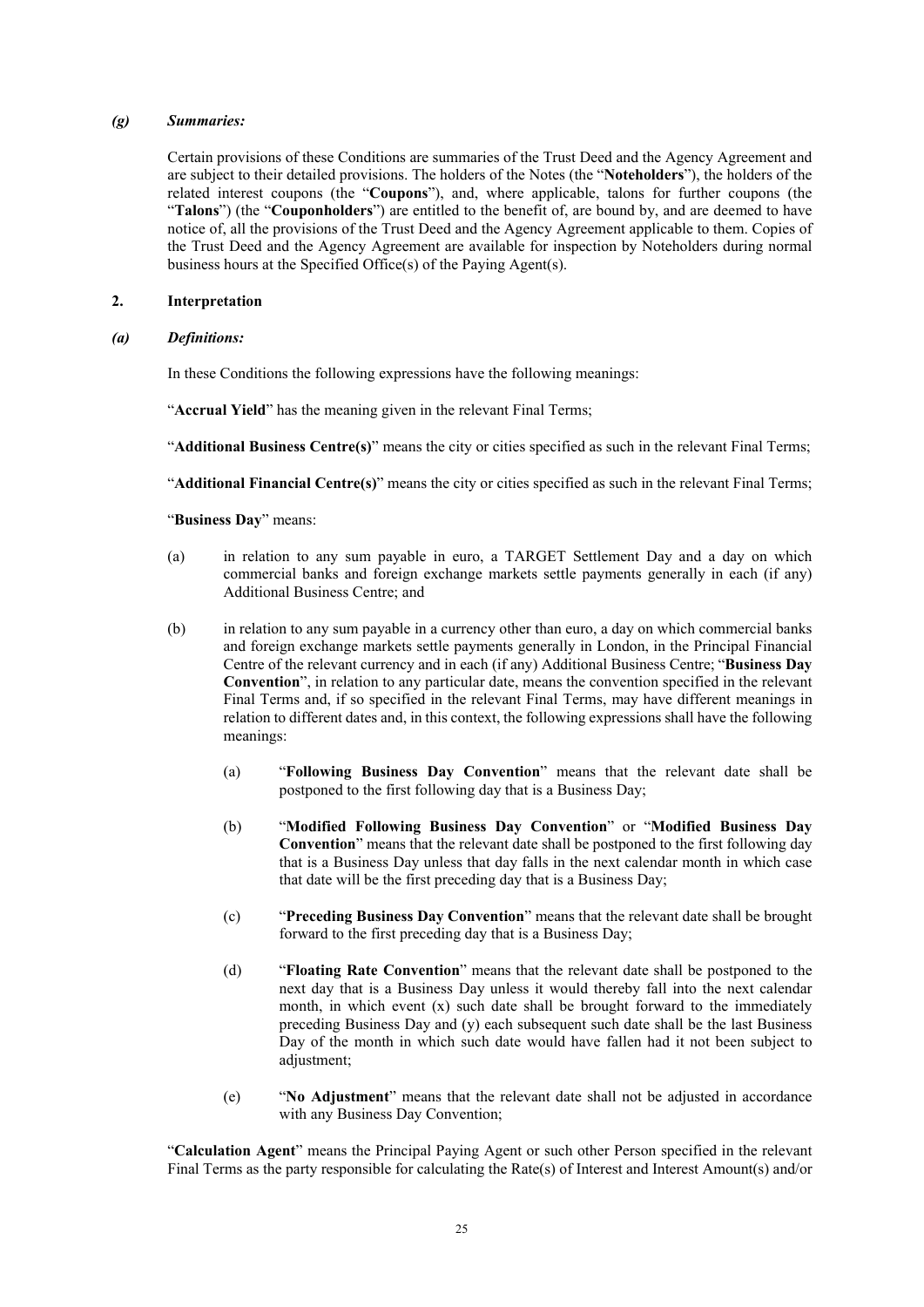such other amount(s) as may be specified in the relevant Final Terms;

"**Calculation Amount**" has the meaning given in the relevant Final Terms;

a "**Change of Control**" will be deemed to have occurred if:

- (a) any person or any persons acting in concert (as defined in the City Code on Takeovers and Mergers), other than a holding company (as defined in Section 1159 of the Companies Act 2006) whose shareholders are or are to be substantially similar to the pre-existing shareholders of the Issuer or any direct or indirect holding company of the Issuer, shall become interested (within the meaning of Part 22 of the Companies Act 2006) in (i) more than 50 per cent. of the issued or allotted ordinary share capital of the Issuer or (ii) shares in the capital of the Issuer carrying more than 50 per cent. of the voting rights normally exercisable at a general meeting of the Issuer; or
- (b) any person or any persons acting in concert (as defined in the City Code on Takeovers and Mergers), other than a holding company (as defined in Section 1159 of the Companies Act 2006) whose shareholders are or are to be substantially similar to the pre-existing shareholders of any direct or indirect holding company of the Issuer, shall become interested (within the meaning of Part 22 of the Companies Act 2006) in (i) more than 50 per cent. of the issued or allotted ordinary share capital of any direct or indirect holding company of the Issuer or (ii) shares in the capital of any direct or indirect holding company of the Issuer carrying more than 50 per cent. of the voting rights normally exercisable at a general meeting of any such direct or indirect holding company of the Issuer;

"**Change of Control Optional Redemption Amount**" means, in respect of any Note, the amount as specified in the relevant Final Terms;

"**Change of Control Optional Redemption Date**" has the meaning stated in paragraph (c) of the definition of Change of Control Put Event Notice;

"**Change of Control Period**" means the period commencing on the date that is one business day in London prior to the Relevant Announcement Date and ending 90 days after the Change of Control (or such longer period for which the Notes are under consideration (such consideration having been announced publicly within the period ending 90 days after the Change of Control) for rating review or, as the case may be, rating by a Rating Agency, such period not to exceed 60 days after the public announcement of such consideration);

a "**Change of Control Put Event**" will be deemed to occur if while any of the Notes remain outstanding a Change of Control has occurred and on the Relevant Announcement Date, either:

- (a) the Notes are unrated or do not have an Investment Grade rating from at least one of the Rating Agencies; or
- (b) the Notes have an Investment Grade rating from at least one of the Rating Agencies and at any time during the Change of Control Period any such Rating Agency rates the Notes as Non-Investment Grade and such rating is not within the Change of Control Period restored to an Investment Grade rating by any such Rating Agency or replaced by an Investment Grade rating of another Rating Agency, or any such Rating Agency withdraws its rating of the Notes and the rating of such Rating Agency is not within the Change of Control Period restored by such Rating Agency or replaced by an Investment Grade rating of another Rating Agency and in each case such Rating Agency announces or publicly confirms or informs the Trustee in writing that the assignment of such Non-Investment Grade rating or withdrawal of rating was the result, in whole or in part, of any event or circumstance comprised in or arising as a result of, or in respect of, the applicable Change of Control (whether or not the Change of Control shall have occurred at the time such rating is given or rating is withdrawn);

"**Change of Control Put Event Notice**" means the notice to be given pursuant to the Change of Control Put Option by the Issuer or, as the case may be, the Trustee to the Noteholders in accordance with Condition 18 (*Notices*) stating: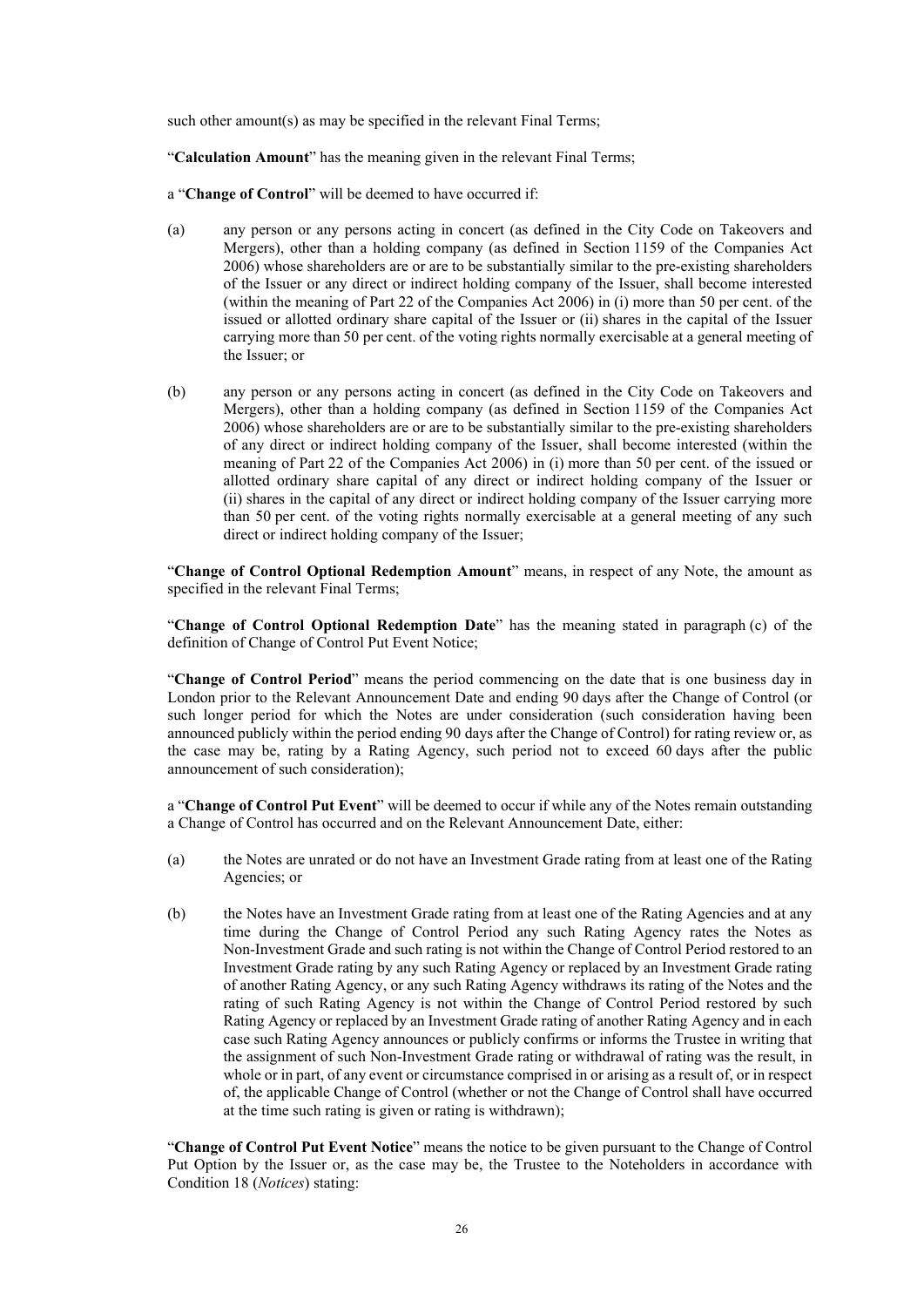- (a) that a Change of Control Put Event has occurred and that each Noteholder is entitled to require the Issuer to redeem or purchase the Notes of such holder pursuant to the Change of Control Put Option;
- (b) the circumstances and relevant facts regarding such Change of Control Put Event;
- (c) the Change of Control Optional Redemption Amount and the redemption or purchase date (which shall be the date falling seven days after the expiry of the Change of Control Period (the "**Change of Control Optional Redemption Date**")); and
- (d) the procedures for exercising the Change of Control Put Option;

"**Change of Control Put Option Receipt**" means a receipt issued by a Paying Agent to a depositing Noteholder upon deposit of a Note with such Paying Agent by any Noteholder wanting to exercise a right to redeem a Note pursuant to Condition 9(f) (*Change of control redemption*);

"**Change of Control Put Period**" means the period of 45 days after a Change of Control Put Event Notice is given;

"**Coupon Sheet**" means, in respect of a Note, a coupon sheet relating to the Note;

"**Day Count Fraction**" means, in respect of the calculation of an amount for any period of time (the "**Calculation Period**"), such day count fraction as may be specified in these Conditions or the relevant Final Terms and:

- (a) if "**Actual/Actual (ICMA)**" is so specified, means:
	- (i) where the Calculation Period is equal to or shorter than the Regular Period during which it falls, the actual number of days in the Calculation Period divided by the product of (1) the actual number of days in such Regular Period and (2) the number of Regular Periods in any year; and
	- (ii) where the Calculation Period is longer than one Regular Period, the sum of: (A) the actual number of days in such Calculation Period falling in the Regular Period in which it begins divided by the product of  $(1)$  the actual number of days in such Regular Period and (2) the number of Regular Periods in any year; and (B) the actual number of days in such Calculation Period falling in the next Regular Period divided by the product of (a) the actual number of days in such Regular Period and (2) the number of Regular Periods in any year;
- (b) if "**Actual/Actual (ISDA)**" is so specified, means the actual number of days in the Calculation Period divided by 365 (or, if any portion of the Calculation Period falls in a leap year, the sum of (A) the actual number of days in that portion of the Calculation Period falling in a leap year divided by 366 and (B) the actual number of days in that portion of the Calculation Period falling in a non-leap year divided by 365):
- (c) if "**Actual/365 (Fixed)**" is so specified, means the actual number of days in the Calculation Period divided by 365;
- (d) if "**Actual/360**" is so specified, means the actual number of days in the Calculation Period divided by 360;
- (e) if "**30/360**" is so specified, the number of days in the Calculation Period divided by 360, calculated on a formula basis as follows:

Day Count Fraction = 
$$
\frac{[360 \times (Y_2 - Y_1)] + [30 \times (M_2 - M_1)] + (D_2 - D_1)}{360}
$$

where: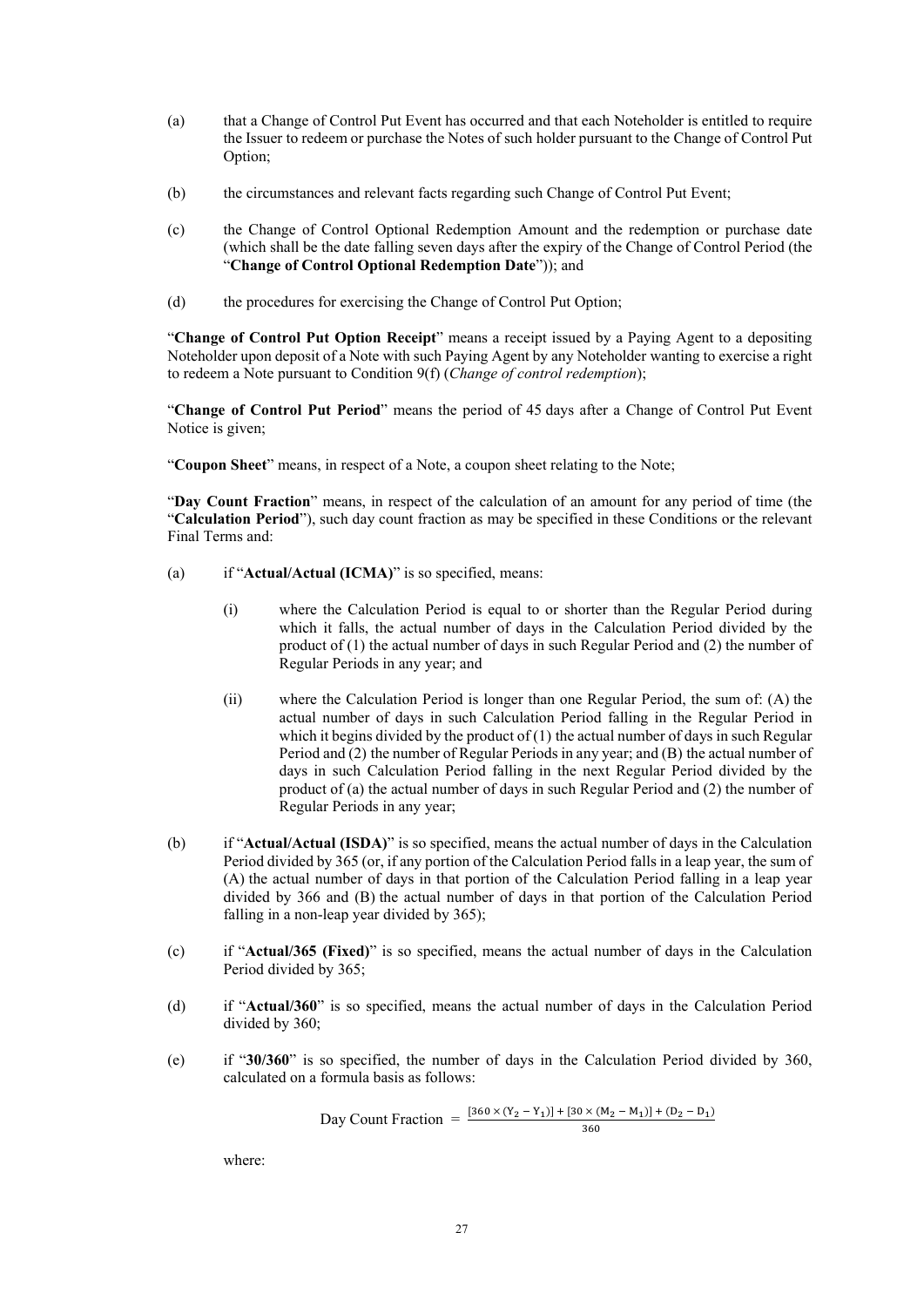"Y<sub>1</sub>" is the year, expressed as a number, in which the first day of the Calculation Period falls;

"Y<sub>2</sub>" is the year, expressed as a number, in which the day immediately following the last day included in the Calculation Period falls;

" $M<sub>1</sub>$ " is the calendar month, expressed as a number, in which the first day of the Calculation Period falls;

"**M2**" is the calendar month, expressed as number, in which the day immediately following the last day included in the Calculation Period falls;

"D<sub>1</sub>" is the first calendar day, expressed as a number, of the Calculation Period, unless such number would be 31, in which case  $D_1$  will be 30; and

"**D2**" is the calendar day, expressed as a number, immediately following the last day included in the Calculation Period, unless such number would be 31 and D1 is greater than 29, in which case  $D_2$  will be 30;

(f) if "**30E/360**" or "**Eurobond Basis**" is so specified, the number of days in the Calculation Period divided by 360, calculated on a formula basis as follows:

Day Count Fraction = 
$$
\frac{[360 \times (Y_2 - Y_1)] + [30 \times (M_2 - M_1)] + (D_2 - D_1)}{360}
$$

where:

"Y<sub>1</sub>" is the year, expressed as a number, in which the first day of the Calculation Period falls;

"Y<sub>2</sub>" is the year, expressed as a number, in which the day immediately following the last day included in the Calculation Period falls;

" $M_1$ " is the calendar month, expressed as a number, in which the first day of the Calculation Period falls;

"**M2**" is the calendar month, expressed as a number, in which the day immediately following the last day included in the Calculation Period falls;

" $D_1$ " is the first calendar day, expressed as a number, of the Calculation Period, unless such number would be 31, in which case  $D_1$  will be 30; and

"D<sub>2</sub>" is the calendar day, expressed as a number, immediately following the last day included in the Calculation Period, unless such number would be 31, in which case  $D_2$  will be 30; and

(g) if "**30E/360 (ISDA)**" is so specified, the number of days in the Calculation Period divided by 360, calculated on a formula basis as follows:

Day Count Fraction = 
$$
\frac{[360 \times (Y_2 - Y_1)] + [30 \times (M_2 - M_1)] + (D_2 - D_1)}{360}
$$

where:

"Y<sub>1</sub>" is the year, expressed as a number, in which the first day of the Calculation Period falls;

"**Y2**" is the year, expressed as a number, in which the day immediately following the last day included in the Calculation Period falls;

"M<sub>1</sub>" is the calendar month, expressed as a number, in which the first day of the Calculation Period falls;

"**M2**" is the calendar month, expressed as a number, in which the day immediately following the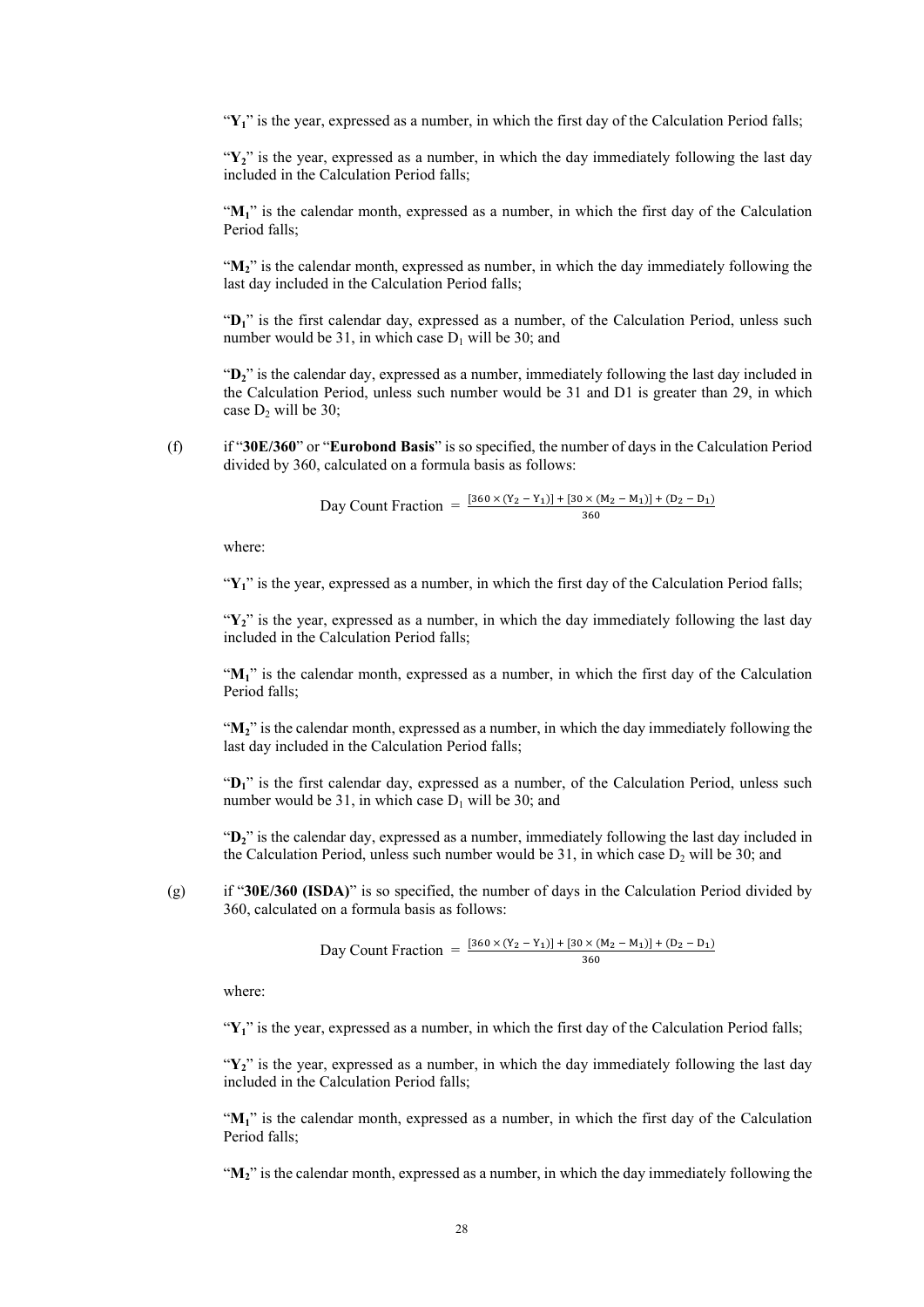last day included in the Calculation Period falls;

"**D1**" is the first calendar day, expressed as a number, of the Calculation Period, unless (i) that day is the last day of February or (ii) such number would be 31, in which case  $D_1$  will be 30; and

"**D2**" is the calendar day, expressed as a number, immediately following the last day included in the Calculation Period, unless (i) that day is the last day of February but not the Maturity Date or (ii) such number would be 31, in which case  $D_2$  will be 30,

**PROVIDED, HOWEVER, THAT** in each such case the number of days in the Calculation Period is calculated from and including the first day of the Calculation Period to but excluding the last day of the Calculation Period;

"**Determination Date**" has the meaning given in the relevant Final Terms;

"**Determination Time**" has the meaning given in the relevant Final Terms;

"**Early Redemption Amount (Tax)**" means, in respect of any Note, its principal amount or such other amount as may be specified in, or determined in accordance with, the relevant Final Terms;

"**Early Termination Amount**" means, in respect of any Note, its principal amount or such other amount as may be specified in the relevant Final Terms;

"**Exercise Notice**" means a notice in the form obtainable from the Specified Office of any Paying Agent, which must be delivered to a Paying Agent by any Noteholder wanting to exercise a right to redeem a Note at the option of the Noteholder pursuant to Condition 9(f) (*Change of control redemption*);

"**Extraordinary Resolution**" has the meaning given in the Trust Deed;

"**Final Redemption Amount**" means, in respect of any Note, its principal amount or such other amount as may be specified in, or determined in accordance with, the relevant Final Terms;

"**Financial Adviser**" has the meaning has the meaning stated in Condition 9(c) (*Redemption at the option of the Issuer*);

"**Financial Indebtedness**" means in respect of any Person (without double-counting):

- (a) any indebtedness for or in respect of moneys borrowed;
- (b) any acceptance credit (including any dematerialised equivalent);
- (c) the principal amount of and any premium in relation to any bond, note, debenture, loan stock or other similar instrument for the payment of which such Person is responsible;
- (d) any redeemable preference share which can be redeemed on or before the maturity date of the relevant Notes outstanding under the Programme;
- (e) any agreement treated as a finance or capital lease in accordance with generally accepted accounting principles in England;
- (f) receivables sold or discounted (otherwise than on a non-recourse basis, and for these purposes recourse does not include claims for breach of contract in respect of warranties given as to the existence, quality or status of the relevant receivables at the time of sale);
- (g) the acquisition cost of any asset to the extent payable after its acquisition or possession by the party liable where the deferred payment is arranged primarily as a method of raising finance or financing the acquisition of that asset;
- (h) any other transaction (including any forward sale or purchase agreement) which has (primarily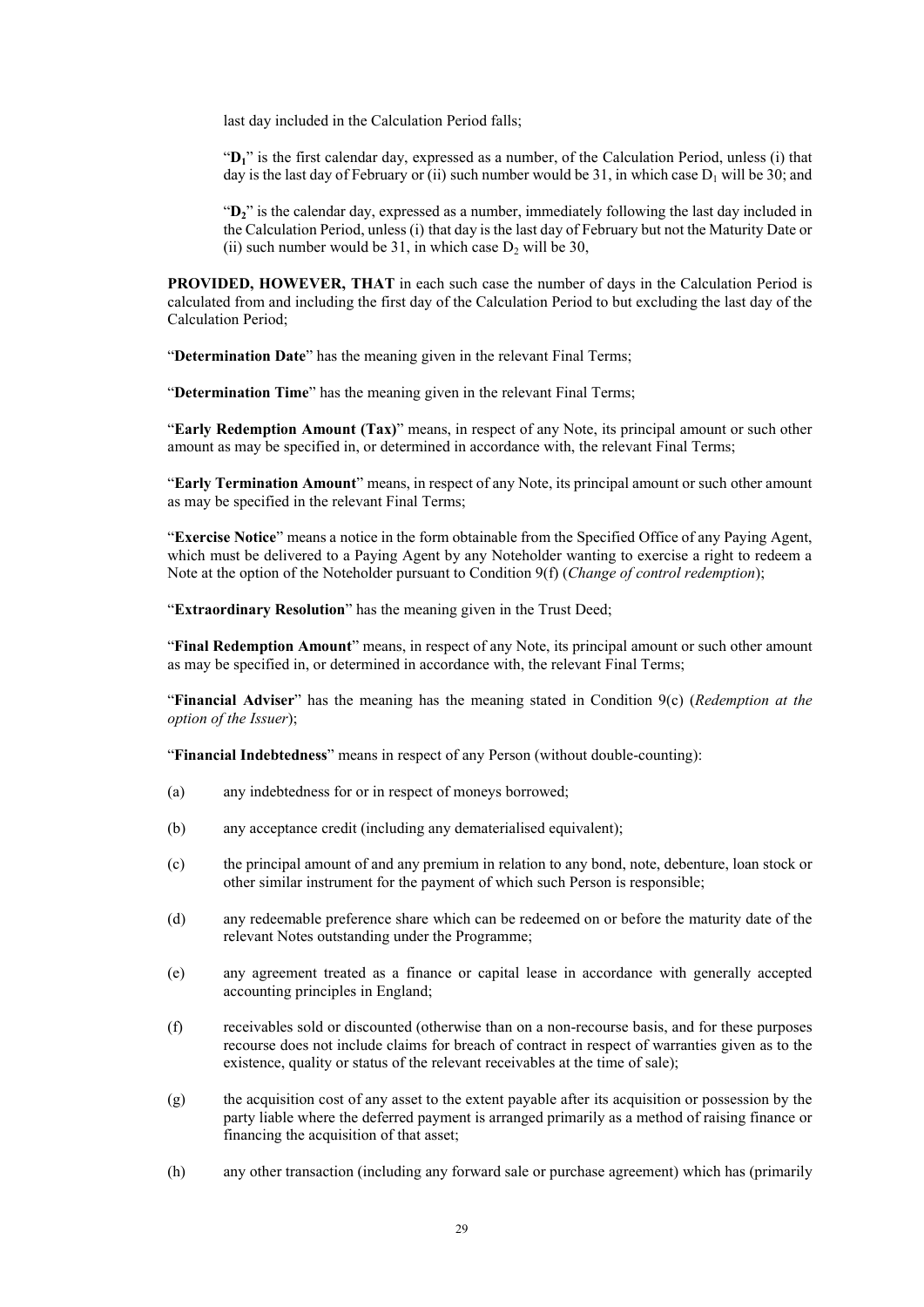and not incidentally) the commercial effect of a borrowing;

- (i) any counter-indemnity obligation in respect of any guarantee, indemnity, bond, letter of credit or any other instrument issued by a bank or financial institution; or
- (j) any guarantee, indemnity or similar assurance against financial loss of any person in respect of any item referred to in the above paragraphs;

"**First Interest Payment Date**" means the date specified in the relevant Final Terms;

"**Fitch**" means Fitch Ratings Ltd;

"**Fixed Coupon Amount**" has the meaning given in the relevant Final Terms;

"**Fixed Rate Note**" means a Note specified as such in the relevant Final Terms;

"**Floating Rate Note**" means a Note specified as such in the relevant Final Terms;

**"Gross Redemption Yield**" means a yield calculated in accordance with generally accepted market practice at such time, as advised to the Trustee by the Financial Adviser;

"**Group**" means the Issuer and its Subsidiaries for the time being;

"**Guarantee**" has the meaning stated in Condition 1(e) (*Guarantee*);

"**Guarantor**" has the meaning stated in Condition 1(a) (*Programme*);

"**Indebtedness for Borrowed Money**" means any indebtedness (whether being principal, premium or interest) for or in respect of any notes, bonds, debenture stock, loan stock or other securities or any indebtedness for borrowed money or any liability under or in respect of any acceptance or acceptance credit;

"**Initial Step Up Event**" means that the Notes have not been publicly assigned an Investment Grade credit rating by at least two of the Rating Agencies or have been publicly assigned a Non-Investment Grade rating by any Rating Agency as at the First Interest Payment Date;

"**Interest Amount**" means, in relation to a Note and an Interest Period, the amount of interest payable in respect of that Note for that Interest Period;

"**Interest Commencement Date**" means the Issue Date of the Notes or such other date as may be specified as the Interest Commencement Date in the relevant Final Terms;

"**Interest Determination Date**" shall mean the date specified as such in the Final Terms or if none is so specified:

- (i) if the Reference Rate is the London interbank offered rate ("**LIBOR**") (other than Sterling or Euro LIBOR), the second London business day prior to the start of each Interest Period;
- (ii) if the Reference Rate is Sterling LIBOR, the first day of each Interest Period; and
- (iii) if the Reference Rate is Euro LIBOR or the Euro-zone interbank offered rate ("**EURIBOR**"), the second day on which the TARGET2 System is open prior to the start of each Interest Period;

"**Interest Payment Date**" means the First Interest Payment Date and any date or dates specified as such in, or determined in accordance with the provisions of, the relevant Final Terms and, if a Business Day Convention is specified in the relevant Final Terms as the same may be adjusted in accordance with the relevant Business Day Convention;

"**Interest Period**" means each period beginning on (and including) the Interest Commencement Date or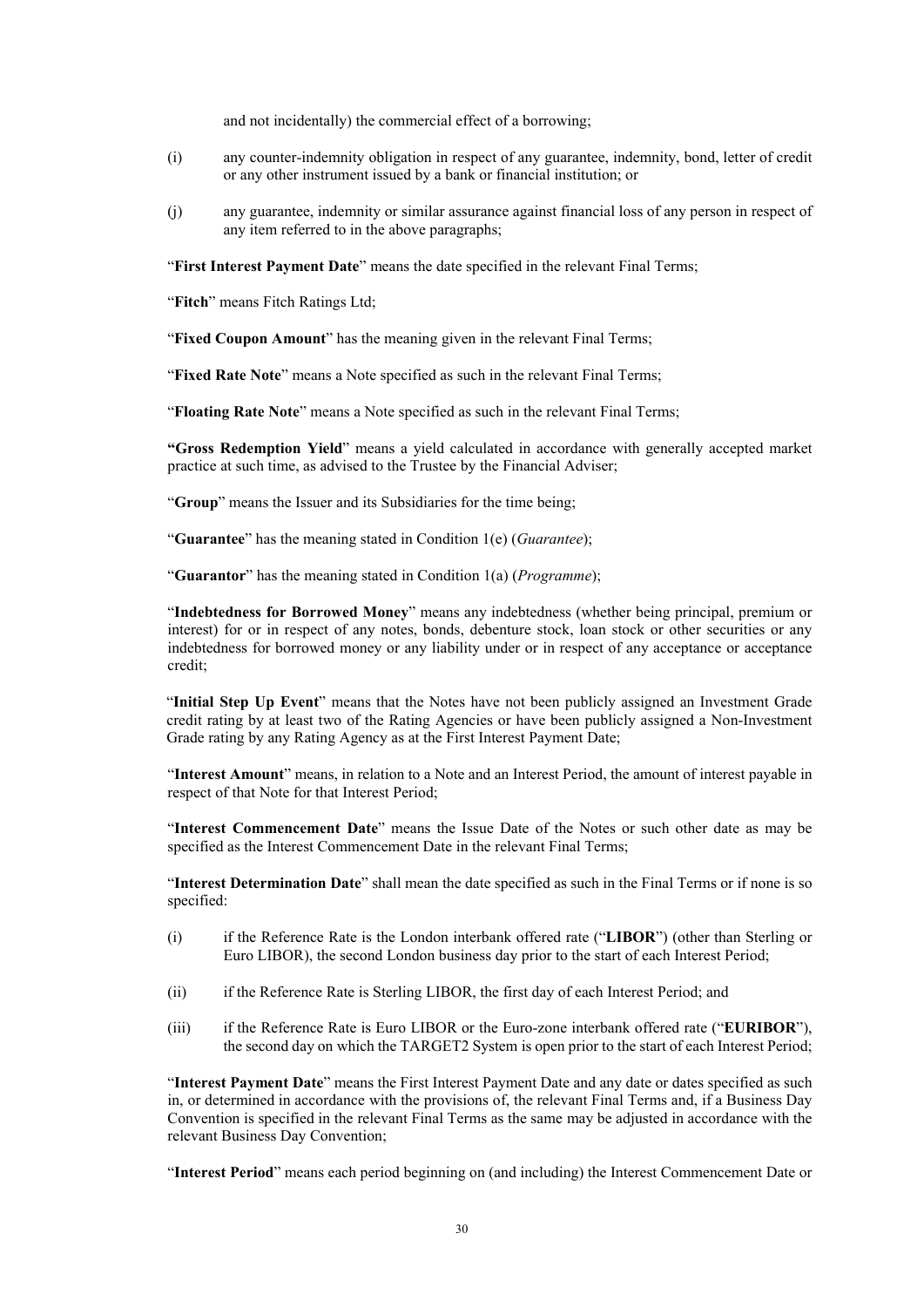any Interest Payment Date and ending on (but excluding) the next Interest Payment Date;

"**Investment Grade**" means a credit rating of BBB– by Fitch, Baa3 by Moody's or BBB– by S&P, or equivalent, or higher;

"**ISDA Definitions**" means the 2006 ISDA Definitions (as amended and updated as at the date of issue of the first Tranche of the Notes of the relevant Series (as specified in the relevant Final Terms) as published by the International Swaps and Derivatives Association, Inc.);

"**Issue Date**" has the meaning given in the relevant Final Terms;

"**Issuer Maturity Par Call Redemption Date**" has the meaning stated in Condition 9(c) (*Redemption at the option of the Issuer*);

"**Margin**" has the meaning given in the relevant Final Terms;

"**Material Subsidiary**" means, at any time, any Subsidiary of the Issuer whose gross assets or pre-tax profits (excluding intra-Group items) then equal or exceed 10 per cent. of the gross assets or pre-tax profits of the Group, but excluding any Subsidiary (an "**Excluded Subsidiary**") that is a single-purpose company whose principal assets are constituted by one or more projects or contracts, none of whose Indebtedness for Borrowed Money is the subject of security, a guarantee or indemnity from the Issuer or any Material Subsidiary, and which the Issuer has designated as such for the time-being by written notice to the Trustee.

For this purpose:

- (a) the gross assets or pre-tax profits of a Subsidiary of the Issuer (excluding intra-Group items) will be determined from its financial statements (unconsolidated if it has Subsidiaries) upon which the latest audited financial statements of the Group have been based;
- (b) if a Subsidiary of the Issuer becomes a member of the Group after the date on which the latest audited financial statements of the Group have been prepared, the gross assets or pre-tax profits (excluding intra-Group items) of that Subsidiary will be determined from its latest financial statements;
- (c) the gross assets or pre-tax profits (excluding intra-Group items) of the Group will be determined from its latest audited financial statements, adjusted (where appropriate) to reflect the gross assets or pre-tax profits (excluding intra-Group items) of any company or business subsequently acquired or disposed of; and
- (d) if a Material Subsidiary disposes of all or substantially all of its assets to another Subsidiary of the Issuer, it will immediately cease to be a Material Subsidiary and the other Subsidiary (if it is not already) will immediately become a Material Subsidiary; the subsequent financial statements of those Subsidiaries and the Group will be used to determine whether those Subsidiaries are Material Subsidiaries or not.

If there is a dispute as to whether or not a member of the Group is a Material Subsidiary, a certificate of the auditors of the Issuer will be, in the absence of manifest error, conclusive;

"**Maturity Date**" has the meaning given in the relevant Final Terms;

"**Maximum Redemption Amount**" has the meaning given in the relevant Final Terms;

"**Minimum Rating Requirement**" means that the Notes have been publicly assigned an Investment Grade credit rating by at least two of the Rating Agencies and have not been publicly assigned a Non-Investment Grade rating by any Rating Agency as at any particular time except that any credit rating assigned and published by a Rating Agency on an unsolicited basis shall not be deemed to be "publicly assigned" for the purposes of this definition;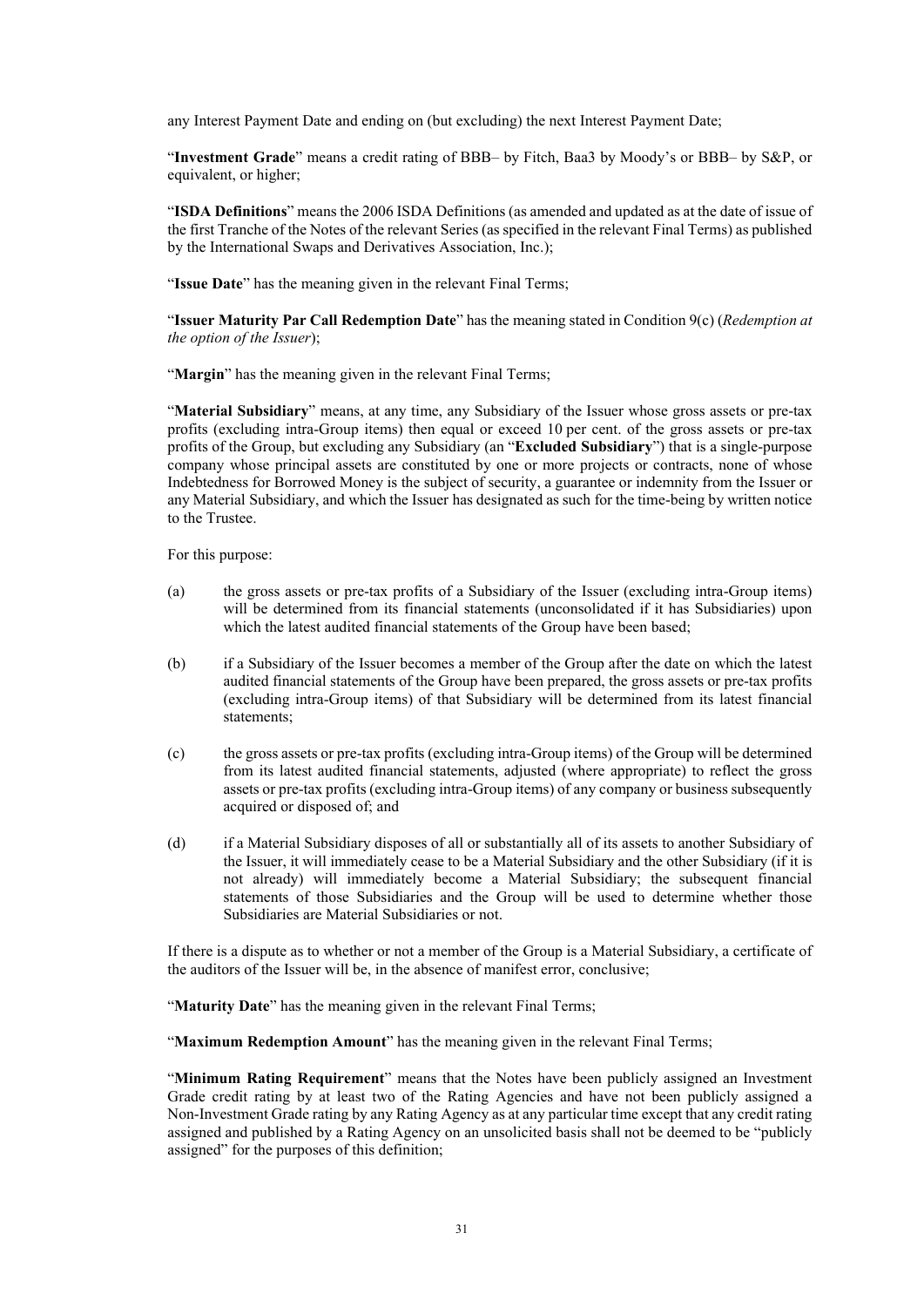"**Minimum Redemption Amount**" has the meaning given in the relevant Final Terms;

"**Moody's**" means Moody's Investors Service Ltd.;

"**Non-Investment Grade**" means a credit rating of BB+ by Fitch, Ba1 by Moody's or BB+ by S&P, or equivalent, or lower;

"**Non-Recourse Debt**" means any Financial Indebtedness incurred by a project company in connection with a project where the relevant project assets comprise all of the business of that project company and where the provider of the Financial Indebtedness has no recourse against any member of the Group or its assets except for recourse to:

- (a) the project assets;
- (b) the project company for the purpose of enforcing a Security Interest against it, so long as the recourse is limited to recoveries in respect of the project assets;
- (c) a member of the Group to the extent of its shareholding or other interest in the relevant project company;
- (d) a member of the Group under any form of assurance, undertaking or support, where:
	- (i) the recourse is limited to a claim for damages (not being liquidated damages or damages required to be calculated in a specified way) for breach of an obligation; and
	- (ii) the obligation is not in any way a guarantee, indemnity or other assurance against financial loss or an obligation to ensure compliance by another with a financial ratio or other test of financial condition.

For the purposes of this definition: "project" means any particular project of a member of the Group for the ownership, creation, development or exploitation of any of its assets; "project assets" means any assets used in connection with that project; and "project company" means the member of the Group which owns the project assets;

"**Optional Redemption Amount (Call)**" means, in respect of any Note, its principal amount or such other amount as may be specified in, or determined in accordance with, the relevant Final Terms;

"**Optional Redemption Amount (Put)**" means, in respect of any Note, its principal amount or such other amount as may be specified in, or determined in accordance with, the relevant Final Terms;

"**Optional Redemption Amount (Make Whole Call)**" has the meaning stated in Condition 9(c) (*Redemption at the option of the Issuer*);

"**Optional Redemption Date (Call)**" has the meaning given in the relevant Final Terms;

"**Optional Redemption Date (Put)**" has the meaning given in the relevant Final Terms;

"**Participating Member State**" means a Member State of the European Communities which adopts the euro as its lawful currency in accordance with the Treaty;

"**Paying Agents**" has the meaning stated in Condition 1(d) (*Agency Agreement*) and a "Paying Agent" means any of them;

# "**Payment Business Day**" means:

- (a) if the currency of payment is euro, any day which is:
	- (i) a day on which banks in the relevant place of presentation are open for payment of bearer debt securities and for dealings in foreign currencies; and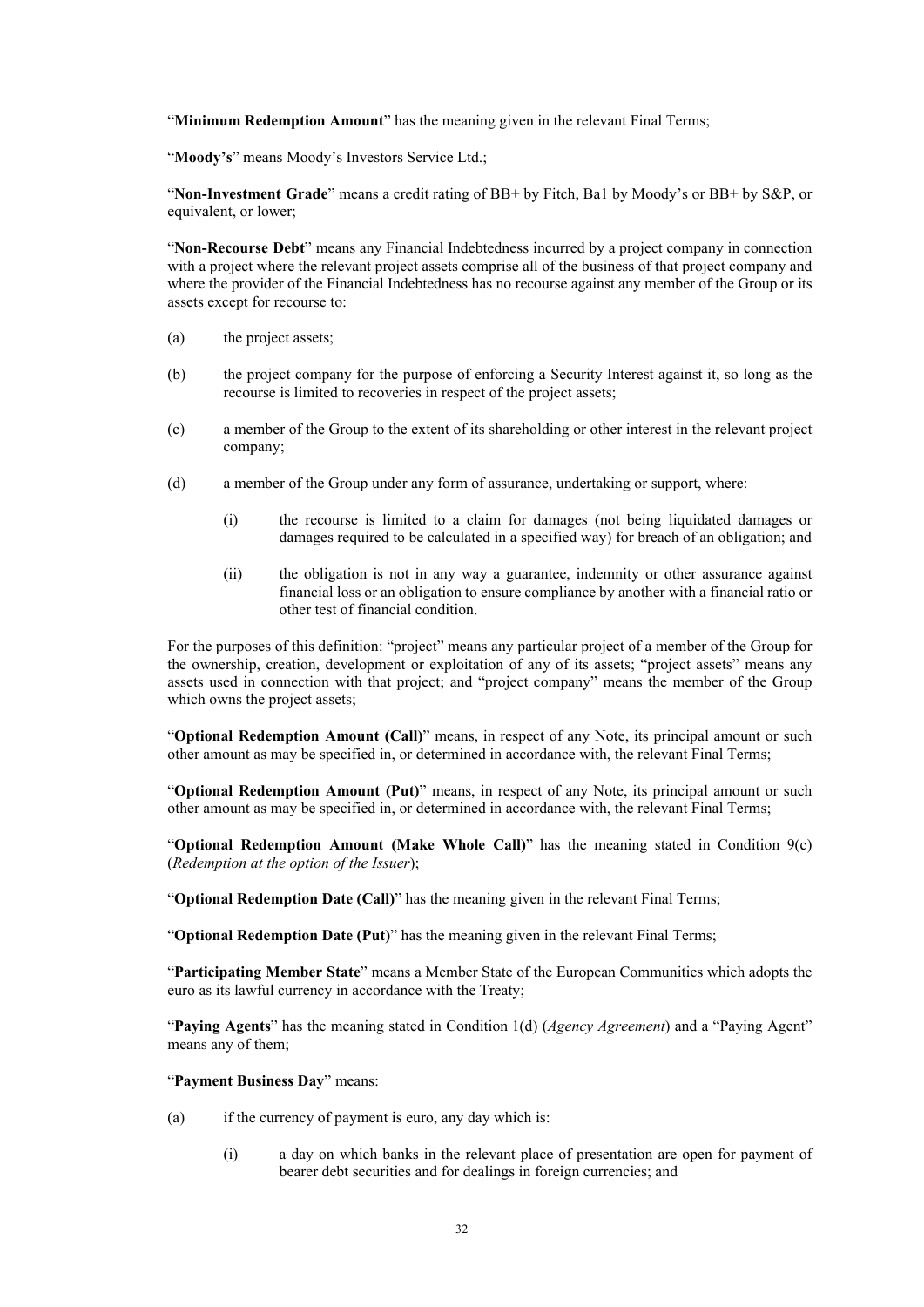- (ii) in the case of payment by transfer to an account, a TARGET Settlement Day and a day on which dealings in foreign currencies may be carried on in each (if any) Additional Financial Centre; or
- (b) if the currency of payment is not euro, any day which is:
	- (i) a day on which banks in the relevant place of presentation are open for presentation and payment of bearer debt securities and for dealings in foreign currencies; and
	- (ii) in the case of payment by transfer to an account, a day on which dealings in foreign currencies may be carried on in the Principal Financial Centre of the currency of payment and in each (if any) Additional Financial Centre;

"**Permitted Security**" means:

- (a) any Security Interest existing at 19 November 2012;
- (b) any Security Interest over project assets or a project company securing Non-Recourse Debt;
- (c) any Security Interest comprising a netting or set-off arrangement entered into by a member of the Group in the ordinary course of its banking arrangements for the purpose of netting debit and credit balances;
- (d) any lien arising by operation of law and in the ordinary course of trading;
- (e) any Security Interest on an asset, or an asset of any person, acquired by a member of the Group after 19 November 2012 provided that the principal amount secured by that Security Interest has not been incurred or increased in contemplation of, or since, the acquisition;
- (f) Security Interests granted pursuant to the requirements of the Strategic Rail Authority and/or the Railways Act 1993 including those granted in connection with season ticket bonds;
- (g) any Security Interest arising as a result of the cash collateralisation of season ticket bonds but only up to a maximum aggregate amount of £100,000,000 or its equivalent at any time;
- (h) Security Interests over cash deposited by members of the Group with the issuing bank to cash collateralise the counter-indemnity obligations of members of the Group in respect of performance or other similar bonds issued by banks on behalf of members of the Group;
- (i) any Security Interest over goods and products or over the documents of title or insurance policies relating to such goods and products, arising in the ordinary course of trading in connection with letters of credit and similar transactions, provided such Security Interest secures only so much of the acquisition cost or selling price (and amounts incidental thereto) of these goods and products which is required to be paid within six months after the date upon which the same was first incurred:
- (j) set-off rights on market standard terms contained in any hedging agreement;
- (k) set-off rights in the ordinary course of trading;
- (l) any Security Interest created in substitution for any of the above Security Interests but only:
	- (i) if the Security Interest is over the same asset;
	- (ii) if the principal amount secured does not exceed the principal amount secured by the Security Interest which it replaced; and
	- (iii) if the Security Interest which is replaced was only permitted to be outstanding for a certain period of time, to the extent the new Security Interest is not outstanding beyond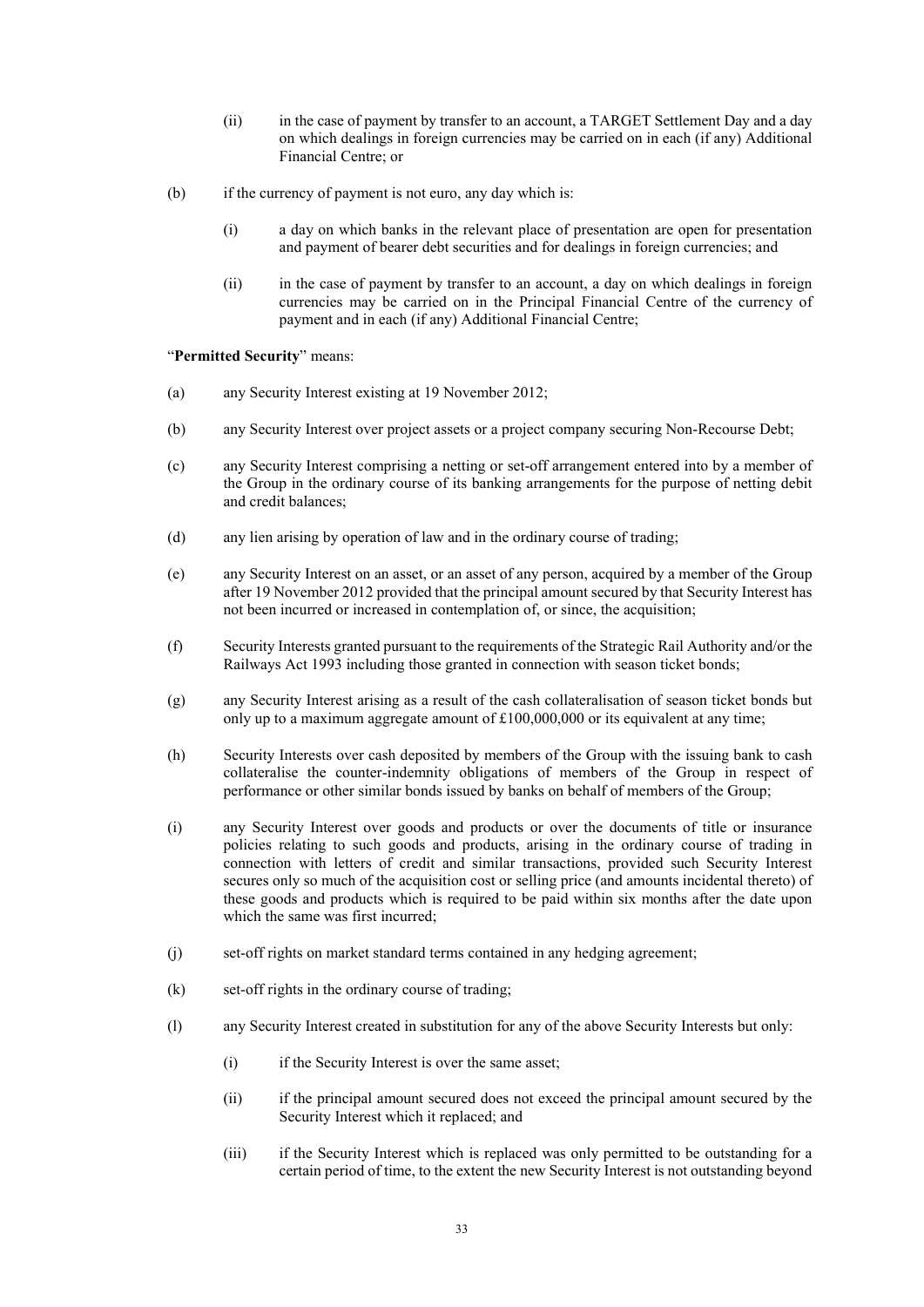a date which is after the date until which the original Security Interest was permitted to subsist; and

(m) any Security Interest securing Financial Indebtedness the amount of which (when aggregated with the amount of any other Financial Indebtedness which has the benefit of a Security Interest not allowed under the preceding subparagraphs) does not exceed £25,000,000 or its equivalent at any time;

"**Person**" means any individual, company, corporation, firm, partnership, joint venture, association, organisation, state or agency of a state or other entity, whether or not having separate legal personality;

"**Principal Financial Centre**" means, in relation to any currency, the principal financial centre for that currency;

"**Put Option Notice**" means a notice which must be delivered to a Paying Agent by any Noteholder wanting to exercise a right to redeem a Note at the option of the Noteholder pursuant to Condition 9(e) (*Redemption at the option of Noteholders*);

"**Put Option Receipt**" means a receipt issued by a Paying Agent to a depositing Noteholder upon deposit of a Note with such Paying Agent by any Noteholder wanting to exercise a right to redeem a Note at the option of the Noteholder;

"**Rate of Interest**" means the rate or rates (expressed as a percentage per annum) of interest payable in respect of the Notes specified in the relevant Final Terms or calculated or determined in accordance with the provisions of these Conditions and/or the relevant Final Terms;

"Rating Agency" means each of Fitch, Moody's and S&P or any of their respective successors or any Substitute Rating Agency;

"**Redemption Amount**" means, as appropriate, the Final Redemption Amount, the Early Redemption Amount (Tax), the Optional Redemption Amount (Call), the Optional Redemption Amount (Make Whole Call), the Optional Redemption Amount (Put), the Early Termination Amount or such other amount in the nature of a redemption amount as may be specified in, or determined in accordance with the provisions of, the relevant Final Terms;

"**Reference Banks**" means in the case of a determination of LIBOR, the principal London office of four major banks in the London inter-bank market, in the case of a determination of EURIBOR, the principal Euro-zone office of four major banks in the Euro-zone inter-bank, in each case, as selected by the Calculation Agent;

"**Reference Price**" has the meaning given in the relevant Final Terms;

"**Reference Rate**" shall mean LIBOR or EURIBOR in each case for the relevant period, as specified in the relevant Final Terms;

"**Reference Stock**" has the meaning given in the relevant Final Terms;

#### "**Regular Period**" means:

- (a) in the case of Notes where interest is scheduled to be paid only by means of regular payments, each period from and including the Interest Commencement Date to but excluding the first Interest Payment Date and each successive period from and including one Interest Payment Date to but excluding the next Interest Payment Date;
- (b) in the case of Notes where, apart from the first Interest Period, interest is scheduled to be paid only by means of regular payments, each period from and including a Regular Date falling in any year to but excluding the next Regular Date, where "**Regular Date**" means the day and month (but not the year) on which any Interest Payment Date falls; and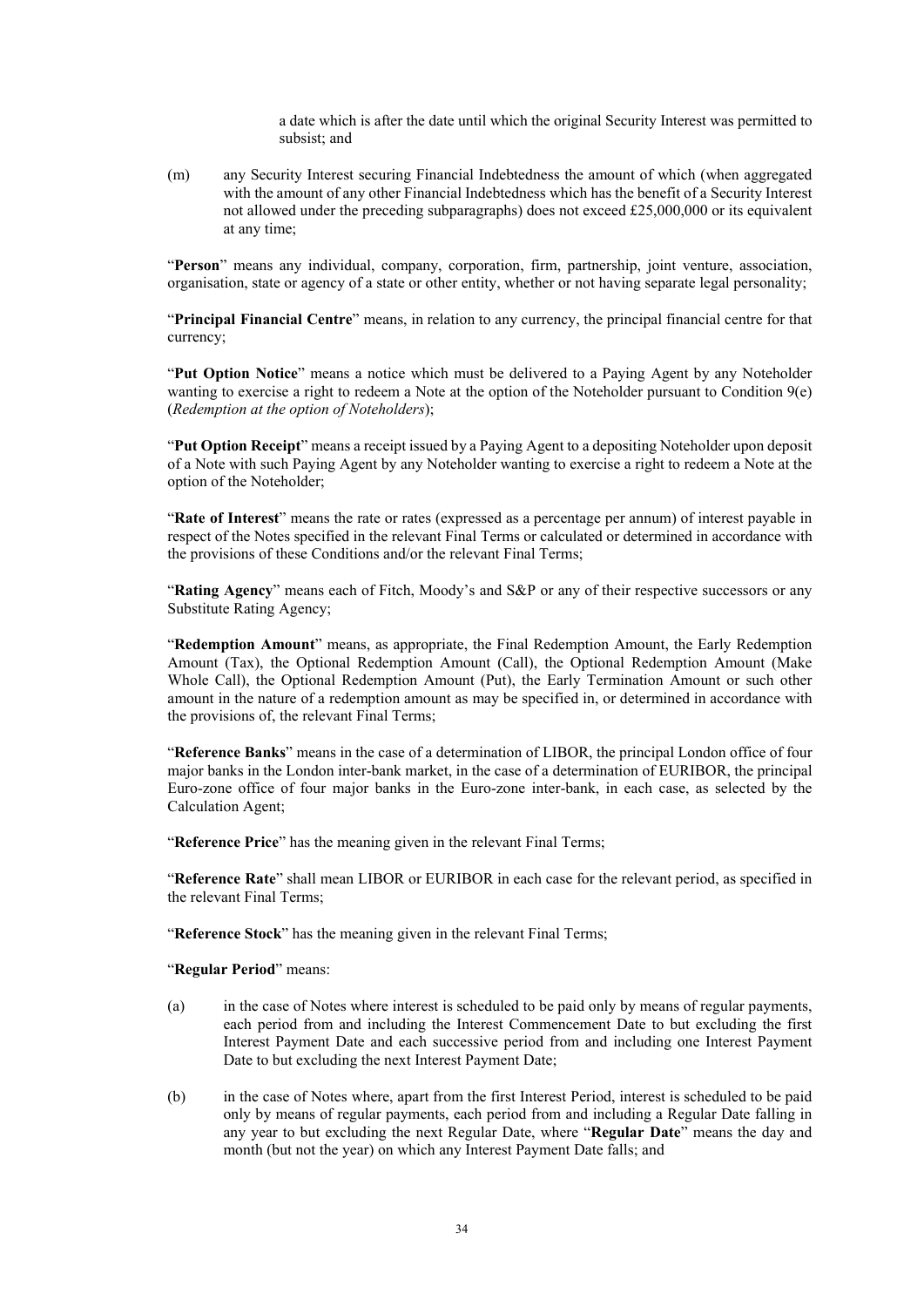(c) in the case of Notes where, apart from one Interest Period other than the first Interest Period, interest is scheduled to be paid only by means of regular payments, each period from and including a Regular Date falling in any year to but excluding the next Regular Date, where "**Regular Date**" means the day and month (but not the year) on which any Interest Payment Date falls other than the Interest Payment Date falling at the end of the irregular Interest Period;

"**Relevant Announcement Date**" means the date that is the earlier of (a) the date of the first public announcement of the relevant Change of Control and (b) the date of the earliest Relevant Potential Change of Control Announcement (if any);

"**Relevant Date**" means, in relation to any payment, whichever is the later of (a) the date on which the payment in question first becomes due and (b) if the full amount payable has not been received in the Principal Financial Centre of the currency of payment by the Principal Paying Agent on or prior to such due date, the date on which (the full amount having been so received) notice to that effect has been given to the Noteholders;

"**Relevant Financial Centre**" shall mean London, in the case of a determination of LIBOR and Brussels, in the case of a determination of EURIBOR;

### "**Relevant Period**" means:

- (a) each financial year of the Issuer; and
- (b) each period beginning on the first day of the second half of a financial year of the Issuer and ending on the last day of the first half of its next financial year;

"**Relevant Potential Change of Control Announcement**" means any public announcement or statement by or on behalf of the Issuer, any actual or potential bidder or any adviser acting on behalf of any actual or potential bidder relating to any potential Change of Control where within 180 days following the date of such announcement or statement, a Change of Control occurs;

"**Relevant Screen Page**" means the page, section or other part of a particular information service (including, without limitation, Reuters) specified as the Relevant Screen Page in the relevant Final Terms, or such other page, section or other part as may replace it on that information service or such other information service, in each case, as may be nominated by the Person providing or sponsoring the information appearing there for the purpose of displaying rates or prices comparable to the Reference Rate;

"**Relevant Time**" shall mean in the case of LIBOR, 11.00 a.m. and in the case of EURIBOR, 11.00 a.m. in each case in the Relevant Financial Centre ;

"**Reserved Matter**" means any proposal:

- (a) to change any date fixed for payment of principal or interest in respect of the Notes, to reduce the amount of principal or interest payable on any date in respect of the Notes or to alter the method of calculating the amount of any payment in respect of the Notes on redemption or maturity;
- (b) to effect the exchange or substitution of the Notes for, or the conversion of the Notes into, shares, bonds or other obligations or securities of the Issuer or any other person or body corporate formed or to be formed (other than as permitted under Clause 9.3 of the Trust Deed);
- (c) to change the currency in which amounts due in respect of the Notes are payable;
- (d) to change the quorum required at any meeting of Noteholders or the majority required to pass an Extraordinary Resolution; or
- (e) to amend this definition;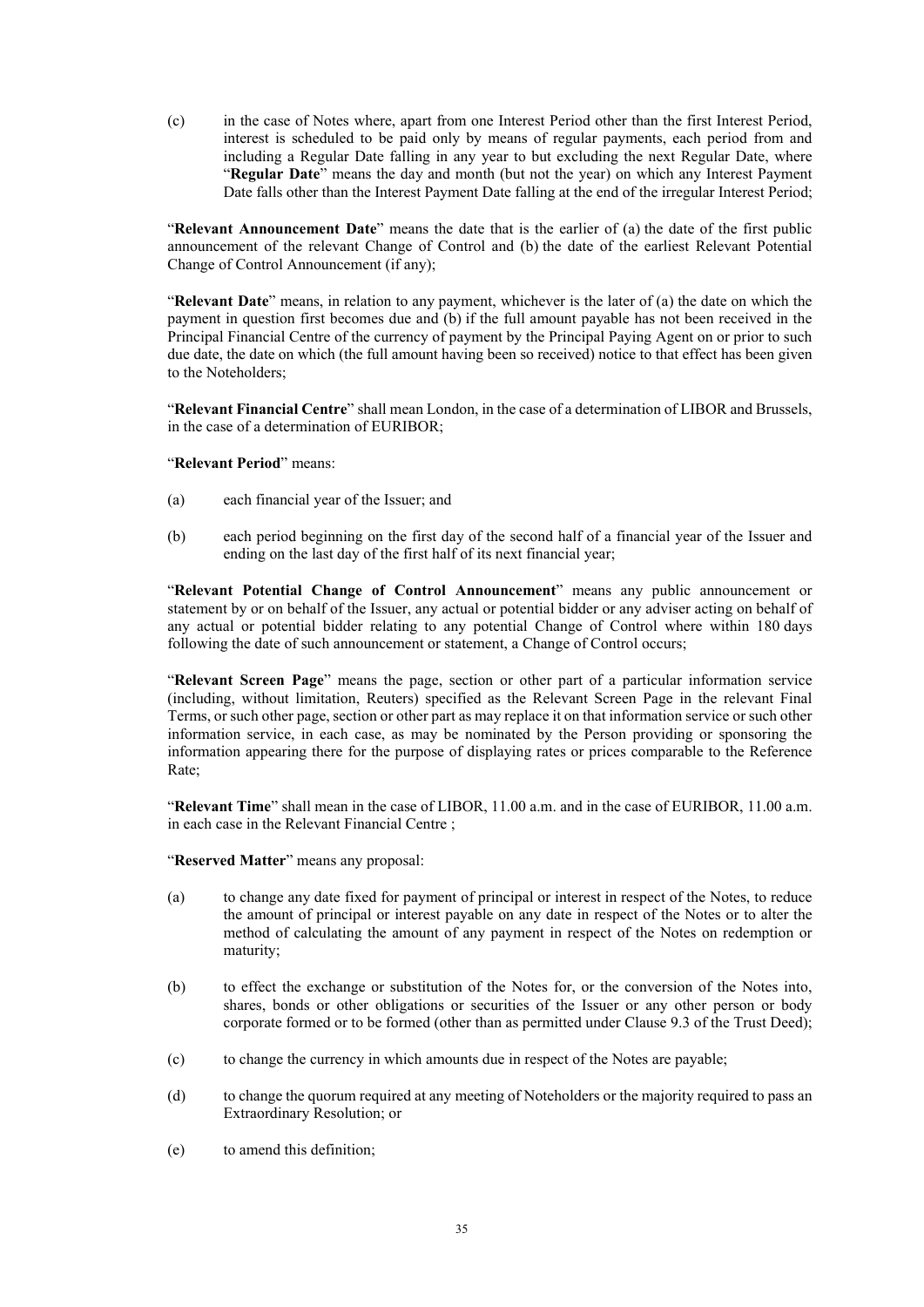"**S&P**" means Standard & Poor's Rating Services, a division of The McGraw-Hill Companies Inc.;

"**Security**" means a mortgage, charge, pledge, lien (other than a lien arising by operation of law), assignment, hypothecation, security interest or other charge or encumbrance entered into for the purpose of securing any obligation of any person;

"**Security Interest**" means any mortgage, pledge, lien, charge, assignment, hypothecation or security interest or any other agreement or arrangement having a similar effect;

"**Specified Currency**" has the meaning given in the relevant Final Terms;

"**Specified Denomination(s)**" has the meaning given in the relevant Final Terms;

"**Specified Office**" has the meaning given in the Agency Agreement;

"**Sterling Make Whole Call Option**" has the meaning given in the relevant Final Terms;

"**Sterling Make Whole Optional Redemption Date**" has the meaning given in the relevant Final Terms;

"**Step Down Rating Change**" means the reinstatement of the Minimum Rating Requirement following the occurrence of a Step Up Rating Change or an Initial Step Up Event;

"**Step Up Rating Change**" means (i) an Initial Step Up Event or (ii) a failure to meet the Minimum Rating Requirement at any time after the First Interest Payment Date;

"**Step Up Margin**" means a rate of 1.25 per cent. per annum.;

"**Subsidiary**" means any company where the Issuer:

- (a) holds a majority of the voting rights in the company or
- (b) is a member of the company and has the right to appoint or remove a majority of its board of directors, or
- (c) is a member of the company and controls alone, pursuant to an agreement with other members, a majority of the voting rights in it,

or if the company is a Subsidiary of a company that is itself a Subsidiary of the Issuer;

"**Substitute Rating Agency**" means any international recognised securities rating agency or agencies substituted for a Rating Agency by the Issuer from time to time with the prior written approval of the Trustee, such approval not to be unreasonably withheld or delayed;

"**TARGET2**" means the Trans-European Automated Real-Time Gross Settlement Express Transfer payment system which utilises a single shared platform and which was launched on 19 November 2007;

"**TARGET Settlement Day**" means any day on which TARGET2 is open for the settlement of payments in euro;

"**Treaty**" means the Treaty establishing the European Communities, as amended; and

"**Zero Coupon Note**" means a Note specified as such in the relevant Final Terms.

### *(b) Interpretation:*

In these Conditions:

(i) if the Notes are Zero Coupon Notes, references to Coupons and Couponholders are not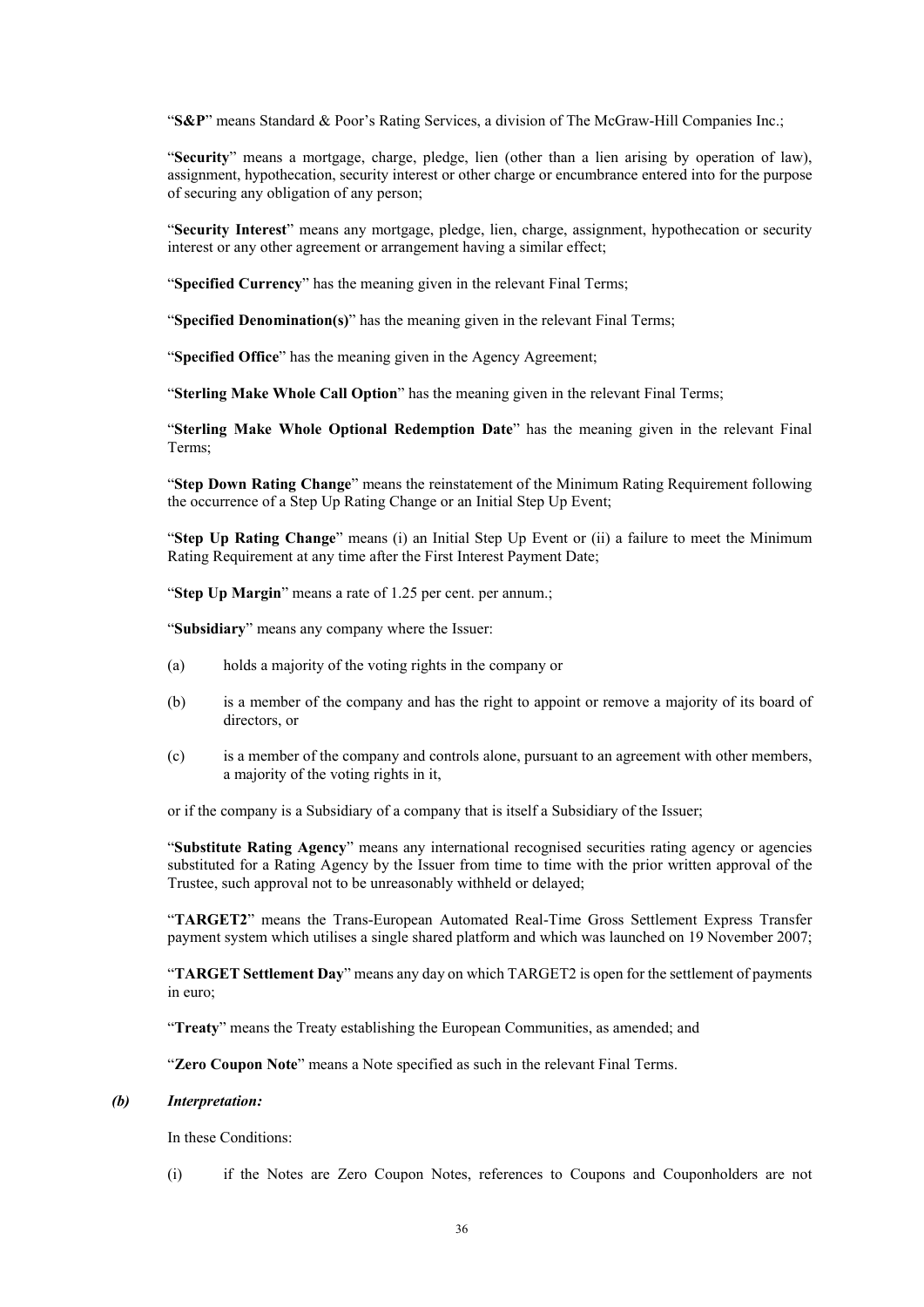applicable;

- (ii) if Talons are specified in the relevant Final Terms as being attached to the Notes at the time of issue, references to Coupons shall be deemed to include references to Talons;
- (iii) if Talons are not specified in the relevant Final Terms as being attached to the Notes at the time of issue, references to Talons are not applicable;
- (iv) any reference to principal shall be deemed to include the Redemption Amount, any additional amounts in respect of principal which may be payable under Condition 11 (*Taxation*), any premium payable in respect of a Note and any other amount in the nature of principal payable pursuant to these Conditions;
- (v) any reference to interest shall be deemed to include any additional amounts in respect of interest which may be payable under Condition 11 (*Taxation*) and any other amount in the nature of interest payable pursuant to these Conditions;
- (vi) references to Notes being "outstanding" shall be construed in accordance with the Trust Deed;
- (vii) if an expression is stated in Condition 2(a) (*Definitions*) to have the meaning given in the relevant Final Terms, but the relevant Final Terms gives no such meaning or specifies that such expression is "not applicable" then such expression is not applicable to the Notes; and
- (viii) any reference to the Agency Agreement or the Trust Deed shall be construed as a reference to the Agency Agreement or the Trust Deed, as the case may be, as amended, supplemented and/or restated from time to time up to and including the Issue Date of the Notes.

### **3. Form, Denomination and Title**

The Notes are in bearer form in the Specified Denomination(s) with Coupons and, if specified in the relevant Final Terms, Talons attached at the time of issue. In the case of a Series of Notes with more than one Specified Denomination, Notes of one Specified Denomination will not be exchangeable for Notes of another Specified Denomination.

Notes are serially numbered and are issued with Coupons (and, where appropriate, a Talon) attached, save in the case of Zero Coupon Notes in which case references to interest (other than in relation to interest due after the Maturity Date), Coupons and Talons in these Conditions are not applicable. Title to the Notes, Coupons and Talons will pass by delivery. The holder of any Note, Coupon or Talon shall (except as otherwise required by law) be treated as its absolute owner for all purposes (whether or not it is overdue and regardless of any notice of ownership, trust or any other interest therein, any writing thereon or any notice of any previous loss or theft thereof) and no Person shall be liable for so treating such holder. No person shall have any right to enforce any term or condition of any Note or the Trust Deed under the Contracts (Rights of Third Parties) Act 1999.

# **4. Status of the Notes and Guarantee**

#### *(a) Status of the Notes:*

The Notes and Coupons constitute direct, unconditional and (subject to the provisions of Condition 5 (*Negative Pledge*)) unsecured obligations of the Issuer which will rank *pari passu* among themselves and (subject as aforesaid) at least *pari passu* with all other present and future unsecured and unsubordinated obligations of the Issuer, save for such obligations as may be preferred by provisions of law that are both mandatory and of general application.

# *(b) Status of the Guarantee:*

The payment obligations of the Guarantor constitute direct, unconditional and (subject to the provisions of Condition 5 (*Negative Pledge*)) unsecured obligations of the Guarantor and (subject as provided above) will rank *pari passu* with all other present and future unsecured and unsubordinated obligations of the Guarantor, save for such obligations as may be preferred by provisions of law that are both mandatory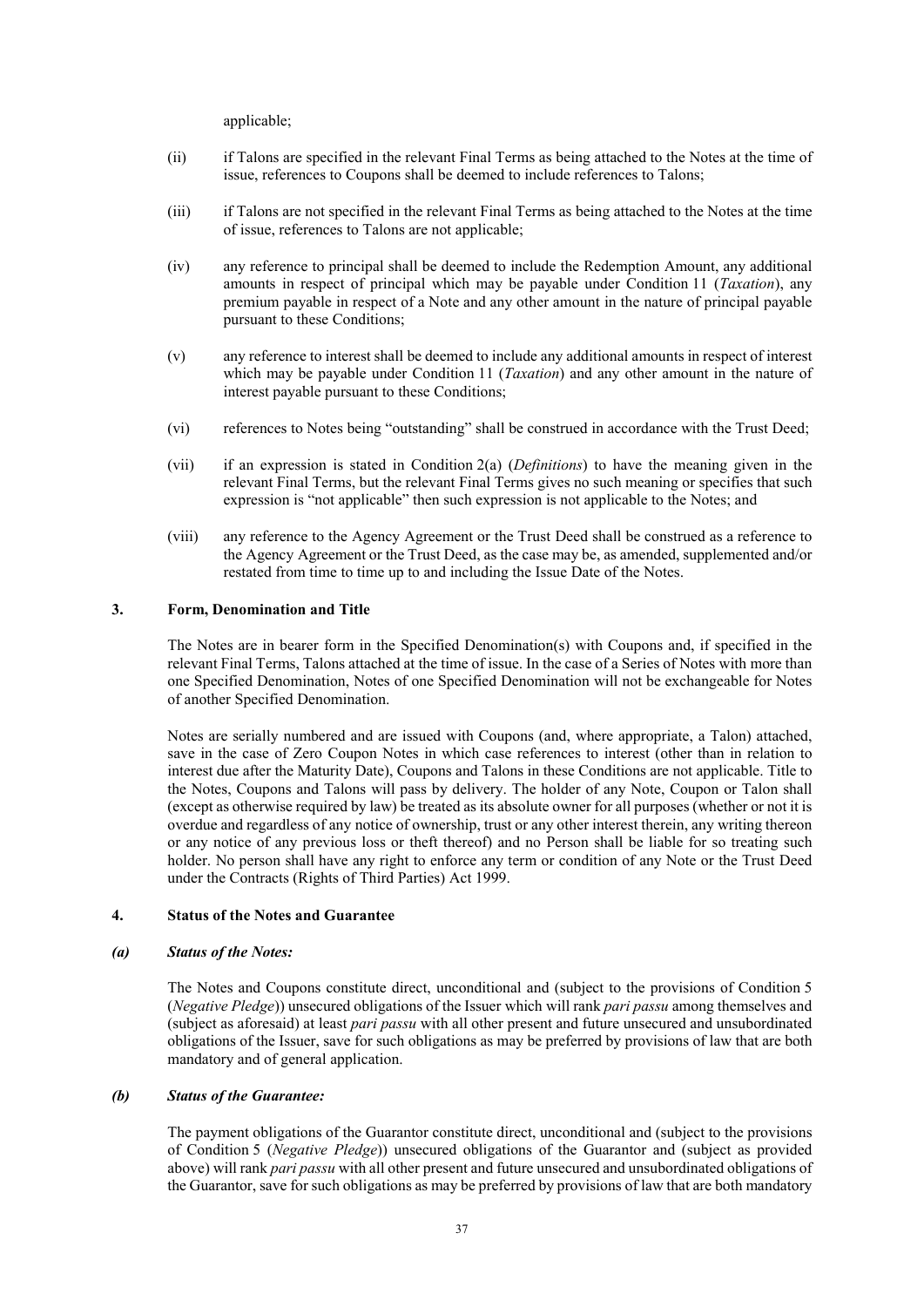and of general application.

## *(c) Release of a Guarantor:*

The Issuer may by written notice to the Trustee signed by two Directors of the Issuer request that a Guarantor cease to be a guarantor in respect of any Tranche of Notes if a Guarantor is no longer providing a guarantee in respect of any Indebtedness for Borrowed Money of the Issuer. Upon the Trustee's receipt of such notice (receipt of such notice to be confirmed to the Issuer by the Trustee as soon as possible), a Guarantor shall irrevocably be released and relieved of any obligation under the Guarantee of these Notes. Such notice must also contain the following certifications:

- (i) no Event of Default is continuing or will result from the release of a Guarantor;
- (ii) no sums advanced pursuant to any Indebtedness for Borrowed Money in respect of which a Guarantor is or was providing a guarantee is at that time due and payable but unpaid; and
- (iii) a Guarantor is not (or will cease to be simultaneously with such release) providing a guarantee in respect of any other Indebtedness for Borrowed Money of the Issuer.

If a Guarantor provides a Guarantee in respect of any other Indebtedness for Borrowed Money of the Issuer at any time subsequent to the date on which it is released from the Guarantee of these Notes as described above, such Guarantor will be required to provide a guarantee as described in paragraph (d) below.

### *(d) Additional Guarantors:*

If at any time after the Issue Date, any subsidiary of the Issuer, direct or indirect holding company of the Issuer (a "**Holdco**") or any subsidiary of a Holdco (each, a "**Guarantee Entity**") provides or at the time it becomes a subsidiary is providing a guarantee in respect of any Indebtedness for Borrowed Money of the Issuer, the Issuer has covenanted in the Trust Deed that it shall procure that such Guarantee Entity shall at or prior to the date of the giving of such guarantee or at the time it so becomes a Guarantee Entity and is providing such a guarantee execute and deliver a supplemental trust deed to the Trustee, such supplemental trust deed to be in a form and with substance reasonably satisfactory to the Trustee, and accompanied by such opinion(s) as the Trustee shall require pursuant to which such Guarantee Entity shall guarantee the obligations of the Issuer in respect of the outstanding Notes, the Coupons and the Trust Deed on terms mutatis mutandis as the Guarantee including, but not limited to, such guarantee being joint and several (if there is more than one Guarantor). Each other Guarantor (an "**Existing Guarantor**") has in the Trust Deed confirmed that it has consented to any such entity becoming a Guarantor as aforesaid without any need for such Existing Guarantor to execute any supplemental trust deed.

# *(e) Change of Guarantors:*

Notice of any release of a Guarantor or addition of a Guarantor pursuant to this provision will be given to the Noteholders in accordance with Condition 18 (*Notices*). Following the release of a Guarantor pursuant to Condition 4(c) (*Release of a Guarantor)* or the addition of a Guarantee Entity pursuant to Condition 4(d) (*Additional Guarantors)*, the terms "**Guarantor**" and "**Guarantee**" shall be construed accordingly.

# **5. Negative Pledge**

So long as any of the Notes or Coupons remains outstanding (as defined in the Trust Deed), each of the Issuer and the Guarantor shall not, and the Issuer shall procure that no other Material Subsidiary shall, create, assume or permit to subsist, as security for any Financial Indebtedness, any Security other than any Permitted Security upon the whole or any part of its present or future revenues or assets unless, in any such case, the Issuer and/or the Guarantor and/or the other Material Subsidiary, as the case may be, shall simultaneously with, or prior to, the creation or assumption of such Security and, in any other case, promptly, take any and all action necessary to procure that all amounts payable in respect of the Notes and Coupons by the Issuer and by the Guarantor in respect of the Guarantee of the Notes, are secured equally and rateably with the Financial Indebtedness secured by such Security to the satisfaction of the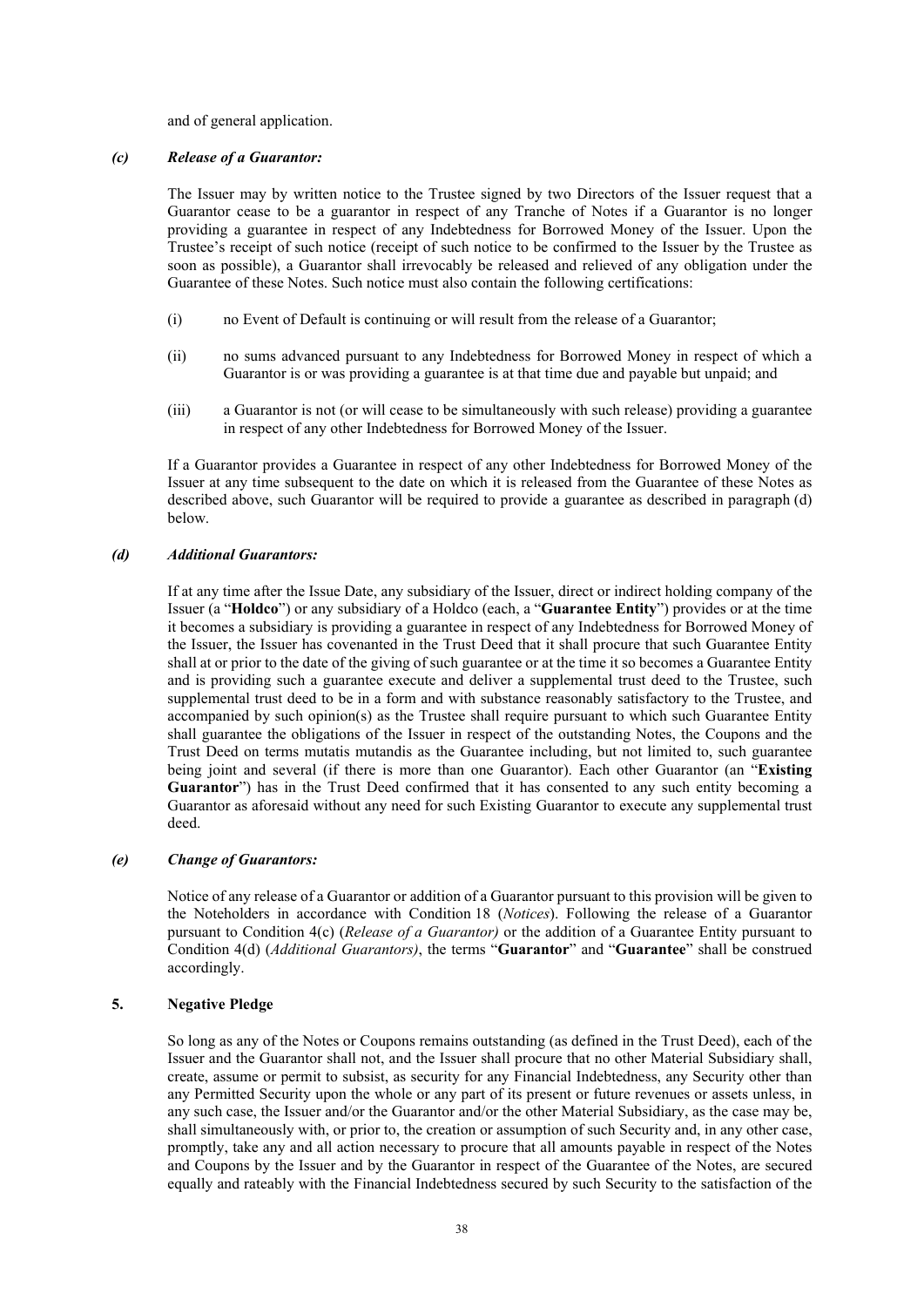Trustee or that such other Security is provided or such other arrangement (whether or not including the giving of Security) is made as the Trustee shall, in its absolute discretion, deem not materially less beneficial to the interests of the Noteholders or as shall be approved by an Extraordinary Resolution (as defined in the Trust Deed) of the Noteholders.

### **6. Fixed Rate Note Provisions**

### *(a) Application:*

This Condition 6 is applicable to the Notes only if the Fixed Rate Note provisions are specified in the relevant Final Terms as being applicable.

# *(b) Accrual of interest:*

The Notes bear interest at their principal amount from (and including) the Interest Commencement Date at the Rate of Interest payable in arrear on each Interest Payment Date, subject as provided in Condition 10 (*Payments*). Each Note will cease to bear interest from the due date for final redemption unless, upon due presentation, payment of the Redemption Amount is improperly withheld or refused, in which case it will continue to bear interest in accordance with this Condition 6 (after as well as before any judgment) until whichever is the earlier of (i) the day on which all sums due in respect of such Note up to that day are received by or on behalf of the relevant Noteholder and (ii) the day which is seven days after the Principal Paying Agent has notified the Noteholders that it has received all sums due in respect of the Notes up to such seventh day (except to the extent that there is any subsequent default in payment).

# *(c) Fixed Coupon Amount:*

The amount of interest payable in respect of each Note for any Interest Period shall be the relevant Fixed Coupon Amount and, if the Notes are in more than one Specified Denomination, shall be the relevant Fixed Coupon Amount in respect of the relevant Specified Denomination.

# *(d) Calculation of Interest Amount:*

The amount of interest payable in respect of each Note for any period for which a Fixed Coupon Amount is not specified shall be calculated by applying the Rate of Interest to the Calculation Amount, multiplying the product by the relevant Day Count Fraction, rounding the resulting figure to the nearest sub-unit of the Specified Currency (half a sub-unit being rounded upwards) and multiplying such rounded figure by a fraction equal to the Specified Denomination of such Note divided by the Calculation Amount. For this purpose a "**sub-unit**" means, in the case of any currency other than euro, the lowest amount of such currency that is available as legal tender in the country of such currency and, in the case of euro, means one cent.

# **7. Floating Rate Note Provisions**

#### *(a) Application:*

This Condition 7 is applicable to the Notes only if the Floating Rate Note provisions are specified in the relevant Final Terms as being applicable.

# *(b) Accrual of interest:*

The Notes bear interest at their principal amount from (and including) the Interest Commencement Date at the Rate of Interest payable in arrear on each Interest Payment Date, subject as provided in Condition 10 (*Payments*). Each Note will cease to bear interest from the due date for final redemption unless, upon due presentation, payment of the Redemption Amount is improperly withheld or refused, in which case it will continue to bear interest in accordance with this Condition 7 (as well after as before judgment) until whichever is the earlier of (i) the day on which all sums due in respect of such Note up to that day are received by or on behalf of the relevant Noteholder and (ii) the day which is seven days after the Principal Paying Agent has notified the Noteholders that it has received all sums due in respect of the Notes up to such seventh day (except to the extent that there is any subsequent default in payment).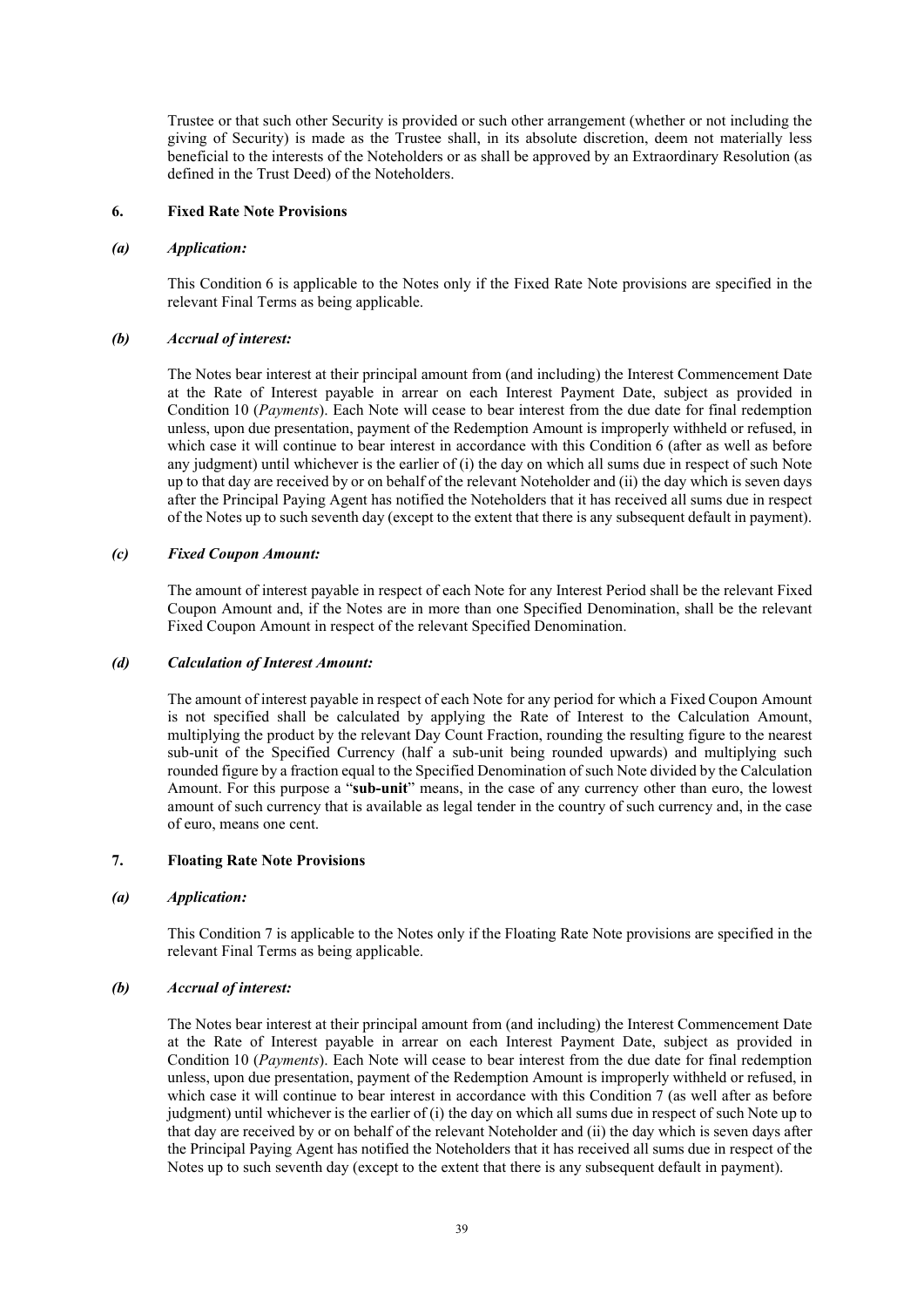#### *(c) Screen Rate Determination:*

Where Screen Rate Determination is specified in the relevant Final Terms as the manner in which the Rate of Interest is to be determined, the Rate of Interest for each Interest Period will, subject as provided below, be either:

- (i) the offered quotation; or
- (ii) the arithmetic mean (rounded if necessary to the fifth decimal place, with 0.000005 being rounded upwards) of the offered quotations,

(expressed as a percentage rate per annum), for the Reference Rate which appears or appear, as the case may be, on the Relevant Screen Page as at the Relevant Time on the Interest Determination Date in question plus or minus (as indicated in the relevant Final Terms) the Margin (if any), all as determined by the Calculation Agent. If five or more offered quotations are available on the Relevant Screen Page, the highest (or, if there is more than one highest quotation, one only of those quotations) and the lowest (or, if there is more than one lowest quotation, one only of those quotations) shall be disregarded by the Calculation Agent for the purpose of determining the arithmetic mean (rounded as provided above) of the offered quotations.

If the Relevant Screen Page is not available or if, in the case of (i) above, no offered quotation appears or, in the case of (ii) above, fewer than three offered quotations appear, in each case as at the Relevant Time, the Calculation Agent shall request each of the Reference Banks to provide the Calculation Agent with its offered quotation (expressed as a percentage rate per annum) for the Reference Rate at approximately the Relevant Time on the Interest Determination Date in question. If two or more of the Reference Banks provide the Calculation Agent with offered quotations, the Rate of Interest for the Interest Period shall be the arithmetic mean (rounded if necessary to the fifth decimal place with 0.000005 being rounded upwards) of the offered quotations plus or minus (as appropriate) the Margin (if any), all as determined by the Calculation Agent.

If on any Interest Determination Date one only or none of the Reference Banks provides the Calculation Agent with an offered quotation as provided in the preceding paragraph, the Rate of Interest for the relevant Interest Period shall be the rate per annum which the Calculation Agent determines as being the arithmetic mean (rounded if necessary to the fifth decimal place, with 0.000005 being rounded upwards) of the rates, as communicated to (and at the request of) the Calculation Agent by the Reference Banks or any two or more of them, at which such banks were offered, at approximately the Relevant Time on the relevant Interest Determination Date, deposits in the Specified Currency for a period equal to that which would have been used for the Reference Rate by leading banks in the London inter-bank market (if the Reference Rate is LIBOR) or the Euro-zone inter-bank market (if the Reference Rate is EURIBOR) plus or minus (as appropriate) the Margin (if any) or, if fewer than two of the Reference Banks provide the Calculation Agent with offered rates, the offered rate for deposits in the Specified Currency for a period equal to that which would have been used for the Reference Rate, or the arithmetic mean (rounded as provided above) of the offered rates for deposits in the Specified Currency for a period equal to that which would have been used for the Reference Rate, at which, at approximately the Relevant Time on the relevant Interest Determination Date, any one or more banks (which bank or banks is or are in the opinion of the Trustee and the Issuer suitable for the purpose) inform the Calculation Agent it is/they are quoting to leading banks in the London inter-bank market (if the Reference Rate is LIBOR) or the Euro-zone inter-bank market (if the Reference Rate is EURIBOR) plus or minus (as appropriate) the Margin (if any), provided that, if the Rate of Interest cannot be determined in accordance with the foregoing provisions of this paragraph, the Rate of Interest shall be determined as at the last preceding Interest Determination Date (though substituting, where a different Margin is to be applied to the relevant Interest Period from that which applied to the last preceding Interest Period, the Margin relating to the relevant Interest Period in place of the Margin relating to that last preceding Interest Period).

# *(d) ISDA Determination:*

If ISDA Determination is specified in the relevant Final Terms as the manner in which the Rate(s) of Interest is/are to be determined, the Rate of Interest applicable to the Notes for each Interest Period will be the sum of the Margin and the relevant ISDA Rate where "**ISDA Rate**" in relation to any Interest Period means a rate equal to the Floating Rate (as defined in the ISDA Definitions) that would be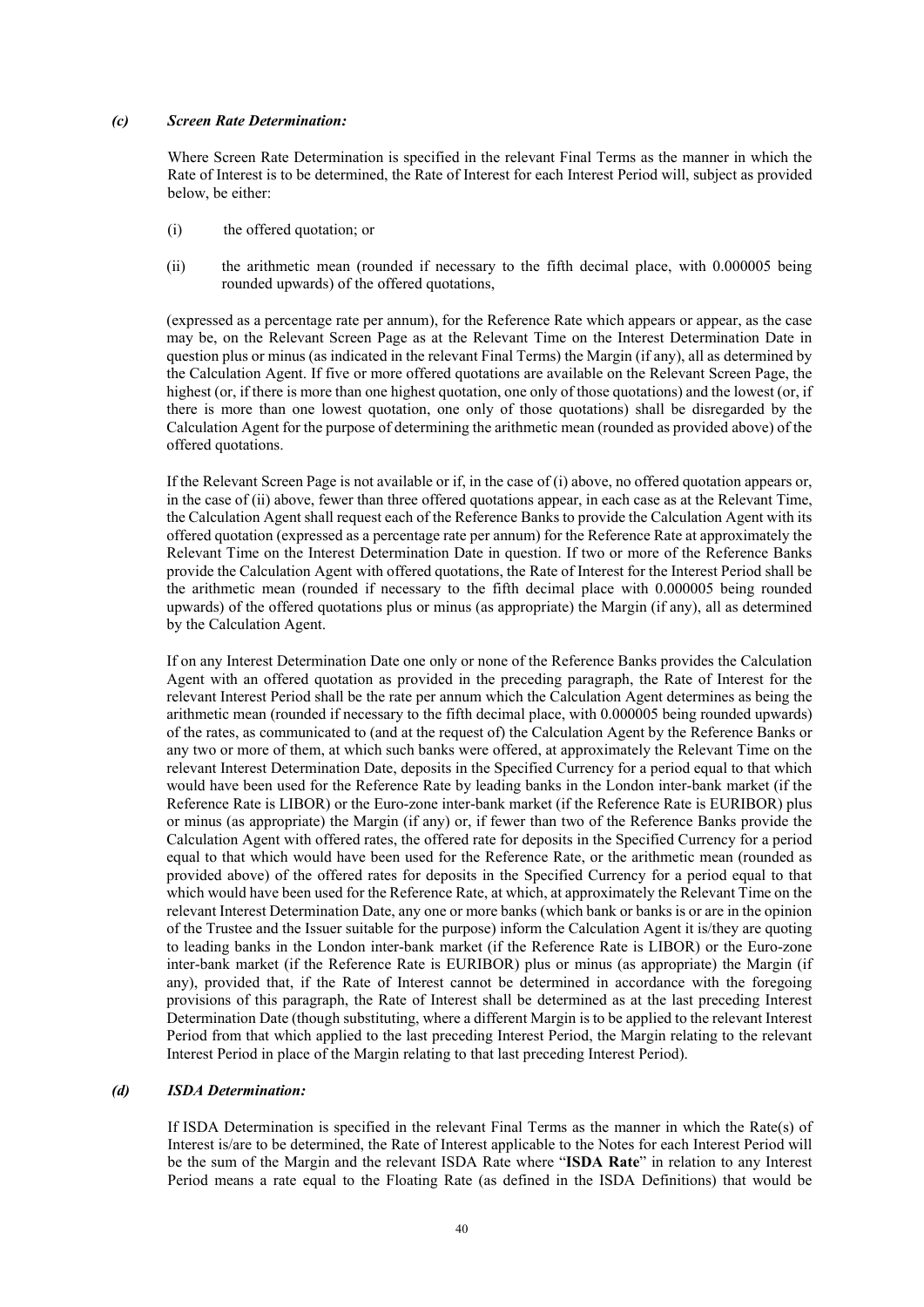determined by the Calculation Agent under an interest rate swap transaction if the Calculation Agent were acting as Calculation Agent for that interest rate swap transaction under the terms of an agreement incorporating the ISDA Definitions and under which:

- (i) the Floating Rate Option (as defined in the ISDA Definitions) is as specified in the relevant Final Terms;
- (ii) the Designated Maturity (as defined in the ISDA Definitions) is a period specified in the relevant Final Terms; and
- (iii) the relevant Reset Date (as defined in the ISDA Definitions) is a date specified in the relevant Final Terms.

### *(e) Linear Interpolation:*

Where Linear Interpolation is specified as applicable in respect of an Interest Period in the applicable Final Terms, the Rate of Interest for such Interest Period shall be calculated by the Principal Paying Agent (or if the Principal Paying Agent is not the Calculation Agent, the Calculation Agent specified in the applicable Final Terms) by straight line linear interpolation by reference to two rates based on the relevant Reference Rate (where Screen Rate Determination is specified as applicable in the applicable Final Terms) or the relevant Floating Rate Option (where ISDA Determination is specified as applicable in the applicable Final Terms), one of which shall be determined as if the Applicable Maturity (as defined below) were the period of time for which rates are available next shorter than the length of the relevant Interest Period and the other of which shall be determined as if the Applicable Maturity were the period of time for which rates are available next longer than the length of the relevant Interest Period, provided however, that if there is no rate available for the period of time next shorter or, as the case may be, next longer, then the Principal Paying Agent (or if the Principal Paying Agent is not the Calculation Agent, the Calculation Agent specified in the applicable Final Terms) shall determine such rate at such time and by reference to such sources as it determines appropriate.

"**Applicable Maturity**" means: (a) in relation to Screen Rate Determination, the period of time designated in the Reference Rate, and (b) in relation to ISDA Determination, the Designated Maturity.

### *(f) Maximum or Minimum Rate of Interest:*

If any Maximum Rate of Interest or Minimum Rate of Interest is specified in the relevant Final Terms, then the Rate of Interest shall in no event be greater than the maximum or be less than the minimum so specified. Unless otherwise stated in the relevant Final Terms, the Minimum Rate of Interest shall be deemed to be zero.

## *(g) Calculation of Interest Amount:*

The Calculation Agent will, as soon as practicable after the time at which the Rate of Interest is to be determined in relation to each Interest Period, calculate the Interest Amount payable in respect of each Note for such Interest Period. The Interest Amount will be calculated by applying the Rate of Interest for such Interest Period to the Calculation Amount, multiplying the product by the relevant Day Count Fraction, rounding the resulting figure to the nearest sub-unit of the Specified Currency (half a sub-unit being rounded upwards) and multiplying such rounded figure by a fraction equal to the Specified Denomination of the relevant Note divided by the Calculation Amount. For this purpose a "**sub-unit**" means, in the case of any currency other than euro, the lowest amount of such currency that is available as legal tender in the country of such currency and, in the case of euro, means one cent.

# *(h) Calculation of other amounts:*

If the relevant Final Terms specifies that any other amount is to be calculated by the Calculation Agent, the Calculation Agent will, as soon as practicable after the time or times at which any such amount is to be determined, calculate the relevant amount. The relevant amount will be calculated by the Calculation Agent in the manner specified in the relevant Final Terms.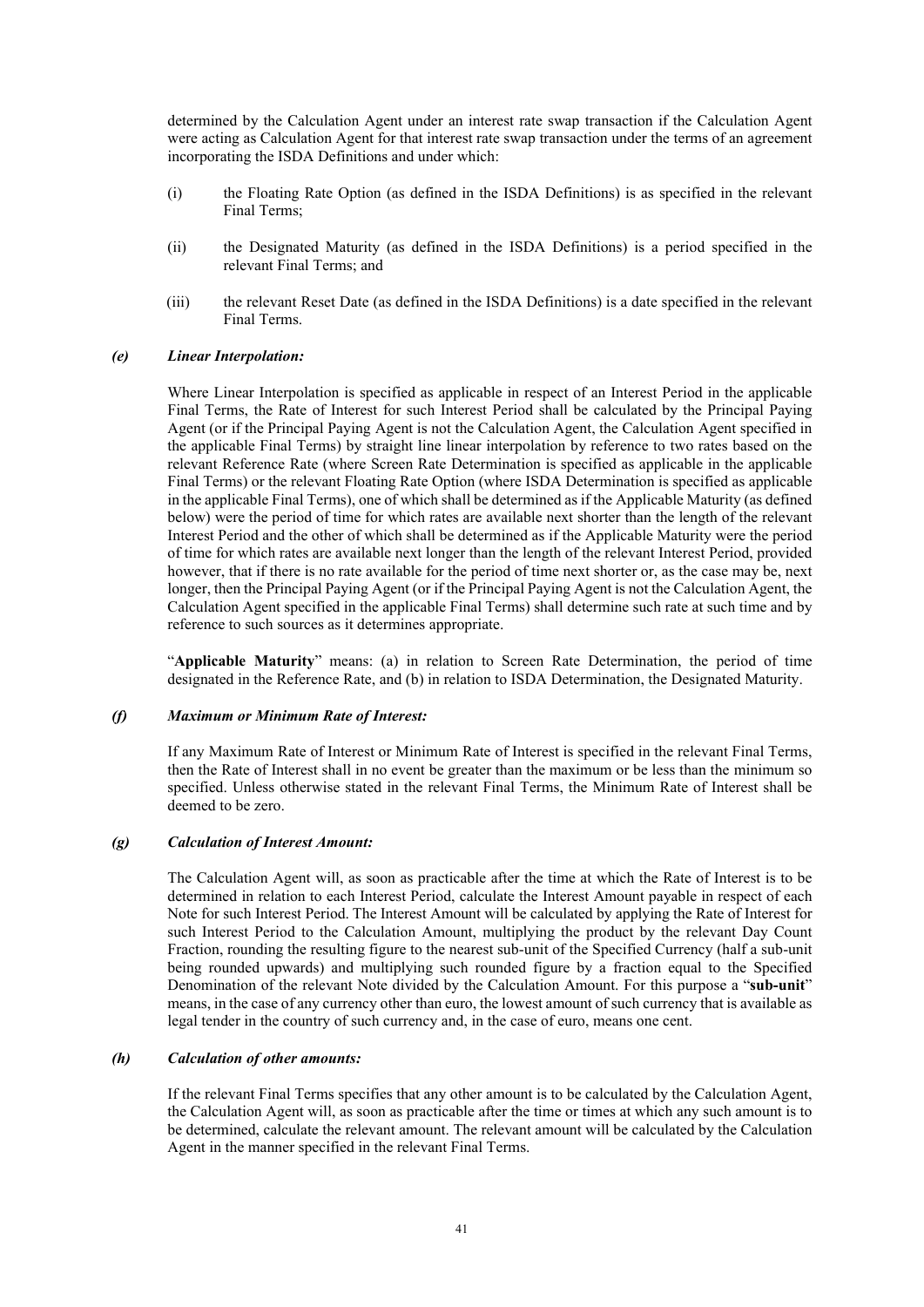# *(i) Publication:*

The Calculation Agent will cause each Rate of Interest and Interest Amount determined by it, together with the relevant Interest Payment Date, and any other amount(s) required to be determined by it together with any relevant payment date(s) to be notified to the Paying Agents and each competent authority, stock exchange and/or quotation system (if any) by which the Notes have then been admitted to listing, trading and/or quotation as soon as practicable after such determination but (in the case of each Rate of Interest, Interest Amount and Interest Payment Date) in any event not later than the first day of the relevant Interest Period. Notice thereof shall also promptly be given to the Noteholders. The Calculation Agent will be entitled to recalculate any Interest Amount (on the basis of the foregoing provisions) without notice in the event of an extension or shortening of the relevant Interest Period. If the Calculation Amount is less than the minimum Specified Denomination the Calculation Agent shall not be obliged to publish each Interest Amount but instead may publish only the Calculation Amount and the Interest Amount in respect of a Note having the minimum Specified Denomination.

### *(j) Notifications etc.:*

All notifications, opinions, determinations, certificates, calculations, quotations and decisions given, expressed, made or obtained for the purposes of this Condition 7 by the Calculation Agent will (in the absence of manifest error) be binding on the Issuer, the Guarantor, the Trustee, the Paying Agents, the Noteholders and the Couponholders and (subject as aforesaid) no liability to any such Person will attach to the Calculation Agent in connection with the exercise or non-exercise by it of its powers, duties and discretions for such purposes.

# *(k) Determination or Calculation by Trustee:*

If the Calculation Agent fails at any time to determine a Rate of Interest or to calculate an Interest Amount, the Trustee (or a person appointed by the Trustee for the purpose) will determine such Rate of Interest and make such determination or calculation which shall be deemed to have been made by the Calculation Agent. In doing so, the Trustee (or a person appointed by the Trustee for the purpose) shall apply all of the provisions of these Conditions with any necessary consequential amendments to the extent that, in its sole opinion and with absolute discretion, it can do so and in all other respects it shall do so in such manner as it shall deem fair and reasonable in all the circumstances and will not be liable for any loss, liability, cost, charge or expense which may arise as a result thereof. Any such determination or calculation made by the Trustee shall be binding on the Issuer, the Guarantor, the Noteholders and the Couponholders.

# **8. Zero Coupon Note Provisions**

#### *(a) Application:*

This Condition 8 is applicable to the Notes only if the Zero Coupon Note provisions are specified in the relevant Final Terms as being applicable.

### *(b) Late payment on Zero Coupon Notes:*

If the Redemption Amount payable in respect of any Zero Coupon Note is improperly withheld or refused, the Redemption Amount shall thereafter be an amount equal to the sum of:

- (i) the Reference Price; and
- (ii) the product of the Accrual Yield (compounded annually) being applied to the Reference Price on the basis of the relevant Day Count Fraction from (and including) the Issue Date to (but excluding) whichever is the earlier of (i) the day on which all sums due in respect of such Note up to that day are received by or on behalf of the relevant Noteholder and (ii) the day which is seven days after the Principal Paying Agent or, as the case may be, the Trustee has notified the Noteholders that it has received all sums due in respect of the Notes up to such seventh day (except to the extent that there is any subsequent default in payment).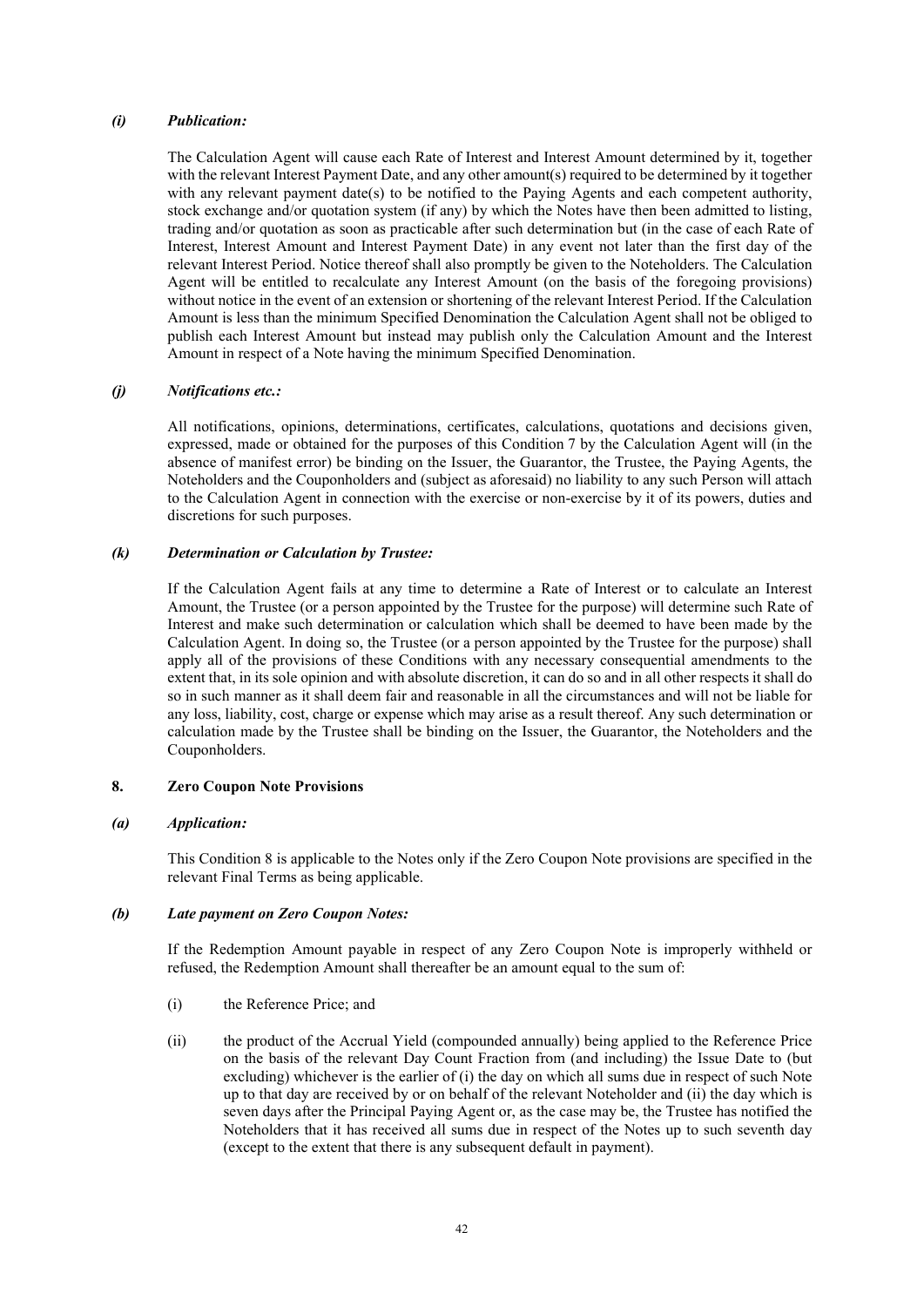# **9. Redemption and Purchase**

### *(a) Scheduled redemption:*

Unless previously redeemed, or purchased and cancelled in accordance with Condition 9(j) (*Cancellation*), the Notes will be redeemed at their Final Redemption Amount on the Maturity Date, subject as provided in Condition 10 (*Payments*).

# *(b) Redemption for tax reasons:*

The Notes may be redeemed at the option of the Issuer in whole, but not in part:

- (i) at any time (if the Floating Rate Note provisions are specified in the relevant Final Terms as being not applicable); or
- (ii) on any Interest Payment Date (if the Floating Rate Note provisions are specified in the relevant Final Terms as being applicable),

on giving not less than 30 nor more than 60 days' notice to the Noteholders in accordance with Condition 18 (*Notices*) (which notice shall be irrevocable), at their Early Redemption Amount (Tax), together with interest accrued (if any) to the date fixed for redemption, if the Issuer satisfies the Trustee immediately prior to the giving of such notice that:

- (A) on the occasion of the next payment due under the Notes the Issuer has or will become obliged to pay additional amounts as provided or referred to in Condition 11 (*Taxation*), or the Guarantor would be unable (or unable without incurring a material tax expense) for reasons outside its control to procure payment by the Issuer and in making payment itself would be required to pay additional amounts as provided or referred to in Condition 11 (*Taxation*), in each case as a result of any change in, or amendment to, the tax laws or regulations of a Tax Jurisdiction (as defined in Condition 11(b) (*Taxing Jurisdiction)* ), or any change in the published application or official interpretation of such laws or regulations (including a holding by a court of competent jurisdiction), which change or amendment becomes effective (a) on or after the date on which agreement is reached to issue the first Tranche of a Series of the Notes or (b) in the case of any Subsidiary which becomes a Guarantor after the Issue Date of a relevant Tranche of Notes, the first day after such Subsidiary becomes a Guarantor pursuant to Condition 4(d) (*Additional Guarantors)*; and
- (B) such obligation cannot be avoided by the Issuer and/or the Guarantor, as the case may be, taking reasonable measures available to it or them, as the case may be,

**PROVIDED, HOWEVER, THAT** no such notice of redemption shall be given earlier than:

- (I) where the Notes may be redeemed at any time, 90 days prior to the earliest date on which the Issuer and/or the Guarantor, as the case may be, would be obliged to pay such additional amounts if a payment in respect of the Notes were then due; or
- (II) where the Notes may be redeemed only on an Interest Payment Date, 60 days prior to the Interest Payment Date occurring immediately before the earliest date on which the Issuer and/or the Guarantor, as the case may be, would be obliged to pay such additional amounts if a payment in respect of the Notes were then due.

Prior to the publication of any notice of redemption pursuant to this paragraph, the Issuer shall deliver to the Trustee (i) if the Trustee so requests, an opinion of independent legal advisers of recognised standing to the effect that the Issuer and/or the Guarantor, as the case may be, has or will become obliged to pay such additional amounts as a result of such change or amendment and (ii) a certificate signed by two authorised officers of the Issuer and/or the Guarantor, as the case may be, stating that the obligation referred to in (A) above cannot be avoided by the Issuer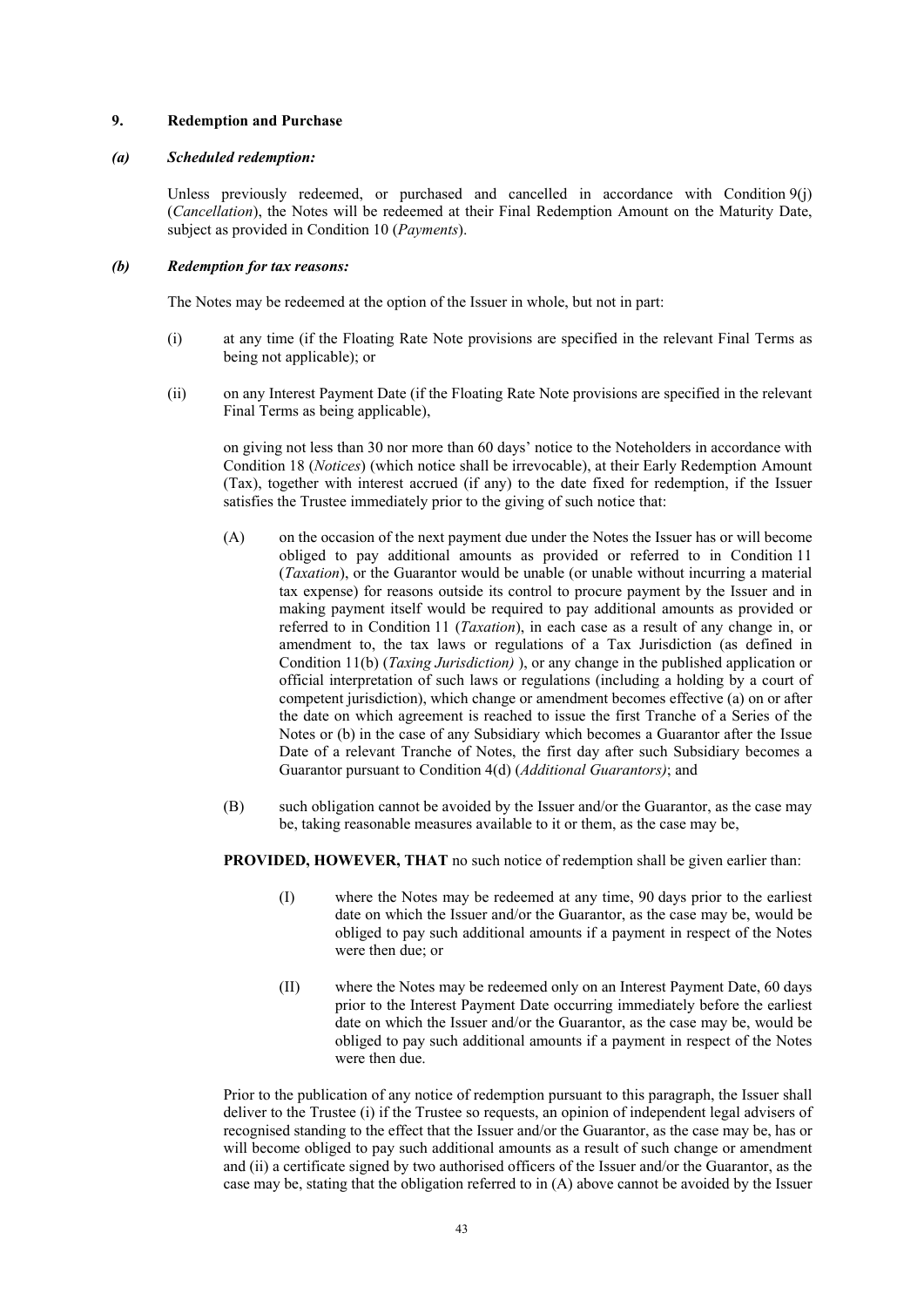and/or the Guarantor, as the case may be, taking reasonable measures available to it and the Trustee shall be entitled to accept such certificate as sufficient evidence of the satisfaction of the condition precedent set out in (B) above in which event it shall be conclusive and binding on the Noteholders and Couponholders.

# *(c) Redemption at the option of the Issuer:*

The Notes may be redeemed at the option of the Issuer:

- (i) in whole or, if so specified in the relevant Final Terms, in part if Issuer Call Option is specified in the relevant Final Terms as being applicable, on any Optional Redemption Date (Call) at the relevant Optional Redemption Amount (Call) on the Issuer's giving not less than 30 nor more than 60 days' notice (or such other notice period as may be specified in the relevant Final Terms) to the Noteholders and the Trustee (which notice shall be irrevocable and shall oblige the Issuer to redeem the Notes or, as the case may be, the Notes specified in such notice on the relevant Optional Redemption Date (Call) at the Optional Redemption Amount (Call) plus accrued interest (if any) to such date).
- (ii) in whole or, if so specified in the relevant Final Terms, in part if Issuer Sterling Make Whole Call Option is specified in the relevant Final Terms as being applicable, on giving not less than 30 nor more than 60 days' notice (or such other notice period as may be specified in the relevant Final Terms) to the Noteholders and the Trustee (which notice shall be irrevocable and shall oblige the Issuer to redeem the Notes on the Sterling Make Whole Optional Redemption Date at a redemption price per Note equal to the higher of the following (the "**Optional Redemption Amount (Make Whole Call)**"), in each case plus accrued interest (if any) to the Sterling Make Whole Optional Redemption Date):
	- (A) the nominal amount of the Note; and
	- (B) the nominal amount of the Note multiplied by the price (as reported in writing to the Issuer and the Trustee by a financial adviser (the "**Financial Adviser**") appointed by the Issuer and approved by the Trustee) expressed as a percentage (rounded to four decimal places, 0.00005 being rounded upwards) at which the Gross Redemption Yield on the Notes on the Determination Date is equal to the Gross Redemption Yield at the Determination Time specified in the relevant Final Terms on the Determination Date specified in the relevant Final Terms of the Reference Stock specified in the relevant Final Terms (or, where the Financial Adviser advises the Issuer that, for reasons of illiquidity or otherwise, such Reference Stock is not appropriate for such purpose, such other government stock as such Financial Adviser may recommend) plus any applicable Margin specified in the relevant Final Terms.
- (iii) in whole or, if so specified in the relevant Final Terms, in part if Issuer Maturity Par Call Option is specified in the relevant Final Terms as being applicable, on giving not less than 30 nor more than 60 days' notice (or such other period of notice as is specified in the relevant Final Terms as being applicable) to the Noteholders and the Trustee (which notice shall be irrevocable and shall oblige the Issuer to redeem the Notes on the Issuer Maturity Par Call Redemption Date, which date shall be at any time during the period commencing on (and including) the day that is 90 days prior to the Maturity Date to (but excluding) the Maturity Date (the "**Issuer Maturity Par Call Redemption Date**") at the Final Redemption Amount plus accrued interest (if any) to the Issuer Maturity Par Call Redemption Date.

# *(d) Partial redemption:*

If the Notes are to be redeemed in part only on any date in accordance with Condition 9(c) (*Redemption at the option of the Issuer*), the Notes to be redeemed shall be selected by the drawing of lots in such place and in such manner as the Trustee approves, subject to compliance with applicable law, the rules of each competent authority, stock exchange and/or quotation system (if any) by which the Notes have then been admitted to listing, trading and/or quotation and the notice to Noteholders referred to in Condition 9(c) (*Redemption at the option of the Issuer*) shall specify the serial numbers of the Notes so to be redeemed. If any Maximum Redemption Amount or Minimum Redemption Amount is specified in the relevant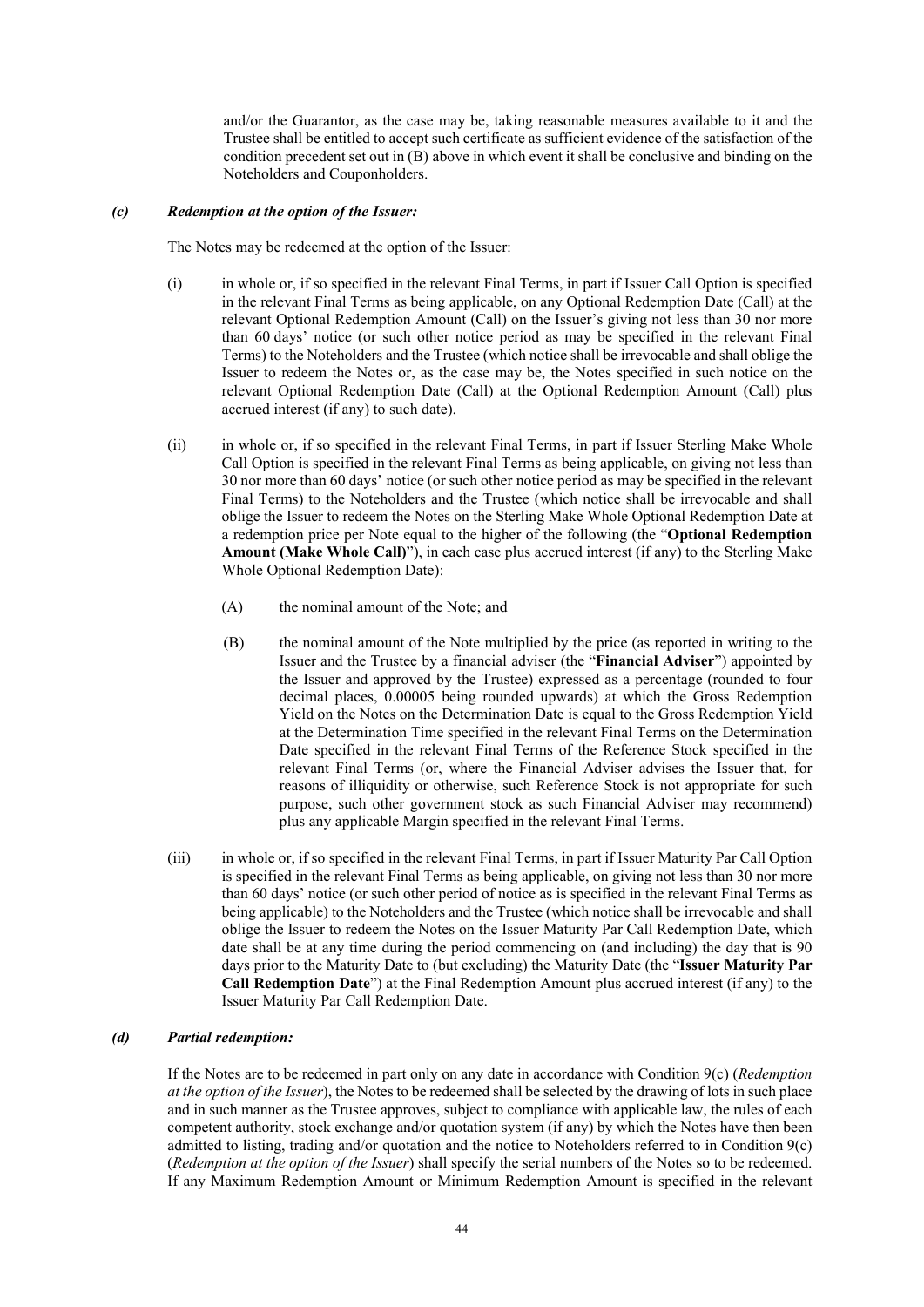Final Terms, then the Optional Redemption Amount (Call) shall in no event be greater than the maximum or be less than the minimum so specified.

# *(e) Redemption at the option of Noteholders:*

If Investor Put Option is specified in the relevant Final Terms as being applicable, the Issuer shall, at the option of the holder of any Note redeem such Note on the Optional Redemption Date (Put) specified in the relevant Put Option Notice at the relevant Optional Redemption Amount (Put) together with interest (if any) accrued to (but excluding) such date. In order to exercise the option contained in this Condition 9(e), the holder of a Note must, not less than 30 nor more than 60 days before the relevant Optional Redemption Date (Put) (or such other notice period as may be specified in the relevant Final Terms), deposit with any Paying Agent such Note together with all unmatured Coupons and unexchanged Talons relating thereto and a duly completed Put Option Notice in the form obtainable from any Paying Agent. The Paying Agent with which such Note is so deposited shall deliver a duly completed Put Option Receipt to the depositing Noteholder. No Note, once deposited with a duly completed Put Option Notice in accordance with this Condition 9(e), may be withdrawn; **PROVIDED, HOWEVER, THAT** if, prior to the relevant Optional Redemption Date (Put), any such Note becomes immediately due and payable or, upon due presentation of any such Note on the relevant Optional Redemption Date (Put), payment of the redemption moneys is improperly withheld or refused, the relevant Paying Agent shall mail notification thereof to the depositing Noteholder at such address as may have been given by such Noteholder in the relevant Put Option Notice and shall hold such Note at its Specified Office for collection by the depositing Noteholder against surrender of the relevant Put Option Receipt. For so long as any outstanding Note is held by a Paying Agent in accordance with this Condition  $9(e)$ , the depositor of such Note and not such Paying Agent shall be deemed to be the holder of such Note for all purposes.

# *(f) Change of control redemption:*

If Change of Control Put Option is specified in the relevant Final Terms to be applicable and a Change of Control Put Event occurs, the holder of each Note will have the option (unless prior to the giving of the relevant Change of Control Put Event Notice the Issuer has given notice of redemption under Condition 9(b) (*Redemption for tax reasons*) or Condition 9(c) (*Redemption at the option of the Issuer*), if applicable) to require the Issuer to redeem or, at the Issuer's option, purchase (or procure the purchase of) that Note on the Change of Control Optional Redemption Date at its Change of Control Optional Redemption Amount together with interest accrued to (but excluding) the Change of Control Optional Redemption Date (the "**Change of Control Put Option**").

As soon as practicable upon, and in any event within 30 days after, the Issuer becoming aware that a Change of Control Put Event has occurred the Issuer shall, and at any time upon the Trustee becoming similarly so aware the Trustee may, and if so requested by the holders of at least one-quarter in principal amount of the Notes then outstanding or if so directed by an Extraordinary Resolution (as defined in the Trust Deed) of the Noteholders, shall, (subject in each case to the Trustee being indemnified and/or secured and/or prefunded to its satisfaction) give the Change of Control Put Event Notice to the Noteholders.

To exercise the Change of Control Put Option in respect of a Note, the holder of the Note must deliver such Note to the Specified Office of any Paying Agent at any time during normal business hours of such Paying Agent falling within the Change of Control Put Period, accompanied by a duly signed and completed Exercise Notice in which the holder may specify a bank account (in the currency of the Note) to which payment is to be made under this Condition 9(f). If the relevant Final Terms specifies that Fixed Rate Note provisions are applicable, the Note should be delivered together with all Coupons and unexchanged Talons appertaining thereto maturing after the Change of Control Optional Redemption Date, failing which Condition 10(e) (*Deductions for unmatured Coupons and unexchanged Talons*) shall apply. The Paying Agent with which such Note is so deposited shall deliver a duly completed Change of Control Put Option Receipt to the depositing Noteholder. No Note, once deposited with a duly completed Exercise Notice in accordance with this Condition 9(f), may be withdrawn; **PROVIDED, HOWEVER, THAT** if, prior to the relevant Change of Control Optional Redemption Date, any such Note becomes immediately due and payable or, upon due presentation of any such Note on the relevant Change of Control Optional Redemption Date, payment of the redemption moneys is improperly withheld or refused, the relevant Paying Agent shall mail notification thereof to the depositing Noteholder at such address as may have been given by such Noteholder in the relevant Exercise Notice and shall hold such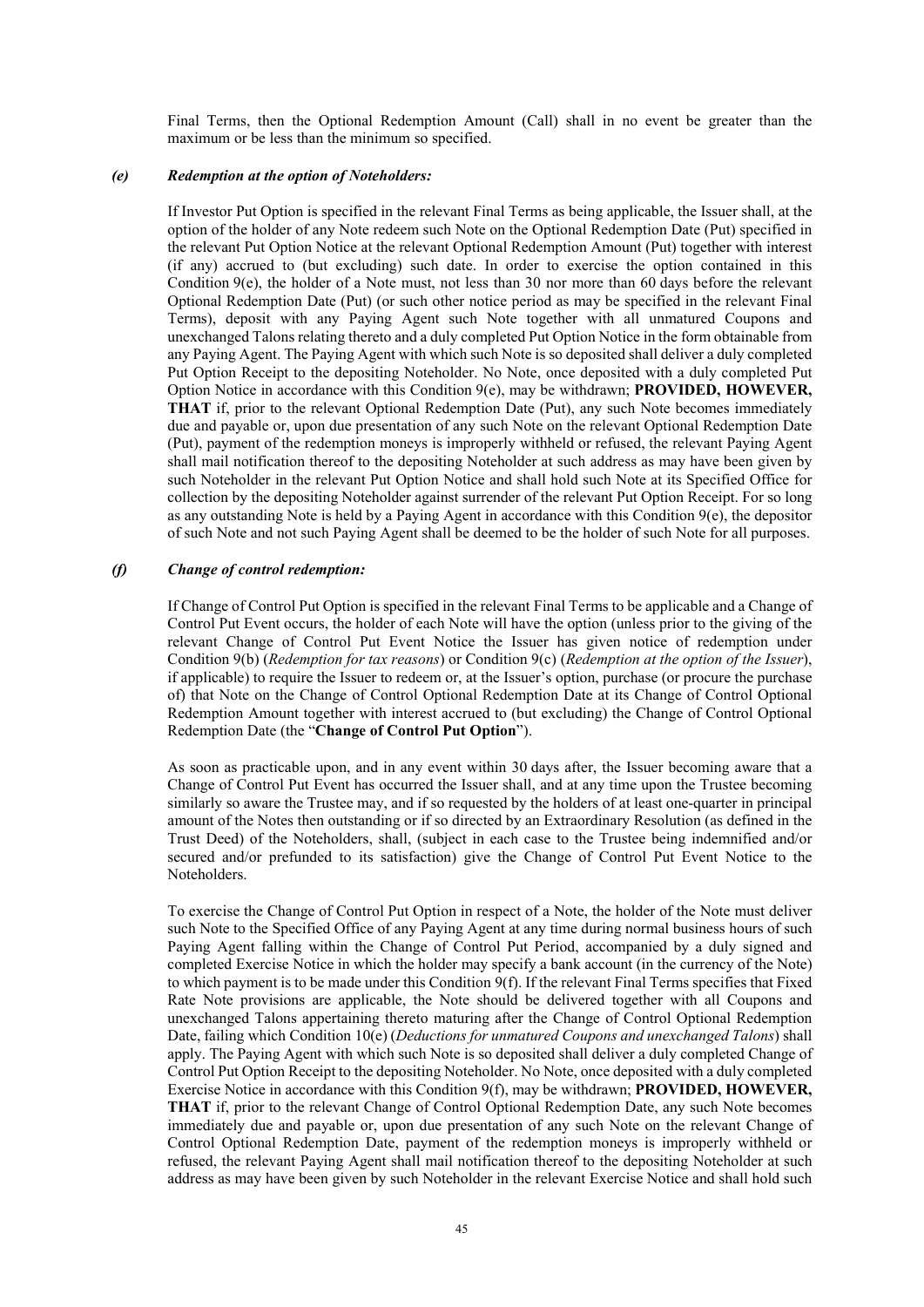Note at its Specified Office for collection by the depositing Noteholder against surrender of the relevant Change of Control Put Option Receipt. For so long as any outstanding Note is held by a Paying Agent in accordance with this Condition 9(f), the depositor of such Note and not such Paying Agent shall be deemed to be the holder of such Note for all purposes.

Payment in respect of any Note so delivered will be made, if the holder duly specified a bank account in the Exercise Notice to which payment is to be made, on the Change of Control Optional Redemption Date by transfer to that bank account and, in every other case, on or after the Change of Control Optional Redemption Date against presentation and surrender or (as the case may be) endorsement of such receipt at the Specified Office of any Paying Agent. For the purposes of the Conditions, Change of Control Put Option Receipts issued pursuant to this Condition  $9(f)$  shall be treated as if they were Notes. The Issuer shall redeem or purchase (or procure the purchase of) the Notes in respect of which the Change of Control Put Option has been validly exercised in accordance with the provisions of this Condition 9(f) on the Change of Control Optional Redemption Date unless previously redeemed (or purchased) and cancelled.

If 80 per cent. or more in principal amount of the Notes then outstanding have been redeemed or purchased pursuant to this Condition 9(f), the Issuer may, on giving not less than 30 nor more than 60 days' notice to the Noteholders (such notice being given within 30 days after the Change of Control Optional Redemption Date), redeem or purchase (or procure the purchase of), at its option, all but not some only of the remaining outstanding Notes at the Change of Control Optional Redemption Amount, together with interest accrued to (but excluding) the date fixed for such redemption or purchase.

If the rating designations employed by any Rating Agency are changed from those which are described in paragraph (a) or (b) of the definition of "Change of Control Put Event", "Non-Investment Grade Rating" or "Investment Grade Rating", or if a rating is procured from a Substitute Rating Agency, the Issuer shall determine, with the agreement of the Trustee, the rating designations of such Rating Agency or such Substitute Rating Agency (as appropriate) as are most equivalent to the prior rating designations of the relevant Rating Agency, and this Condition 9(f) shall be construed accordingly.

The Trustee is under no obligation to ascertain whether a Change of Control Put Event or Change of Control or any event which could lead to the occurrence of or could constitute a Change of Control Put Event or Change of Control has occurred, and, until it shall have actual knowledge or notice pursuant to the Trust Deed to the contrary, the Trustee may assume that no Change of Control Put Event or Change of Control or other such event has occurred.

# *(g) No other redemption:*

The Issuer shall not be entitled to redeem the Notes otherwise than as provided in Conditions 9(a) (*Scheduled redemption*) to 9(f) (*Change of control redemption*) above.

# *(h) Early redemption of Zero Coupon Notes:*

Unless otherwise specified in the relevant Final Terms, the Redemption Amount payable on redemption of a Zero Coupon Note at any time before the Maturity Date shall be an amount equal to the sum of:

- (i) the Reference Price; and
- (ii) the product of the Accrual Yield (compounded annually) being applied to the Reference Price from (and including) the Issue Date to (but excluding) the date fixed for redemption or (as the case may be) the date upon which the Note becomes due and payable.

Where such calculation is to be made for a period which is not a whole number of years, the calculation in respect of the period of less than a full year shall be made on the basis of such Day Count Fraction as may be specified in the Final Terms for the purposes of this Condition 9(h) or, if none is so specified, a Day Count Fraction of 30E/360.

# *(i) Purchase:*

The Issuer, the Guarantor or any Subsidiary may at any time purchase Notes in the open market or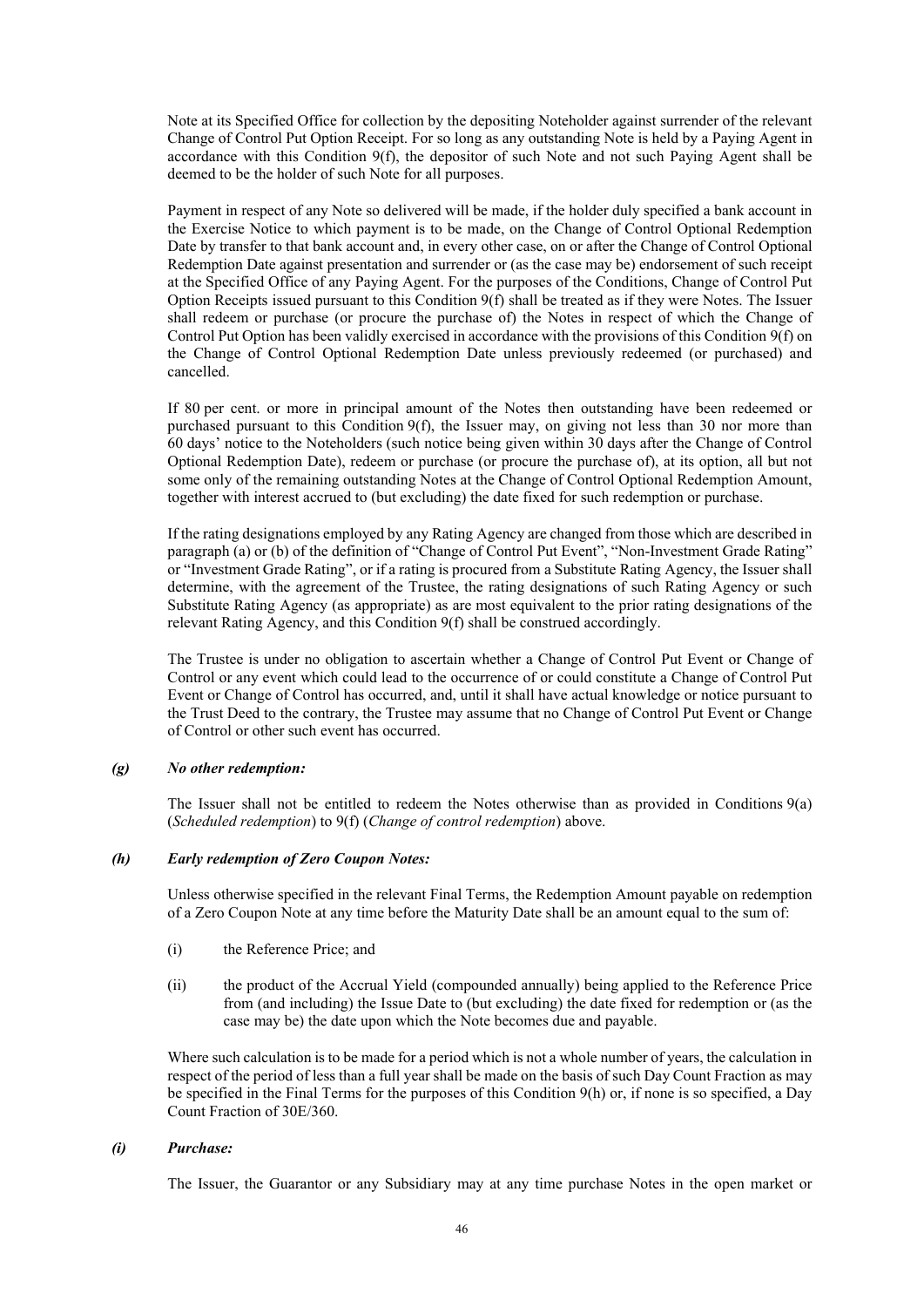otherwise and at any price, and in any manner **PROVIDED THAT** all unmatured Coupons and unexchanged Talons appertaining thereto are purchased therewith. Such Notes may be held, reissued, resold or, at the option of the Issuer, the Guarantor or Subsidiary, as the case may be, surrendered to the Principal Paying Agent for cancellation.

# *(j) Cancellation:*

All Notes redeemed by the Issuer will be cancelled or held for cancellation and may not be reissued or resold. Notes purchased by the Issuer, the Guarantor or any Subsidiary and any unmatured Coupons and unexchanged Talons attached to or surrendered with them may, at the option of the Issuer, the Guarantor or the Subsidiary, as the case may be, be cancelled or may be held, reissued or resold.

### **10. Payments**

### *(a) Principal:*

Payments of principal shall be made only against presentation and (**PROVIDED THAT** payment is made in full) surrender of Notes at the Specified Office of any Paying Agent outside the United States by cheque drawn in the currency in which the payment is due on, or by transfer to an account denominated in that currency (or, if that currency is euro, any other account to which euro may be credited or transferred) and maintained by the payee with, a bank in the Principal Financial Centre of that currency.

### *(b) Interest:*

Payments of interest shall, subject to paragraph (h) below, be made only against presentation and (**PROVIDED THAT** payment is made in full) surrender of the appropriate Coupons at the Specified Office of any Paying Agent outside the United States in the manner described in paragraph (a) above.

### *(c) Payments in New York City:*

Payments of principal or interest may be made at the Specified Office of a Paying Agent in New York City only if (i) the Issuer has appointed Paying Agents outside the United States with the reasonable expectation that such Paying Agents will be able to make payment of the full amount of the interest on the Notes in the currency in which the payment is due when due, (ii) payment of the full amount of such interest at the offices of all such Paying Agents is illegal or effectively precluded by exchange controls or other similar restrictions and (iii) payment is permitted by applicable United States law, without involving, in the reasonable opinion of the Issuer, adverse tax consequences to the Issuer.

#### *(d) Payments subject to fiscal laws:*

All payments in respect of the Notes are subject in all cases to any applicable fiscal or other laws and regulations in the place of payment, but without prejudice to the provisions of Condition 11 (*Taxation*). No commissions or expenses shall be charged to the Noteholders or Couponholders in respect of such payments.

### *(e) Deductions for unmatured Coupons and unexchanged Talons:*

If the relevant Final Terms specifies that the Fixed Rate Note provisions are applicable and a Note is presented without all unmatured Coupons relating thereto:

- (i) if the aggregate amount of the missing Coupons is less than or equal to the amount of principal due for payment, a sum equal to the aggregate amount of the missing Coupons will be deducted from the amount of principal due for payment; **PROVIDED, HOWEVER, THAT** if the gross amount available for payment is less than the amount of principal due for payment, the sum deducted will be that proportion of the aggregate amount of such missing Coupons which the gross amount actually available for payment bears to the amount of principal due for payment;
- (ii) if the aggregate amount of the missing Coupons is greater than the amount of principal due for payment: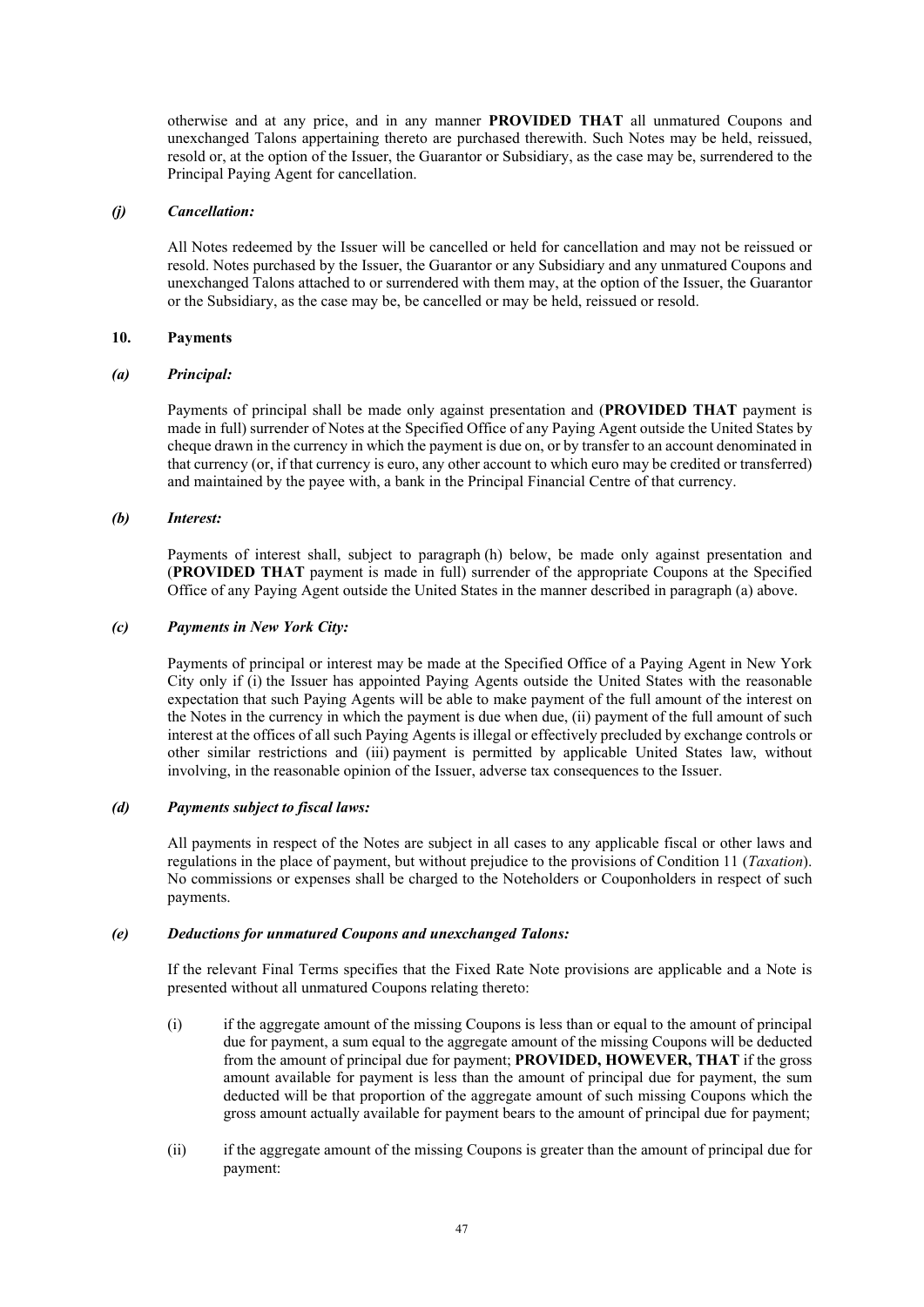- (A) so many of such missing Coupons shall become void (in inverse order of maturity) as will result in the aggregate amount of the remainder of such missing Coupons (the "**Relevant Coupons**") being equal to the amount of principal due for payment; **PROVIDED, HOWEVER, THAT** where this sub-paragraph would otherwise require a fraction of a missing Coupon to become void, such missing Coupon shall become void in its entirety; and
- (B) a sum equal to the aggregate amount of the Relevant Coupons (or, if less, the amount of principal due for payment) will be deducted from the amount of principal due for payment; **PROVIDED, HOWEVER, THAT**, if the gross amount available for payment is less than the amount of principal due for payment, the sum deducted will be that proportion of the aggregate amount of the Relevant Coupons (or, as the case may be, the amount of principal due for payment) which the gross amount actually available for payment bears to the amount of principal due for payment.

Each sum of principal so deducted shall be paid in the manner provided in paragraph (i) above against presentation and (**PROVIDED THAT** payment is made in full) surrender of the relevant missing Coupons.

# *(f) Unmatured Coupons void:*

If the relevant Final Terms specifies that the Floating Rate Note provisions are applicable, on the due date for final redemption of any Note or early redemption of such Note pursuant to Condition 9(b) (*Redemption for tax reasons*), Condition 9(e) (*Redemption at the option of Noteholders*), Condition 9(f) *(Change of control redemption),* Condition 9(c) (*Redemption at the option of the Issuer*) or Condition 12 (*Events of Default*), all unmatured Coupons relating thereto (whether or not still attached) shall become void and no payment will be made in respect thereof.

### *(g) Payments on business days:*

If the due date for payment of any amount in respect of any Note or Coupon is not a Payment Business Day in the place of presentation, the holder shall not be entitled to payment in such place of the amount due until the next succeeding Payment Business Day in such place and shall not be entitled to any further interest or other payment in respect of any such delay.

# *(h) Payments other than in respect of matured Coupons:*

Payments of interest other than in respect of matured Coupons shall be made only against presentation of the relevant Notes at the Specified Office of any Paying Agent outside the United States (or in New York City if permitted by paragraph (c) above).

# *(i) Partial payments:*

If a Paying Agent makes a partial payment in respect of any Note or Coupon presented to it for payment, such Paying Agent will endorse thereon a statement indicating the amount and date of such payment.

# *(j) Exchange of Talons:*

On or after the maturity date of the final Coupon which is (or was at the time of issue) part of a Coupon Sheet relating to the Notes, the Talon forming part of such Coupon Sheet may be exchanged at the Specified Office of the Principal Paying Agent for a further Coupon Sheet (including, if appropriate, a further Talon but excluding any Coupons in respect of which claims have already become void pursuant to Condition 13 (*Prescription*)). Upon the due date for redemption of any Note, any unexchanged Talon relating to such Note shall become void and no Coupon will be delivered in respect of such Talon.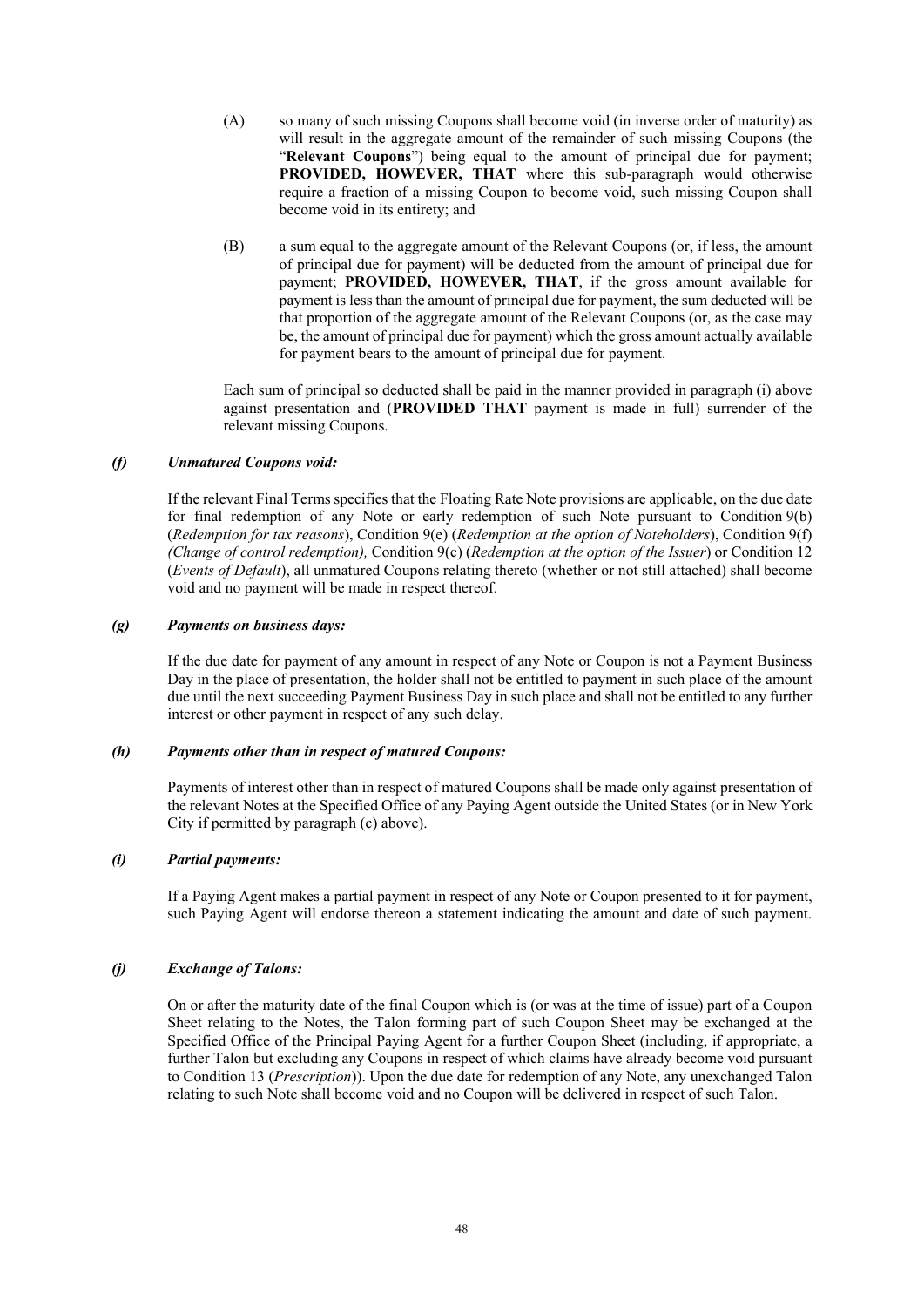# **11. Taxation**

### *(a) Gross up:*

All payments of principal and interest in respect of the Notes and the Coupons by or on behalf of the Issuer or the Guarantor shall be made free and clear of, and without withholding or deduction for or on account of, any present or future taxes, duties, assessments or governmental charges of whatever nature imposed, levied, collected, withheld or assessed by or on behalf of a Tax Jurisdiction (as defined in Condition 11(b) (*Taxing Jurisdiction*)), unless the withholding or deduction of such taxes, duties, assessments, or governmental charges is required by law. In that event, the Issuer or, as the case may be, the Guarantor, shall pay such additional amounts as will result in receipt by the Noteholders and the Couponholders after such withholding or deduction of such amounts as would have been received by them had no such withholding or deduction been required, except that no such additional amounts shall be payable in respect of any Note or Coupon presented for payment:

- (i) by or on behalf of a holder which is liable to such taxes, duties, assessments or governmental charges in respect of such Note or Coupon by reason of its having some connection with the Tax Jurisdiction (as defined in Condition 11(b) (*Taxing Jurisdiction*)) by which such taxes, duties, assessments or charges have been imposed, levied, collected, withheld or assessed other than the mere holding of the Note or Coupon; or
- (ii) more than 30 days after the Relevant Date except to the extent that the holder of such Note or Coupon would have been entitled to such additional amounts on presenting such Note or Coupon for payment on the last day of such period of 30 days.

Notwithstanding any other provision of the Terms and Conditions, any amounts to be paid on the Notes and the Coupons by or on behalf of the Issuer or the Guarantor, will be paid net of any deduction or withholding imposed or required pursuant to an agreement described in Section 1471(b) of the U.S. Internal Revenue Code of 1986, as amended (the "**Code**"), or otherwise imposed pursuant to Sections 1471 through 1474 of the Code (or any regulations thereunder or official interpretations thereof) or an intergovernmental agreement between the United States and another jurisdiction facilitating the implementation thereof (or any fiscal or regulatory legislation, rules or practices implementing such an intergovernmental agreement) or any analogous provisions of non-U.S. laws (any such withholding or deduction, a "**FATCA Withholding**"). Neither the Issuer nor any other person will be required to pay any additional amounts in respect of FATCA Withholding.

# *(b) Taxing Jurisdiction:*

As used herein, Tax Jurisdiction means the United Kingdom and any political subdivision and any authority therein or thereof having the power to tax, and/or any other jurisdiction (and in each case any political subdivision and any authority therein or thereof having the power to tax) in which the Issuer and/or the Guarantor is incorporated, organised, or otherwise resident for tax purposes.

# **12. Events of Default**

If any of the following events occurs and is continuing:

#### *(a) Non-payment:*

the Issuer or the Guarantor fails to pay any amount of principal or interest in respect of the Notes within seven days of the due date for payment thereof; or

#### *(b) Breach of other obligations:*

the Issuer or the Guarantor does not perform or comply in all material respects with any one or more of their other obligations under or in respect of the Notes or the Trust Deed (other than any obligation for the payment of principal or interest in respect of the Notes) and (except in any case where, in the opinion of the Trustee, such failure is incapable of remedy in which case no continuation or notice as is hereinafter provided will be required) such failure to comply continues unremedied for 30 days (or such longer period as the Trustee may permit) after written notice thereof requiring such default to be remedied has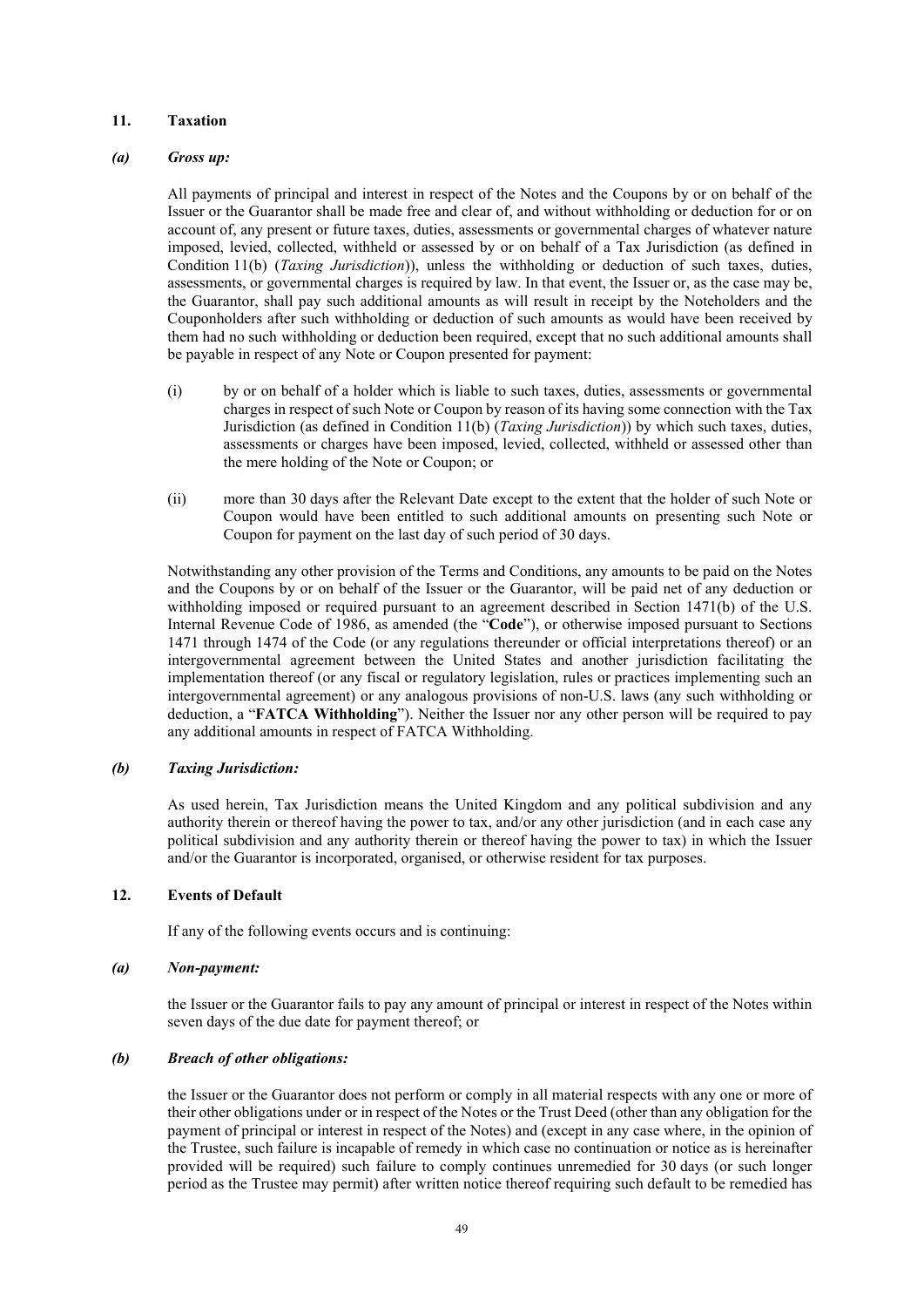been delivered by the Trustee to the Issuer or the Guarantor, as the case may be; or

# *(c) Cross Default:*

- (i) any other present or future Indebtedness for Borrowed Money (other than Non-Recourse Debt) of the Issuer, the Guarantor or a Material Subsidiary becomes due and repayable prior to its stated maturity by reason of any actual or potential event of default or the like (however described);
- (ii) the Issuer or the Guarantor or a Material Subsidiary fails to make any payment in respect of any Indebtedness for Borrowed Money (other than Non-Recourse Debt) on the due date for payment or, as the case may be, within any applicable grace period as originally provided; or
- (iii) default is made by the Issuer or the Guarantor or a Material Subsidiary in making any payment due under any present or future guarantee and/or indemnity given by it in relation to any Indebtedness for Borrowed Money (other than Non-Recourse Debt) of any other person on the due date for payment or, as the case may be, within any applicable grace period as originally provided;

provided that the aggregate amount of the relevant indebtedness, guarantees and indemnities in respect of which one or more of the events mentioned above in this Condition 12(c) have occurred equals or exceeds (without duplication) £25,000,000 or its equivalent in any other currency (as reasonably determined by the Trustee); or

# *(d) Security enforced:*

any Security, present or future, created or assumed by the Issuer, the Guarantor or a Material Subsidiary becomes enforceable and any step is taken to enforce it (including the taking of possession or the appointment of a receiver, administrative receiver, administrator, manager or other similar person) unless such step taken to enforce such Security is discharged within 60 days of such step being taken and provided that the aggregate amount of such Security being enforced equals or exceeds (without duplication) £25,000,000 or its equivalent in any other currency; or

# *(e) Creditor's process:*

any expropriation, attachment, sequestration, distress or execution affects any asset or assets of the Issuer, the Guarantor or a Material Subsidiary and is not discharged within 30 days; or

# *(f) Insolvency etc.:*

- (i) the Issuer, the Guarantor or any Material Subsidiary is (or is, or could be deemed by law or a court to be) insolvent or bankrupt or is unable to pay its debts (within the meaning of Section  $123(1)(e)$  and (2) of the Insolvency Act 1986) as they fall due, or stops, suspends or threatens to stop or suspend payment of all or a material part of (or of a particular type of) its debts;
- (ii) an administrative receiver, receiver, administrator, manager or other similar person is appointed in respect of the Issuer, the Guarantor or any Material Subsidiary or in respect of all or substantially all of the undertaking, assets and revenues of the Issuer, the Guarantor or such Material Subsidiary (otherwise than for the purposes of or pursuant to an amalgamation, reorganisation or restructuring whilst solvent on terms previously approved in writing by the Trustee or by an Extraordinary Resolution); or
- (iii) the Issuer, the Guarantor or any Material Subsidiary proposes or makes a general assignment or an arrangement or composition with or for the benefit of its creditors generally or declares a moratorium in respect of any of its Indebtedness for Borrowed Money; or
- (iv) a person presents a petition for the winding up, liquidation, dissolution, administration or suspension of payments of the Issuer, the Guarantor or any Material Subsidiary and such petition is not discharged within 60 days; or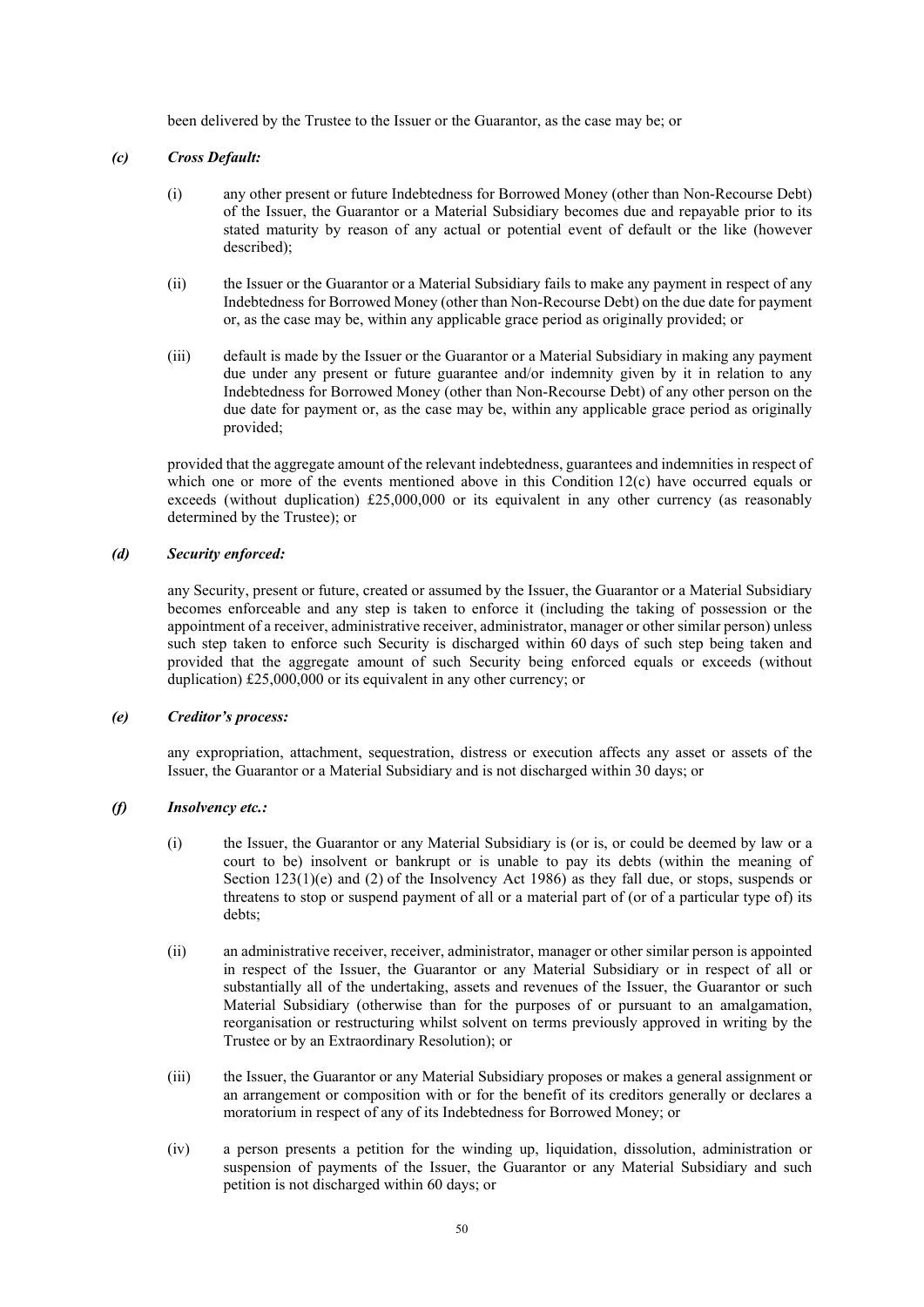# *(g) Winding up etc.:*

a final order is made or an effective resolution is passed for the winding up, liquidation, administration or dissolution of the Issuer, the Guarantor or any Material Subsidiary and where possible, not discharged or stayed within a period of 60 days (otherwise than for the purposes of or pursuant to an amalgamation, reorganisation or restructuring neither involving nor arising out of the insolvency of the Issuer or, as the case may be, the Guarantor or Material Subsidiary on terms previously approved in writing by the Trustee or by an Extraordinary Resolution or for a voluntary solvent winding-up of a Material Subsidiary where surplus assets are available for distribution and are distributed to the Issuer, the Guarantor and/or a Material Subsidiary); or

# *(h) Cessation of business etc.:*

the Issuer, the Guarantor or any Material Subsidiary ceases or threatens to cease to carry on all or substantially all of its business or operations (otherwise than for the purposes of or pursuant to an amalgamation, reorganisation or restructuring neither involving nor arising out of the insolvency of the Issuer or, as the case may be, the Guarantor or Material Subsidiary on terms previously approved in writing by the Trustee or by an Extraordinary Resolution or in the case of a Material Subsidiary, where assets of that Material Subsidiary are distributed to the Issuer, the Guarantor or any Subsidiary of the Issuer which as a result of the distribution of such assets becomes a Material Subsidiary); or

### *(i) Illegality:*

it is or will become unlawful for the Issuer or the Guarantor to perform or comply with any one or more of its obligations under any of the Notes or the Trust Deed; or

# *(j) Analogous Events:*

any event occurs that under the laws of any relevant jurisdiction has an analogous effect to any of the events referred to in any of the foregoing paragraphs; or

#### *(k) Guarantee etc.:*

the Guarantee ceases to be, or is claimed by the Guarantor not to be, in full force and effect (other than in accordance with Condition 4(c) (*Release of the Guarantor*)),

then the Trustee may at its discretion and shall, if so requested in writing by the holders of at least one fourth of the aggregate principal amount of the outstanding Notes, or if so directed by an Extraordinary Resolution (subject to the Trustee having been indemnified and/or secured and/or prefunded to its satisfaction, and, in the case of the happening of any of the events described in sub-paragraphs (b), (e), (h) and (j) (provided that for the purpose of this Trustee certification only, the analogous events referred to in sub-paragraph (j) relate only to the events described in sub-paragraphs (b), (e) and (h) above), only if the Trustee shall have certified in writing to the Issuer that such event is, in its opinion, materially prejudicial to the interests of the Noteholders) by written notice addressed and delivered to the Issuer, declare the Notes to be immediately due and payable, whereupon they shall become immediately due and payable at their Early Termination Amount together with accrued interest (if any) without further action or formality. Notice of any such declaration shall promptly be given to the Noteholders.

# **13. Prescription**

Claims against the Issuer and/or the Guarantor for principal shall become void unless the relevant Notes are presented for payment within ten years of the appropriate Relevant Date. Claims against the Issuer and/or the Guarantor for interest shall become void unless the relevant Coupons are presented for payment within five years of the appropriate Relevant Date.

# **14. Replacement of Notes, Coupons and Talons**

If any Note, Coupon or Talon is lost, stolen, mutilated, defaced or destroyed, it may be replaced at the Specified Office of the Principal Paying Agent (and, if the Notes are then admitted to listing, trading and/or quotation by any competent authority, stock exchange and/or quotation system which requires the appointment of a Paying Agent in any particular place, a Paying Agent having its Specified Office in the place required by such competent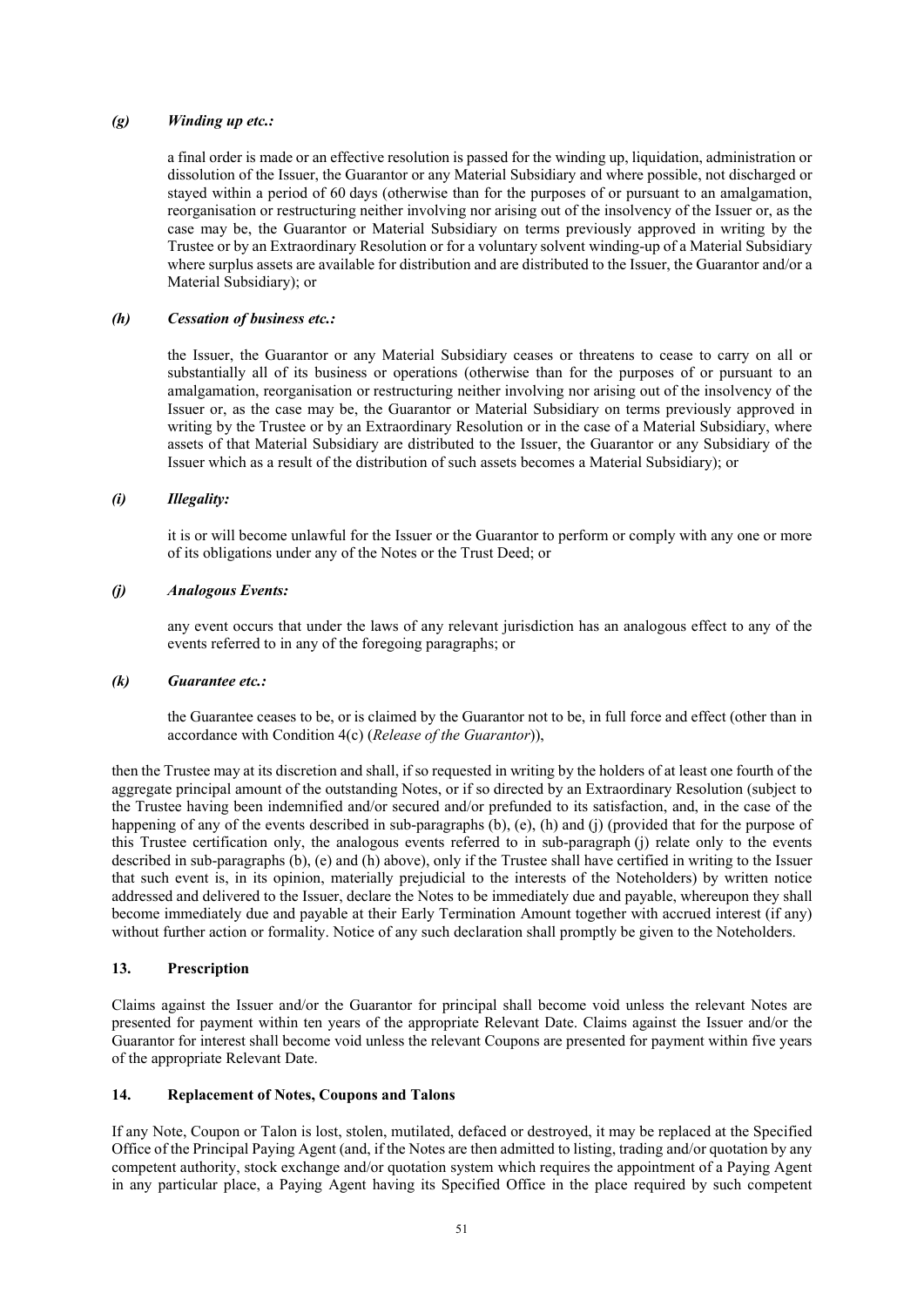authority, stock exchange and/or quotation system), subject to all applicable laws and competent authority, stock exchange and/or quotation system requirements, upon payment by the claimant of the expenses incurred in connection with such replacement and on such terms as to evidence, security, indemnity and otherwise as the Issuer and the Guarantor may reasonably require. Mutilated or defaced Notes, Coupons or Talons must be surrendered before replacements will be issued.

# **15. Trustee and Agents**

The Trust Deed contains provisions for the indemnification of the Trustee and for its relief from responsibility, including provisions relieving it from any obligation to take proceedings to enforce repayment unless indemnified and/or secured and/or prefunded to its satisfaction and to be paid its costs and expenses in priority to the claims of Noteholders. The Trust Deed also contains provisions pursuant to which the Trustee is entitled, inter alia, (i) to enter into business transactions with the Issuer, the Guarantor and/or any of its Subsidiaries and/or any related entity thereof and to act as trustee for the holders of any other securities issued or guaranteed by or relating to the Issuer, the Guarantor or any of its Subsidiaries, (ii) to exercise and enforce its rights, comply with its obligations and perform its duties under or in relation to any such transactions or, as the case may be, any such trusteeship without regard to the interests of, or consequences for, the Noteholders or Couponholders, and (iii) to retain and not be liable to account for any profit made or any other amount or benefit received thereby or in connection therewith.

In the exercise of its powers and discretions under these Conditions and/or the Trust Deed, the Trustee will have regard to the interests of the Noteholders as a class and will not be responsible for any consequences for individual holders of Notes, Coupons or Talons as a result of such holders being connected in any way with a particular territory or taxing jurisdiction.

In acting under the Agency Agreement and in connection with the Notes and the Coupons and Talons, the Paying Agents and the Calculation Agent (if any) act solely as agents of the Issuer or, following the occurrence of an Event of Default, the Trustee and do not assume any obligations towards or relationship of agency or trust for or with any of the Noteholders or Couponholders.

The Principal Paying Agent and its initial Specified Office is set out below. The initial Calculation Agent (if any) is specified in the relevant Final Terms. The Issuer reserves the right at any time, with the prior written consent of the Trustee, to vary or terminate the appointment of any Paying Agent or Calculation Agent and to appoint a successor principal paying agent or calculation agent and additional or successor paying agents;

# **PROVIDED, HOWEVER, THAT:**

- (a) the Issuer shall at all times maintain a Principal Paying Agent; and
- (b) if a Calculation Agent is specified in the relevant Final Terms, the Issuer shall at all times maintain a Calculation Agent; and
- (c) if and for so long as the Notes are admitted to listing, trading and/or quotation by any competent authority, stock exchange and/or quotation system which requires the appointment of a Paying Agent in any particular place, the Issuer shall maintain a Paying Agent having its Specified Office in the place required by such competent authority, stock exchange and/or quotation system.

Notice of any appointment of, or change in, any of the Paying Agents or in their Specified Offices shall promptly be given to the Noteholders.

# **16. Meetings of Noteholders; Modification and Waiver**

# *(a) Meetings of Noteholders:*

The Trust Deed contains provisions for convening meetings of Noteholders to consider matters relating to the Notes, including the modification of any provision of these Conditions or the Trust Deed. Any such modification may be made if sanctioned by an Extraordinary Resolution. Such a meeting may be convened by the Issuer or the Trustee and shall be convened by the Trustee upon the request in writing of Noteholders holding not less than one-tenth of the aggregate principal amount of the outstanding Notes. The quorum at any meeting convened to vote on an Extraordinary Resolution will be one or more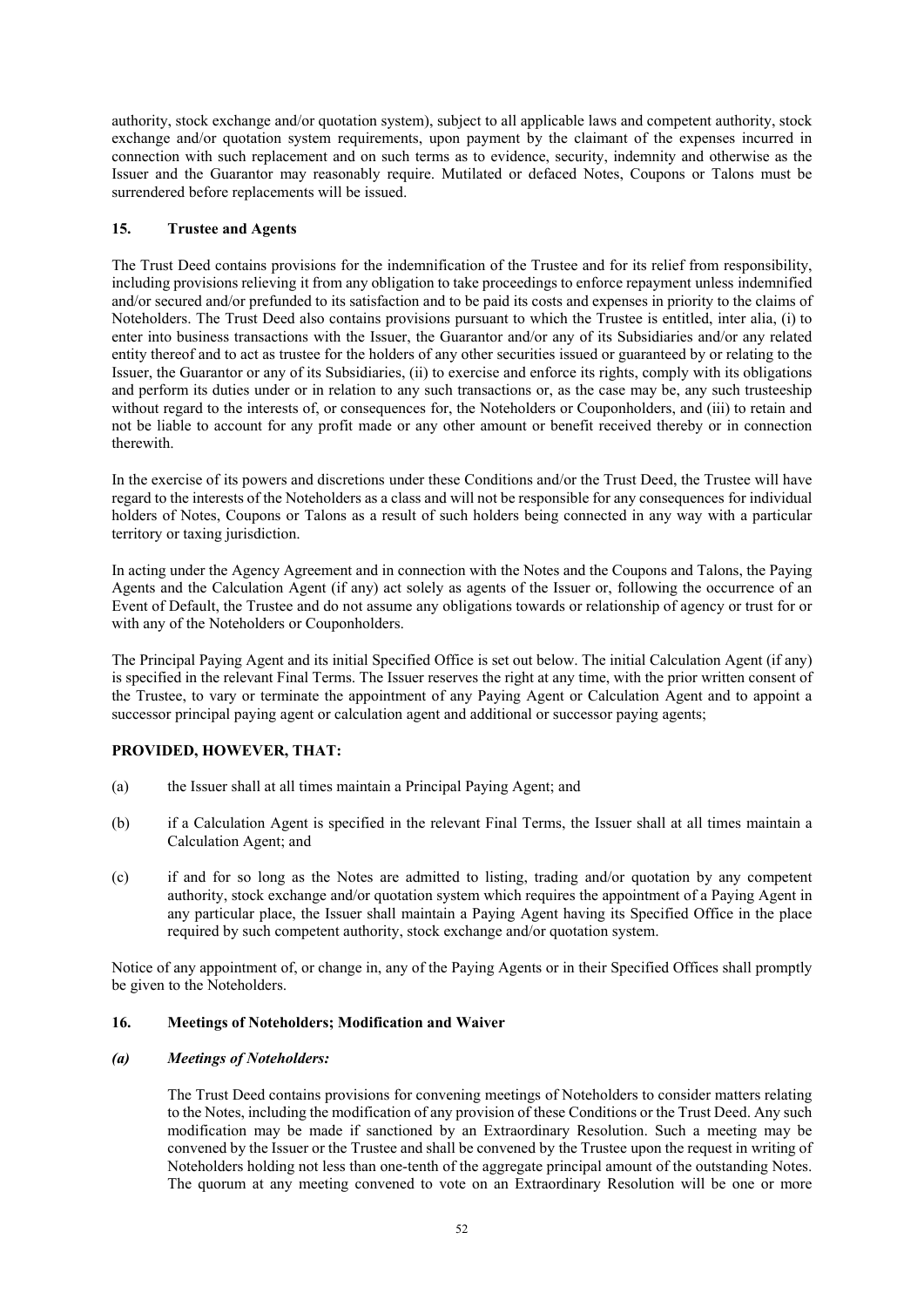Persons holding or representing one more than half of the aggregate principal amount of the outstanding Notes or, at any adjourned meeting, one or more Persons being or representing Noteholders whatever the principal amount of the Notes held or represented; **PROVIDED, HOWEVER, THAT** Reserved Matters may only be sanctioned by an Extraordinary Resolution passed at a meeting of Noteholders at which one or more Persons holding or representing not less than three-quarters or, at any adjourned meeting, not less than one quarter of the aggregate principal amount of the outstanding Notes form a quorum. Any Extraordinary Resolution duly passed at any such meeting shall be binding on all the Noteholders and Couponholders, whether present or not.

In addition, a resolution in writing signed by or on behalf of at least 90 per cent. of the Noteholders who for the time being are entitled to receive notice of a meeting of Noteholders under the Trust Deed will take effect as if it were an Extraordinary Resolution. Such a resolution in writing may be contained in one document or several documents in the same form, each signed by or on behalf of one or more Noteholders.

### *(b) Modification and waiver:*

The Trustee may agree, without the consent of the Noteholders or Couponholders, to (i) any modification of these Conditions or the Trust Deed (other than in respect of a Reserved Matter) which is, in the opinion of the Trustee, proper to make if, in the opinion of the Trustee, such modification will not be materially prejudicial to the interests of Noteholders, (ii) any modification of these Conditions and the Notes or the Trust Deed that is of a formal, minor or technical nature or is made to correct a manifest error or to correct an error which, in the opinion of the Trustee, is proven, and (iii) any waiver or authorisation of any breach or proposed breach, of any of the provisions of these Conditions or the Trust Deed (other than a proposed breach or breach relating to the subject of a Reserved Matter) that is in the opinion of the Trustee not materially prejudicial to the interests of the Noteholders. Any such modification, authorisation or waiver shall be binding on the Noteholders and the Couponholders and, if the Trustee so requires, such modification, authorisation or waiver shall be notified to the Noteholders as soon as practicable in accordance with Condition 18 (*Notices*).

#### *(c) Substitution:*

The Trust Deed contains provisions under which any Subsidiary of the Issuer or its successor in business or the Guarantor or its successor in business may, without the consent of the Noteholders or Couponholders, assume the obligations of the Issuer (or of any previous substitute under this Condition 16(c)) as principal debtor under the Trust Deed and the Notes. If the Issuer shall determine that any Subsidiary of the Issuer or its successor in business or the Guarantor or its successor in business shall become the principal debtor (in such capacity, the "**Substituted Debtor**"), the Issuer shall give not less than 30 nor more than 45 days' notice, in accordance with Condition 18 (*Notices*), to the Noteholders of such event and, immediately on the expiry of such notice, the Substituted Debtor shall become the principal debtor in respect of the Notes and the Coupons in place of the Issuer and the Noteholders and the Couponholders shall thereupon cease to have any rights or claims whatsoever against the Issuer in its capacity as Issuer of the Notes **PROVIDED THAT**:

- (i) the Trustee is satisfied that the interests of the Noteholders will not be materially prejudiced by the substitution,
- (ii) the Issuer and the Guarantor (unless the Guarantor or its successor in business is the Substituted Debtor) shall have entered into an unconditional and irrevocable guarantee substantially in the form of the Guarantee in respect of the obligations of such Substituted Debtor; and
- (iii) certain conditions specified in the Trust Deed are fulfilled.

No Noteholder or Couponholder shall, in connection with any substitution, be entitled to claim any indemnification or payment in respect of any tax consequence thereof for such Noteholder or (as the case may be) Couponholder except to the extent provided for in Condition 11 (*Taxation*) (or any undertaking given in addition to or substitution for it pursuant to the provisions of the Trust Deed).

In the event of such substitution as is referred to in this Condition 16(c), references in these Conditions to the Issuer shall be read as references to the Substituted Debtor.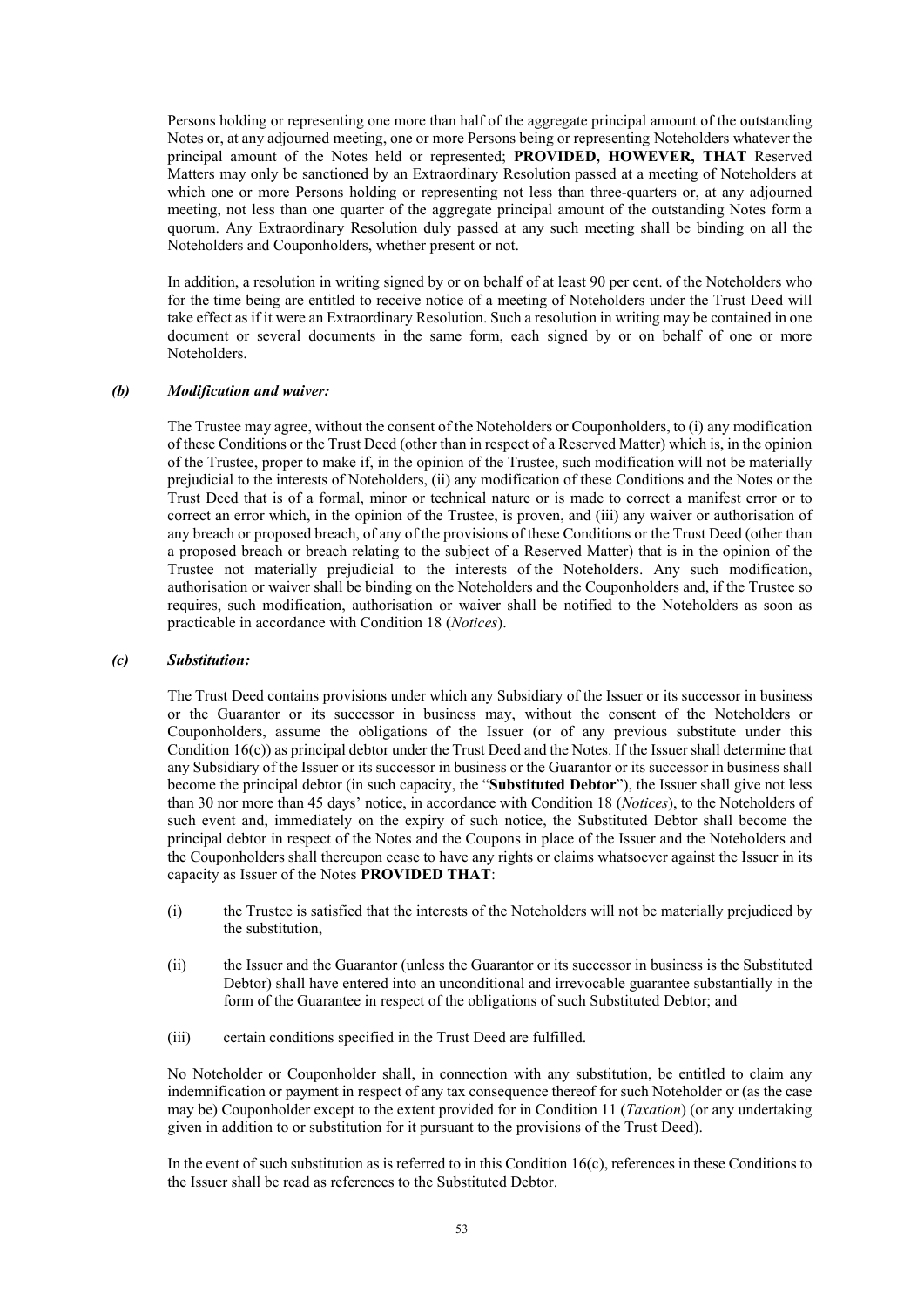# **17. Enforcement**

The Trustee may, at any time, at its discretion and without further notice, institute such proceedings against the Issuer and/or the Guarantor as it thinks fit to enforce any obligation, condition or provision binding on the Issuer and/or the Guarantor under these Conditions or under the Trust Deed in respect of the Notes, but shall not be bound to do so unless:

- (a) it has been so directed by an Extraordinary Resolution or it has been so requested in writing by the holders of at least one fourth of the aggregate principal amount of the outstanding Notes; and
- (b) it has been indemnified and/or secured and/or prefunded to its satisfaction.

No Noteholder or Couponholder shall be entitled to institute proceedings directly against the Issuer unless the Trustee, having become bound to proceed as aforesaid, fails to do so within a reasonable time and such failure is continuing.

#### **18. Notices**

#### *(a) Valid Notices:*

Notices to the Noteholders shall be valid if published in a leading English language daily newspaper published in London (which is expected to be the *Financial Times*) or, if such publication is not practicable, in a leading English language daily newspaper having general circulation in Europe. Any such notice shall be deemed to have been given on the date of first publication (or if required to be published in more than one newspaper, on the first date on which publication shall have been made in all the required newspapers).

### *(b) Other Methods:*

Notwithstanding paragraph (a) above, the Trustee may approve some other method of giving notice to the Noteholders if, in its opinion, that other method is reasonable having regard to market practice then prevailing and to the requirements of any stock exchange on which Notes are then listed and **PROVIDED THAT** notice of that other method is given to the Noteholders in the manner required by the Trustee.

### *(c) Couponholders:*

Couponholders shall be deemed for all purposes to have notice of the contents of any notice given to the **Noteholders** 

# **19. Rounding**

For the purposes of any calculations referred to in these Conditions (unless otherwise specified in these Conditions or the relevant Final Terms), (a) all percentages resulting from such calculations will be rounded, if necessary, to the nearest one hundred-thousandth of a percentage point (with 0.000005 per cent. being rounded up to 0.00001 per cent.), (b) all United States dollar amounts used in or resulting from such calculations will be rounded to the nearest cent (with one half cent being rounded up), (c) all Japanese Yen amounts used in or resulting from such calculations will be rounded downwards to the next lower whole Japanese Yen amount, and (d) all amounts denominated in any other currency used in or resulting from such calculations will be rounded to the nearest two decimal places in such currency, with 0.005 being rounded upwards.

# **20. Further Issues**

The Issuer may from time to time without the consent of the Noteholders or Couponholders create and issue further securities either having the same terms and conditions as the Notes in all respects (or in all respects except for the first payment of interest on them) and so that such further issue shall be consolidated and form a single series with the outstanding securities of any series (including the Notes) or upon such terms as the Issuer may determine at the time of their issue. References in these Conditions to the Notes include (unless the context requires otherwise) any other securities issued pursuant to this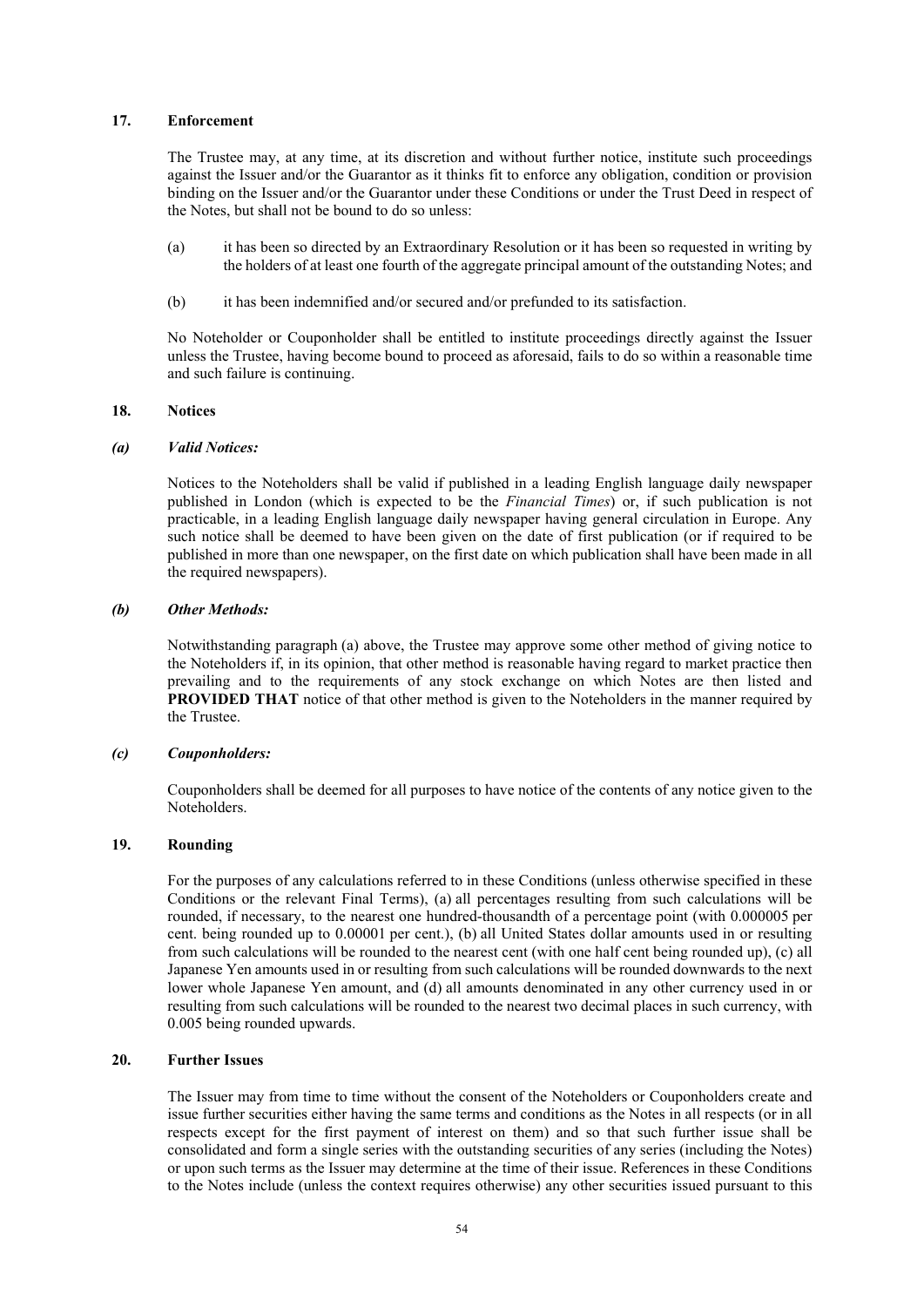Condition and forming a single series with the Notes. Any further securities forming a single series with the outstanding securities of any series (including the Notes) constituted by the Trust Deed or any deed supplemental to it shall, and any other securities may (with the consent of the Trustee), be constituted by the Trust Deed. The Trust Deed contains provisions for convening a single meeting of the Noteholders and the holders of securities of other series where the Trustee so decides.

# **21. Governing Law and Jurisdiction**

#### *(a) Governing law:*

The Notes, the Trust Deed, the Coupons and the Talons and any non-contractual obligations arising out of or in connection with them, are governed by, and construed in accordance with, English law.

### *(b) English courts:*

The courts of England have exclusive jurisdiction to settle any dispute (a "**Dispute**") arising out of or in connection with the Notes, the Trust Deed, Coupons or Talons (including a dispute relating to the existence, validity or cancellation of the Notes or any non-contractual obligation arising out of or in connection with the Notes, the Trust Deed, Coupons or Talons) or the consequences of their nullity.

# *(c) Appropriate forum:*

Each of the Issuer and the Guarantor agrees that the courts of England are the most appropriate and convenient courts to settle any Dispute and, accordingly, that they will not argue to the contrary.

# **22. Adjustment of Rate of Interest for Fixed Rate Notes and Floating Rate Notes**

Where Step Up Rating Change and/or Step Down Rating Change is specified as applicable in the relevant Final Terms, the following terms relating to the Rate of Interest for the Notes shall apply:

- (i) The Rate of Interest payable on the Notes will be subject to adjustment in the event of a Step Up Rating Change or a Step Down Rating Change, as the case may be.
- (ii) Subject to paragraphs (iv) and (vii) below, from and including the first Interest Payment Date following the date of a Step Up Rating Change, if any, the Rate of Interest (in the case of Fixed Rate Notes) or the Margin (in the case of Floating Rate Notes) shall be increased by the Step Up Margin.
- (iii) Subject to paragraphs (iv) and (vii) below, in the event of a Step Down Rating Change following a Step Up Rating Change, with effect from and including the first Interest Payment Date following the date of such Step Down Rating Change, the Rate of Interest (in the case of Fixed Rate Notes) or the Margin (in the case of Floating Rate Notes) shall be decreased by the Step Up Margin back to the initial Rate of Interest (in the case of Fixed Rate Notes) or the initial Margin (in the case of Floating Rate Notes).
- (iv) If a Step Up Rating Change and, subsequently, a Step Down Rating Change occur during the same Interest Period, the Rate of Interest (in the case of Fixed Rate Notes) or the Margin (in the case of Floating Rate Notes) shall be neither increased nor decreased as a result of either such event.
- (v) If the rating designations employed by any Rating Agency are changed from those which are described in the definition of "Investment Grade", or of "Non-Investment Grade" or if a rating is procured from a Substitute Rating Agency, the Issuer shall determine, with the agreement of the Trustee, the rating designations of such Rating Agency or Substitute Rating Agency (as appropriate) as are most equivalent to the prior rating designations of the relevant Rating Agency and this provision shall be construed accordingly.
- (vi) The Issuer will cause the occurrence of a Step Up Rating Change or a Step Down Rating Change giving rise to an adjustment to the Rate of Interest payable on the Notes pursuant to this Condition to be notified to the Trustee and the Principal Paying Agent and notice thereof to be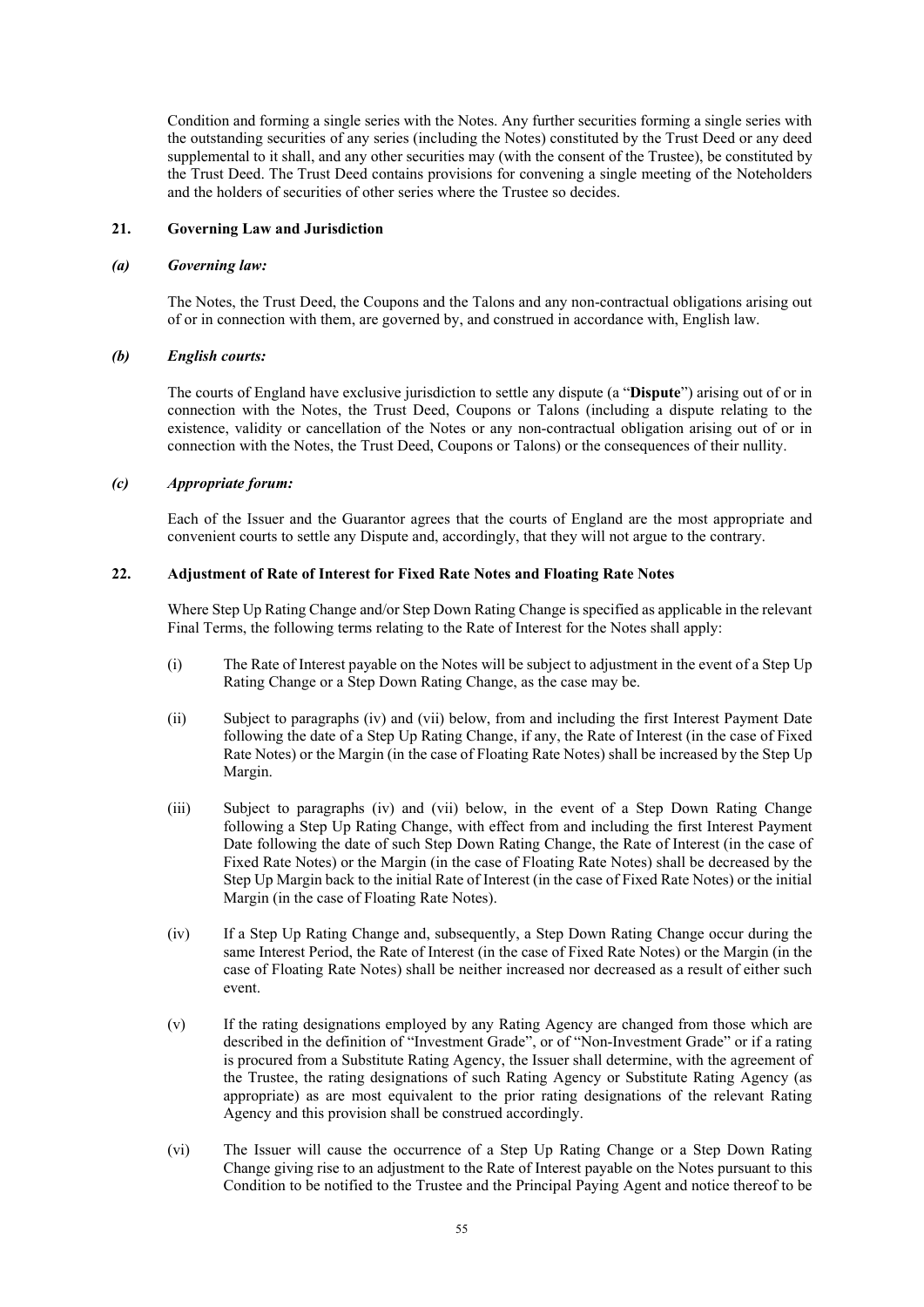published in accordance with Condition 18 (Notices) as soon as reasonably practicable after the occurrence of such Step Up Rating Change or Step Down Rating Change, but in no event later than the fifth London Business Day thereafter.

(vii) Only the first Step Up Rating Change (if any) and the first Step Down Rating Change (if any) shall give rise to an adjustment to the Rate of Interest (in the case of Fixed Rate Notes) or Margin (in the case of Floating Rate Notes) payable on the Notes.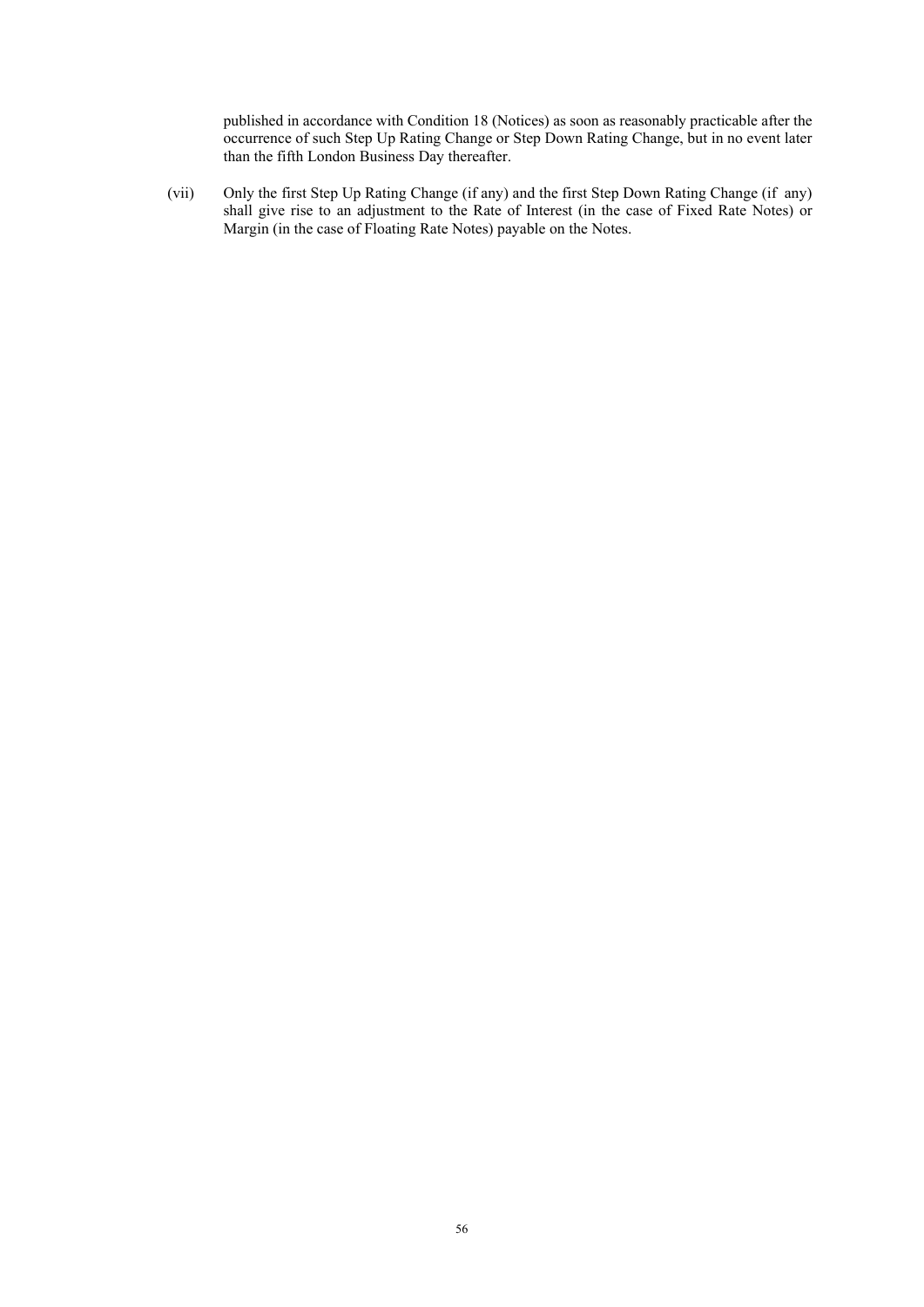### **FORM OF FINAL TERMS**

[**PROHIBITION OF SALES TO EEA RETAIL INVESTORS** – The Notes are not intended[, from 1 January 2018,] to be offered, sold or otherwise made available to and, with effect from such date, should not be offered, sold or otherwise made available to any retail investor in the EEA. For these purposes, a retail investor means a person who is one (or more) of: (i) a retail client as defined in point (11) of Article 4(1) of Directive 2014/65/EU on markets in financial instruments ("**MiFID II**"); (ii) a customer within the meaning of Directive 2002/92/EC on insurance mediation ("**IMD**"), where that customer would not qualify as a professional client as defined in point (10) of Article 4(1) of MiFID II; or (iii) not a qualified investor as defined in the Prospectus Directive. Consequently no key information document required by Regulation (EU) No 1286/2014 on key information documents for packaged retail and insurance-based investment products (the "**PRIIPs Regulation**") for offering or selling the Notes or otherwise making them available to retail investors in the EEA has been prepared and therefore offering or selling the Notes or otherwise making them available to any retail investor in the EEA may be unlawful under the PRIIPs Regulation.]

Final Terms dated [●]

**National Express Group PLC Issue of [Aggregate Nominal Amount of Tranche] [Title of Notes] under the £1,500,000,000 Euro Medium Term Note Programme unconditionally and irrevocably guaranteed by West Midlands Travel Limited**

# **PART A—CONTRACTUAL TERMS**

[Terms used herein shall be deemed to be defined as such for the purposes of the Conditions (the "**Conditions**") set forth in the Base Prospectus dated 3 October 2017 [and the supplement to the Base Prospectus dated [date]] which [together] constitute<sup>[5]</sup> a base prospectus (the "**Base Prospectus**") for the purposes of Directive 2003/71/EC (as amended, the "**Prospectus Directive**"). This document constitutes the Final Terms of the Notes described herein for the purposes of Article 5.4 of the Prospectus Directive. These Final Terms contain the final terms of the Notes and must be read in conjunction with such Base Prospectus [as so supplemented]].

[Terms used herein shall be deemed to be defined as such for the purposes of the Conditions (the "**Conditions**") set forth in the Base Prospectus dated [21 December 2009] [3 October 2016] which are incorporated by reference in the Base Prospectus dated 3 October 2017. This document constitutes the Final Terms of the Notes described herein for the purposes of Article 5.4 of the Prospectus Directive and must be read in conjunction with the Prospectus dated 3 October 2017, [and the supplement[s] to it dated  $\lceil \bullet \rceil$  and  $\lceil \bullet \rceil$  which together] constitute[s] a base prospectus for the purposes of the Prospectus Directive (the " **Base Prospectus**"), including the Conditions incorporated by reference in the Prospectus.]

Full information on the Issuer, the Guarantor and the offer of the Notes described herein is only available on the basis of the combination of these Final Terms and the Base Prospectus [as so supplemented]. The Base Prospectus [and the supplement to the Base Prospectus] [has][have] been published on [the Issuer's] website at http://www.nationalexpressgroup.com/investors/debt-information/

| 1. | (1)          | Issuer:         | National Express Group PLC   |
|----|--------------|-----------------|------------------------------|
|    | (11)         | Guarantor:      | West Midlands Travel Limited |
| 2. | $\lceil$ (i) | Series Number:  | $\lceil \bullet \rceil$      |
|    | (11)         | Tranche Number: | l●                           |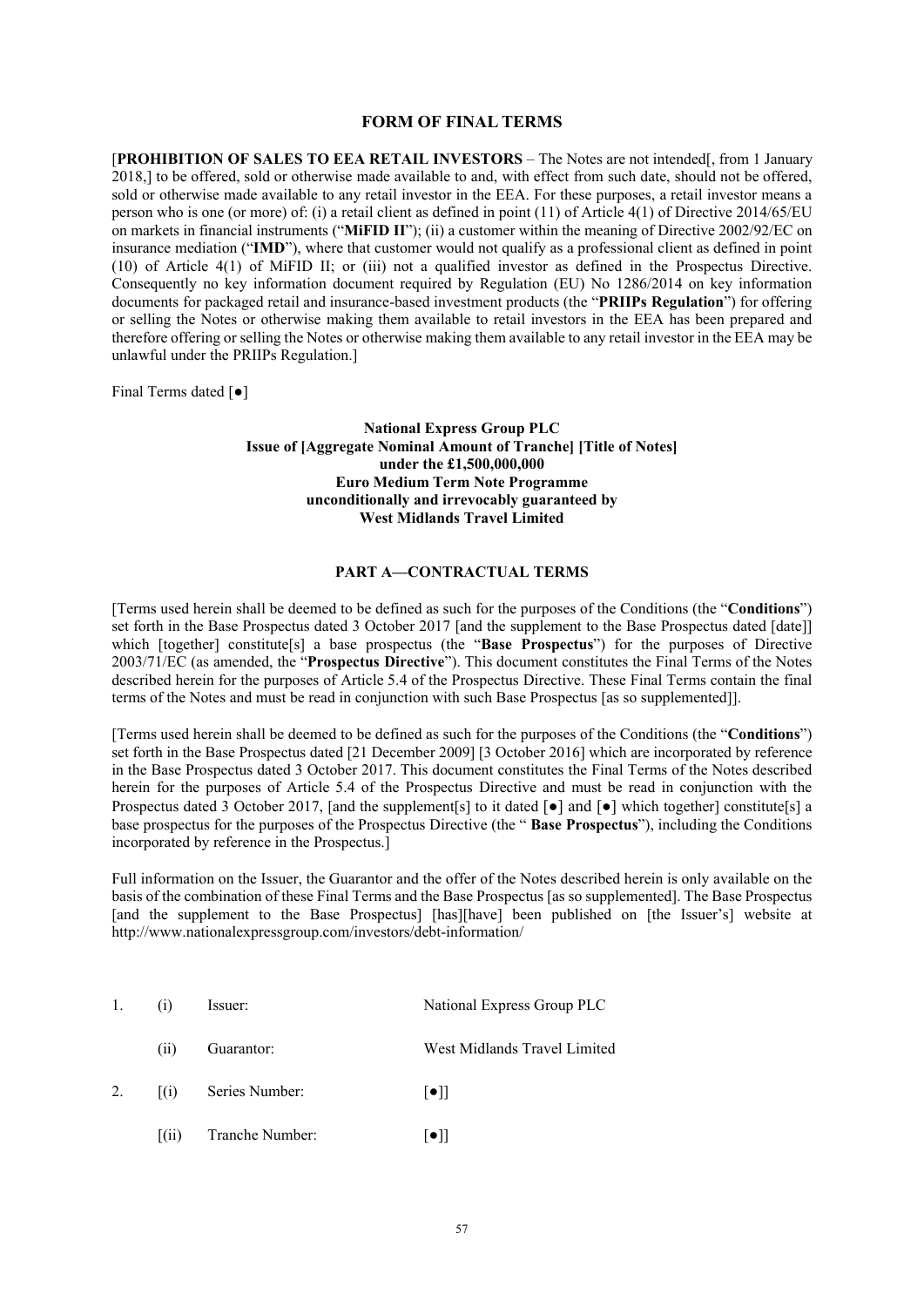| 3.                                               |                                                                                                             | Specified Currency or Currencies:           | $\lbrack \bullet \rbrack$                                                                                                                                                                                                                                                                                                                    |
|--------------------------------------------------|-------------------------------------------------------------------------------------------------------------|---------------------------------------------|----------------------------------------------------------------------------------------------------------------------------------------------------------------------------------------------------------------------------------------------------------------------------------------------------------------------------------------------|
| 4.                                               | <b>Aggregate Nominal Amount:</b>                                                                            |                                             |                                                                                                                                                                                                                                                                                                                                              |
|                                                  | (i)                                                                                                         | Series:                                     | $[\bullet]$                                                                                                                                                                                                                                                                                                                                  |
|                                                  | (iii)                                                                                                       | Tranche:                                    | $[\bullet]$                                                                                                                                                                                                                                                                                                                                  |
|                                                  | (iii)                                                                                                       | Date on which the Notes become<br>fungible: | [Not Applicable/The Notes shall be consolidated, form a single<br>series and be interchangeable for trading purposes with [insert<br>the description of the Series] on [ $\bullet$ ]/the Issue Date/exchange of<br>the Temporary Global Note for interests in the Permanent<br>Global Note, as referred to in paragraph [24] below [which is |
| 5.                                               | expected to occur on or about [ $\bullet$ ]]<br>Issue Price:<br>interest from [ $\bullet$ ]]                |                                             | [ $\bullet$ ] per cent. of the Aggregate Nominal Amount [plus accrued                                                                                                                                                                                                                                                                        |
| 6.                                               | (i)                                                                                                         | Specified Denominations:                    | $[\bullet]$                                                                                                                                                                                                                                                                                                                                  |
|                                                  | (ii)                                                                                                        | <b>Calculation Amount:</b>                  | $[\bullet]$                                                                                                                                                                                                                                                                                                                                  |
| 7.                                               | (i)                                                                                                         | Issue Date:                                 | $[\bullet]$                                                                                                                                                                                                                                                                                                                                  |
|                                                  | (ii)                                                                                                        | <b>Interest Commencement Date:</b>          | [[ $\bullet$ ]/Issue Date/Not Applicable]                                                                                                                                                                                                                                                                                                    |
| 8.                                               | Maturity Date:<br>[[●]/Interest Payment Date falling on or nearest to [●]]                                  |                                             |                                                                                                                                                                                                                                                                                                                                              |
| 9.                                               | <b>Interest Basis:</b>                                                                                      |                                             | Fixed<br>Rate]<br>$[[\bullet]$ per<br>cent.<br>$[[\bullet]]$<br>$+/-$<br>$\lceil \bullet \rceil$ per<br>Floating<br>Rate]<br>cent.<br>[Zero Coupon]                                                                                                                                                                                          |
| 10.                                              | Redemption/Payment Basis:                                                                                   |                                             | [At par][Subject to any purchase and cancellation or early<br>redemption, the Notes will be redeemed on their Maturity Date<br>at $[\bullet]$ per cent. of their principal amount]                                                                                                                                                           |
| 11.                                              | Change of Interest Basis:                                                                                   |                                             | [[●]/Not Applicable]                                                                                                                                                                                                                                                                                                                         |
| 12.                                              | Put/Call Options:                                                                                           |                                             | [Investor Put Option]<br>[Issuer Call Option]<br>[Issuer Maturity Par Call Option]<br>[Issuer Sterling Make Whole Call Option]<br>[Change of Control Put Option]                                                                                                                                                                             |
| 13.                                              | [[Date [Board] approval for issuance of [ $\bullet$ ] [and [ $\bullet$ ], respectively]]<br>Notes obtained: |                                             |                                                                                                                                                                                                                                                                                                                                              |
| PROVISIONS RELATING TO INTEREST (IF ANY) PAYABLE |                                                                                                             |                                             |                                                                                                                                                                                                                                                                                                                                              |

| 14. | <b>Fixed Rate Note Provisions</b> | [Applicable/Not Applicable] |
|-----|-----------------------------------|-----------------------------|
|-----|-----------------------------------|-----------------------------|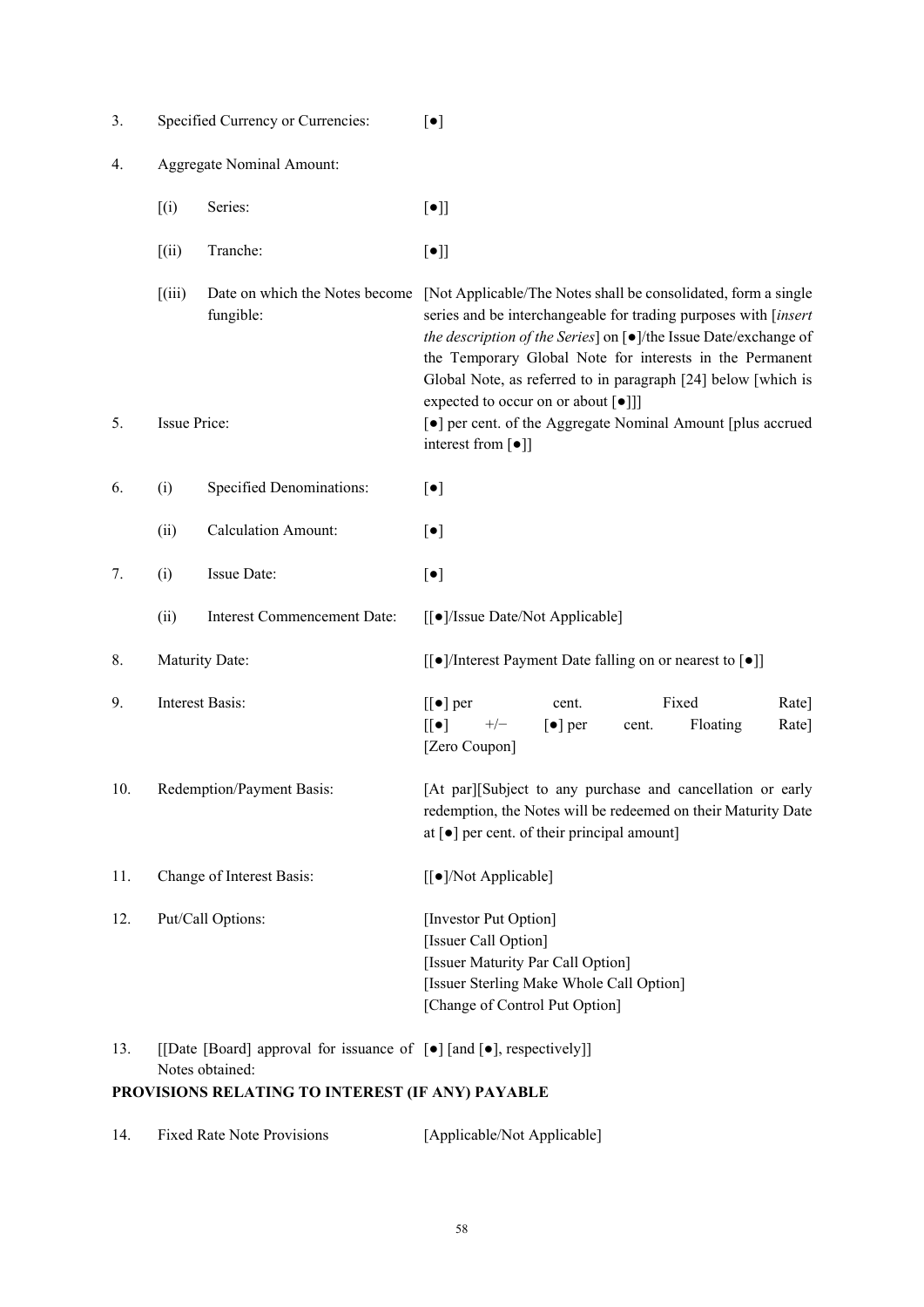|     | (i)    | $Rate[s]$ of Interest:                                                 | [•] per cent. per annum payable in arrear on each Interest<br>Payment Date                                                                                           |
|-----|--------|------------------------------------------------------------------------|----------------------------------------------------------------------------------------------------------------------------------------------------------------------|
|     | (ii)   | Interest Payment Date(s):                                              | [•] in each year                                                                                                                                                     |
|     | (iii)  | Fixed Coupon Amount[(s)]:                                              | [ $\bullet$ ] per Calculation Amount                                                                                                                                 |
|     | (iv)   | Broken Amount(s):                                                      | •] per Calculation Amount payable on the Interest Payment<br>Date falling $\lceil \text{in}/\text{on} \rceil$ $\lceil \bullet \rceil$                                |
|     | (v)    | Day Count Fraction:                                                    | [Actual/Actual (ICMA)]<br>[Actual/Actual (ISDA)]<br>[Actual/365 (Fixed)]<br>[Actual/360]<br>[30/360]<br>[30E/360 / Eurobond Basis]<br>[30E/360 (ISDA)]               |
|     | (vi)   | <b>Determination Dates:</b>                                            | [•] in each year                                                                                                                                                     |
|     | (vii)  | Step Up Rating Change and/or<br>Step Down Rating Change:               | [Applicable/Not Applicable]                                                                                                                                          |
| 15. |        | Floating Rate Note Provisions:                                         | [Applicable/Not Applicable]                                                                                                                                          |
|     | (i)    | Interest Period(s):                                                    | $[\bullet]$                                                                                                                                                          |
|     | (ii)   | <b>Interest Payment Dates:</b>                                         | [ $\bullet$ ] in each year, subject to adjustment in accordance with the<br>Business Day Convention set out in (iv) below                                            |
|     | (iii)  | First Interest Payment Date:                                           | $[\bullet]$                                                                                                                                                          |
|     | (iv)   | <b>Business Day Convention:</b>                                        | [Floating]<br>Convention/Following<br><b>Business</b><br>Rate<br>Day<br>Convention/Modified Following Business Day Convention/<br>Preceding Business Day Convention] |
|     | (v)    | Additional Business Centre(s):                                         | $[\bullet]$                                                                                                                                                          |
|     | (vi)   | Manner in which the Rate $(s)$ of<br>Interest is/are to be determined: | [Screen Rate Determination/ISDA Determination]                                                                                                                       |
|     | (vii)  | Party responsible for calculating<br>the Rate(s) of Interest and       | $\lceil \bullet \rceil$                                                                                                                                              |
|     |        | Interest Amount(s) (if not the<br>Principal Paying Agent):             |                                                                                                                                                                      |
|     | (viii) | Screen Rate Determination:                                             | $[\bullet]$                                                                                                                                                          |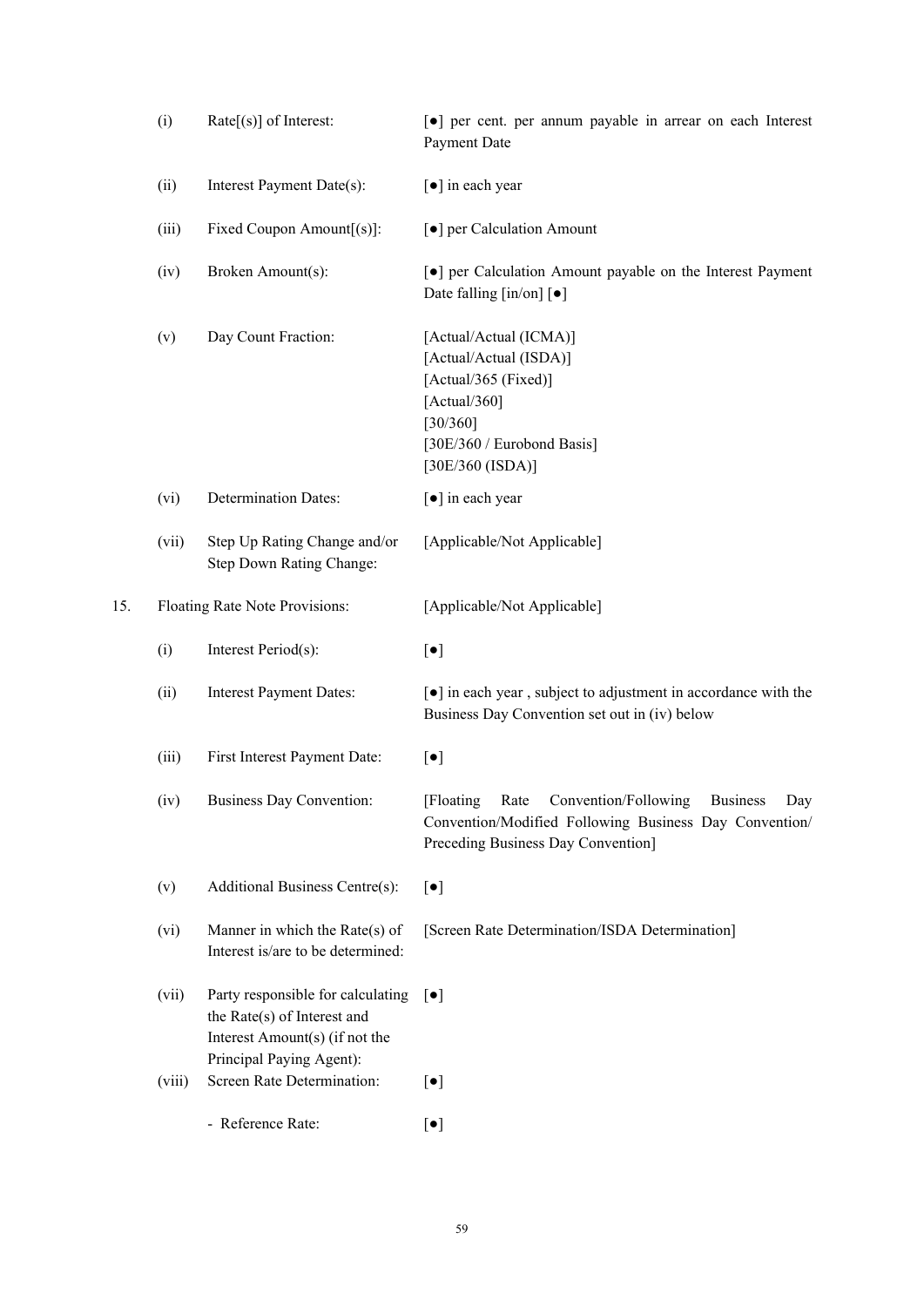|     |                    | - Interest Determination Date(s): $\lbrack \bullet \rbrack$ |                                                                                                                                                           |
|-----|--------------------|-------------------------------------------------------------|-----------------------------------------------------------------------------------------------------------------------------------------------------------|
|     |                    | - Relevant Screen Page:                                     | $\lbrack \bullet \rbrack$                                                                                                                                 |
|     | (ix)               | ISDA Determination:                                         |                                                                                                                                                           |
|     |                    | - Floating Rate Option:                                     | $[\bullet]$                                                                                                                                               |
|     |                    | - Designated Maturity:                                      | $[\bullet]$                                                                                                                                               |
|     |                    | - Reset Date:                                               | $[\bullet]$                                                                                                                                               |
|     | (x)                | Linear Interpolation:                                       | [Not Applicable/Applicable – the Rate of Interest for the<br>[long/short] [first/last] Interest Period shall be calculated using<br>Linear Interpolation] |
|     | (xi)               | Margin(s):                                                  | $[+/]-$ ] $[•]$ per cent. per annum]                                                                                                                      |
|     | (xii)              | Minimum Rate of Interest:                                   | [ $\bullet$ ] per cent. per annum                                                                                                                         |
|     | (xiii)             | Maximum Rate of Interest:                                   | [ $\bullet$ ] per cent. per annum                                                                                                                         |
|     | (xiv)              | Day Count Fraction:                                         | [Actual/Actual (ICMA)]<br>[Actual/Actual (ISDA)]<br>[Actual/365 (Fixed)]<br>[Actual/360]<br>[30/360]<br>[30E/360 / Eurobond Basis]<br>[30E/360 (ISDA)]    |
|     | $\left( xv\right)$ | Step Up Rating Change and/or<br>Step Down Rating Change:    | [Applicable/Not Applicable]                                                                                                                               |
| 16. |                    | Zero Coupon Note Provisions:                                | [Applicable/Not Applicable]                                                                                                                               |
|     | (i)                | Accrual Yield:                                              | [ $\bullet$ ] per cent. per annum                                                                                                                         |
|     | (ii)               | Reference Price:                                            | $[\bullet]$                                                                                                                                               |
|     | (iii)              | Day Count Fraction in relation to<br>Early Redemption:      | [Actual/Actual (ICMA)]<br>[Actual/Actual (ISDA)]<br>[Actual/365 (Fixed)]<br>[Actual/360]<br>[30/360]<br>[30E/360 / Eurobond Basis]<br>[30E/360 (ISDA)]    |

# **PROVISIONS RELATING TO REDEMPTION**

| 17.<br>Issuer Call Option: | [Applicable/Not Applicable] |
|----------------------------|-----------------------------|
|----------------------------|-----------------------------|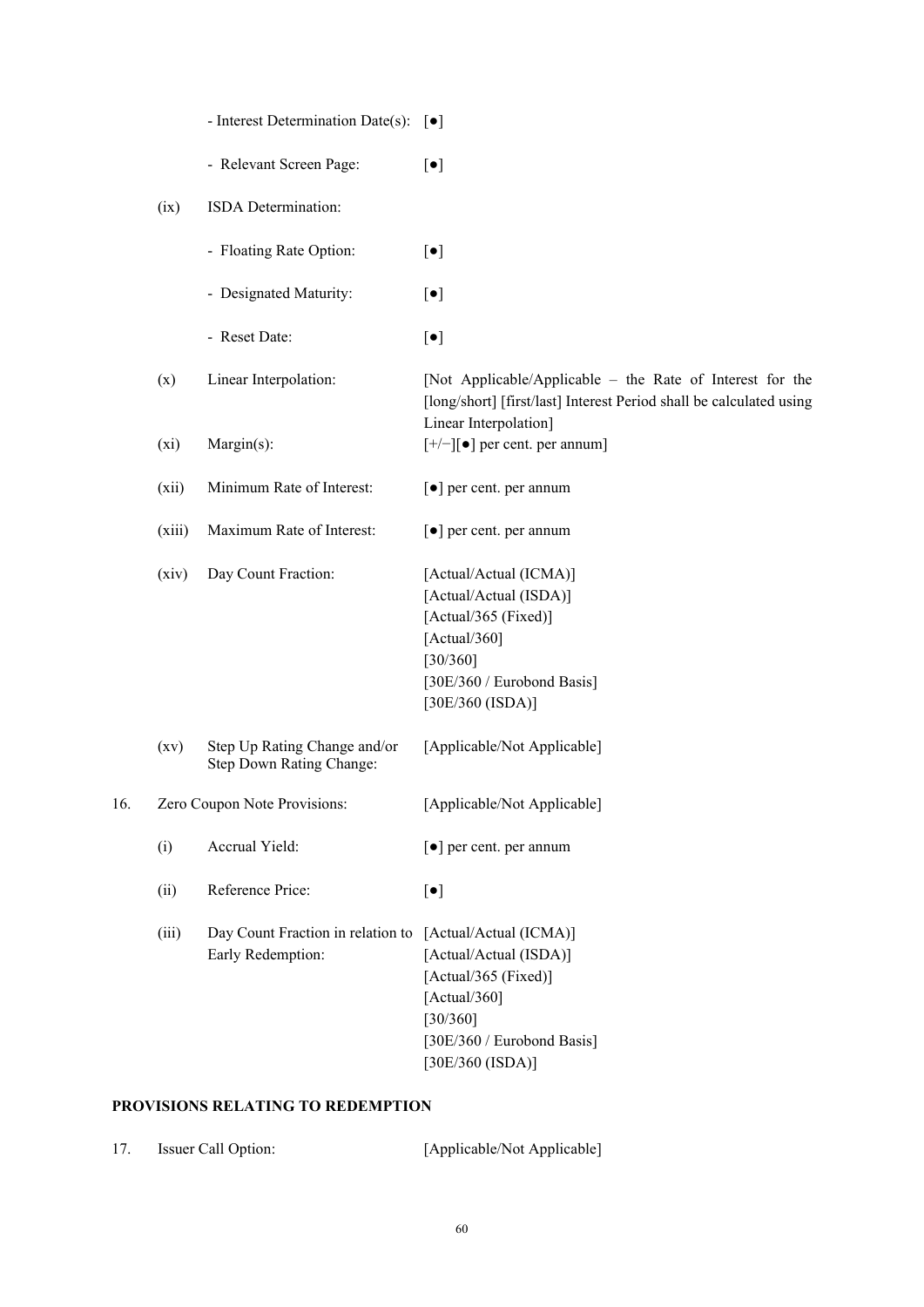|     | (i)                                                                                                                                   | Optional Redemption Date(s)<br>(Call):                         | $[\bullet]$                          |  |
|-----|---------------------------------------------------------------------------------------------------------------------------------------|----------------------------------------------------------------|--------------------------------------|--|
|     | (ii)<br>Optional Redemption Amount(s) [ $\bullet$ ] per Calculation Amount<br>(Call) of each Note:<br>(iii)<br>If redeemable in part: |                                                                |                                      |  |
|     |                                                                                                                                       |                                                                |                                      |  |
|     |                                                                                                                                       | Minimum Redemption<br>(a)<br>Amount:                           | [ $\bullet$ ] per Calculation Amount |  |
|     |                                                                                                                                       | Maximum Redemption<br>(b)<br>Amount:                           | [ $\bullet$ ] per Calculation Amount |  |
|     | (iv)                                                                                                                                  | Notice period (if other than as<br>set out in the Conditions): | $\lceil \bullet \rceil$              |  |
| 18. | Issuer Maturity Par Call Option:                                                                                                      |                                                                | [Applicable/Not Applicable]          |  |
|     | (i)                                                                                                                                   | <b>Issuer Maturity Par Call</b><br>Redemption Date:            | $[\bullet]$                          |  |
|     | (ii)<br>If redeemable in part:                                                                                                        |                                                                |                                      |  |
|     |                                                                                                                                       | (a)<br>Minimum Redemption<br>Amount:                           | [ $\bullet$ ] per Calculation Amount |  |
|     |                                                                                                                                       | (b)<br>Maximum Redemption<br>Amount:                           | [ $\bullet$ ] per Calculation Amount |  |
|     | (iii)                                                                                                                                 | Notice Period (if other than as<br>set out in the Conditions): | $\lceil \bullet \rceil$              |  |
| 19. | Issuer Sterling Make Whole Call Option: [Applicable/Not Applicable]                                                                   |                                                                |                                      |  |
|     | (i)                                                                                                                                   | <b>Sterling Make Whole Optional</b><br>Redemption Date:        | $\lceil \bullet \rceil$              |  |
|     | If redeemable in part:<br>(ii)                                                                                                        |                                                                |                                      |  |
|     |                                                                                                                                       | Minimum Redemption<br>(a)<br>Amount:                           | [ $\bullet$ ] per Calculation Amount |  |
|     |                                                                                                                                       | Maximum Redemption<br>(b)<br>Amount:                           | [ $\bullet$ ] per Calculation Amount |  |
|     | Determination Date:<br>(iii)<br>Determination Time:<br>(iv)                                                                           |                                                                | $[\bullet]$                          |  |
|     |                                                                                                                                       |                                                                | $[\bullet]$                          |  |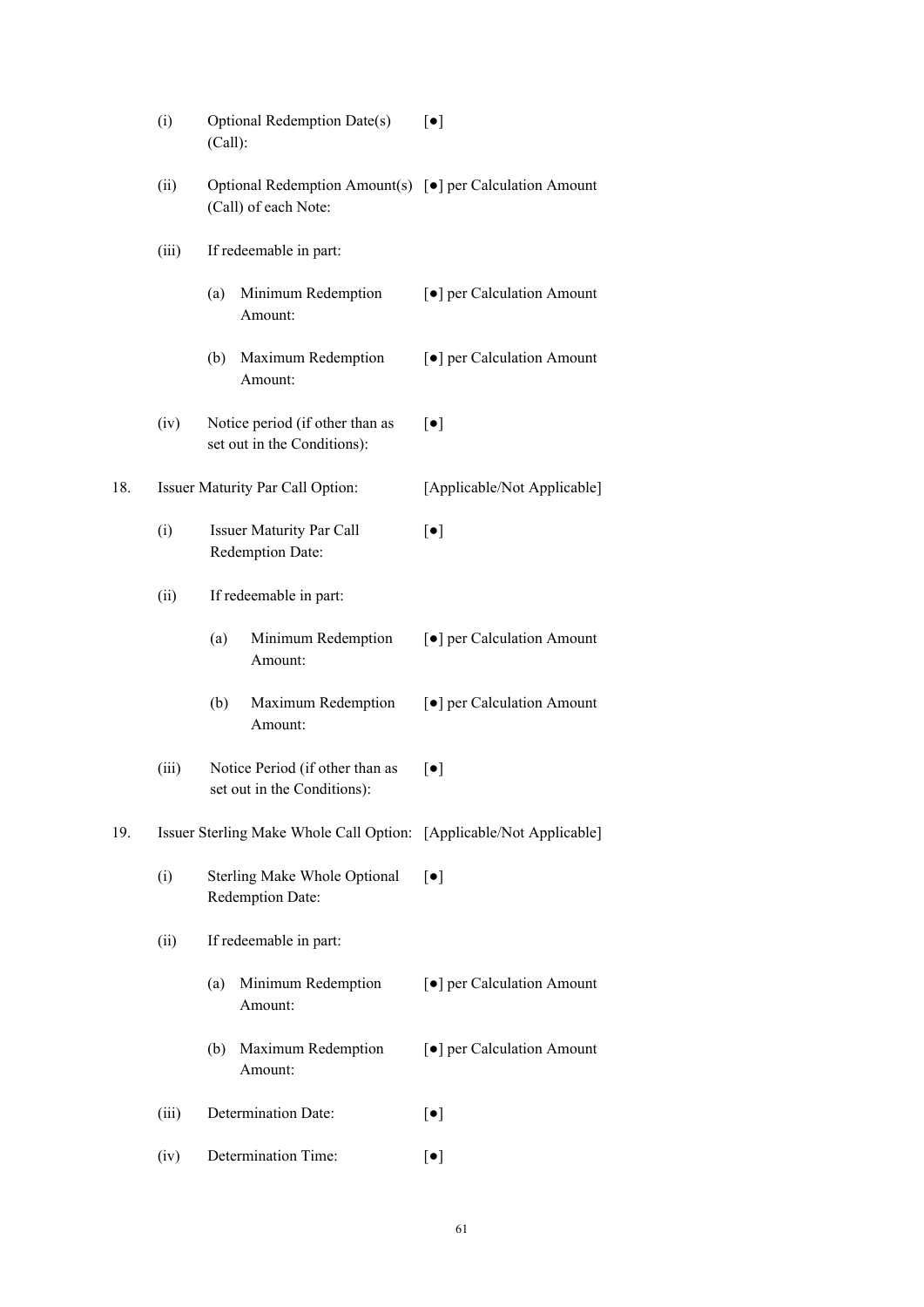- (v) Margin:  $\begin{bmatrix} \bullet \end{bmatrix}$
- (vi) Reference Stock: [●]
- (vii) Notice Period (if other than as set [●] out in the Conditions):
- 20. Investor Put Option: [Applicable/Not Applicable]
	- (i) Optional Redemption Date(s) [●] (Put):
	- (ii) Optional Redemption Amount(s) [●] per Calculation Amount (Put):
	- (iii) Notice period (if other than as set out in the Conditions): [●]

21. Change of Control Put Option: [Applicable/Not Applicable]

- (i) Change of Control Optional Redemption Amount: [[●] per Calculation Amount]
- 22. Final Redemption Amount of each Note: [●] per Calculation Amount
- 23. Early Termination Amount:

Early Redemption Amount (Tax) and Early Termination Amount per Calculation Amount payable on redemption for taxation reasons or, as the case may be, on event of default same (if different from that set out in the Conditions): [[[Par] per Calculation Amount]/[As per Condition 9(h) (*Early Redemption of Zero Coupon Notes)*]]

# **GENERAL PROVISIONS APPLICABLE TO THE NOTES**

| 24. | Form of Notes:        | [Temporary Global Note exchangeable for a Permanent Global]<br>Note which is exchangeable for Definitive Notes in the limited<br>circumstances specified in the Permanent Global Note.] |  |
|-----|-----------------------|-----------------------------------------------------------------------------------------------------------------------------------------------------------------------------------------|--|
|     |                       | [Permanent Global Note exchangeable for Definitive Notes in<br>the limited circumstances specified in the Permanent Global<br>Note.                                                     |  |
| 25. | New Global Note Form: | [Applicable/Not Applicable]                                                                                                                                                             |  |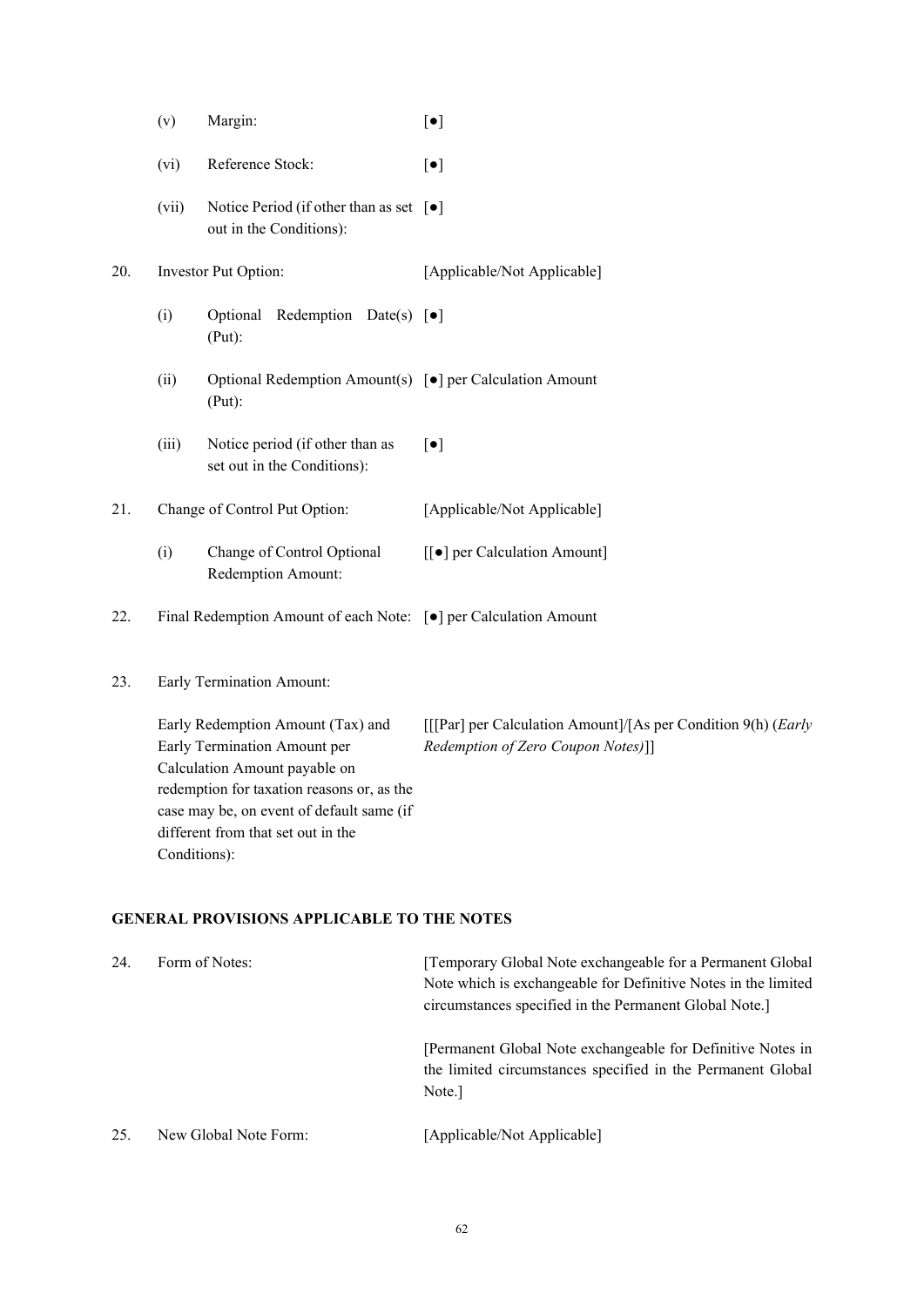- 26. Additional Financial Centre(s): [Not Applicable/[●]]
- 27. Talons for future Coupons to be attached [No][Yes. As the Notes have more than 27 coupon payments, to Definitive Notes: talons may be required if, on exchange into definitive form, more than 27 coupon payments are still to be made.]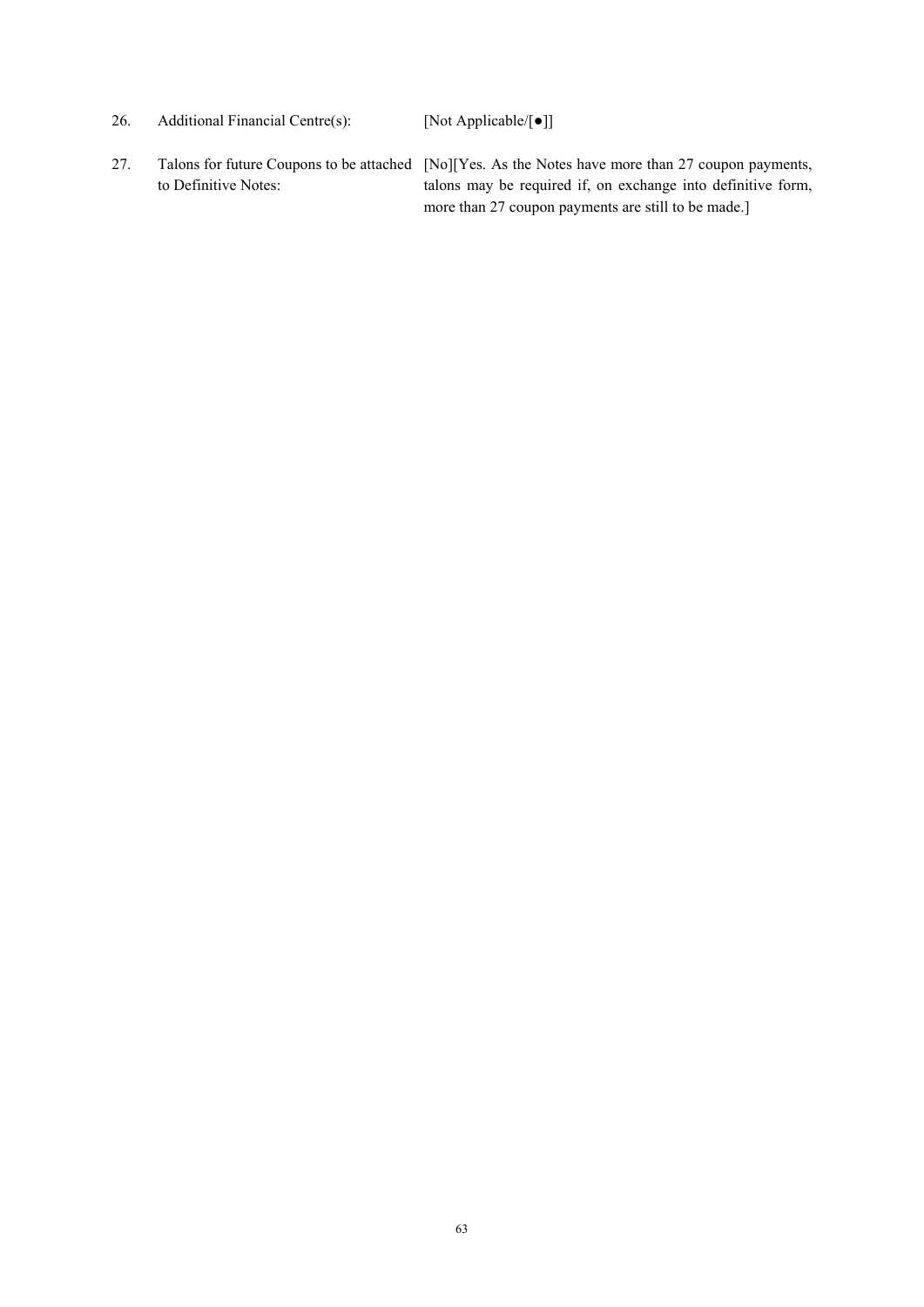Signed on behalf of the National Express Group PLC: By:

Duly authorised

Signed on behalf of West Midlands Travel Limited By:

Duly authorised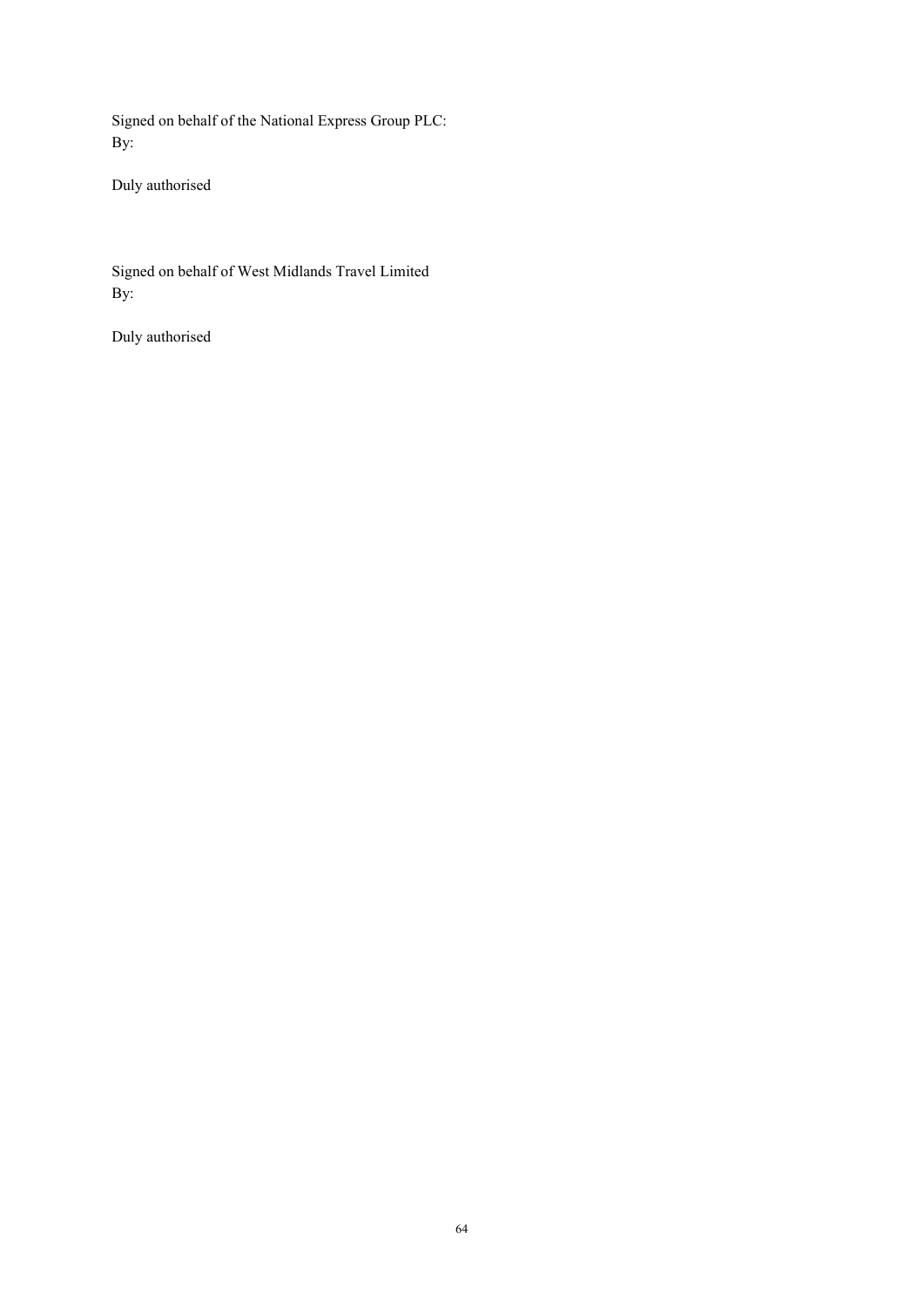# **PART B—OTHER INFORMATION**

### 1. **LISTING**

- (i) Admission to trading: [Application has been made by the Issuer (or on its behalf) for the Notes to be admitted to trading on London Stock Exchange's regulated market and listing on the Official List of the UK Listing Authority with effect from [●].] [Application is expected to be made by the Issuer (or on its behalf) for the Notes to be admitted to trading on London Stock Exchange's regulated market and listing on the Official List of the UK Listing Authority with effect from [●].]
- (ii) Estimate of total expenses related [●] to admission to trading:

# 2. **RATINGS**

Ratings: [[The Notes to be issued [are not/have been/are expected to be] rated]]:

[Moody's: [●]]

[Fitch: [●]]

# 3. **INTERESTS OF NATURAL AND LEGAL PERSONS INVOLVED IN THE [ISSUE/OFFER]**

["Save as discussed in ["Subscription and Sale"] in the Base Prospectus, so far as the Issuer is aware, no person involved in the offer of the Notes has an interest material to the offer."]

# 4. [*Fixed Rate Notes Only***—YIELD**

 $[[\bullet]$ 

Calculated as [●] on the Issue Date. Yield is not an indication of future price.]

### 5. **OPERATIONAL INFORMATION**

ISIN Code: [●] Common Code:  $\lceil \bullet \rceil$ 

Any clearing system(s) other than Euroclear [Not Applicable/[●]] Bank SA/NV and Clearstream Banking SA and the relevant identification number(s):

Names and addresses of additional paying agent(s) (if any):  $\lceil \bullet \rceil$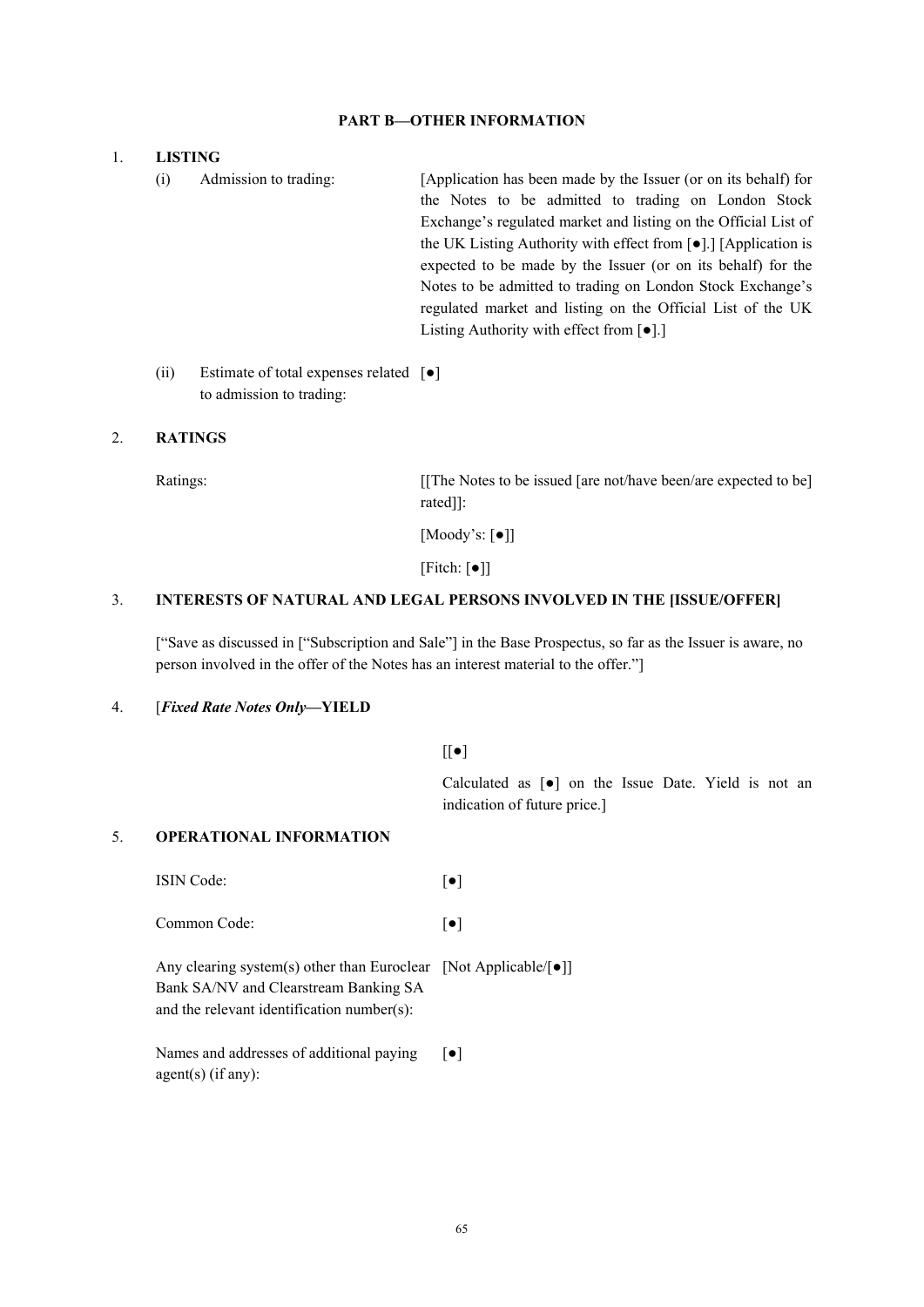allow for Eurosystem eligibility:

Intended to be held in a manner which would [Yes. Note that the designation "yes" simply means that the Notes are intended upon issue to be deposited with one of the ICSDs as common safekeeper and does not necessarily mean that the Notes will be recognised as eligible collateral for Eurosystem monetary policy and intraday credit operations by the Eurosystem either upon issue or at any or all times during their life. Such recognition will depend upon the ECB being satisfied that Eurosystem eligibility criteria have been met.]/

> [No. Whilst the designation is specified as "no" at the date of these Final Terms, should the Eurosystem eligibility criteria be amended in the future such that the Notes are capable of meeting them the Notes may then be deposited with one of the ICSDs as common safekeeper. Note that this does not necessarily mean that the Notes will then be recognised as eligible collateral for Eurosystem monetary policy and intraday credit operations by the Eurosystem at any time during their life. Such recognition will depend upon the ECB being satisfied that Eurosystem eligibility criteria have been met.]]

# 6. **DISTRIBUTION**

Stabilisation Manager(s) if any: [Not Applicable/ $\lceil \bullet \rceil$ ] U.S. Selling Restrictions (Categories of potential investors to which the Notes are offered):

[Reg. S Compliance Category [2]; [TEFRA C/TEFRA D/ TEFRA not applicable]]

# 7. **THIRD PARTY INFORMATION**

[[●] has been extracted from [●]. The Issuer confirms that such information has been accurately reproduced and that, so far as it is aware, and is able to ascertain from information published by  $[\bullet]$ , no facts have been omitted which would render the reproduced information inaccurate or misleading.]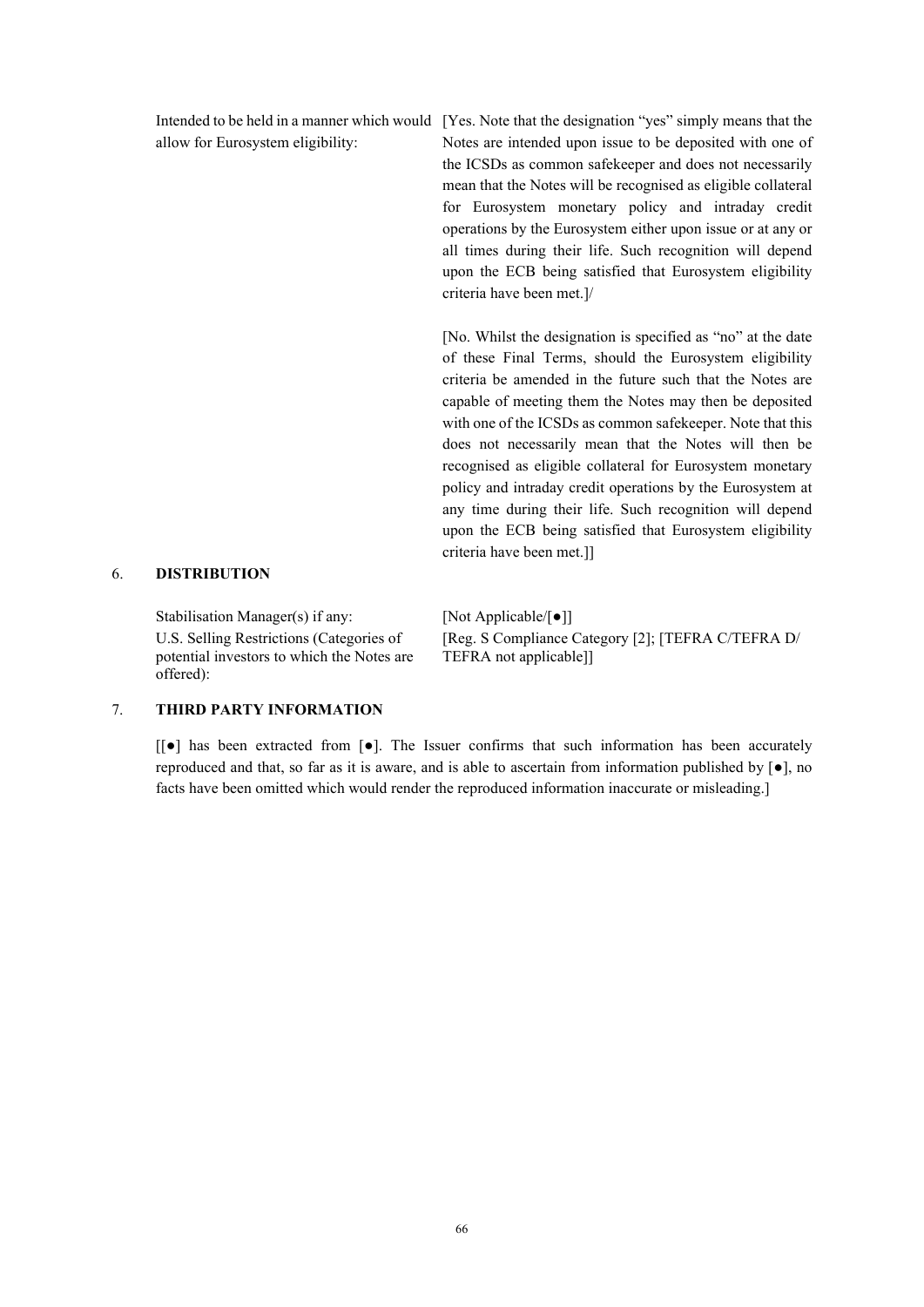# **SUMMARY OF PROVISIONS RELATING TO THE NOTES IN GLOBAL FORM**

#### **Clearing System Accountholders**

Each Global Note will be in bearer form. Consequently, in relation to any Tranche of Notes represented by a Global Note, references in the Terms and Conditions of the Notes to "Noteholder" are references to the bearer of the relevant Global Note which, for so long as the Global Note is held by a common depositary, in the case of a CGN, or a common safekeeper, in the case of an NGN for Euroclear and/or Clearstream, Luxembourg and/or any other relevant clearing system, will be that depositary or common depositary or, as the case may be, common safekeeper.

Each of the persons shown in the records of Euroclear and/or Clearstream, Luxembourg and/or any other relevant clearing system as being entitled to an interest in a Global Note (each an "**Accountholder**") must look solely to Euroclear and/or Clearstream, Luxembourg and/or such other relevant clearing system (as the case may be) for such Accountholder's share of each payment made by the Issuer or the Guarantor to the bearer of such Global Note and in relation to all other rights arising under the Global Note. The extent to which, and the manner in which, Accountholders may exercise any rights arising under the Global Note will be determined by the respective rules and procedures of Euroclear and Clearstream, Luxembourg and any other relevant clearing system from time to time. For so long as the relevant Notes are represented by the Global Note, Accountholders shall have no claim directly against the Issuer or the Guarantor in respect of payments due under the Notes and such obligations of the Issuer and the Guarantor will be discharged by payment to the bearer of the Global Note.

#### **Exchange of Temporary Global Notes**

Whenever any interest in a Temporary Global Note is to be exchanged for an interest in a Permanent Global Note, the Issuer shall procure:

- (a) in the case of first exchange, the prompt delivery (free of charge to the bearer) of such Permanent Global Note, duly authenticated and, in the case of an NGN, effectuated, to the bearer of the Temporary Global Note; or
- (b) in the case of any subsequent exchange, an increase in the principal amount of such Permanent Global Note in accordance with its terms,

in each case in an aggregate principal amount equal to the aggregate of the principal amounts specified in the certificates issued by Euroclear and/or Clearstream, Luxembourg and/or any other relevant clearing system and received by the Paying Agent against presentation and (in the case of final exchange) surrender of the Temporary Global Note to or to the order of the Paying Agent within 7 days of the bearer requesting such exchange.

#### **Conditions applicable to Global Notes**

Each Global Note will contain provisions which modify the Terms and Conditions of the Notes as they apply to the Global Note. The following is a summary of certain of those provisions:

*Payments:* All payments in respect of the Global Note will be made against presentation and (in the case of payment of principal in full with all interest accrued thereon) surrender of the Global Note to or to the order of any Paying Agent and will be effective to satisfy and discharge the corresponding liabilities of the Issuer in respect of the Notes. On each occasion on which a payment of principal or interest is made in respect of the Global Note, the Issuer shall procure that in respect of a CGN the payment is noted in a schedule thereto and in respect of an NGN the payment is entered *pro rata* in the records of Euroclear and Clearstream, Luxembourg. For the purpose of any payments made in respect of a Global Note, the relevant place of presentation shall be disregarded in the definition of "Payment Business Day" set out in Condition 2 (*Interpretation*).

*Exercise of put option:* In order to exercise the options contained in Condition 9(e) (*Redemption at the option of Noteholders*) or Condition 9(f) (*Change of control redemption*), which such Notes are represented by a Temporary Global Note and/or Permanent Global Note, the accountholder must, within the period specified in the Conditions for the deposit of the relevant Note and put notice, give notice of such exercise to the Principal Paying Agent in accordance with the standard procedures of Euroclear and/or Clearstream, Luxembourg specifying the principal amount of Notes in respect of which such option is being exercised. Any such notice will be irrevocable and may not be withdrawn.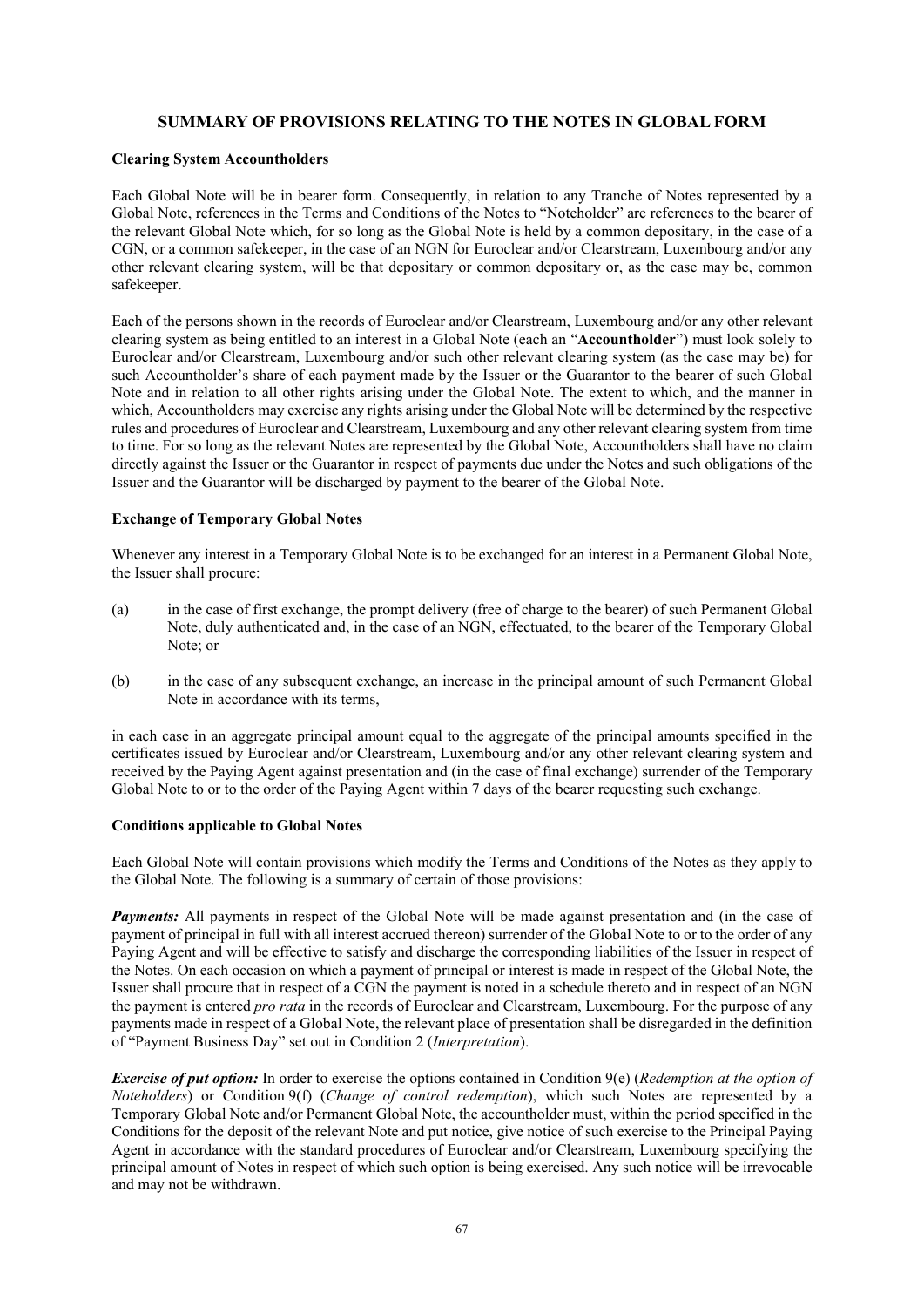*Exercise of call option:* In order to exercise the option contained in Condition 9(c) (*Redemption at the option of the Issuer*) while such Notes are represented by a Temporary Global Note and/or Permanent Global Note, the Issuer shall give notice to the Noteholders within the time limits set out in and containing the information required by the Conditions, except that the notice shall not be required to contain the serial numbers of Notes drawn in the case of a partial exercise of an option and accordingly no drawing of Notes shall be required. In the event that any option of such Issuer is exercised in relation to some only of the Notes, the Permanent Global Note may be redeemed in part in the principal amount specified by the Issuer in accordance with the Conditions and the Notes to be redeemed will not be selected as provided in the Conditions but in accordance with the standard procedures of Euroclear and Clearstream, Luxembourg (to be reflected in the records of Euroclear and Clearstream, Luxembourg as either a pool factor or a reduction in principal amount, at their discretion).

*Notices:* Notwithstanding Condition 18 (*Notices*), while all the Notes are represented by a Permanent Global Note (or by a Permanent Global Note and/or a Temporary Global Note) and the Permanent Global Note is (or the Permanent Global Note and/or the Temporary Global Note are) deposited with or a common depositary for Euroclear and/or Clearstream, Luxembourg and/or any other relevant clearing system or a common safekeeper, notices to Noteholders may be given by delivery of the relevant notice to Euroclear and/or Clearstream, Luxembourg and/or any other relevant clearing system and, in any case, such notices shall be deemed to have been given to the Noteholders in accordance with Condition 18 (*Notices*) on the date of delivery to Euroclear and/or Clearstream, Luxembourg and/or any other relevant clearing system, except that, for so long as such Notes are admitted to trading on the main market of the London Stock Exchange the notice requirements of the UK Listing Authority and the London Stock Exchange shall be complied with.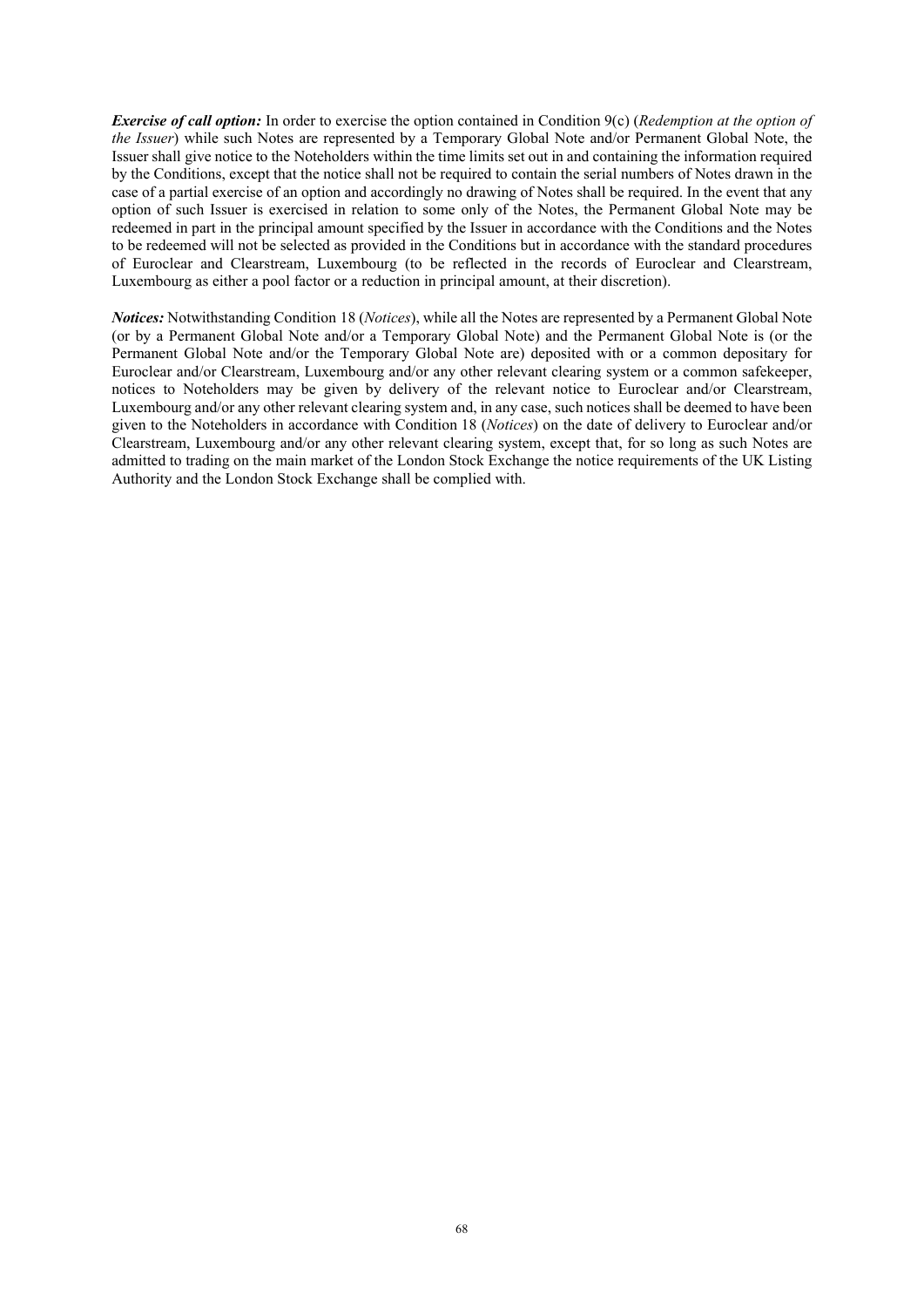# **DESCRIPTION OF THE ISSUER**

## **Introduction**

The Issuer was incorporated and registered in England and Wales on 11 March 1991 with registration number 2590560 under the Companies Act 1985 as a private limited company with the name of Offer letter Limited. On 4 November 1991, the Issuer changed its name to National Express Limited. On 20 October 1992, the Issuer re-registered as a public limited company and changed its name to its current name of National Express Group PLC. In December 1992, the Issuer's ordinary shares were listed on the London Stock Exchange and admitted to trading on the Official List. The Issuer operates under the commercial name of National Express. The Issuer's registered office and principal place of business is at National Express House, Birmingham Coach Station, Mill Lane, Digbeth B5 6DD and its telephone number is +44 (0)845 0130130.

#### **Business**

The Issuer and its subsidiaries (the "**Group**" or "**National Express Group**") are a leading international public transportation group, with bus, coach and rail services in the UK, Continental Europe, North Africa, North America and the Middle East.

The National Express Group employs approximately 45,000 employees and operates over 29,000 vehicles on four continents. A record 921 million passenger journeys per year were made on National Express Group's bus, train, light rail and express coach operations in 2016.

As at the date of this Base Prospectus, the National Express Group's core operations are comprised of its UK Bus division, UK Coach division, German Rail, North American division (comprising school bus and transit businesses), ALSA ("**ALSA**") (Spanish, Moroccan and Swiss bus and coach division) and urban bus operations in the Middle East.

#### **UK Bus**

The National Express Group's UK Bus business operates over 1,650 buses, providing approximately 265 million passenger journeys a year, and employs approximately 5,300 people in the West Midlands and Dundee. The operations of the UK Bus business comprise the following:

- *National Express West Midlands* is the largest bus operator in the West Midlands and one of the UK's largest urban bus networks outside London. It serves the major cities and towns in the West Midlands region including Walsall, Wolverhampton, Birmingham, Solihull, West Bromwich, Dudley and Coventry. National Express West Midlands employs around 4,800 people, including 3,600 drivers, and carries just less than three quarters of a million passengers per day on a modern fleet of approximately 1,530 vehicles across nearly 170 routes.
- *Dundee* operates a comprehensive network of high frequency local bus services within the city of Dundee and in the surrounding area, and owns a fleet of around 120 buses and coaches.

In the 2016 financial year, the UK Bus business generated £276.8 million of continuing revenue (13.2 per cent. of the Group's total continuing revenue) and £34.0 million of normalised operating profit (15.6 per cent. of the Group's continuing normalised operating profit) with like-for-like commercial revenue growth of 1 per cent. compared to the 2015 financial year.

## **UK Coach**

National Express is the largest operator of scheduled coach services in the UK. The business operates high frequency services linking more than 900 destinations across the country. National Express is the UK partner in the Eurolines network, which serves more than 450 destinations across Europe.

The Kings Ferry and Clarkes of London are also part of the UK Coach business and are both long-established providers of private hire and commuter coach travel services in London and the South of England.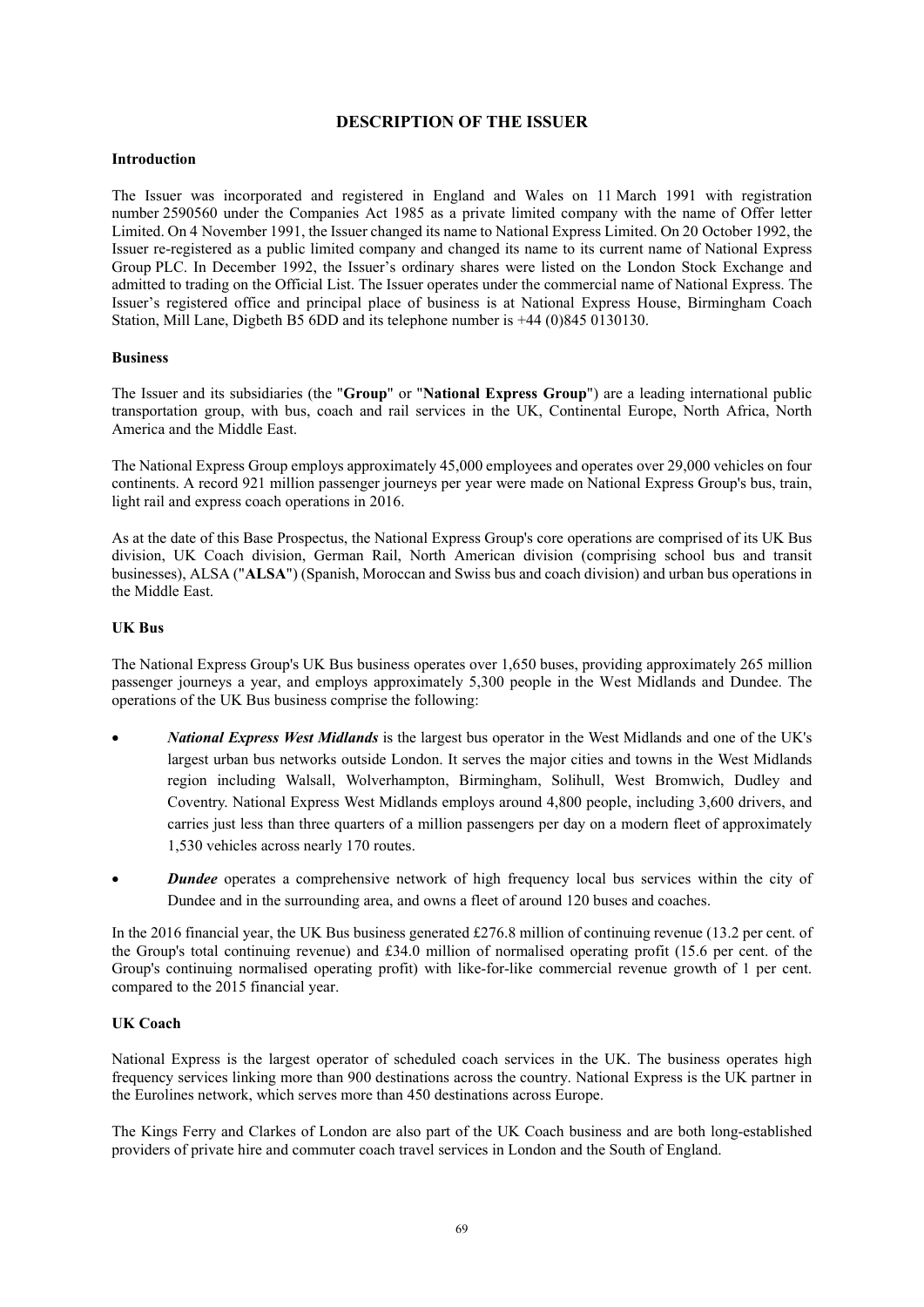In the 2016 financial year, the UK Coach business generated £282.8 million of continuing revenue (13.5 per cent. of the Group's total continuing revenue) and £33.3 million of normalised operating profit (15.3 per cent. of the Group's continuing normalised operating profit). In the same year, like-for-like passenger volume in the division increased approximately 2 per cent. from the 2015 financial year; overall core network revenue from the Group's National Express Coach operations increased approximately 2 per cent. from the 2015 financial year.

# **Rail**

In February 2017, the Group disposed of its only UK Rail franchise, c2c, to Trenitalia, thereby removing potential liabilities and freeing up capital for more attractive growth opportunities in its fastest growing markets.

In December 2015, the Group launched its first German Rail franchise, Rhine Munster Express ("**RME**"), which carried over 20 million passengers during the first year of operation.

In the 2016 financial year, its first year of operations, the German Rail business generated £61.3 million of continuing revenue (2.9 per cent. of the Group's total continuing revenue) and an operating loss of £1.5 million. Going forward the Group expects this contract to be profitable.

The mobilisation of the Group's second German Rail franchise is underway. The first of two contracts for the Rhine Rhur Express ("**RRX**") will commence in June 2019 with the second contract starting in December 2020.

## **North America**

The National Express Group's North American business has two areas of activity: student transportation (school bus) and transit services. National Express is the second largest player in the North American school bus market with a 13 per cent. share of the outsourced school bus market. The division operates approximately 23,500 school buses and employs approximately 30,000 people. Trading primarily under the brands Durham School Services, Petermann and National Express Transit in the United States and Stock Transportation in Canada, the North American bus division operates in 34 states in the U.S. and four provinces in Canada, with a portfolio of more than 600 contracts across North America.

The school bus division operates on a contract basis with local school boards and contracts will typically cover the academic year, meaning that there are only limited operations during the summer months during which time a large number of the buses are not used and the drivers are not employed. Contracts typically have a life of three to five years, with National Express achieving strong contract retention rates (96 per cent. in the 2017/18 school bid season).

The division's transit services offer its clients solutions for the following transportation needs:

- Fixed-route public transit;
- Commuter and express transit service;
- Paratransit and "dial-a-ride" demand-response services;
- Shuttle services for colleges, universities, airports and private companies;
- Transit management; and
- Fleet and asset maintenance.

In addition, in 2016 the division made a strategic acquisition of a planning and scheduling software business in the paratransit market, providing it with a market-leading bespoke technology platform for its transit business, strengthening its credentials in this market.

In the 2016 financial year, the North American division generated £877.2 million of continuing revenue (41.9 per cent. of the Group's total continuing revenue) and £84.0 million of normalised operating profit (38.6 per cent. of the Group's continuing normalised operating profit), and revenue in the North American division increased approximately 14 per cent. from the 2015 financial year on a constant currency basis.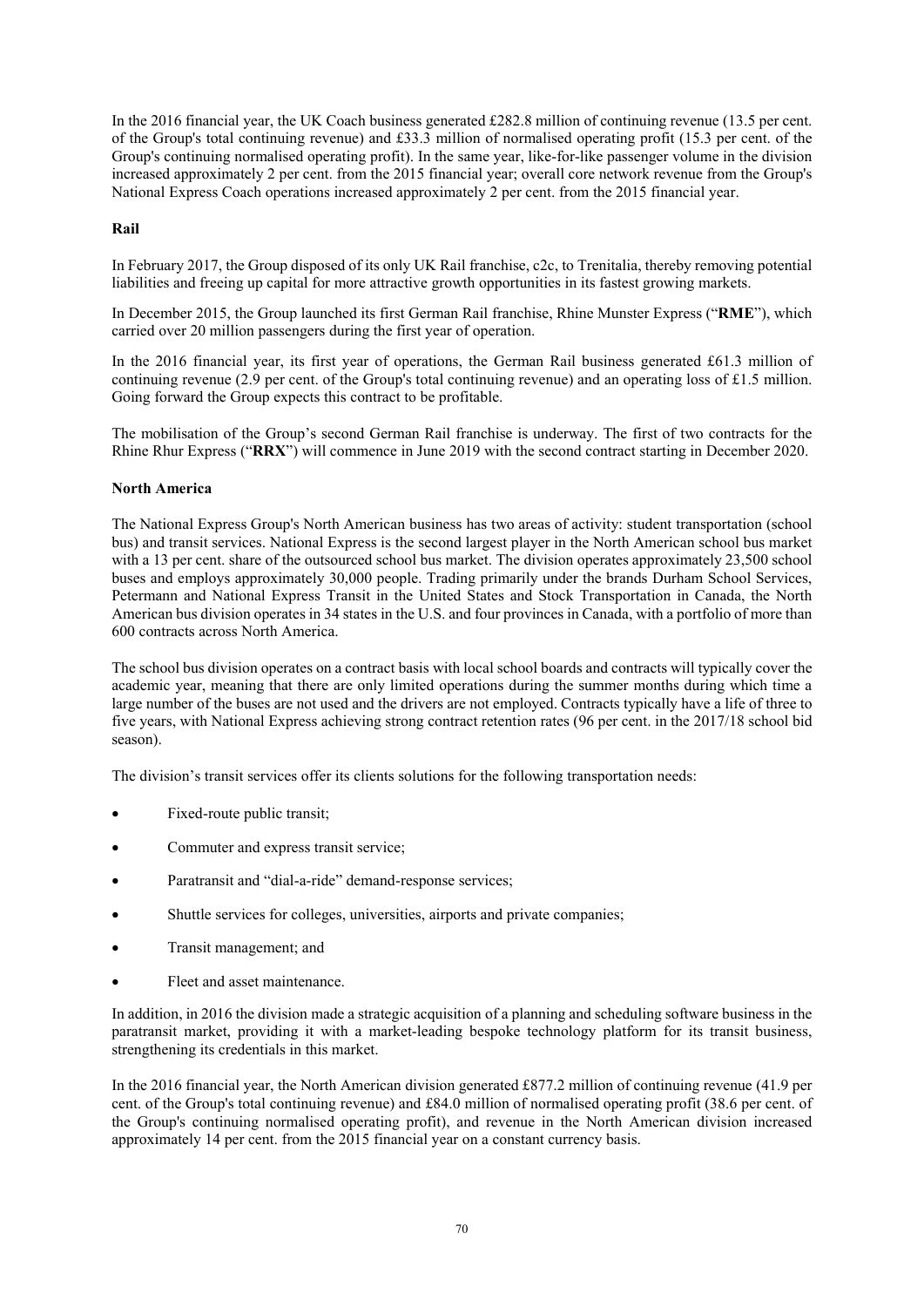# **ALSA**

ALSA is Spain's leading private operator of coach and bus services. The division provides around 307 million passenger journeys per annum and employs over 7,800 people. It also operates urban bus and coach services in Morocco.

The division is comprised of the integrated businesses of ALSA, which was acquired by the Group in December 2005, and Continental Auto S.L.U. ("**Continental Auto**"), which was acquired by the Group in October 2007. The business also includes the operation of service stations, a fuel distribution business and provision of other transport related services in Spain.

ALSA has two major businesses: a concession-based coach transportation service, operating national, intercity services and also regional services; and urban bus services contracted to local municipal authorities. ALSA's long distance coach operations, which are awarded on a 10-15 year, exclusive basis, receive no subsidy and take revenue risk in return for flexibility over the number of services operated and a regulated maximum fare. Regional coach operations are likewise long-term concession services which may in addition be subsidised by the autonomous governments. Urban bus operations are mainly operated under programme contracts with city councils and transport consortia.

ALSA has also recently acquired two Geneva-based businesses, entering the ski and alpine tourist market with the strategic acquisitions of Alpybus, followed by the acquisition of Odier, a charter and school bus operator.

In the 2016 financial year, Spain and Morocco generated £597.3 million of continuing revenue (28.5 per cent. of the Group's total continuing revenue) and £84.7 million of normalised operating profit (38.9 per cent. of the Group's continuing normalised operating profit), with a total divisional revenue growth (compared to the 2015 financial year) of 5.7 per cent. on a constant currency basis.

# **Key Strengths**

The Board believes that the Group's diverse international portfolio of cash generative businesses comprises well-established operations in stable markets with good management teams and access to growth opportunities. The Group's four-part strategy aims to build shareholder value by delivering operational excellence, developing technology, growing through acquisitions and diversifying into complementary markets. The Group's key strengths can be summarised as follows:

- A diverse international portfolio of businesses both by geography and by mode with no one contract contributing more than 4 per cent. of Group operating profit and with lower geographical and regulatory exposure to any one market;
- Strong market share and leading positions in many of the markets in which the Group operates;
- Deep understanding of, and expertise in, managing regulated concessions;
- Strong recurring revenue streams from perpetuity businesses and established contract markets, with around 70 per cent. of Group revenues secured through contracts and concessions;
- Strong free cash flow generation helping to drive further growth through acquisitions and position the Group for growth in new markets; and
- Differentiated strategy through the Group's focus on operational excellence, which looks to deliver consistent service performance, leading to revenue growth, and continuous cost efficiency improvement, generating better margins, profit and cash.

## *Ability to manage its operations effectively through adverse trading conditions*

Whilst the Group is not immune to the challenging trading conditions affecting the transportation industry or wider economy as a whole, the Board believes that the Group manages itself in a way that enables it to adapt its operations to prevailing conditions.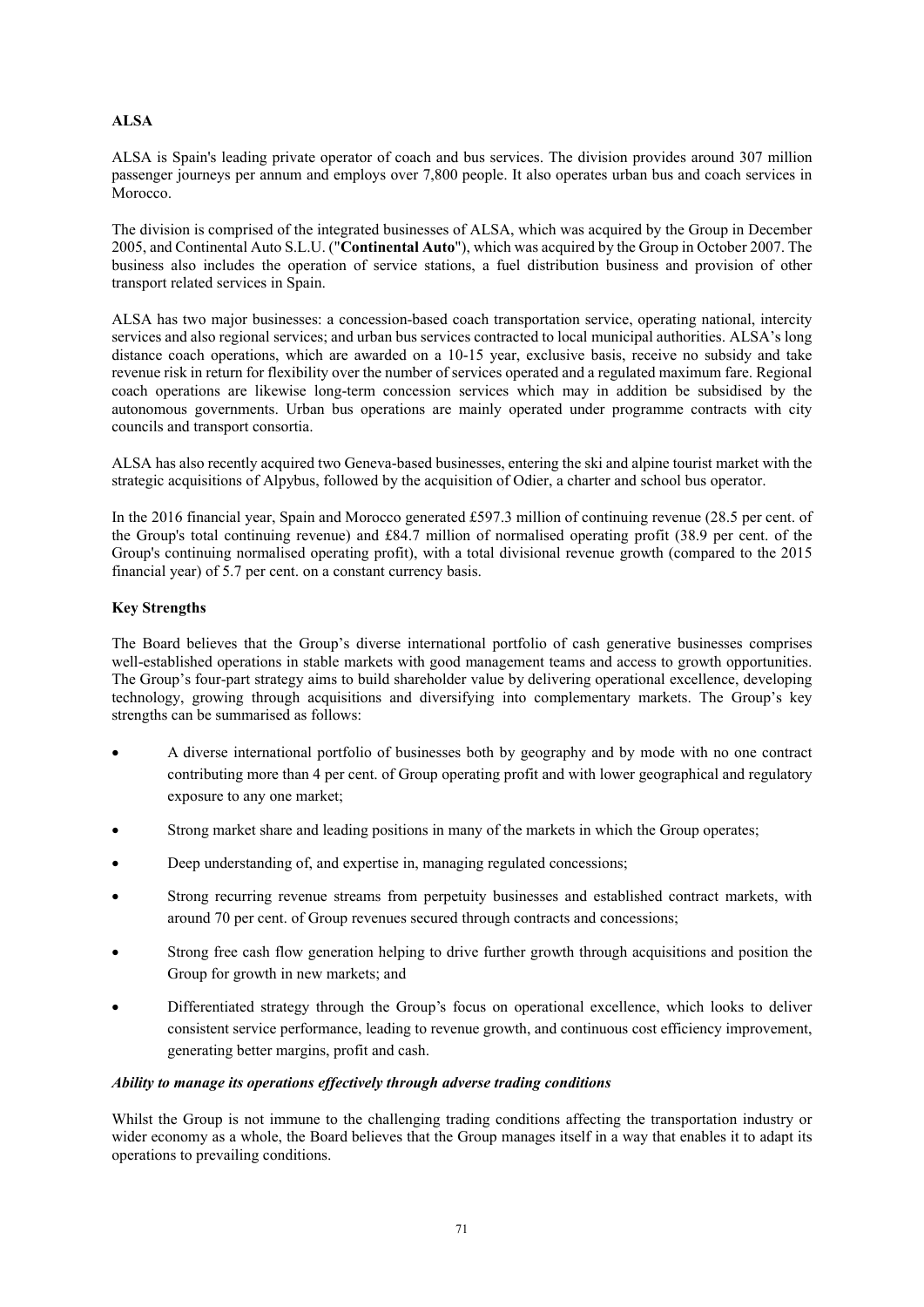The innovative digital marketing approach of the UK Coach business is being complemented with new partnership contracts to both deliver its services more effectively to existing customers and reach new markets. Through its active pricing strategy, revenue is optimised by responding to changing market conditions. The business is always looking to optimise its network and has removed 1.8 million miles from services in the first half of 2017, as it looks to reduce uncommercial operations, while also increasing services on popular routes.

The Board believes that the emphasis on partnership by the UK Bus business is working. In 2015, a five-year 'Bus Alliance' was signed with West Midlands Integrated Transport Authority, enabling local authority funding to complement UK Bus' record investment in new buses during 2015 and 2016. This partnership approach is a key driver for delivering a combination of superior service standards and customer offering together with profitable growth. The new West Midlands Mayor, elected in May 2017, has endorsed this approach.

In Spain, ALSA is the market leader in urban and inter-urban bus and coach services, with a high level of contracted mileage and organic growth opportunities in North Africa, where ALSA is operating in four cities in Morocco. Over the last few years ALSA has faced intense competition on its rail-competed long-distance routes; however, through the roll out of its revenue management system to over 200 flows that compete directly with the discounted RENFE (rail services company owned by the Spanish government), ALSA saw growth in revenue and delivered their highest annual passenger numbers during 2016.

The North American division employs an 'up or out' strategy to exit contracts which do not meet the Group's strict minimum financial returns criteria. The business has strong customer relationships with contract retention rates of 96 per cent. on contracts that meet the minimum criteria, whilst around 90 per cent. of customers are willing to recommend National Express on the basis of quality of service, safety and value.

#### *Ability to deliver a strong operational capability across the business*

One of the four key tenets of the Group's strategy is to deliver operational excellence, with the focus on driving revenue growth and margin progression across the business by delivering excellent customer service. The Group's progress in embedding excellence across the Group has been recognised by leading accreditation bodies. Having been awarded a four-star rating in 2014, UK Coach achieved a five-star European Foundation for Quality Management ("**EFQM**") rating in 2016, and this has been followed by UK Bus's five-star rating in 2017. ALSA achieved four-star ratings in their initial assessments by the EFQM and are determined to emulate the success of UK divisions. In 2016, the Group was presented with the prestigious British Safety Council Sword of Honour for its UK Coach and UK Bus operations, and in 2017, UK Bus was awarded the highest score within the transportation sector for its safety rating. The North American Division also secured a Bronze Award for the second consecutive year from the Illinois Performance Excellence Center.

The Issuer believes that the Group continues to deliver excellent customer service. The Group's customer satisfaction ratings are often market-leading. During the course of 2016 recognition was achieved across the Group: UK Coach was recognised as the most trusted ground transportation brand in the UK Institute of Customer Service's annual survey for the fourth year running; National Express West Midlands (part of UK Bus) won the 2016 Bus Operator of the Year at the National Transport Awards, and the business secured its highest ever customer satisfaction scores in the independent Transport Focus survey; in the Group's North American School Bus business over 90 per cent. of customers said that they would recommend it on the basis of its service, safety and value; and ALSA was awarded the Best Customer Experience seal for passenger transport, ranking ahead of all other ground transport and air operators in Spain.

The Group is harnessing new technology and is seeking to enhance customer service and operate more efficiently. Continued investment in new mobile technology and ticketing apps have generated growth in transactions and lowered costs. In 2016, the Group fully installed real-time revenue management systems in Spain and UK Coach in order to drive growth in revenue, profit and incremental demand. UK Bus launched mobile ticketing, providing a more convenient method of payment, and is currently investing in on-board contactless ticketing across the network. In 2016, UK Coach introduced a complimentary 'infotainment' system, VUER, providing enhanced services for customers, which won the Gold Award for Innovation at the 2017 UK Coach Awards. The introduction of these new technologies helps to create personalised and tailored relationships with the Group's customers, helping to drive innovation and service efficiency so the Group can better target customer needs.

New technology also enables the Group to improve safety performance. The Group continues to invest in Lytx DriveCam technology to help improve safety performance and drive down cost. The smart camera technology was fully installed on the UK Coach fleet last year, and the Group is now rolling this out to UK Bus, ALSA and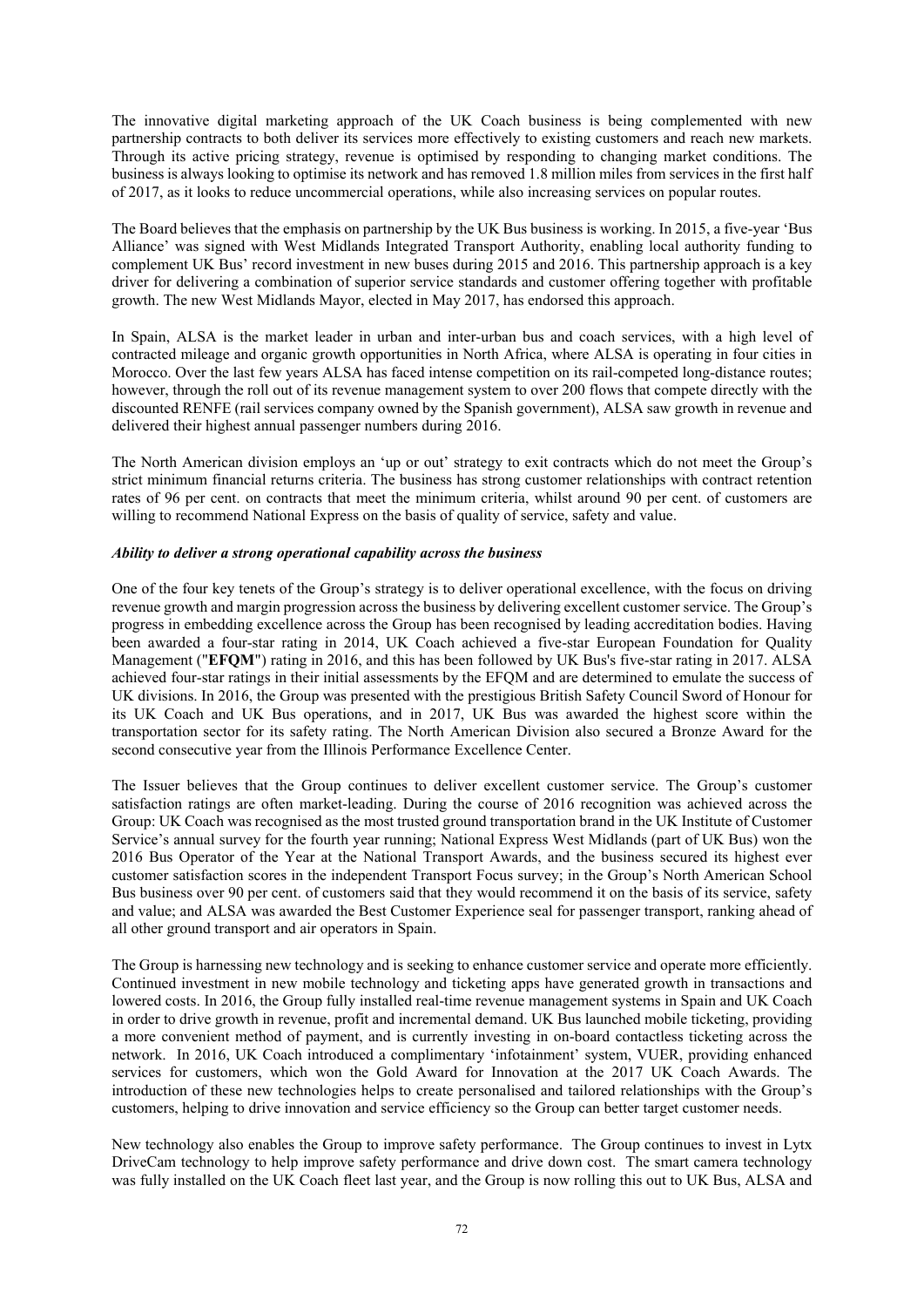North America.

#### *Achieving margin improvement*

The Group's operating profit margin of 10.4 per cent. in financial year 2016, exceeds the margin of other public transport operators within its peer group, with market-leading positions in ALSA, North America and UK Coach. This has been achieved through a clear focus on operational performance and an efficient cost base. The Group has delivered cost savings, removed unprofitable mileage, secured global procurement savings and ensured that capacity has adapted to meet demand.

## *Competition*

The Group's businesses compete in numerous geographic markets and face competition not only from other transport operators but also from other modes of transport.

In the UK, the Group's bus and coach operations face competition from the car and other forms of public transport.

The result of a deregulated UK bus market is that in some areas there also exists head-to-head competition between transport companies operating overlapping bus networks. Over time, mergers and acquisition have led to a situation where nearly two thirds of services in the UK are operated by five major UK-based public transport providers, namely FirstGroup plc ("**FirstGroup**"), Go-Ahead Group plc ("**Go-Ahead**"), National Express, Stagecoach ("**Stagecoach Group**") and Arriva (purchased by Deutsche Bahn AG in 2010).

National Express is the largest UK and Spanish coach operator, but is subject to competition from other operators, particularly in the UK, in relation to airport and intercity routes.

In North America, the Group's operations cover a very wide geographic area comprising around 20,000 routes under approximately 600 separate contracts. Competition is provided by a small number of larger operators plus numerous smaller, locally owned operators. The competitors can also include school districts themselves (which are governmental bodies) as many operate their own buses in-house. Although the number of competitors is large, the actual competition for any single contract is limited due to geographic restrictions, which means that a smaller owner operator in one state will not bid for a contract in a neighbouring state as they will not have the resources to achieve this.

#### **Strategy**

The Group has built a diverse global business which is focussed on operational excellence, innovation, bolt-on acquisitions in its core markets and further global diversification. The Board's strategy to generate value is focused on four key areas:

- 1. Delivering operational excellence;
- 2. Deployment of technology;
- 3. Growing the business through acquisitions; and
- 4. Diversification into complementary markets.

#### *Delivering operational excellence*

For National Express, operational excellence is achieved through delivering continuously improving services whilst ensuring a relentless focus on efficiency. The objective is for National Express to be known for both excellence in the quality of the Group's operations and for price leadership.

Getting the combination of price and quality right enables the Group to deliver on the vision of earning customers' lifetime loyalty, with passengers more likely to continue to use the Group's services above other choices because they are receiving a good service at a good price. Equally, contracting authorities or businesses are less likely to retender services or are more likely to award National Express new contracts if each business consistently delivers excellence. This focus on operational excellence should result in growth in both revenue and margins.

In the Group's UK and Spanish coach operations, more sophisticated revenue management systems have been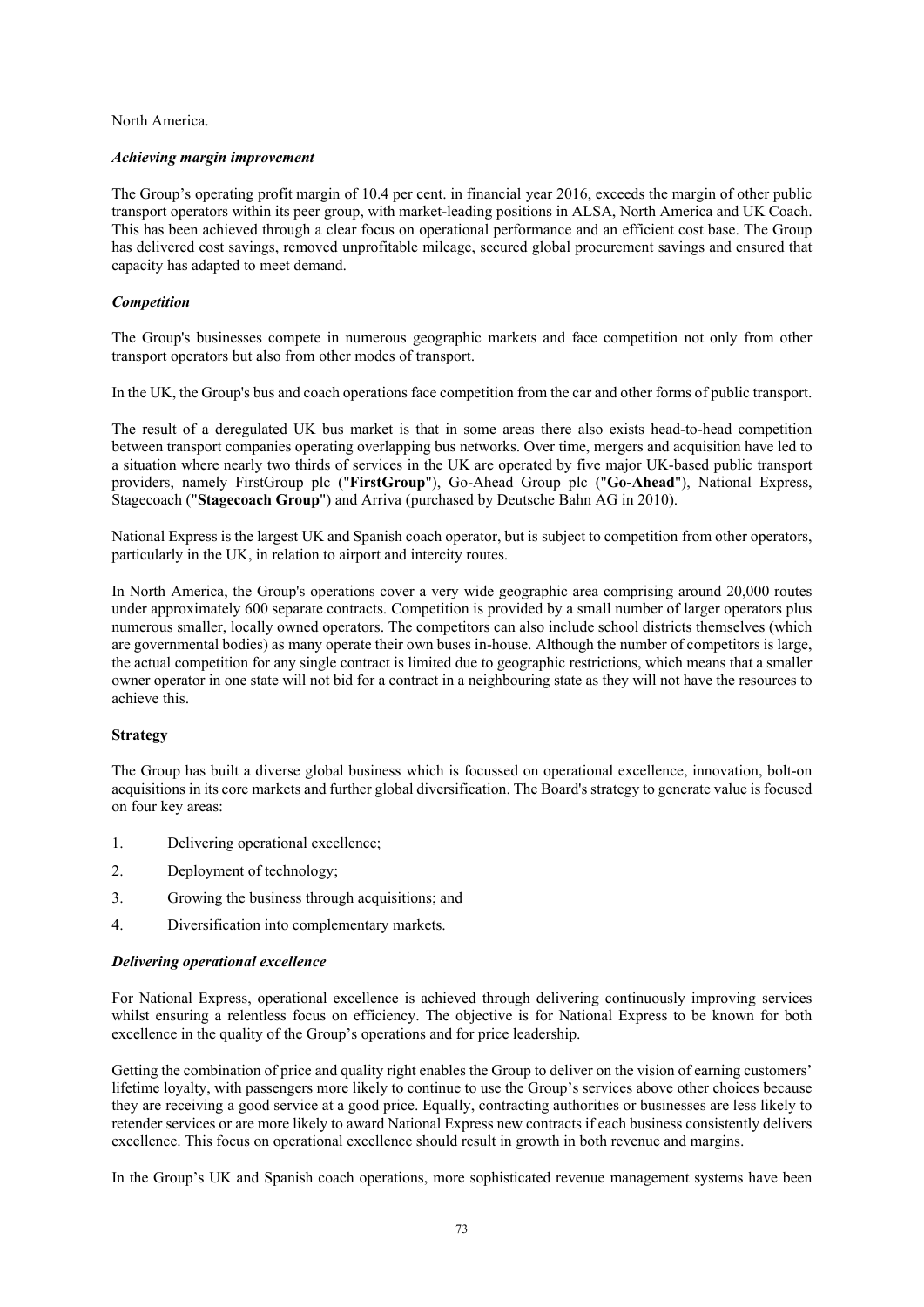introduced and the Board believes that they will significantly enhance the businesses' capabilities to actively manage pricing on a real time basis, helping to deliver incremental revenue and higher returns.

The Group's success in recent years has been rooted in operational excellence. It is also increasingly clear that future success depends on it. As the most recent successes in German Rail and in Bahraini bus services demonstrate, a reputation for operational excellence has been crucial in winning contracts in new markets.

## *Deployment of Technology*

The Group utilises technology to raise customer and safety standards and drive efficiencies in the business.

Investment in industry-leading real-time revenue management systems in the UK and Spanish Coach businesses is driving growth in passenger numbers, revenue, yield and utilisation, and in North America, the acquisition of Ecolane in 2016 further enables developments in route scheduling technology across the Group.

The Group is investing in Lytx DriveCam technology to help improve safety performance and drive down the cost of accidents. The leading technology of its type on the market, it enables data analysis and video review in order to allow targeted training and provide evidence for any accident claims. This smart camera technology was fully installed on the UK coach fleet in 2016, and the Group has begun a roll out in UK Bus, Spain and North America.

The Group has also invested in technology to improve customer experience, with developments in real time information and marketing and journey planning apps in UK Bus and UK Coach. In 2016 UK Coach rolled out the VUER free entertainment system that allows passengers to access television programmes and magazines on their phones and tablets.

## *Growing the business through acquisitions*

The Group continues to look to grow its unique portfolio of international bus, coach and rail businesses through selective bolt-on acquisitions.

The principal opportunity for increased investment to deliver strong growth over the medium term is in North America, where there are excellent opportunities for growth given this market's highly fragmented nature and the continuing trend for conversions, with over 1,000 private school businesses in the United States. National Express has already demonstrated its ability to grow this business significantly in recent years and in 2016 made eight additional 'bolt-on' acquisitions, delivering management synergies, improved purchasing power and operational improvements. Some of these acquisitions have also opened up new markets for the business – for example, shuttle services – providing credentials in growing sectors.

In addition, the Group also sees attractive opportunities for select bolt-on acquisitions within ALSA, and in 2016, the Group acquired a regional bus business in Ibiza providing entry into a new regional market.

The Group will continue to consider opportunities to expand into new geographies and markets where it believes that its experience in delivering innovation and operational excellence can generate meaningful and sustainable long-term returns.

#### *Diversification into complementary markets*

The Group continues to look at opportunities to diversify into new markets that are complementary to its existing business and are fast growing, urbanising and seeing liberalisation. Building on its strong credentials through the focus on the delivery of operational excellence, the Group is looking at other markets in Europe and across a number of travel modes. For example, the Group has entered the Swiss transport market in the last year with two acquisitions providing entry into the ski and alpine tourist, charter and school bus markets, with the two operations expected to offer synergy benefits.

# **Subsidiaries**

The Issuer acts as the holding company of the Group. The Issuer has the following significant subsidiary undertakings all of which are private limited companies. None of the subsidiaries hold ordinary shares in the Issuer (the "**Ordinary Shares**").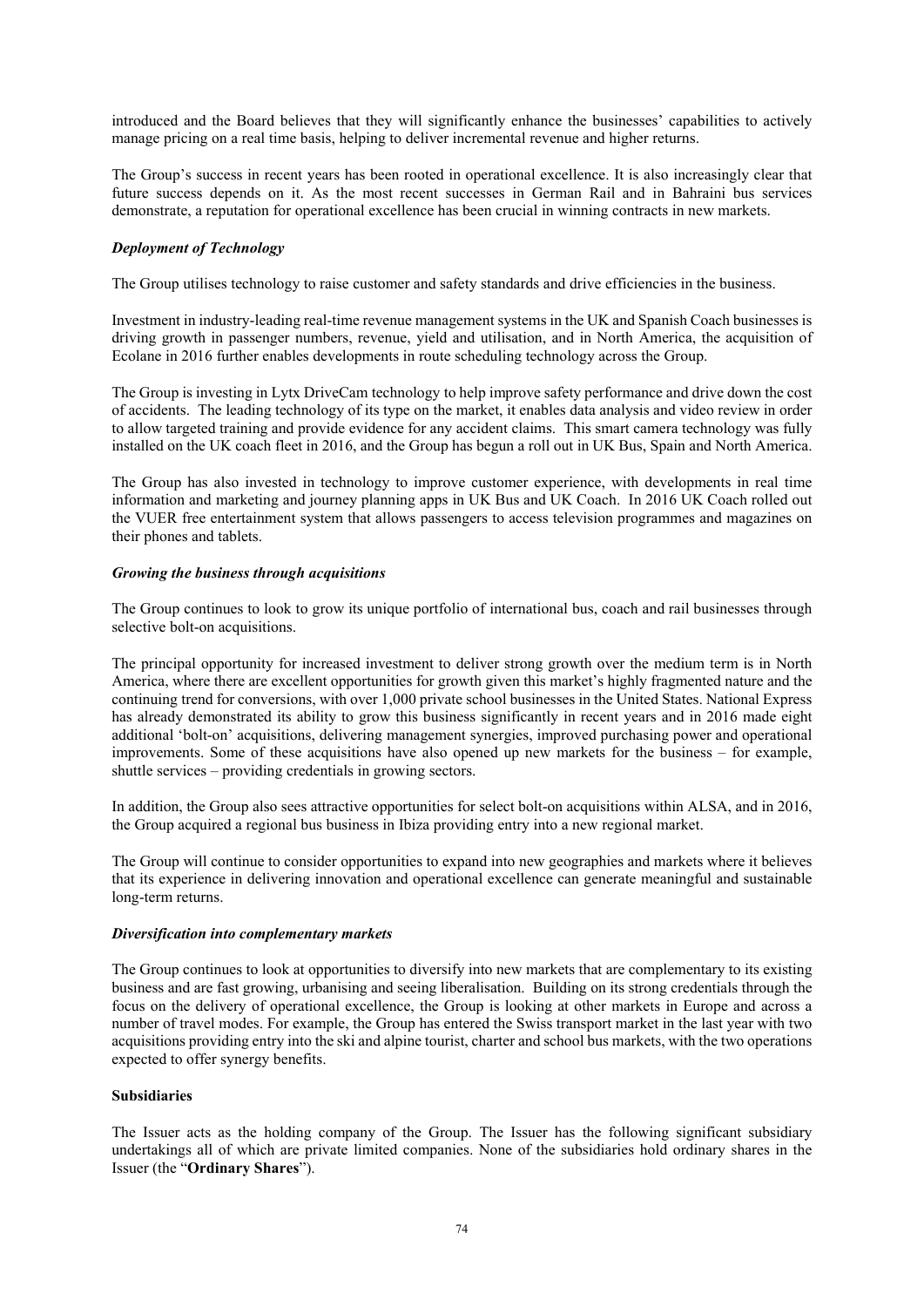|                                                                      | <b>Country of</b>        | <b>Proportion of</b><br>ownership |                                                                                                                        |
|----------------------------------------------------------------------|--------------------------|-----------------------------------|------------------------------------------------------------------------------------------------------------------------|
| Name                                                                 | Incorporation            | interest                          | <b>Principal activity</b>                                                                                              |
| National Express Limited                                             | <b>England and Wales</b> | 100 per cent.                     | Administration and marketing of<br>express coach service in the UK<br>and holding company for German<br>rail companies |
| Eurolines (UK) Limited                                               | <b>England and Wales</b> | 100 per cent.                     | Administration and marketing of<br>express coach service in Europe                                                     |
| The Kings Ferry Limited                                              | <b>England and Wales</b> | 100 per cent.                     | Operation of coach services                                                                                            |
| West Midlands Travel Limited                                         | <b>England</b> and Wales | 100 per cent.                     | Operation of bus services                                                                                              |
| National Express Trains Limited*                                     | <b>England</b> and Wales | 100 per cent.                     | Holding company for train<br>operating companies                                                                       |
| Tayside Public Transport Co<br>Limited (trading as Travel<br>Dundee) | Scotland                 | 100 per cent.                     | Operation of bus services                                                                                              |
| Durham School Services, L.P.                                         | <b>United States</b>     | 100 per cent.                     | Operation of school bus services                                                                                       |
| Petermann Ltd LLC                                                    | <b>United States</b>     | 100 per cent.                     | Operation of school bus services                                                                                       |
| National Express Transit<br>Corporation                              | <b>United States</b>     | 100 per cent.                     | Operation of school bus services                                                                                       |
| National Express LLC                                                 | <b>United States</b>     | 100 per cent.                     | Holding company for operating<br>companies                                                                             |
| <b>Stock Transportation Limited</b>                                  | Canada                   | 100 per cent.                     | Operation of school bus services                                                                                       |
| NEX Continental Holdings SL                                          | Spain                    | 100 per cent.                     | Holding company for operating<br>companies and operation of bus and<br>coach services                                  |
| Tury Express SA                                                      | Spain                    | 100 per cent.                     | Holding company for operating<br>companies                                                                             |
| General Tecnica Industrial SLU                                       | Spain                    | 100 per cent.                     | Holding company for operating<br>companies                                                                             |
| <b>GAT Groupe Alsa Transport</b><br>(Marrakech)                      | Morocco                  | 100 per cent.                     | Operation of bus services                                                                                              |
| TVAM Transport de Voyageurs<br>en Autocar Maroc SA<br>(Marrackech)   | Morocco                  | 100 per cent.                     | Operation of bus services                                                                                              |
| Alsa Tanger SA                                                       | Morocco                  | 100 per cent.                     | Operation of bus services                                                                                              |
| ACA Alsa City Agadir SA                                              | Morocco                  | 100 per cent.                     | Operation of bus services                                                                                              |

\*Shares held by the Issuer. All other shares held through subsidiaries.

# **Management**

The Directors and Senior Managers of the Issuer are:

| Directors and<br><b>Senior Managers</b> | <b>Position held</b>                                                           | <b>Other Principal Activities</b>                                                                                                    |
|-----------------------------------------|--------------------------------------------------------------------------------|--------------------------------------------------------------------------------------------------------------------------------------|
| Sir John Armitt                         | Non-Executive Chairman                                                         | Deputy Chairman of Berkeley Group Holdings<br>PLC, Chairman of City and Guilds and Deputy<br>Chairman of the National Infrastructure |
|                                         |                                                                                | Commission. He is also an independent                                                                                                |
|                                         |                                                                                | Non-Executive Director of Expo 2020                                                                                                  |
| Dean Finch                              | Group Chief Executive                                                          | Not applicable                                                                                                                       |
| <b>Chris Davies</b>                     | Group Finance Director                                                         | Not applicable                                                                                                                       |
| Matthew Ashley                          | Executive Director and President and<br>Chief Executive Officer, North America | Not applicable                                                                                                                       |
| Jorge Cosmen                            | Non-Executive Deputy Chairman                                                  | Non-Executive Director of Bankia, S.A.                                                                                               |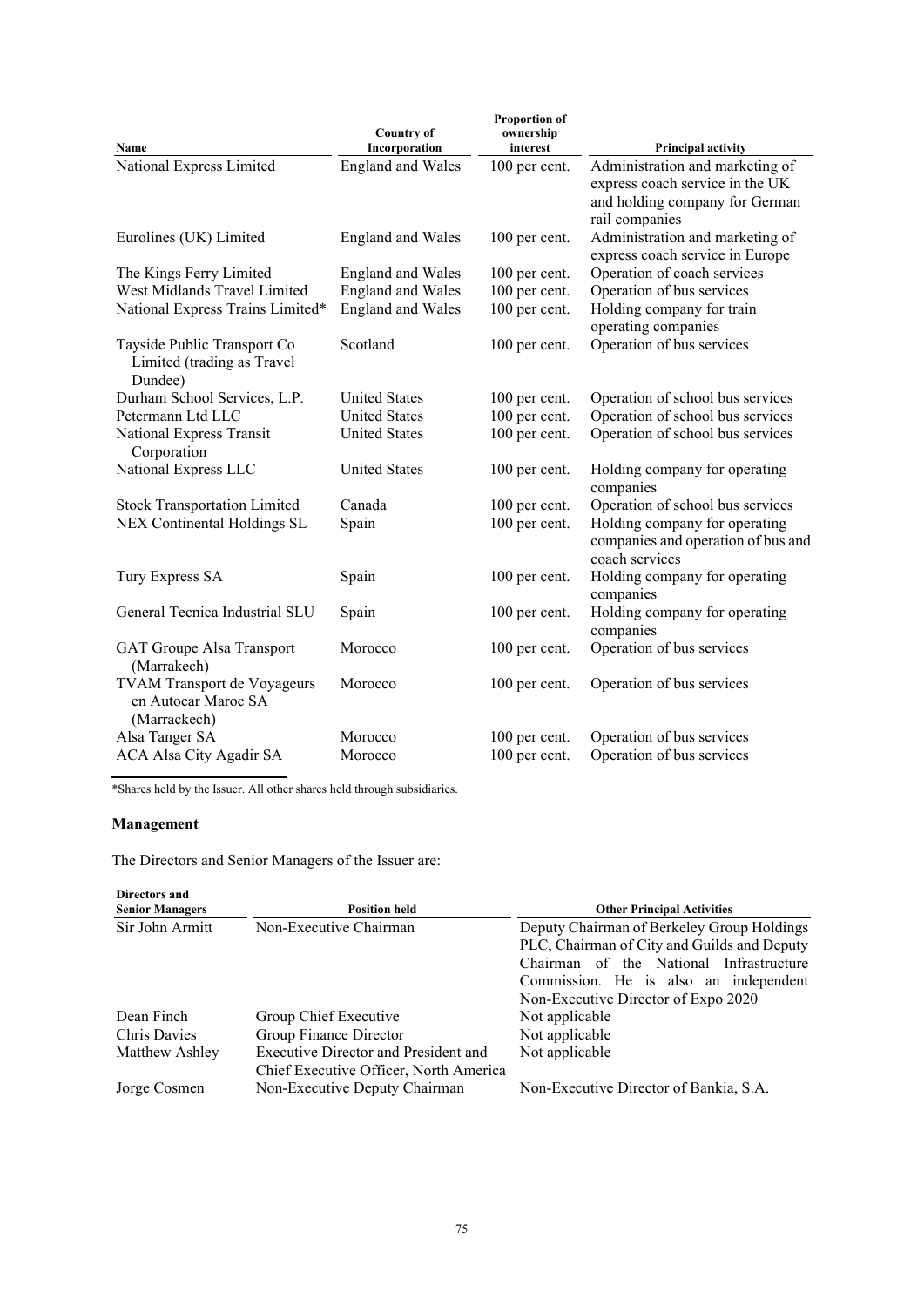| <b>Directors and</b><br><b>Senior Managers</b> | <b>Position held</b>                                                            | <b>Other Principal Activities</b>                                                                                                                                                                                                                                                                                   |
|------------------------------------------------|---------------------------------------------------------------------------------|---------------------------------------------------------------------------------------------------------------------------------------------------------------------------------------------------------------------------------------------------------------------------------------------------------------------|
| Lee Sander                                     | Senior Independent Non-Executive<br>Director                                    | Managing Director, Global Transportation and<br>Infrastructure for Hatch, Chairman<br>US.<br>Emeritus of the Regional Plan Association,<br>Vice Chairman of the Greater Jamaica<br>Development Corporation and Senior External<br>Advisor to McKinsey & Company                                                     |
| Chris Muntwyler                                | Independent Non-Executive Director                                              | President and Chief Executive Officer of<br>Conlogic Ltd, Non-Executive director of<br>Panalpina World Transport (Holding) Ltd and<br>the Austrian Post Ltd.                                                                                                                                                        |
| Joaquín Ayuso                                  | Independent Non-Executive Director                                              | Chairman<br>Vice<br>of<br>Ferrovial<br>SA,<br>Non-Executive Director of Bankia S.A. He is<br>also Chairman of the Board of Autopista del<br>Sol SA, Non-Executive Director of Hispania<br>Activos Inmobilarios SA, and Senior Advisor<br>to AT Kearney in Spain and Portugal                                        |
| Jane Kingston                                  | Independent Non-Executive Director                                              | Non-Executive Director of Spirax-Sarco<br>Engineering plc                                                                                                                                                                                                                                                           |
|                                                | Matthew Crummack Independent Non-Executive Director                             | Chief Executive Officer of Gocompare.com<br>Group Plc and Director of Interventus Ltd                                                                                                                                                                                                                               |
| Mike McKeon<br>Dr Ashley Steel                 | Independent Non-Executive Director<br><b>Independent Non-Executive Director</b> | Not applicable<br>Non-Executive Director of the Civil Aviation<br>Independent<br>Non-Executive<br>Authority,<br>Director of global law firm, Ince $\&$ Co,<br>Independent Non-Executive<br>Director<br>- of<br>Gocompare.com Group Plc, and a founding<br>member on the Global Advisory Board for Out<br>Leadership |
| Francisco Iglesias<br>Tom Stables              | Chief Executive Officer, ALSA group<br>Managing Director, UK and Germany        | Not Applicable<br>Not Applicable                                                                                                                                                                                                                                                                                    |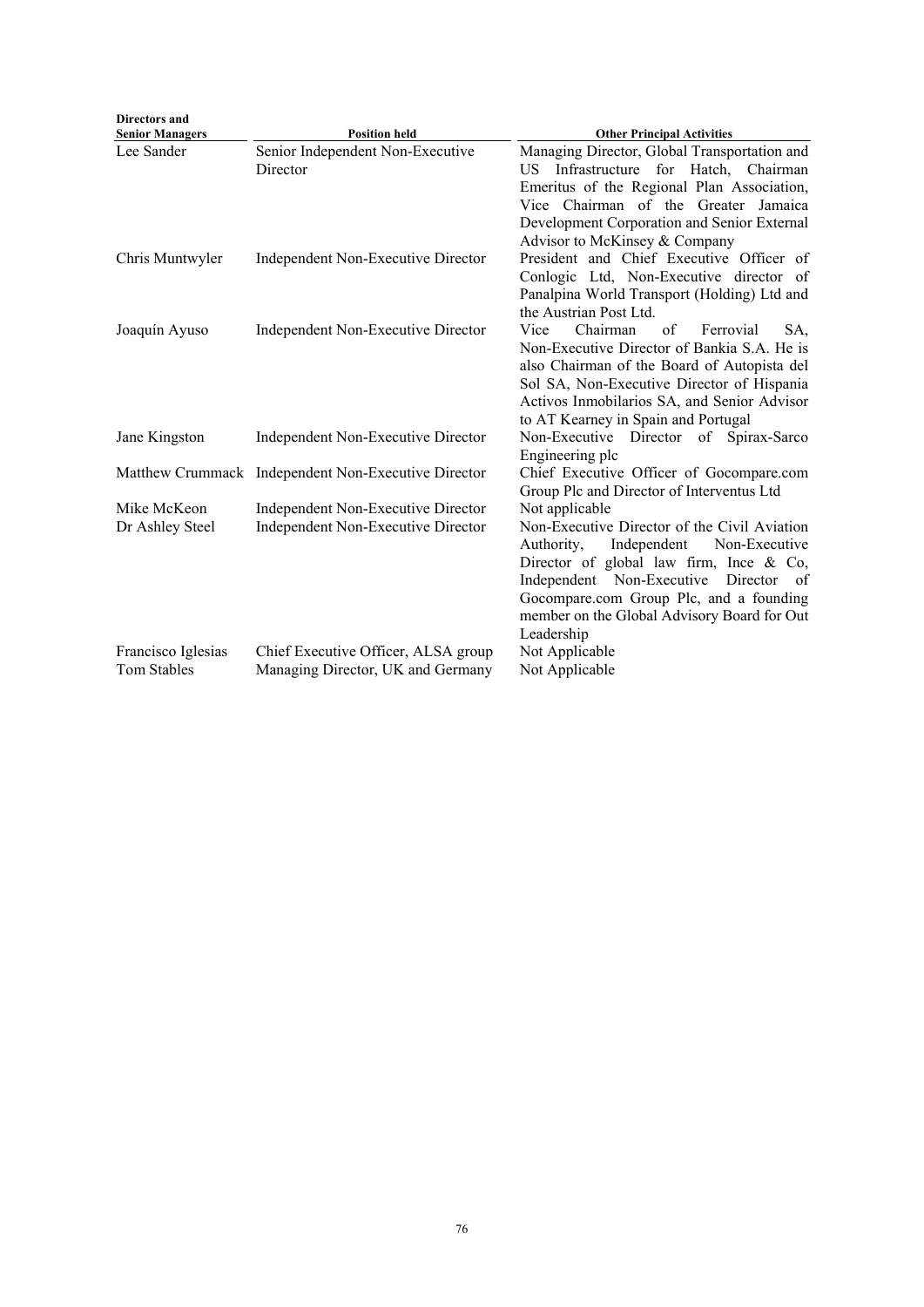#### *Sir John Armitt, aged 71 (Non-Executive Chairman)*

Sir John Armitt, who was appointed to the Board in 2013, is currently Deputy Chairman of Berkeley Group Holdings PLC, Chairman of the City & Guilds Group and Deputy Chairman of the National Infrastructure Commission. Sir John is also an independent Non-Executive Director of Expo 2020. He was President of the Institution of Civil Engineers from 2015 to 2016 and a member of the Board of Transport for London from 2012 to 2016. Sir John was Chairman of the Olympic Delivery Authority from 2007 to 2014 and Chairman of the Engineering and Physical Science Research Council from 2007 to 2012. From 2001 to 2007 he was Chief Executive of Network Rail and its predecessor, Railtrack. In 1997 he was appointed as Chief Executive of Costain Group Plc, a position he held until 2001. Before this, Sir John was Chief Executive of Union Railways, the company responsible for the development of the high speed Channel Tunnel Rail Link. This followed a 27-year career at John Laing Plc.

## *Dean Finch, aged 51 (Group Chief Executive)*

Prior to joining National Express in 2010, Dean Finch was Group Chief Executive of Tube Lines from May 2009. Before that he worked for over ten years in senior roles within FirstGroup Plc. He joined FirstGroup in 1999 having qualified as a Chartered Accountant with KPMG, where he worked for 12 years specialising in Corporate Transaction Support Services, including working for the Office of Passenger Rail Franchising on the privatisation of train operating companies.

At FirstGroup, he was Managing Director of the Rail Division from 2000 to 2004 and then was appointed to the main board as Group Commercial Director in 2004, before being made Group Finance Director. With the completion of the Laidlaw acquisition, he became Chief Operating Officer in North America before returning to the UK as Group Chief Operating Officer. Dean currently has no external directorships, having relinquished his role as Non-Executive Director of the Royal Free London NHS Foundation Trust in May 2016.

#### *Chris Davies, aged 47 (Group Finance Director)*

Chris Davies joined National Express in May 2017 from Inchcape Plc where he was Group Financial Controller and Treasurer from 2013. Chris also acted as interim Group Chief Financial Officer for Inchcape Plc between January and April 2016. Chris has significant international senior financial experience having started his career with Andersen Consulting, before joining Boots, then Marakon Associates (a strategic consultancy) and spending ten years at Diageo Plc. At Diageo, Chris held a number of strategic and financial positions on three continents, culminating in two and a half years as the Chief Financial Officer of its North American division.

#### *Matthew Ashley, aged 43 (Executive Director and President & Chief Executive Officer – North America)*

Matt Ashley joined National Express as Group Financial Controller in 2010 from Deloitte where he was a Director specialising in transport and infrastructure and the auditing of listed companies, having previously qualified as a Chartered Accountant in 1998. He was then promoted to the role of Finance Director of the UK Bus division in 2013 before becoming interim Group Finance Director in October 2014, assuming the substantive role in January 2015. He was appointed President and Chief Executive Officer of the North America division in September 2017 while remaining a member of the Plc Board.. He has no external directorships.

#### *Jorge Cosmen, aged 49 (Non-Executive Deputy Chairman)*

Jorge Cosmen was appointed to the Board in 2005 at the time of the ALSA transaction. He was appointed Deputy Company Chairman in October 2008. He was Corporate Manager for the ALSA Group from 1995, becoming Chairman in 1999. Between 1986 and 1995, he worked in sales, distribution and banking. He is a Business Administration graduate and has an International MBA from the Instituto de Empresa in Madrid. He is a Non-Executive Director of Bankia, as well as of other private companies.

#### *Lee Sander, aged 61 (Senior Independent Non-Executive Director)*

Elliot 'Lee' Sander was appointed to the Board in 2011. He is Managing Director, Global Transportation and US Infrastructure for Hatch, a global management, engineering and development consultancy. He is the former Chief Executive Officer of the Metropolitan Transportation Authority of New York and the former Commissioner of the New York City Department of Transportation. He is the Chairman Emeritus of the Regional Plan Association, an NGO that has played a guiding role in the planning of the New York Metropolitan area. Lee was Group Chief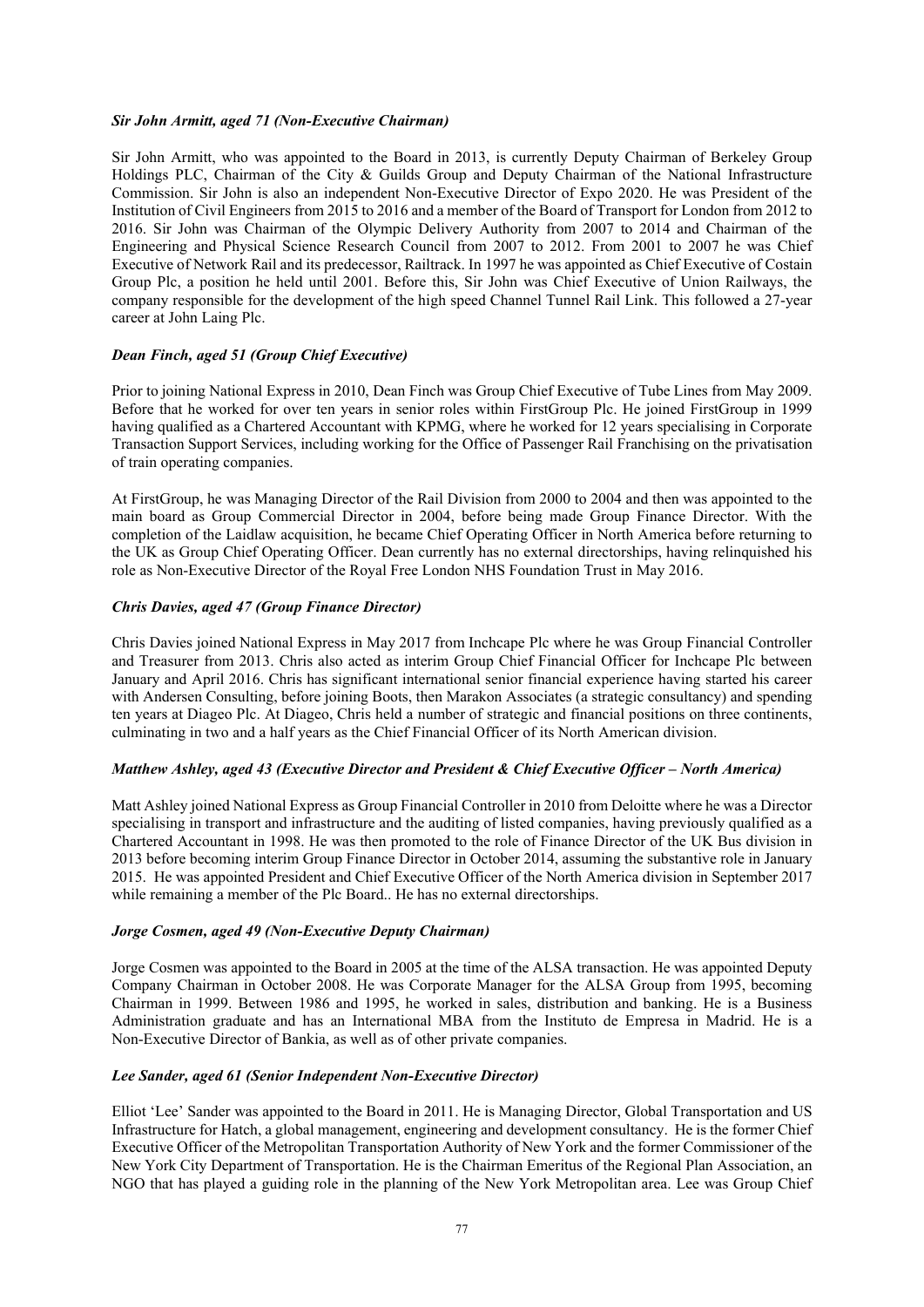Executive for Global Transportation at AECOM, a global architecture and engineering firm. He served as President of The HAKS Group Inc and The I. Grace Company, which also specialised in architecture, engineering, and construction in the public and private sectors. In addition, Lee founded the Rudin Center for Transportation Policy and Management at New York University. Lee is also currently Vice Chairman of the Greater Jamaica Development Corporation and Senior External Adviser to McKinsey & Company.

#### *Chris Muntwyler, aged 64 (Independent Non-Executive Director)*

Chris Muntwyler was appointed to the Board in 2011. He is President and CEO of the Swiss Management Consulting company Conlogic Ltd. He is also Non-Executive Director of Panalpina World Transport (Holding) Ltd (Switzerland) and the Austrian Post Ltd (Austria). During his 27 years at Swissair he held top executive positions in Switzerland, Sweden and North America. In 1999 he joined DHL Express serving as Managing Director of Switzerland, Germany and Central Europe and from 2005 to 2008 as CEO of DHL Express (UK) Ltd based in London.

#### *Joaquín Ayuso, aged 62 (Independent Non-Executive Director)*

Joaquín Ayuso was appointed to the Board in 2011. He is Board Vice Chairman for Ferrovial, the €10 billion Spanish transport infrastructure and services group that employs over 100,000 people worldwide. He has been with Ferrovial since 1981 and was appointed CEO in 2002, and held that position until October 2009. During this period, Ferrovial expanded internationally with business interests in the UK, US, Canada, Latin America and Europe. He is also currently a Non-Executive Director of Bankia, Chairman of the Board of Autopista del Sol SA, Non-Executive Director of Hispania Activos Inmobiliarios SA and Senior Advisor to AT Kearney in Spain and Portugal.

#### *Jane Kingston, aged 60 (Independent Non-Executive Director)*

Jane Kingston was appointed to the Board in 2014. She served as Group Human Resources Director for Compass Group Plc from 2006 until her retirement in 2016. Prior to this, she served as Group Human Resources Director for BPB Plc from 2002 until its acquisition by Saint Gobain SA in 2006. Jane's earlier career in HR has spanned a variety of sectors, including engineering and building materials with Enodis Plc and Blue Circle Plc (now Lafarge SA) and garment and textiles with Coats Viyella Plc, as well as the British car industry. She has significant international experience, having had responsibility for the people agenda in most parts of the world at some point during her career. Jane is currently Non-Executive Director and Chair of the Remuneration Committee, of Spirax-Sarco Engineering Plc.

#### *Matthew Crummack, aged 47 (Independent Non-Executive Director)*

Matthew Crummack was appointed to the Board in 2015. He is currently Chief Executive Officer of Gocompare.com Group Plc, a financial services price comparison website which is listed on the London Stock Exchange. Previously, Matthew served as CEO of lastminute.com, the online travel and leisure retailer, from 2011 until March 2015 when the business was acquired by Bravofly Rumbo Group (subsequently renamed lastminute.com Group). He served as Deputy CEO and Chief Integration Officer until December 2015, following which he served as a member of its Strategic Advisory Committee.

In addition, Matthew was formerly a Senior Vice President of Lodging at Expedia in Europe and the US, has previously worked for Nestlé UK, and spent eight years at Procter & Gamble in a variety of roles. He is also a Director of his own UK-based company, Interventus Limited.

## *Mike McKeon, aged 60 (Independent Non-Executive Director)*

Mike McKeon was appointed to the Board in 2015. He was Group Finance Director of Severn Trent Plc from 2005 until his retirement from the board in 2015. Prior to that, between 2000 and 2005, he was Group Finance Director of Novar Plc. He has held various senior roles, both in the UK and internationally, at Rolls-Royce Plc, CarnaudMetalbox, Elf Atochem and PricewaterhouseCoopers. Until 31 January 2017, Mike was also Senior Independent Director and Chairman of the Audit Committee at investment trust, The Merchants Trust Plc. He is a Chartered Accountant.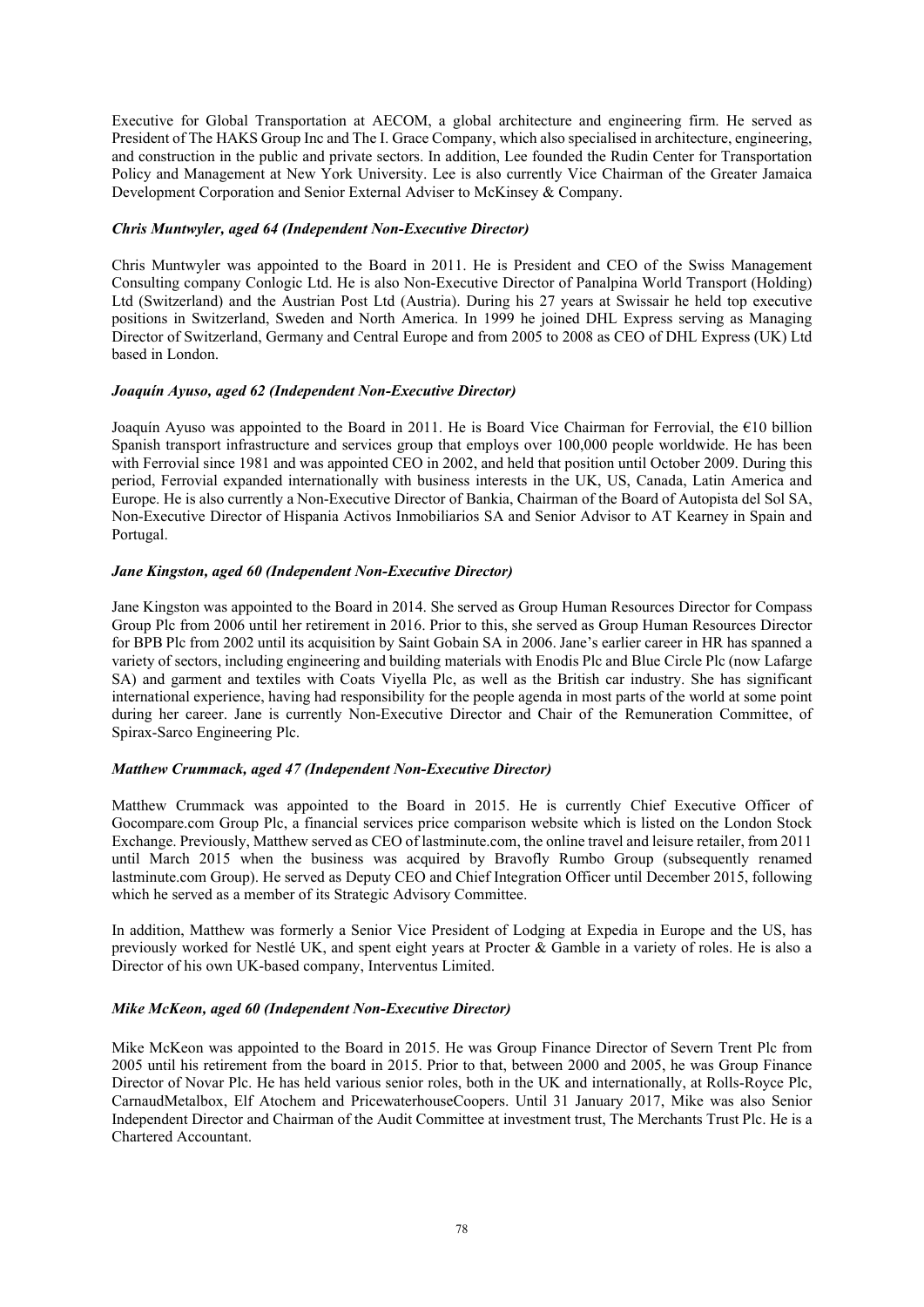#### *Dr Ashley Steel, aged 57 (Independent Non-Executive Director)*

Dr Ashley Steel was appointed to the Board in 2016. She is a former Vice Chairman at KPMG and was Global Chair for its transport, leisure and logistics practice until her retirement from the firm in September 2014. Ashley has significant international experience and has advised numerous FTSE/Fortune 500 boards. Her other sector experience includes professional services, technology, media, business services and healthcare.

Ashley is currently a Non-Executive Director of the Civil Aviation Authority and previously served on the International Business Advisory Board at British Airways. She is also an independent Non-Executive Director to global law firm, Ince & Co and an Independent Non-Executive Director of Gocompare.com Group Plc. She is also a founding member on the Global Advisory Board for Out Leadership, a New York based business helping chairmen and CEOs of finance and law firms become LGBT aware. Ashley has a PhD in Management from Henley Business School.

#### **Conflict of Interest**

The Directors have notified the Board of all their directorships and other interests. Jorge Cosmen has notified the Board of his potential conflict of interest due to his close links with the ALSA business and significant interests in the shares of the Issuer which are held through European Express Enterprises Limited ("**EEEL**"), a major shareholder of the Issuer. Joaquím Ayuso has notified the Board of his potential conflict of interest due to his membership of the Board of Ferrovial. In each such case, there may be a potential conflict of interest in respect of any matters that may arise relating to the ALSA business and/or EEEL (in the case of Jorge Cosmen) or Ferrovial (in the case of Joaquím Ayuso) that may require the attention or approval of the Board from time to time.

Save as disclosed above, there are no other conflicts of interest between any duties to the Company of the Directors or Senior Managers and their private interests and/or other duties.

#### **Business Address**

The business address of the Directors and Senior Managers of the Issuer is National Express House, Birmingham Coach Station, Mill Lane, Digbeth B5 6DD, United Kingdom.

#### **Major Shareholders**

The following persons are major shareholders of the issued share capital of the Issuer:

| <b>Shareholder</b> | <b>Number of Ordinary</b><br><b>Shares</b> | Percentage of issued share<br>capital |
|--------------------|--------------------------------------------|---------------------------------------|
|                    | 66,481,891                                 | $12.99$ per cent.                     |
|                    | 51,493,101                                 | $10.06$ per cent.                     |
|                    | 50,987,079                                 | 9.96 per cent.                        |
|                    | 39,058,640<br>25,617,754                   | 7.63 per cent.<br>5.01 per cent.      |

The above table sets out the number of Ordinary Shares held by the major shareholders as at 26 September 2017. Jorge Cosmen holds interests in 69,237,515 Ordinary Shares through his connected persons, including European Express Enterprises Limited.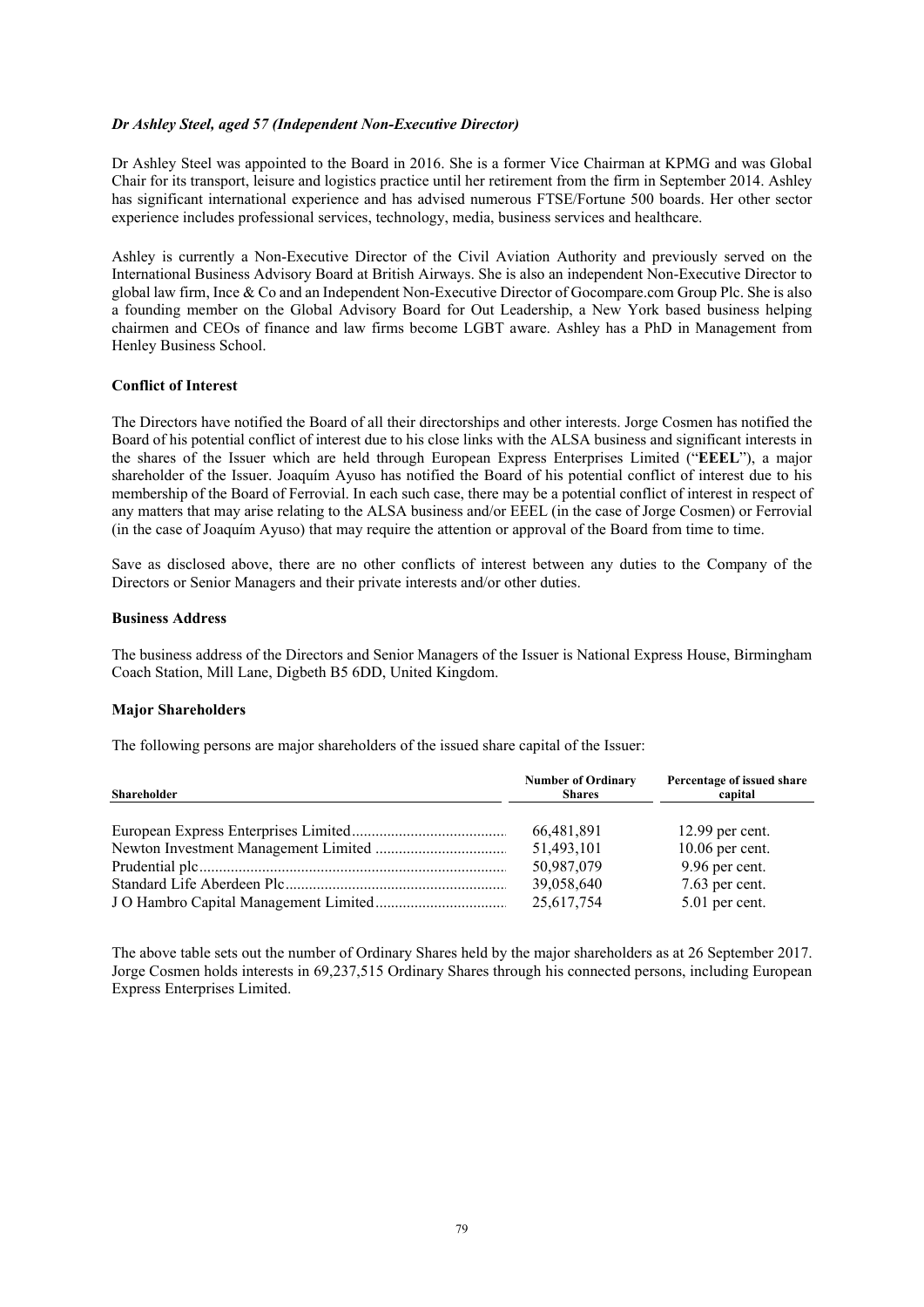# **DESCRIPTION OF THE GUARANTOR**

## **Overview**

West Midlands Travel Limited (the "**Guarantor**" or "**WMTL**") was established and incorporated as a private limited company in England on 8 October 1991 under the Companies Act 1985, with company registration number 2652253 under the name of West Midlands Travel Holdings Limited. On 16 December 1991, the Guarantor passed a special resolution to change its name to West Midlands Travel Limited. The registered office of the Guarantor is 51 Bordesley Green, Birmingham, B9 4BZ, United Kingdom, telephone number +44 (0)121 254 7200.

## **History**

On 26 October 1986, the Guarantor came into existence as part of the deregulation of the bus industry in England and Wales. It was previously part of the bus operations of the West Midlands Passenger Transport Executive. In April 1995, the Issuer purchased the Guarantor, which changed its marketing name to Travel West Midlands in September 1996 and then to National Express West Midlands on 4 February 2008.

#### **Business Activities**

The Guarantor is the largest bus operator in the West Midlands region of the United Kingdom and one of the country's largest urban bus networks outside London. It serves the major cities and towns in the West Midlands region including Walsall, Wolverhampton, Birmingham, Solihull, West Bromwich, Dudley and Coventry. WMTL employs approximately 4,800 people, including 3,600 drivers, and carries just less than three quarters of a million passengers per day on a modern fleet of approximately 1,530 vehicles across nearly 170 routes.

#### **Organisational Structure**

The Guarantor is a wholly-owned subsidiary of the Issuer. Please see "*Description of the Issuer- Subsidiaries*" on page 74 of this Base Prospectus for a description of the Group.

#### **Management**

The Directors of the Guarantor are as follows:

| <b>Name</b> | <b>Position held</b> |
|-------------|----------------------|
|             |                      |
|             |                      |
|             |                      |
|             |                      |

The business address of the Directors of WMTL is National Express House, Birmingham Coach Station, Mill Lane, Digbeth B5 6DD, United Kingdom. There is no potential conflict of interest between any of the Directors' duties to the Guarantor, their private interests or other duties to third parties.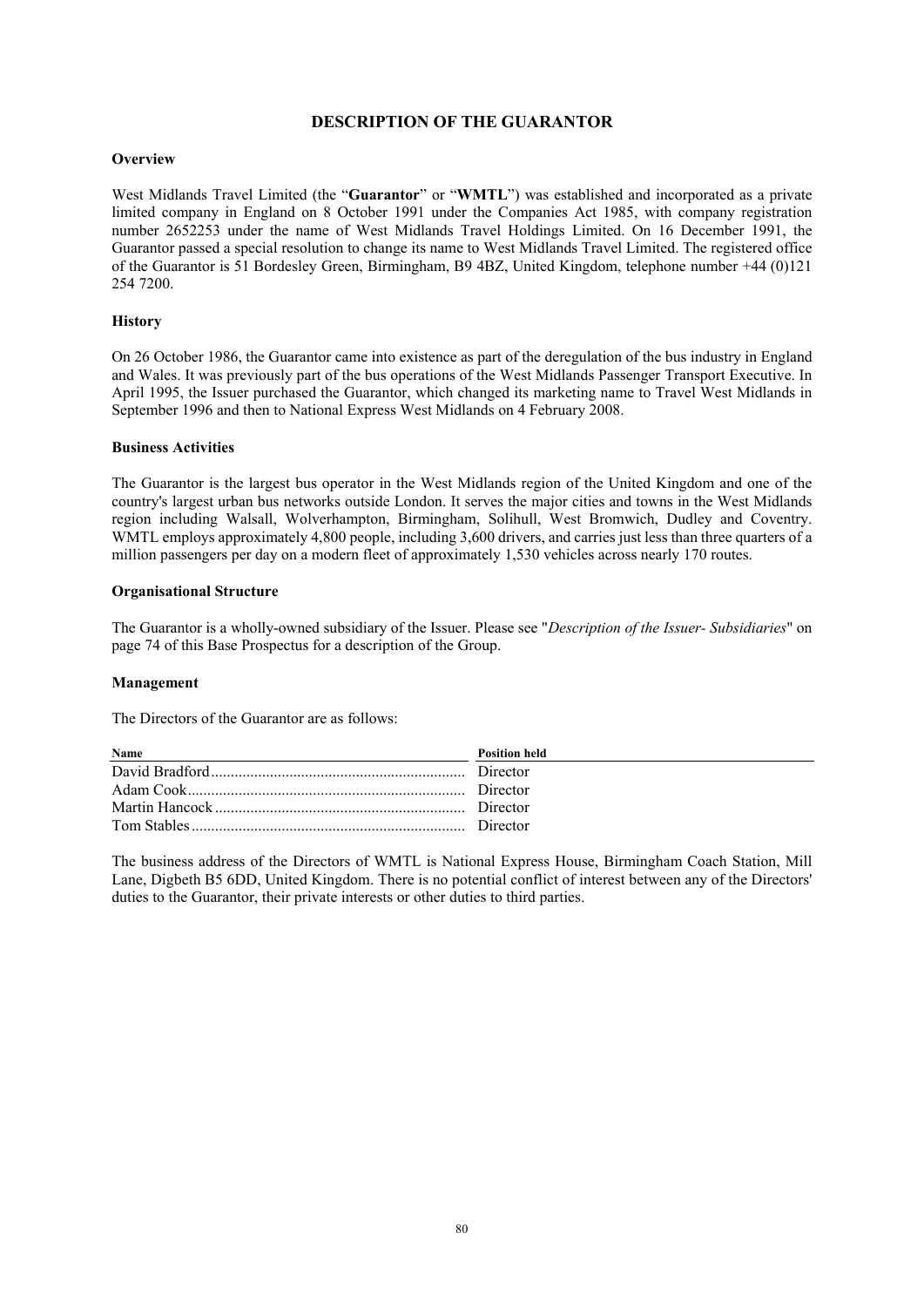# **TAXATION**

#### 1. **United Kingdom**

The comments below are of a general nature based on current United Kingdom law and Her Majesty's Revenue and Customs ("**HMRC**") practice (which may not be binding on HMRC and may be subject to change, sometimes with retrospective effect) and are not intended to be exhaustive. They describe only certain aspects of the United Kingdom withholding tax treatment of payments of interest in respect of the Notes. They do not deal with any other United Kingdom tax implications of acquiring, holding or disposing of Notes or Coupons. Prospective Noteholders or Couponholders should be aware that the particular terms of issue of any series of Notes as specified in the relevant Final Terms may affect the treatment of that and other series of Notes. The following is only a general guide and should be treated with caution. Prospective holders are strongly advised to seek independent advice. This summary is based upon the law as in effect on the date of this Base Prospectus and is subject to any change in law that may take effect after such date.

Holders who may be liable to taxation in jurisdictions other than the United Kingdom in respect of their acquisition, holding or disposal of the Notes or Coupons are particularly advised to consult their professional advisers as to whether they are so liable (and if so under the laws of which jurisdictions), since the following comments relate only to certain United Kingdom taxation aspects of payments in respect of the Notes and Coupons. In particular, holders should be aware that they may be liable to taxation under the laws of other jurisdictions in relation to payments in respect of the Notes or Coupons even if such payments may be made without withholding or deduction for or on account of taxation under the laws of the United Kingdom.

The references to "interest" in the comments below on United Kingdom withholding tax mean "interest" as understood in United Kingdom tax law. The comments do not take any account of any different definitions of "interest" which may prevail under any other law or which may be created by the terms and conditions of the Notes or Coupons or any related documentation.

#### *UK withholding on interest paid by the Issuer*

Interest may be paid by the Issuer on the Notes without withholding for or on account of UK tax so long as the Notes constitute "quoted Eurobonds" within the meaning of section 987 of the Income Tax Act 2007 ("**ITA 2007**"). They will do so provided they carry a right to interest and provided they are listed and continue to be listed on a recognised stock exchange within the meaning of section 1005 of the ITA 2007. The London Stock Exchange is a recognised stock exchange for these purposes. Securities will be treated as listed on the London Stock Exchange if they are included in the Official List by the FCA and are admitted to trading on the London Stock Exchange.

In all other cases, interest paid by the Issuer on Notes will generally be paid subject to withholding on account of UK income tax at the basic rate (currently 20 per cent.), subject to the availability of reliefs or to any direction to the contrary from HMRC in respect of such relief as may be available pursuant to the provisions of any applicable double taxation treaty, and except that the withholding obligation is disapplied (unless HMRC direct otherwise) in respect of a payment which the Issuer reasonably believes is an excepted payment. For these purposes a payment will be an excepted payment if, inter alia:

- (i) the person beneficially entitled to the interest is a UK resident company;
- (ii) the person beneficially entitled to the interest is a non-UK resident company carrying on a trade in the UK through a permanent establishment which is within the charge to corporation tax as regards the interest;
- (iii) the payment is made to certain categories of recipient enjoying a special tax status (including charities and certain classes of pension funds); or
- (iv) a partnership consisting of such persons is beneficially entitled to the interest.

#### *UK withholding on interest paid by the Guarantor*

Depending on the correct legal analysis of payments made by the Guarantor as a matter of UK tax law, it is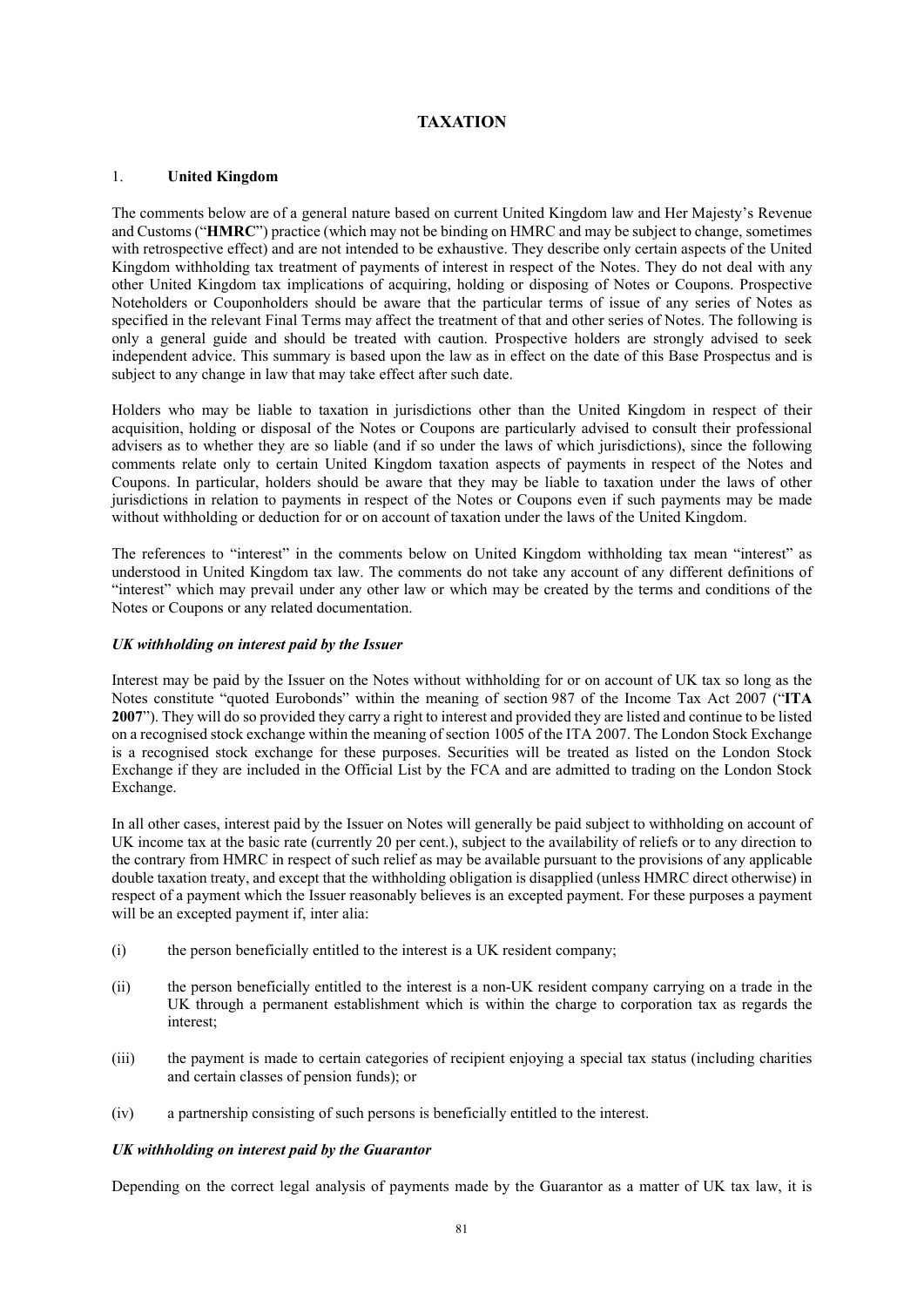possible that payments by the Guarantor would be subject to withholding on account of UK tax at the basic rate (currently 20 per cent.), subject to any claim which could be made under applicable double tax treaties and except that any withholding would be disapplied (unless HMRC direct otherwise) in respect of a payment which the Guarantor reasonably believes is an excepted payment. For these purposes a payment will be an excepted payment if, inter alia:

- (i) the person beneficially entitled to the interest is a UK resident company;
- (ii) the person beneficially entitled to the interest is a non-UK resident company carrying on a trade in the UK through a permanent establishment which is within the charge to corporation tax as regards the interest;
- (iii) the payment is made to certain categories of recipient enjoying a special tax status (including charities and certain classes of pension funds); or
- (iv) a partnership consisting of such persons is beneficially entitled to the interest.

Even if the Notes constitute quoted Eurobonds (assuming the conditions set out above are met) this does not of itself necessarily mean that payments made by the Guarantor can be made without withholding for or on account of UK tax.

## 2. **FATCA Withholding**

Pursuant to Sections 1471 through 1474 of the U.S. Internal Revenue Code of 1986, as amended (the "**Code**") (or any regulations thereunder or official interpretations thereof) or an intergovernmental agreement (an "**IGA**") between the United States and another jurisdiction facilitating the implementation thereof (or any fiscal or regulatory legislation, rules or practices implementing such an intergovernmental agreement) or any analogous provisions of non-U.S. laws (collectively, "**FATCA**"), the Issuer, Guarantor or an intermediary paying agent may be required to withhold on certain payments it makes ("**foreign passthru payments**") to persons that fail to meet certain certification, reporting, or related requirements. In addition, withholding may apply to payments treated as gross proceeds from a redemption, sale or other disposition of instruments such as the Notes. A number of jurisdictions (including the United Kingdom) have entered into, or have agreed in substance to IGAs, which modify the way in which FATCA applies in their jurisdictions. Certain aspects of the application of these rules to instruments such as the Notes is not clear at this time. If withholding would be required pursuant to FATCA or an IGA with respect to payments on instruments such as the Notes, such withholding would not apply prior to 1 January 2019 and Notes issued on or prior to the date that is six months after the date on which final U.S. Treasury regulations defining "foreign passthru payments" are published generally would be "grandfathered" for purposes of FATCA withholding unless materially modified after such date (including by reason of a substitution of the Issuer). However, if additional notes (as described under "Terms and Conditions—Further Issues") that are not distinguishable from a series of Notes are issued after the expiration of the grandfather period and are subject to withholding under FATCA, then withholding agents may treat all Notes, including Notes that were otherwise treated as grandfathered, as subject to withholding under FATCA. Holders should consult their own tax advisors regarding how these rules may apply to their investment in the Notes. In the event any withholding would be required pursuant to FATCA or an IGA with respect to payments on the Notes and the Coupons, no person will be required to pay additional amounts as a result of the withholding.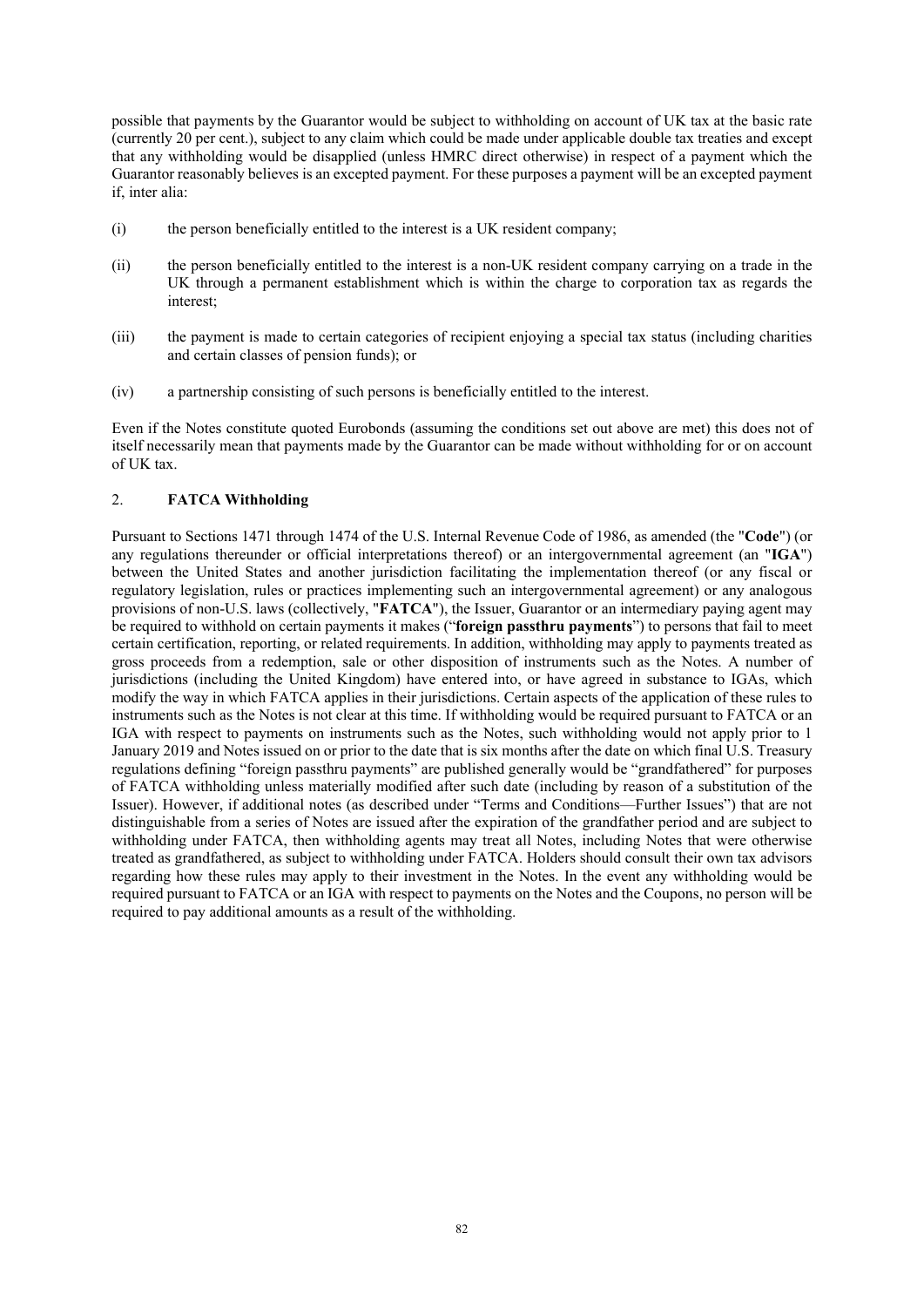#### **SUBSCRIPTION AND SALE**

Notes may be sold from time to time by the Issuer to any one or more of Banco Bilbao Vizcaya Argentaria, S.A., Banco Santander, S.A., Barclays Bank PLC, Bayerische Landesbank, BNP Paribas, CaixaBank, S.A., Commerzbank Aktiengesellschaft, HSBC Bank plc, Merrill Lynch International, MUFG Securities EMEA plc, The Royal Bank of Scotland plc (trading as NatWest Markets) and Wells Fargo Securities International Limited (the "**Permanent Dealers**"). However, the Issuer has reserved the right to sell Notes directly on its own behalf to dealers that are not Permanent Dealers (together with the Permanent Dealers, the "**Dealers**" and each a "**Dealer**"). The arrangements under which Notes may from time to time be agreed to be sold by the Issuer to, and purchased by, Dealers are set out in a Dealer Agreement dated 3 October 2017 (the "**Dealer Agreement**") and made between the Issuer, the Guarantor and the Permanent Dealers. Any such agreement will, *inter alia*, make provision for the form and terms and conditions of the relevant Notes, the price at which such Notes will be purchased by the Dealers and the commissions or other agreed deductibles (if any) payable or allowable by the Issuer in respect of such purchase. The Dealer Agreement makes provision for the resignation or termination of appointment of existing Dealers and for the appointment of additional or other Dealers either generally in respect of the Programme or in relation to a particular Tranche of Notes.

#### **United States of America**

The Notes and the Guarantee have not been and will not be registered under the Securities Act and may not be offered or sold within the United States or to, or for the account or benefit of, U.S. persons except in certain transactions exempt from the registration requirements of the Securities Act. Terms used in this paragraph have the meanings given to them by Regulation S under the Securities Act.

The Notes in bearer form are subject to U.S. tax law requirements and may not be offered, sold or delivered within the United States or its possessions or to a United States person, except in certain transactions permitted by U.S. tax regulations. Terms used in this paragraph have the meanings given to them by the United States Internal Revenue Code of 1986, as amended (the "**Code**") and regulations thereunder.

Notes, other than Notes with an initial maturity of one year or less will be issued in accordance with the provisions of U.S. Treas. Reg. § 1.163-5(c)(2)(i)(C) (or any successor rules in substantially the same form that are applicable for purposes of Section 4701 of the Code) (the "**TEFRA C Rules**"), or in accordance with the provisions of U.S. Treas. Reg. § 1.163-5(c)(2)(i)(D) (or any successor rules in substantially the same form that are applicable for purposes of Section 4701 of the Code) (the "**TEFRA D Rules**"), as specified in the Final Terms. Terms used in this paragraph have the meanings given to them by the U.S. Internal Revenue Code and regulations thereunder, including the TEFRA C and TEFRA D Rules.

In addition, where the TEFRA C Rules are specified in the relevant Final Terms as being applicable in relation to any Tranche of Notes, Notes must be issued and delivered outside the United States and its possessions in accordance with their original issuance under the Programme. Each Dealer has represented, warranted and undertaken that it has not offered, sold or delivered and will not offer, sell or deliver, directly or indirectly, any Notes within the United States or its possessions. Further, each Dealer has represented, warranted and undertaken in connection with each original issuance of Notes under the Programme, that it has not communicated, and will not communicate, directly or indirectly, with a prospective purchaser if such Dealer or such prospective purchaser is within the United States or its possessions and will not otherwise involve its United States office in the offer or sale of the Notes.

In addition, in respect of Notes issued in accordance with the TEFRA D Rules, each Dealer has represented, warranted and undertaken that:

- (a) except to the extent permitted under the TEFRA D Rules, (x) it has not offered or sold, and during the restricted period will not offer or sell, directly or indirectly, any Notes to a person who is within the United States or its possessions or to a United States person, and (y) such Dealer has not delivered and will not deliver within the United States or its possessions definitive Notes that are sold during the restricted period;
- (b) it has, and throughout the restricted period will have, in effect procedures reasonably designed to ensure that its employees or agents who are directly engaged in selling Notes are aware that the Notes may not be offered or sold during the restricted period to a person who is within the United States or its possessions or to a United States person, except as permitted by the TEFRA D Rules;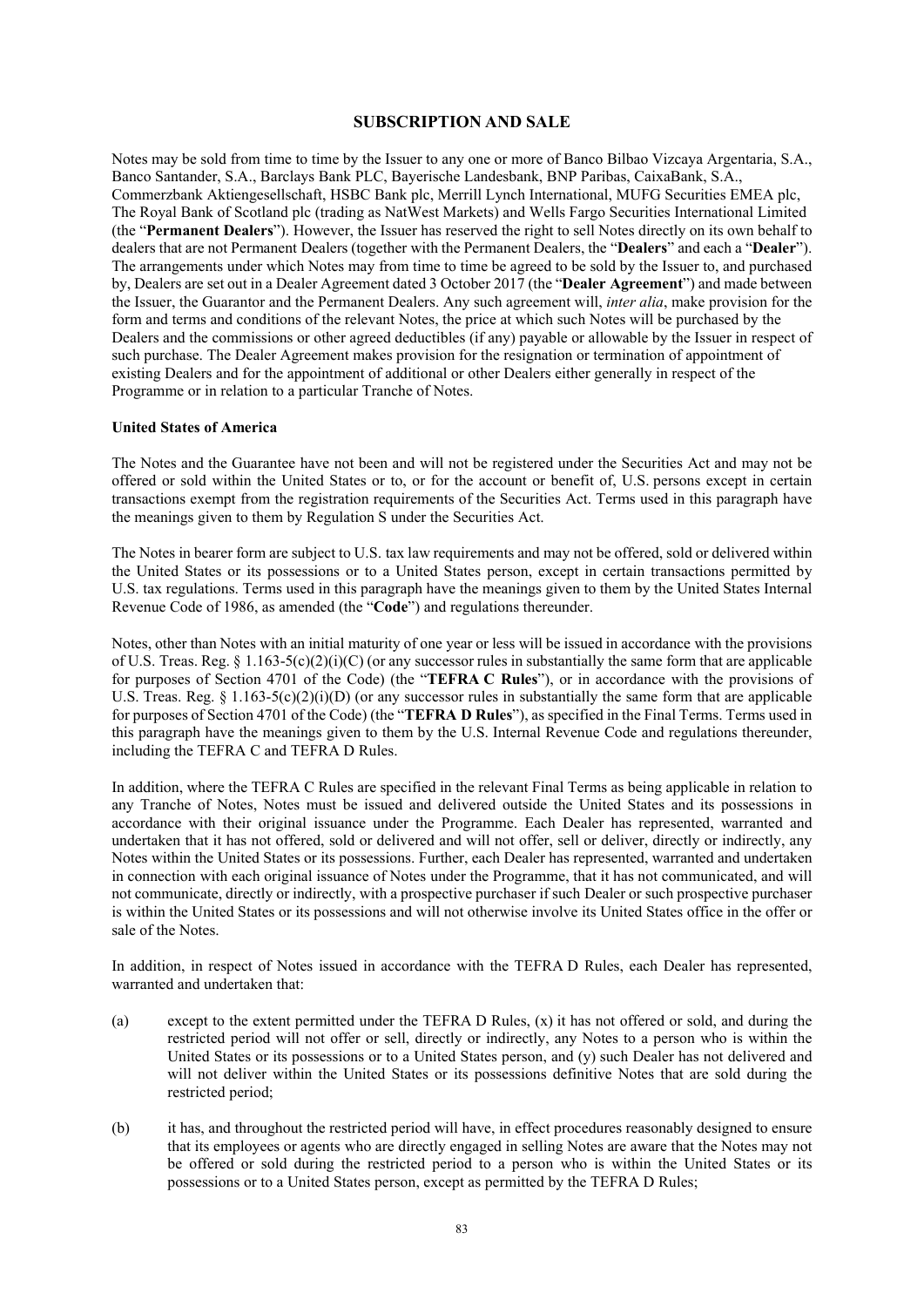- (c) if such Dealer is a United States person, it is acquiring the Notes for purposes of resale, in connection with their original issuance under the Programme and, if such Dealer retains Notes for its own account, it will only do so in accordance with the requirements of U.S. Treas. Reg.  $\S$  1.163-5(c)(2)(i)(D)(6) (or any successor rules in substantially the same form that are applicable for purposes of Section 4701 of the Code);
- (d) with respect to each affiliate of such Dealer that acquires Notes from such Dealer for the purposes of offering or selling such Notes during the restricted period, such Dealer either (x) repeats and confirms the representations and agreements contained in sub-clauses (a), (b) and (c) above on such affiliate's behalf or (y) agrees that it will obtain from such affiliate for the benefit of the purchaser of the Notes and the Issuer the representations, warranties and undertakings contained in sub-clauses (a), (b) and (c) above; and
- (e) with respect to any person other than an affiliate of such Dealer with whom such Dealer enters into a written contract, as defined in U.S. Treasury Regulation Section  $1.163-5(c)(2)(i)(D)(4)$  (or any successor rules in substantially the same form that are applicable for purposes of Section 4701 of the Code), for the offer or sale during the restricted period of Notes, such Dealer will obtain from such non-affiliate for the benefit of the Issuer the representations, warranties and undertakings contained in sub-clauses (a), (b) and (c) above.

Terms used in sub-clauses (a) – (e) have the meaning given to them by the Code and regulations thereunder, including the TEFRA D Rules.

Each Note issued in accordance with the TEFRA D Rules will bear the following legend:

ANY UNITED STATES PERSON WHO HOLDS THIS OBLIGATION WILL BE SUBJECT TO LIMITATIONS UNDER THE UNITED STATES INCOME TAX LAWS, INCLUDING THE LIMITATIONS PROVIDED IN SECTIONS 165(J) AND 1287(A) OF THE INTERNAL REVENUE CODE.

Each Dealer has represented, warranted and undertaken that, except as permitted by the Dealer Agreement, it will not offer, sell or deliver Notes, (i) as part of their distribution at any time or (ii) otherwise until 40 days after the later of the commencement of the offering or the completion of the distribution of all Notes of the Tranche of which such Notes are part, as certified to the Paying Agent by such Dealer (or, in the case of a sale of a Tranche of Notes to or through more than one Dealer, by each of such Dealers as to the Notes of such Tranche purchased by or through it, in which case the Paying Agent shall notify each such Dealer when all such Dealers have so certified) within the United States or to, or for the account or benefit of, U.S. persons, and such Dealer will, prior to the confirmation of sale, have sent to each dealer to which it sells Notes during the distribution compliance period (as defined in Regulation S) relating thereto a confirmation or other notice setting forth the restrictions on offers and sales of the Notes within the United States or to, or for the account or benefit of, U.S. persons.

In addition, until 40 days after the commencement of the offering of Notes comprising any Tranche, any offer or sale of Notes within the United States by any dealer (whether or not participating in the offering) may violate the registration requirements of the Securities Act if such offer or sale is made otherwise than in accordance with an available exemption from registration under the Securities Act.

## **United Kingdom**

Each Dealer has represented, warranted and agreed that:

- (a) *No deposit-taking*: in relation to any Notes having a maturity of less than one year:
	- (i) it is a person whose ordinary activities involve it in acquiring, holding, managing or disposing of investments (as principal or agent) for the purposes of its business; and
	- (ii) it has not offered or sold and will not offer or sell any Notes other than to persons:
		- (A) whose ordinary activities involve them in acquiring, holding, managing or disposing of investments (as principal or agent) for the purposes of their businesses; or
		- (B) who it is reasonable to expect will acquire, hold, manage or dispose of investments (as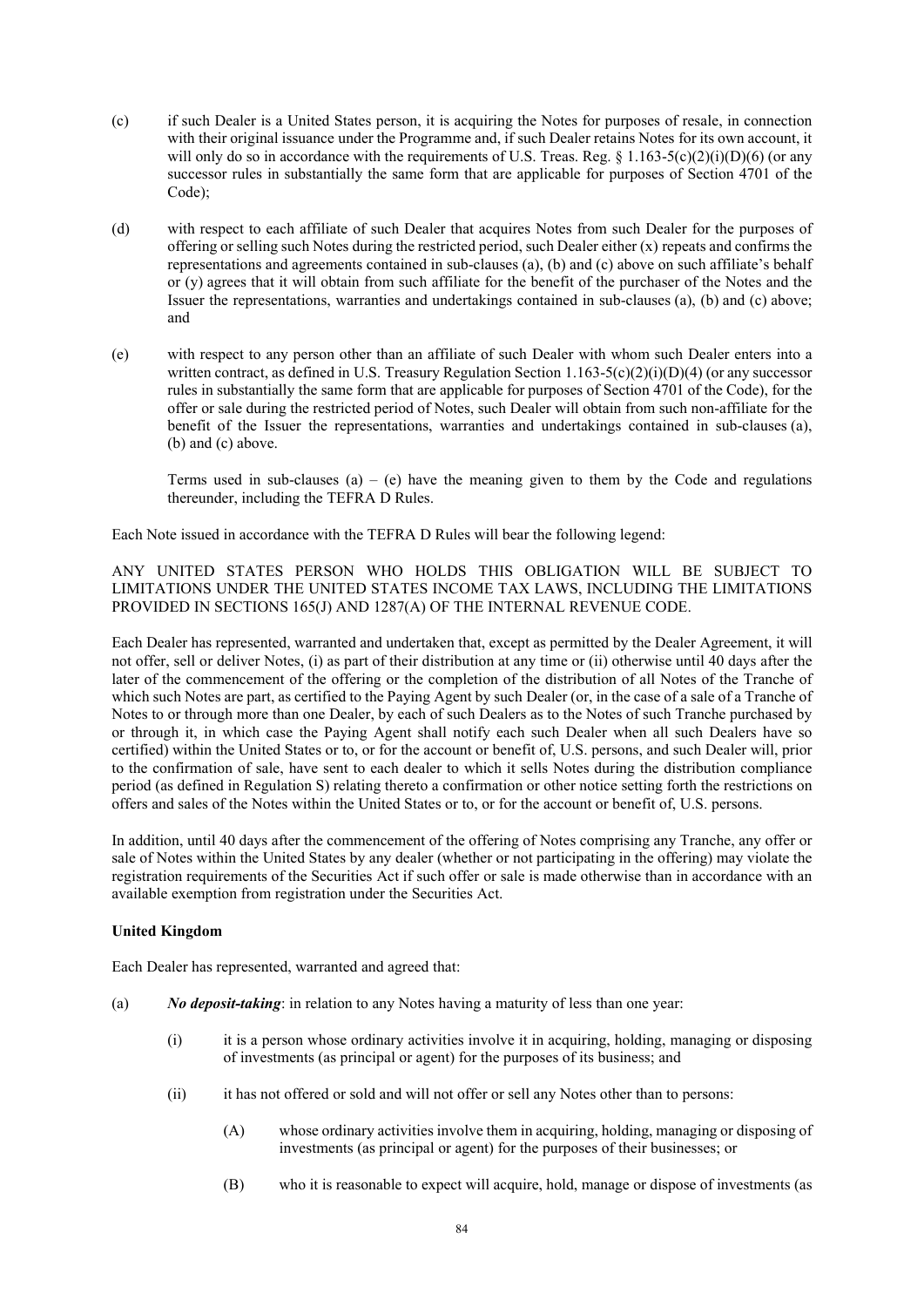#### principal or agent) for the purposes of their businesses,

where the issue of the Notes would otherwise constitute a contravention of Section 19 of the FSMA by the Issuer or the Guarantor.

- (b) *Financial promotion*: it has only communicated or caused to be communicated and will only communicate or cause to be communicated any invitation or inducement to engage in investment activity (within the meaning of section 21 of the FSMA) received by it in connection with the issue or sale of any Notes in circumstances in which section 21(1) of the FSMA does not apply to the Issuer or the Guarantor; and
- (c) *General compliance*: it has complied and will comply with all applicable provisions of the FSMA with respect to anything done by it in relation to any Notes in, from or otherwise involving the United Kingdom.

## **Public Offer Selling Restriction Under the Prospectus Directive**

From 1 January 2018 each Dealer has represented and agreed, and each further Dealer appointed under the Programme will be required to represent and agree, that it has not offered, sold or otherwise made available and will not offer, sell or otherwise make available any Notes which are the subject of the offering contemplated by this Base Prospectus as completed by the Final Terms in relation thereto to any retail investor in the EEA. For the purposes of this provision:

- (a) the expression "retail investor" means a person who is one (or more) of the following:
	- (i) a retail client as defined in point (11) of Article 4(1) of Directive 2014/65/EU (as amended "**MiFID II**"); or
	- (ii) a customer within the meaning of Directive 2002/92/EC (as amended, the "**IMD**"), where that customer would not qualify as a professional client as defined in point (10) of Article 4(1) of MiFID II $\cdot$  or
	- (iii) not a qualified investor as defined in Directive 2003/71/EC (as amended, the "**Prospectus Directive**"); and
- (b) the expression an "offer" includes the communication in any form and by any means of sufficient information on the terms of the offer and the Notes to be offered so as to enable an investor to decide to purchase or subscribe the Notes.

Prior to 1 January 2018, in relation to each Member State of the European Union which has implemented the Prospectus Directive (each, a "**Relevant Member State**"), each Dealer has represented and agreed that with effect from and including the date on which the Prospectus Directive is implemented in that Relevant Member State (the "**Relevant Implementation Date**") it has not made and will not make an offer of Notes which are the subject of the offering contemplated by this Base Prospectus as completed by the Final Terms in relation thereto to the public in that Relevant Member State except that it may, with effect from and including the Relevant Implementation Date, make an offer of such Notes to the public in that Relevant Member State:

- (i) at any time to any legal entity which is a qualified investor as defined in the Prospectus Directive;
- (ii) at any time to fewer than 150 natural or legal persons (other than qualified investors as defined in the Prospectus Directive), subject to obtaining the prior consent of the relevant Dealer or Dealers nominated by the Issuer for any such offer; or
- (iii) at any time in any other circumstances falling within Article 3(2) of the Prospectus Directive,

**PROVIDED THAT** no such offer of Notes referred to in (i) to (iii) above shall require the Issuer, the Guarantors or any Dealer to

publish a prospectus pursuant to Article 3 of the Prospectus Directive or supplement a prospectus pursuant to Article 16 of the Prospectus Directive.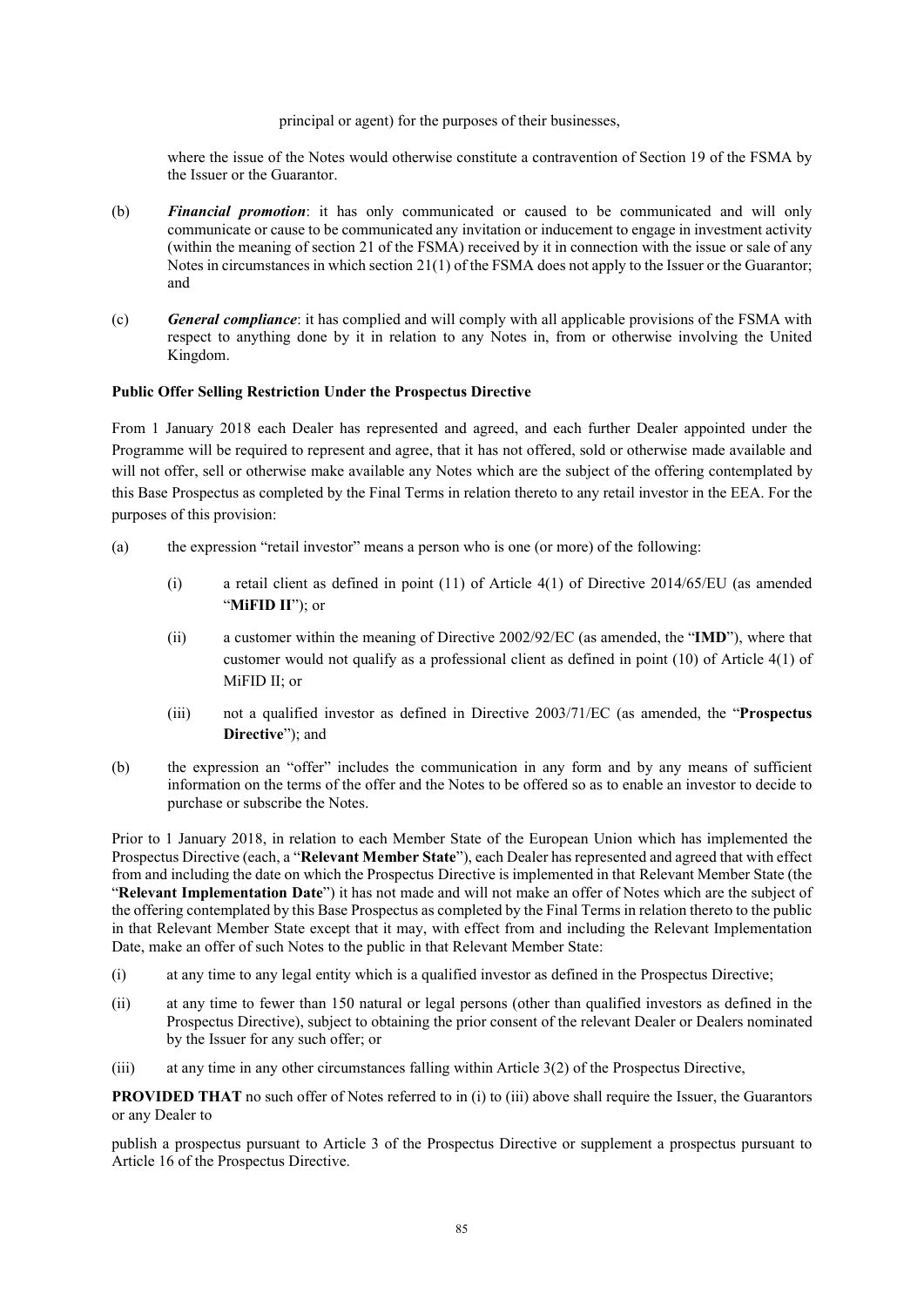In this provision and in this Base Prospectus generally, the expression an "**offer of Notes to the public**" in relation to any Notes in any Relevant Member State means the communication in any form and by any means of sufficient information on the terms of the offer and the Notes to be offered so as to enable an investor to decide to purchase or subscribe the Notes, as the same may be varied in that Relevant Member State by any measure implementing the Prospectus Directive in that Member State; the expression "**Prospectus Directive**" means Directive 2003/71/EC (as amended, including by Directive 2010/73/EU), and includes any relevant implementing measure in each Relevant Member State.

#### **Japan**

The Notes have not been and will not be registered under the Financial Instruments and Exchange Act of Japan (Act No. 25 of 1948, as amended, the "**Financial Instruments and Exchange Act**"). Accordingly, each Dealer has represented, warranted and agreed that it has not, directly or indirectly, offered or sold and will not, directly or indirectly, offer or sell any Notes in Japan or to, or for the benefit of, any resident of Japan (which term as used herein means any person resident of Japan, including any corporation or other entity organised under the laws of Japan) or to others for re-offering or re-sale, directly or indirectly, in Japan or to, or for the benefit of, any resident of Japan except pursuant to an exemption from the registration requirements of, and otherwise in compliance with, the Financial Instruments and Exchange Act and other relevant laws and regulations of Japan.

#### **General**

Each Dealer has represented, warranted and undertaken that so far as it is aware, it has complied and will comply to the best of its knowledge with all applicable laws and regulations in each country or jurisdiction in or from which it purchases, offers, sells or delivers Notes or possesses, distributes or publishes this Base Prospectus, any Drawdown Prospectus or any Final Terms or any related offering material, in all cases at its own expense. Other persons into whose hands this Base Prospectus or any Final Terms comes are required by the Issuer, the Guarantor and the Dealers to comply with all applicable laws and regulations in each country or jurisdiction in or from which they purchase, offer, sell or deliver Notes or possess, distribute or publish this Base Prospectus or any Final Terms or any related offering material, in all cases at their own expense.

The Dealer Agreement provides that the Dealers shall not be bound by any of the restrictions relating to any specific jurisdiction (set out above) to the extent that such restrictions shall, as a result of change(s) or change(s) in official interpretation, after the date hereof, of applicable laws and regulations, no longer be applicable but without prejudice to the obligations of the Dealers described in the paragraph headed "General" above.

Certain of the Dealers and their affiliates have engaged, and may in the future engage, in investment banking and/or commercial banking transactions with, and may perform services to the Issuer, the Guarantor and/or their affiliates in the ordinary course of business.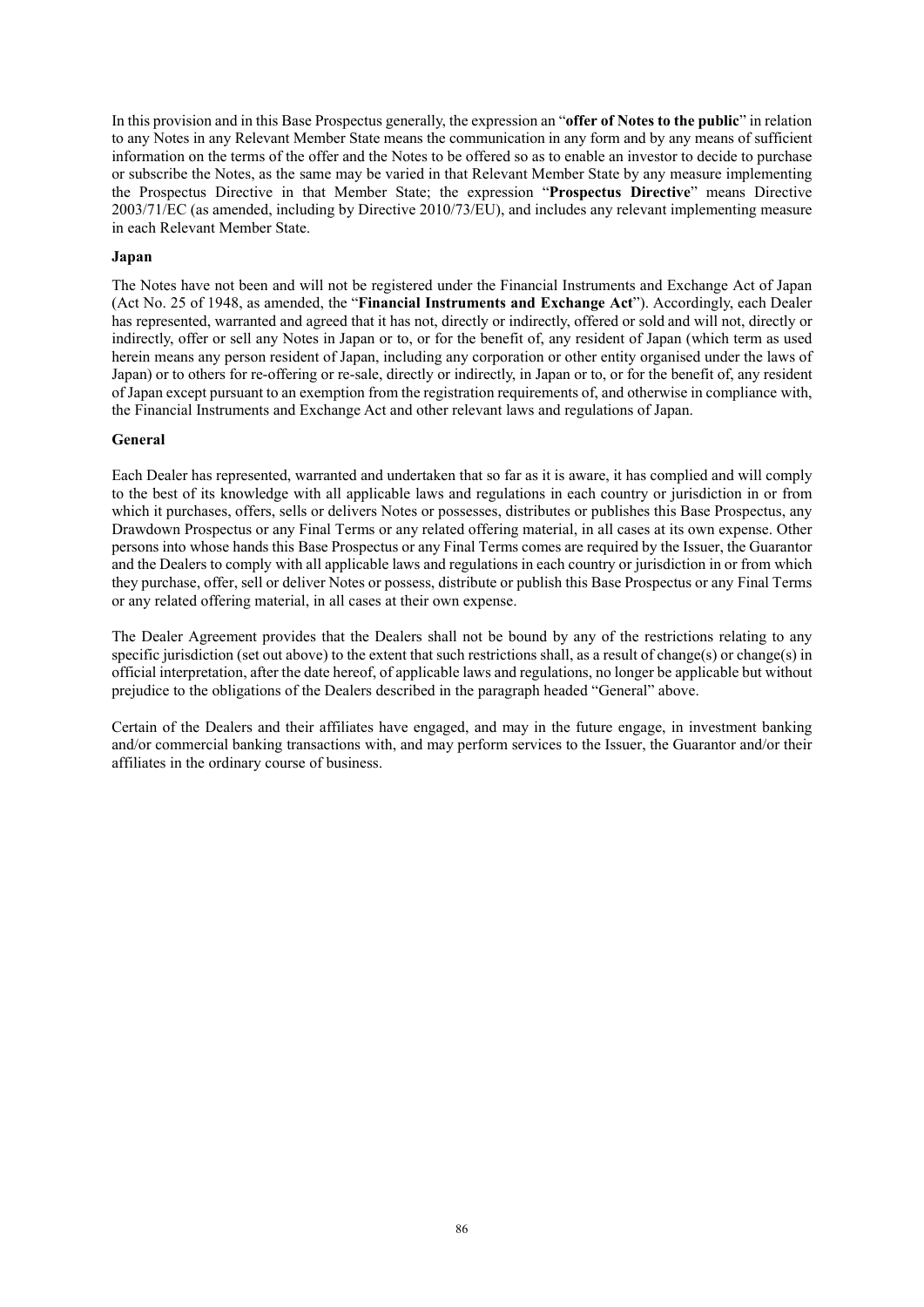# **GENERAL INFORMATION**

# **1. Authorisation**

The updating of the Programme was authorised by (i) a resolution of a board of directors of the Issuer passed on 2 October 2017 and a resolution of a committee of the board of directors of the Issuer passed on 2 October 2017 and (ii) a resolution of the board of directors of the Guarantor passed on 2 October 2017. Each of the Issuer and the Guarantor has obtained or will obtain from time to time all necessary consents, approvals and authorisations in connection with the issue and performance of the Notes and the giving of the Guarantee.

# **2. Clearing of the Notes**

The Notes have been accepted for clearance through Euroclear and Clearstream, Luxembourg (which are the entities in charge of keeping the records). The appropriate Common Code and International Securities Identification Number ("**ISIN**") for each Tranche of Notes allocated by Euroclear and Clearstream, Luxembourg will be specified in the relevant Final Terms. If the Notes are to clear through an additional or alternative clearing system the appropriate information will be specified in the relevant Final Terms.

The address of Euroclear is Euroclear Bank S.A./N.V., 1 Boulevard du Roi Albert II, B-1210 Brussels and the address of Clearstream, Luxembourg is Clearstream Banking SA, 42 Avenue JF Kennedy, L-1855 Luxembourg. The address of any alternative clearing system will be specified in the relevant Final Terms.

# **3. Listing**

Application has been made to the UK Listing Authority for Notes issued under the Programme to be admitted to the Official List and to the London Stock Exchange for the Notes to be admitted to trading on the London Stock Exchange's Regulated Market.

The listing of the Programme in respect of Notes is expected to be granted on or about 6 October 2017, although there can be no assurance that the application for listing will be accepted. Prior to official listing and admission to trading dealings will be permitted by the London Stock Exchange in accordance with its rules. Transactions on the London Stock Exchange's Regulated Market will normally be effected for delivery on the third working day after the day of the transaction.

## **4. Legal and Arbitration Proceedings**

There have been no governmental, legal or arbitration proceedings (including any such proceedings which are pending or threatened of which the Issuer is aware) during the 12 months preceding the date of this document, which may have, or have had in the recent past, significant effects on the financial position or profitability of the Issuer or the Group.

There have been no governmental, legal or arbitration proceedings (including any such proceedings which are pending or threatened of which the Guarantor is aware) during the 12 months preceding the date of this document, which may have, or have had in the recent past, significant effects on the financial position or profitability of the Guarantor or of the Guarantor and its subsidiaries taken as a whole.

## **5. Significant/Material Adverse Change**

There has been no significant change in the financial or trading position of the Issuer or the Group since 30 June 2017 and there has been no material adverse change in the prospects of the Issuer since 31 December 2016.

There has been no significant change in the financial or trading position of the Guarantor or of the Guarantor and its subsidiaries taken as a whole since 31 December 2016 and there has been no material adverse change in the prospects of the Guarantor since 31 December 2016.

## **6. Auditors**

Deloitte LLP of 2 New Street Square, London EC4A 3BZ, which is registered to carry out audit work by the Institute of Chartered Accountants in England and Wales, audited the statutory accounts of the companies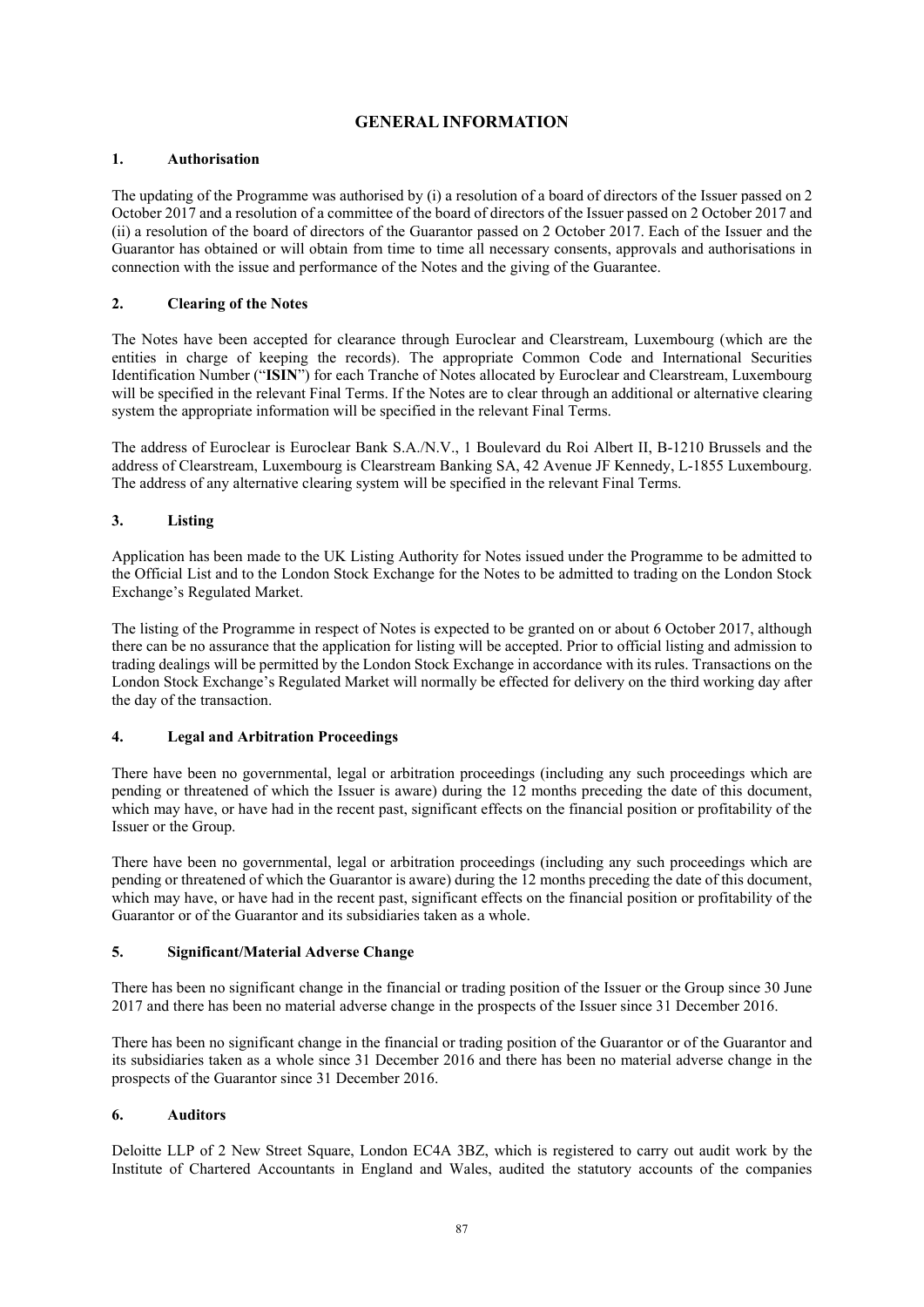comprising the Group for the financial years ended 31 December 2015 and 31 December 2016 and gave reports under section 475 of the Companies Act 2006 (the "**2006 Act**") on such accounts which were not qualified and did not contain any such statement under section 498(2) or (3) of the 2006 Act.

# **7. Documents on Display**

Copies of the following documents will be available for inspection during normal business hours on any weekday (Saturdays, Sundays and bank holidays excepted) at the office of the Issuer at Birmingham Coach Station, Mill Lane, Digbeth, B5 6DD United Kingdom, for 12 months from the date of this Base Prospectus:

- (a) this Base Prospectus together with any supplement to this Base Prospectus;
- (b) each set of Final Terms for Notes which are listed on the Official List and admitted to trading on the London Stock Exchange's Regulated Market;
- (c) the Trust Deed;
- (d) the Agency Agreement;
- (e) each subscription agreement entered into on the issue of a Tranche of Notes which is listed on the Official List and admitted to trading on the main market of the London Stock Exchange;
- (f) the audited consolidated financial statements of the Group in respect of the financial years ended 31 December 2015 and 31 December 2016;
- (g) the unaudited consolidated financial statements of the Group in respect of the six months ended 30 June 2017;
- (h) the audited non-consolidated financial statements of the Guarantor in respect of the financial years ended 31 December 2015 and 31 December 2016;
- (i) the Issuer's memorandum and articles of association; and
- (j) the Guarantor's memorandum and articles of association.

## **9. Material Contracts**

Neither the Issuer nor the Guarantor has entered into any contract outside the ordinary course of its business which could result in the Issuer or the Guarantor being under an obligation or entitlement that is material to any Issuer's ability to meet its obligations to the holders of its Notes in respect of the Notes being issued or to the Guarantor's ability to meet its obligations under the Guarantee.

## **10. Dealers' Investments**

Certain of the Dealers and their affiliates have engaged, and may in the future engage, in investment banking and/or commercial banking transactions with, and may perform services for the Issuer and its affiliates in the ordinary course of business. Certain of the Dealers and their affiliates may have positions, deal or make markets in the Notes issued under the Programme, related derivatives and reference obligations, including (but not limited to) entering into hedging strategies on behalf of the Issuer and its affiliates, investor clients, or as principal in order to manage their exposure, their general market risk, or other trading activities.

In addition, in the ordinary course of their business activities, the Dealers and their affiliates may make or hold a broad array of investments and actively trade debt and equity securities (or related derivative securities) and financial instruments (including bank loans) for their own account and for the accounts of their customers. Such investments and securities activities may involve securities and/or instruments of the Issuer or Issuer's affiliates. Certain of the Dealers or their affiliates that have a lending relationship with the Issuer routinely hedge their credit exposure to the Issuer consistent with their customary risk management policies. Typically, such Dealers and their affiliates would hedge such exposure by entering into transactions which consist of either the purchase of credit default swaps or the creation of short positions in securities, including potentially the Notes issued under the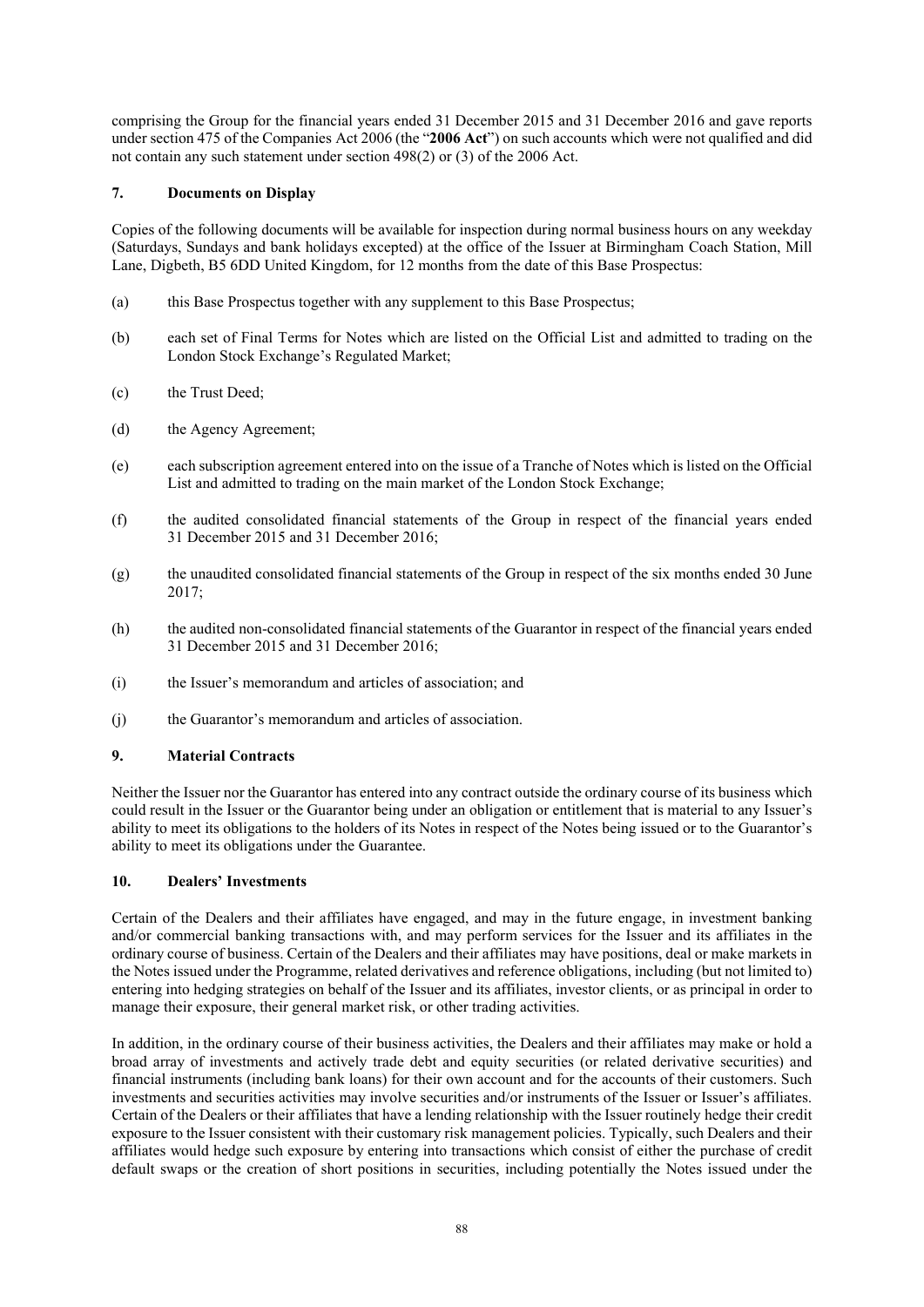Programme. Any such short positions could adversely affect future trading prices of Notes issued under the Programme. The Dealers and their affiliates may also make investment recommendations and/or publish or express independent research views in respect of such securities or financial instruments and may hold, or recommend to clients that they acquire, long and/or short positions in such securities and instruments.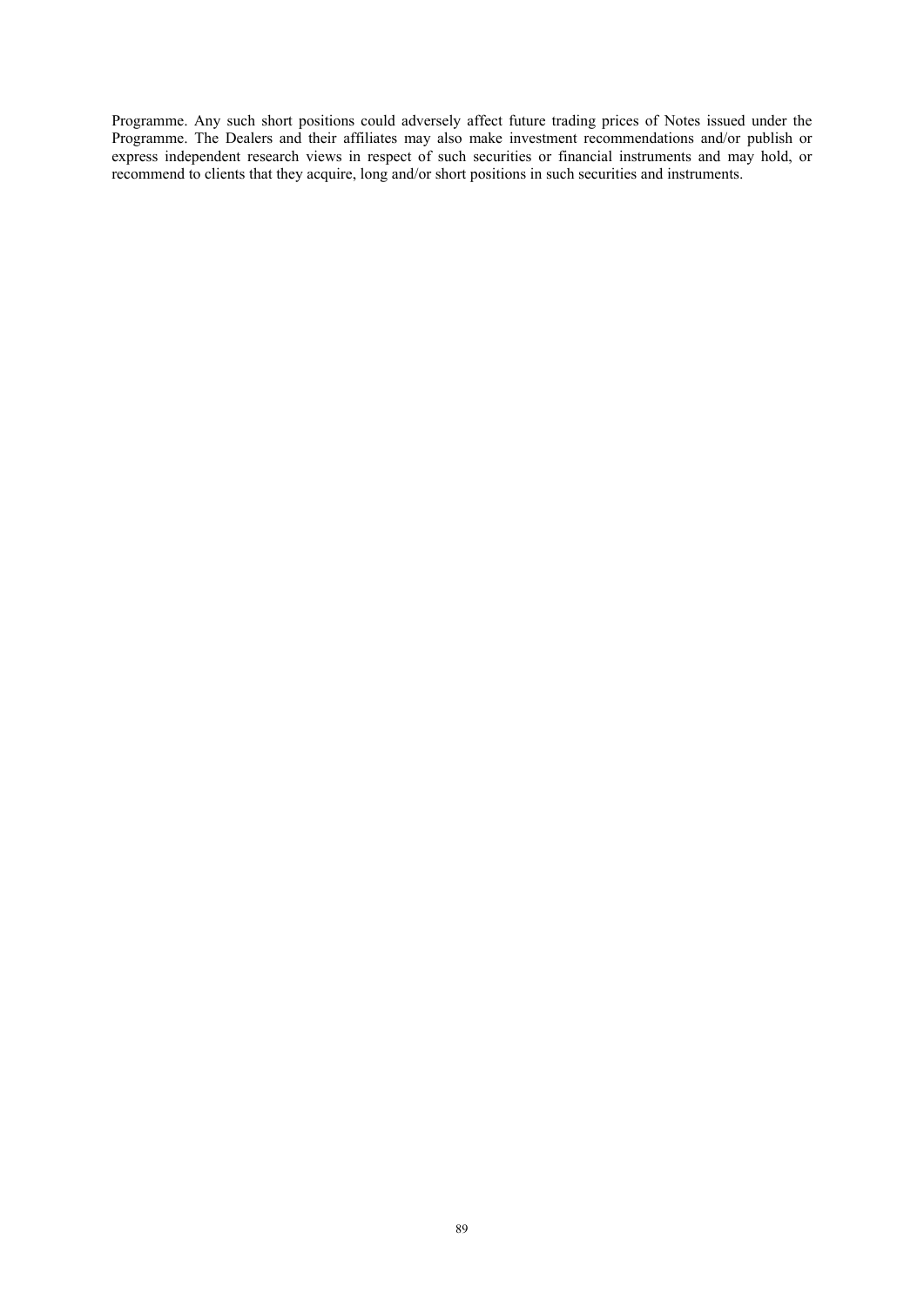**REGISTERED OFFICE OF THE ISSUER**

**National Express Group PLC** National Express House Birmingham Coach Station Mill Lane Digbeth B5 6DD United Kingdom

# **REGISTERED OFFICE OF THE GUARANTOR**

**West Midlands Travel Limited** 51 Bordesley Green Birmingham B9 4BZ United Kingdom

#### **DEALERS**

**Banco Bilbao Vizcaya Argentaria,** 

**S.A.** One Canada Square 44<sup>th</sup> Floor London E14 5AA United Kingdom

**Barclays Bank PLC** 5 The North Colonnade Canary Wharf London E14 4BB United Kingdom

**CaixaBank, S.A.** Avenida de Diagonal 621 08028 Barcelona Spain

**ING Bank N.V.** Foppingadreef 7 PO Box 1800 1102 BD Amsterdam The Netherlands

**The Royal Bank of Scotland plc (trading as NatWest Markets)** 250 Bishopsgate London EC2M 4AA United Kingdom

#### **TRUSTEE**

**BNY Mellon Corporate Trustee Services Limited** One Canada Square London E14 5AL United Kingdom

**Bank of China Limited, London Branch** 1 Lothbury London EC2R 7DB United Kingdom

**Bayerische Landesbank** Moor House 120 London Wall London EC2Y 5ET United Kingdom

**Commerzbank Aktiengesellschaft** Kaiserstraße 16 (Kaiserplatz) 60311 Frankfurt am Main Germany

**Merrill Lynch International** 2 King Edward Street London EC1A 1HQ United Kingdom

**Banco Santander, S.A.** Ciudad Grupo Santander Edificio Encinar Avenida de Cantabria s/n 28660, Boadilla del Monte Madrid Spain

**BNP Paribas** 10 Harewood Avenue London NW1 6AA United Kingdom

#### **HSBC Bank plc** 8 Canada Square London E14 5HQ United Kingdom

**MUFG Securities EMEA plc** Ropemaker Place 25 Ropemaker Street London EC2Y 9AJ United Kingdom

**Wells Fargo Securities International Limited** One Plantation Place

30 Fenchurch Street London EC3M 3BD United Kingdom

**PAYING AGENT The Bank of New York Mellon** One Canada Square London E14 5AL United Kingdom